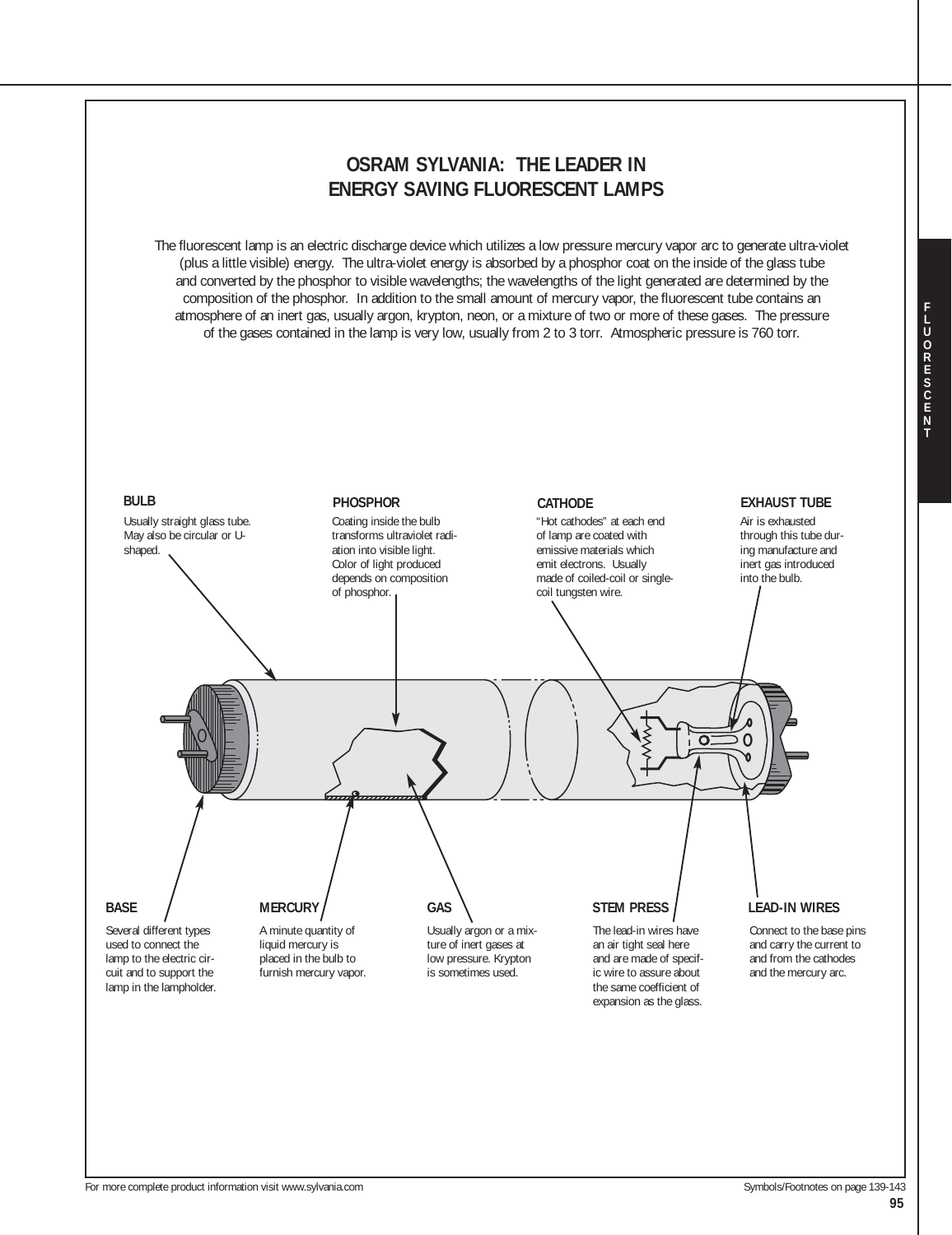## **HOW TO READ PRODUCT INFORMATION - COMPACT FLUORESCENT**

| Nominal<br>Wattage                                                                            | <b>Bulb</b>    | <b>MOL</b><br>(in) | (mm) Base |               | Product<br>Number                                                                                                                                                                                                                         | <b>Ordering Abbreviation</b>                         | NEMA Generic<br>Designation                                                                                                                                                                                                                                                                                                                                                                                                                                                                                                                                                                                                                                                                                                                                                                                          | Pkg<br><b>Oty</b> | Avg<br>Rated<br>Life (hrs) | <b>CCT</b><br>(K) | <b>CRI</b> | <b>Approx Lumens</b><br>Initial<br>@25°C/77°F | Mean | Symbols &<br>Footnotes    |
|-----------------------------------------------------------------------------------------------|----------------|--------------------|-----------|---------------|-------------------------------------------------------------------------------------------------------------------------------------------------------------------------------------------------------------------------------------------|------------------------------------------------------|----------------------------------------------------------------------------------------------------------------------------------------------------------------------------------------------------------------------------------------------------------------------------------------------------------------------------------------------------------------------------------------------------------------------------------------------------------------------------------------------------------------------------------------------------------------------------------------------------------------------------------------------------------------------------------------------------------------------------------------------------------------------------------------------------------------------|-------------------|----------------------------|-------------------|------------|-----------------------------------------------|------|---------------------------|
| 20                                                                                            | T <sub>4</sub> | 6.3                | 160       | Med           | 29296                                                                                                                                                                                                                                     | CF20EL/830/MED                                       |                                                                                                                                                                                                                                                                                                                                                                                                                                                                                                                                                                                                                                                                                                                                                                                                                      | 6                 | 6000                       | 3000 82           |            | 1280                                          | 1101 | □ ← ① 2.21.28<br>36,63,64 |
| 26                                                                                            | T <sub>4</sub> | 6.8                | 173       | G24D-3        | 20710                                                                                                                                                                                                                                     | CF26DD/830                                           | CFQ26W/G24D/30                                                                                                                                                                                                                                                                                                                                                                                                                                                                                                                                                                                                                                                                                                                                                                                                       | 50                | 10000                      | 3000 82           |            | 1800                                          | 1548 | ▲ 图 2,21,28<br>34,37      |
| 32                                                                                            | T <sub>4</sub> | 5.5                | 140       | GX24Q-3 20885 |                                                                                                                                                                                                                                           | CF32DT/E/IN/835                                      | CFTR32W/GX24Q/35                                                                                                                                                                                                                                                                                                                                                                                                                                                                                                                                                                                                                                                                                                                                                                                                     | 50                | 10000                      | 3500 82           |            | 2400                                          | 2064 | cm 2,21,28<br>33,35,59    |
| 40                                                                                            | T <sub>5</sub> | 22.6               | 573       | 2G11          | 20586                                                                                                                                                                                                                                     | <b>FT40DL/841/RS</b>                                 | FT40W/2G11/RS/41                                                                                                                                                                                                                                                                                                                                                                                                                                                                                                                                                                                                                                                                                                                                                                                                     | 10                | 20000                      | 4100 82           |            | 3150                                          | 2709 | cm 2,21,28                |
| <b>Nominal Wattage</b><br><b>Bulb</b><br>Base<br><b>MOL</b><br><b>Symbols &amp; Footnotes</b> |                |                    |           |               |                                                                                                                                                                                                                                           | footnotes are at the end of the fluorescent section. | Design wattage on reference ballast. Actual wattage dependent on ballast.<br>Describes the shape of the bulb followed by the bulb's diameter at its widest point. The diameter value is expressed in eighths<br>of an inch. Ex. T = Tubular, $4 = 4/8$ inch = $1/2$ inch. Please see page 103 for bulb illustrations.<br>Base designations for compact fluorescent lamps are the NEMA designations. Please see page 104 for base illustrations.<br>Maximum overall length. The actual length of the lamp measured from the bottom of the base to the top outside edge of the<br>glass. In many cases, the bottom of the base is the bottom of the center post of the base of the lamp.<br>Most symbols and footnotes that apply to a specific product will appear in this space. The explanations of the symbols and |                   |                            |                   |            |                                               |      |                           |
| <b>Ordering Abbreviation</b><br><b>NEMA Generic</b>                                           |                |                    |           |               |                                                                                                                                                                                                                                           |                                                      | A text description of the lamp. Please see below for several examples and explanations of some of the codes.                                                                                                                                                                                                                                                                                                                                                                                                                                                                                                                                                                                                                                                                                                         |                   |                            |                   |            |                                               |      |                           |
| Designation                                                                                   |                |                    |           |               |                                                                                                                                                                                                                                           |                                                      | Designation assigned by NEMA (National Electrical Manufacturers Association).                                                                                                                                                                                                                                                                                                                                                                                                                                                                                                                                                                                                                                                                                                                                        |                   |                            |                   |            |                                               |      |                           |
| <b>CCT</b>                                                                                    |                |                    |           |               |                                                                                                                                                                                                                                           | Please see page 99 for more information.             | Correlated Color Temperature. The degree of "whiteness" of the light. Expressed in kelvins (K).                                                                                                                                                                                                                                                                                                                                                                                                                                                                                                                                                                                                                                                                                                                      |                   |                            |                   |            |                                               |      |                           |
| <b>CRI</b>                                                                                    |                |                    |           |               |                                                                                                                                                                                                                                           | a standard. Please see page 99 for more information. | Color Rendering Index. A numbering system for rating the relative color rendering quality of a light source compared to                                                                                                                                                                                                                                                                                                                                                                                                                                                                                                                                                                                                                                                                                              |                   |                            |                   |            |                                               |      |                           |
| <b>Initial &amp; Mean Lumens</b>                                                              |                |                    |           |               | Initial lumens are measured when the lamp has been operating for 100 hours. Mean lumens are typically measured at<br>40% of the rated life of the lamp. Compact Fluorescent lamp lumens are measured at $25^{\circ}$ C (77 $^{\circ}$ F). |                                                      |                                                                                                                                                                                                                                                                                                                                                                                                                                                                                                                                                                                                                                                                                                                                                                                                                      |                   |                            |                   |            |                                               |      |                           |

## **How to Read Ordering Abbreviations**

| CF26DD/830                                                                                                                                                                                                                                                                                                                                                                                                                                    | CF32DT/E/IN/835                                                                                                                                                                                                                                                    | <b>FT40DL/841/RS</b>                                                                                                                                                      | CF20EL/830/MED                                                                                                                                                      |
|-----------------------------------------------------------------------------------------------------------------------------------------------------------------------------------------------------------------------------------------------------------------------------------------------------------------------------------------------------------------------------------------------------------------------------------------------|--------------------------------------------------------------------------------------------------------------------------------------------------------------------------------------------------------------------------------------------------------------------|---------------------------------------------------------------------------------------------------------------------------------------------------------------------------|---------------------------------------------------------------------------------------------------------------------------------------------------------------------|
| <b>CF</b><br><b>Compact Fluorescent</b><br>Nominal lamp wattage<br>26<br>DD<br><b>DULUX Double</b><br>82 CRI<br>8<br>30<br>3000K CCT                                                                                                                                                                                                                                                                                                          | СF<br><b>Compact Fluorescent</b><br>Nominal lamp wattage<br>32<br>DT<br><b>DULUX Triple</b><br>E<br>Electronic or dimming<br>operation<br>Amalgam<br>IN<br><b>82 CRI</b><br>8<br>35                                                                                | <b>Fluorescent Twin</b><br><b>FT</b><br>Nominal lamp wattage<br>40<br><b>DL</b><br><b>DULUX Long</b><br>8<br><b>82 CRI</b><br>41<br>4100K CCT<br><b>RS</b><br>Rapid Start | <b>CF</b><br><b>Compact Fluorescent</b><br>Nominal lamp wattage<br>20<br>Electronic Lamp<br>EL<br>8<br>82 CRI<br>3000K CCT<br>30<br><b>MED</b><br>Medium screw base |
| <b>DULUX<sup>®</sup> LAMP FAMILIES</b><br>CF DS = DULUX Single, 2-pin for magnetic operation, ECOLOGIC®<br>CF DS/E = DULUX Single, 4-pin for electronic or dimming operation<br>CF DD = DULUX Double, 2-pin for magnetic operation, ECOLOGIC<br>CF DT = DULUX Triple, 2-pin for magnetic operation, ECOLOGIC<br>FT DL = Fluorescent Twin, DULUX Long, 4-pin<br>$CF$ DF = DULUX Flat, 4-pin<br>CF EL = DULUX self-ballasted, medium screw base | 3500K CCT<br>CF DD/E = DULUX Double, 4-pin for electronic or dimming operation, ECOLOGIC<br>CF DT/E = DULUX Triple, 4-pin for electronic or dimming operation, ECOLOGIC<br>CF DT/E/IN = DULUX Triple, 4-pin for electronic or dimming operation, amalgam, ECOLOGIC |                                                                                                                                                                           |                                                                                                                                                                     |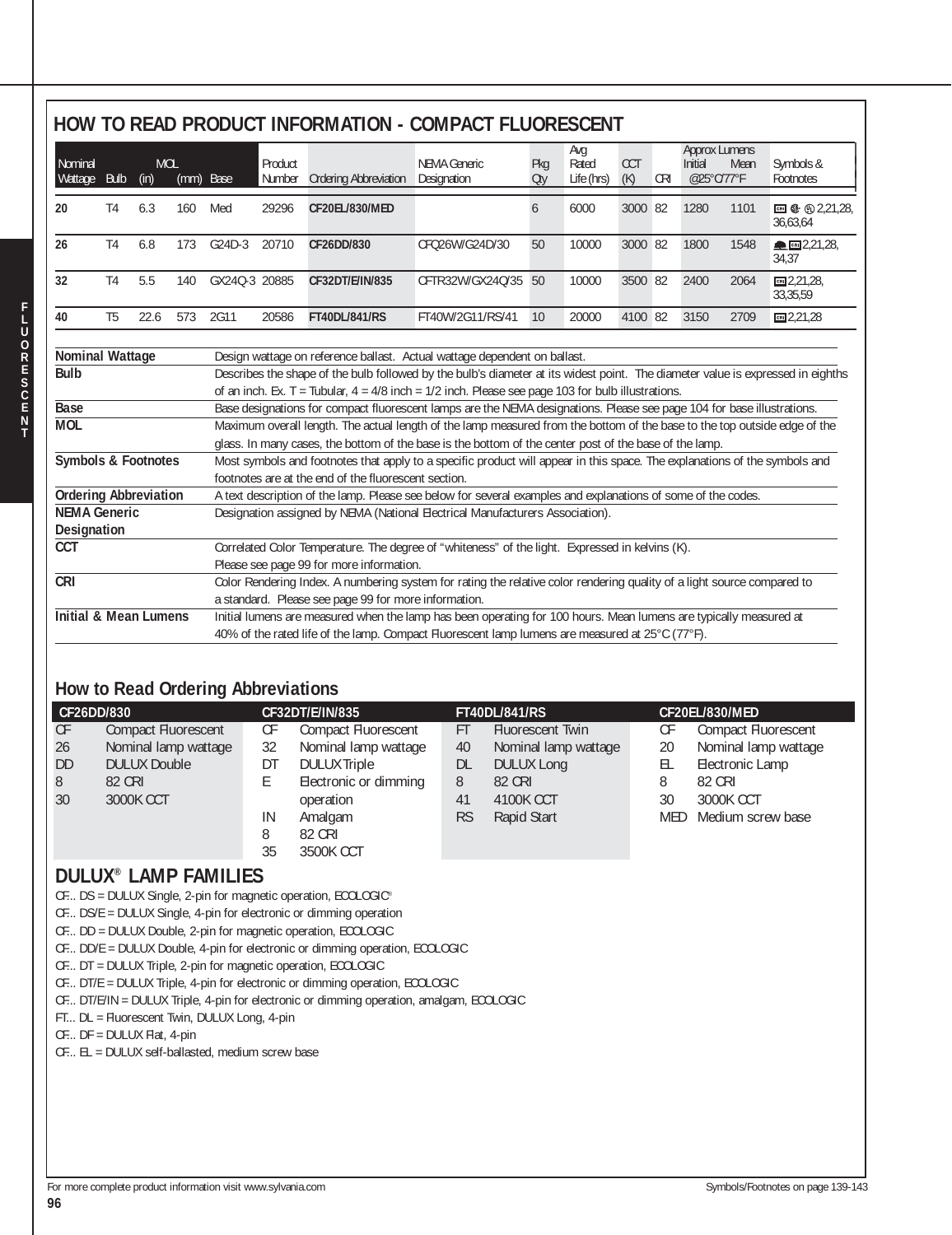|                                      |                |                                  |                                                                                                                                                                                                                                                                                                                                                                                                                                                                                                                                                                                                                         |                                          |                   | HOW TO READ PRODUCT INFORMATION - FLUORESCENT                                                                                                                                   |            |                            |                   |            |              |                                                                            |                                                                 |
|--------------------------------------|----------------|----------------------------------|-------------------------------------------------------------------------------------------------------------------------------------------------------------------------------------------------------------------------------------------------------------------------------------------------------------------------------------------------------------------------------------------------------------------------------------------------------------------------------------------------------------------------------------------------------------------------------------------------------------------------|------------------------------------------|-------------------|---------------------------------------------------------------------------------------------------------------------------------------------------------------------------------|------------|----------------------------|-------------------|------------|--------------|----------------------------------------------------------------------------|-----------------------------------------------------------------|
| Nominal<br>Wattage Bulb              |                | Nominal<br>Length(in)            | <b>MOL</b><br>(in)                                                                                                                                                                                                                                                                                                                                                                                                                                                                                                                                                                                                      | Base                                     | Product<br>Number | <b>Ordering Abbreviation</b>                                                                                                                                                    | Pkg<br>Oty | Avg<br>Rated<br>Life (hrs) | <b>CCT</b><br>(K) | <b>CRI</b> | Initial      | <b>Approx Lumens</b><br>Mean<br>@25°C/77°F<br>$(@35^{\circ}C/95^{\circ}F)$ | Symbols &<br>Footnotes                                          |
| 32                                   | T <sub>8</sub> | 48                               | 47.78                                                                                                                                                                                                                                                                                                                                                                                                                                                                                                                                                                                                                   | Med Bipin 21763                          |                   | FO32/835XP/ECO                                                                                                                                                                  | 30         | 24000                      | 3500              | 85         | 3000         | 2850                                                                       | $\odot$ $\blacksquare$ $\blacksquare$ $2,21,31,$<br>35,39,60,70 |
| 34                                   | T12            | 48                               | 47.78                                                                                                                                                                                                                                                                                                                                                                                                                                                                                                                                                                                                                   | Med Bipin 24594                          |                   | F34CW/SS<br>Formerly F40CW/SS                                                                                                                                                   | 30         | 20000                      | 4200              | 62         | 2650         | 2279                                                                       | @2,10,13,<br>19,21,42                                           |
| 54                                   | T <sub>5</sub> | 48                               | 45.5                                                                                                                                                                                                                                                                                                                                                                                                                                                                                                                                                                                                                    | Mini Bipin                               | 20857             | FP54/830/HO                                                                                                                                                                     | 40         | 20000                      | 3000              | 82         | 4450<br>5000 | 4228<br>4750                                                               | $CR = 2,21,26,35,59$                                            |
| 60                                   | T12            | 96                               | 94                                                                                                                                                                                                                                                                                                                                                                                                                                                                                                                                                                                                                      | Single Pin                               | 29815             | <b>F96T12/CW/SS</b>                                                                                                                                                             | 15         | 12000                      | 4200              | 62         | 5300         | 4664                                                                       | <b>©2,15,21</b>                                                 |
| <b>Base</b><br><b>Nominal Length</b> |                |                                  | an inch. Ex. T = Tubular, $8 = 8/8$ inch = 1 inch. Please see page 103 for bulb illustrations.<br>Please see page 104 for base illustrations.<br>The nominal length of linear fluorescent lamps is typically measured from back of lampholder to back of lampholder.<br>PENTRON® linear lamp, CURVALUME® and Circline lamps are exceptions. The nominal length given for PENTRON linear lamps<br>is the closest familiar nominal length. CURVALUME lamps are measured from the face of the bases to the outside of the glass<br>bend. The measurement for Circline lamps is the outside diameter. Values are in inches. |                                          |                   |                                                                                                                                                                                 |            |                            |                   |            |              |                                                                            |                                                                 |
| <b>MOL</b>                           |                |                                  | Maximum overall length. The length of the lamp measured in inches.                                                                                                                                                                                                                                                                                                                                                                                                                                                                                                                                                      |                                          |                   |                                                                                                                                                                                 |            |                            |                   |            |              |                                                                            |                                                                 |
|                                      |                | Symbols & Footnotes              | Most symbols and footnotes that apply to a specific product will appear in this space. The explanations of the symbols and<br>footnotes are at the end of the fluorescent section.                                                                                                                                                                                                                                                                                                                                                                                                                                      |                                          |                   |                                                                                                                                                                                 |            |                            |                   |            |              |                                                                            |                                                                 |
|                                      |                | <b>Ordering Abbreviation</b>     |                                                                                                                                                                                                                                                                                                                                                                                                                                                                                                                                                                                                                         |                                          |                   | A text description of the lamp. Please see below for several examples and explanations of some of the codes.                                                                    |            |                            |                   |            |              |                                                                            |                                                                 |
| <b>CCT</b>                           |                |                                  |                                                                                                                                                                                                                                                                                                                                                                                                                                                                                                                                                                                                                         | Please see page 99 for more information. |                   | Correlated Color Temperature. The degree of "whiteness" of the light. Expressed in kelvins (K).                                                                                 |            |                            |                   |            |              |                                                                            |                                                                 |
| CRI                                  |                |                                  |                                                                                                                                                                                                                                                                                                                                                                                                                                                                                                                                                                                                                         |                                          |                   | Color Rendering Index. A numbering system for rating the relative color rendering quality of a light source compared to a<br>standard. Please see page 99 for more information. |            |                            |                   |            |              |                                                                            |                                                                 |
|                                      |                | <b>Initial &amp; Mean Lumens</b> | Initial lumens are measured when the lamp has been operating for 100 hours. Mean lumens are typically measured at 40% of<br>the rated life of the lamp. For longer life lamp such as the OCTRON® XP® lamps, the mean lumens are measured at the same<br>point in time as they are measured for the standard lamps they replace. Fluorescent lamp lumens are typically measured at<br>25°C (77°F). The lamp lumens are measured at both 25°C (77°F) and 35°C (95°F) for PENTRON linear lamps.                                                                                                                            |                                          |                   |                                                                                                                                                                                 |            |                            |                   |            |              |                                                                            |                                                                 |

# **How to Read Ordering Abbreviations**

|                | FO32/835XP/ECO          | F34CW/SS  |                           |                | FP54/830/HO        | <b>F96T12/CW/SS</b> |                                   |  |  |
|----------------|-------------------------|-----------|---------------------------|----------------|--------------------|---------------------|-----------------------------------|--|--|
| F.             | Fluorescent             | F         | Fluorescent               |                | Fluorescent        | Н.                  | Fluorescent                       |  |  |
| $\overline{0}$ | <b>OCTRON</b>           | 34        | Nominal lamp              | P              | <b>PENTRON</b>     | 96                  | 96" nominal length                |  |  |
| 32             | Nominal lamp            |           | wattage                   | 54             | Nominal lamp       |                     | Tubular Shape Bulb                |  |  |
|                | wattage                 | <b>CW</b> | Cool White                |                | wattage            | 12                  | Bulb diameter:                    |  |  |
| 8              | 85 CRI                  |           | phosphor                  | 8              | <b>82 CRI</b>      |                     | $\frac{12}{6}$ inch = 1 \% inches |  |  |
| 35             | 3500K CCT               | SS        | SUPERSAVER <sup>®</sup> - | 30             | <b>3000K CCT</b>   | <b>CW</b>           | Cool White phosphor               |  |  |
| XP             | <b>EXtended</b>         |           | reduced wattage           | H <sub>O</sub> | <b>High Output</b> | SS                  | SUPERSAVER -                      |  |  |
|                | Performance             |           | lamp                      |                |                    |                     | reduced wattage lamp              |  |  |
| $ECO^{\circ}$  | ECOLOGIC <sup>®</sup> - |           |                           |                |                    |                     |                                   |  |  |
|                | TCLP passing lamp       |           |                           |                |                    |                     |                                   |  |  |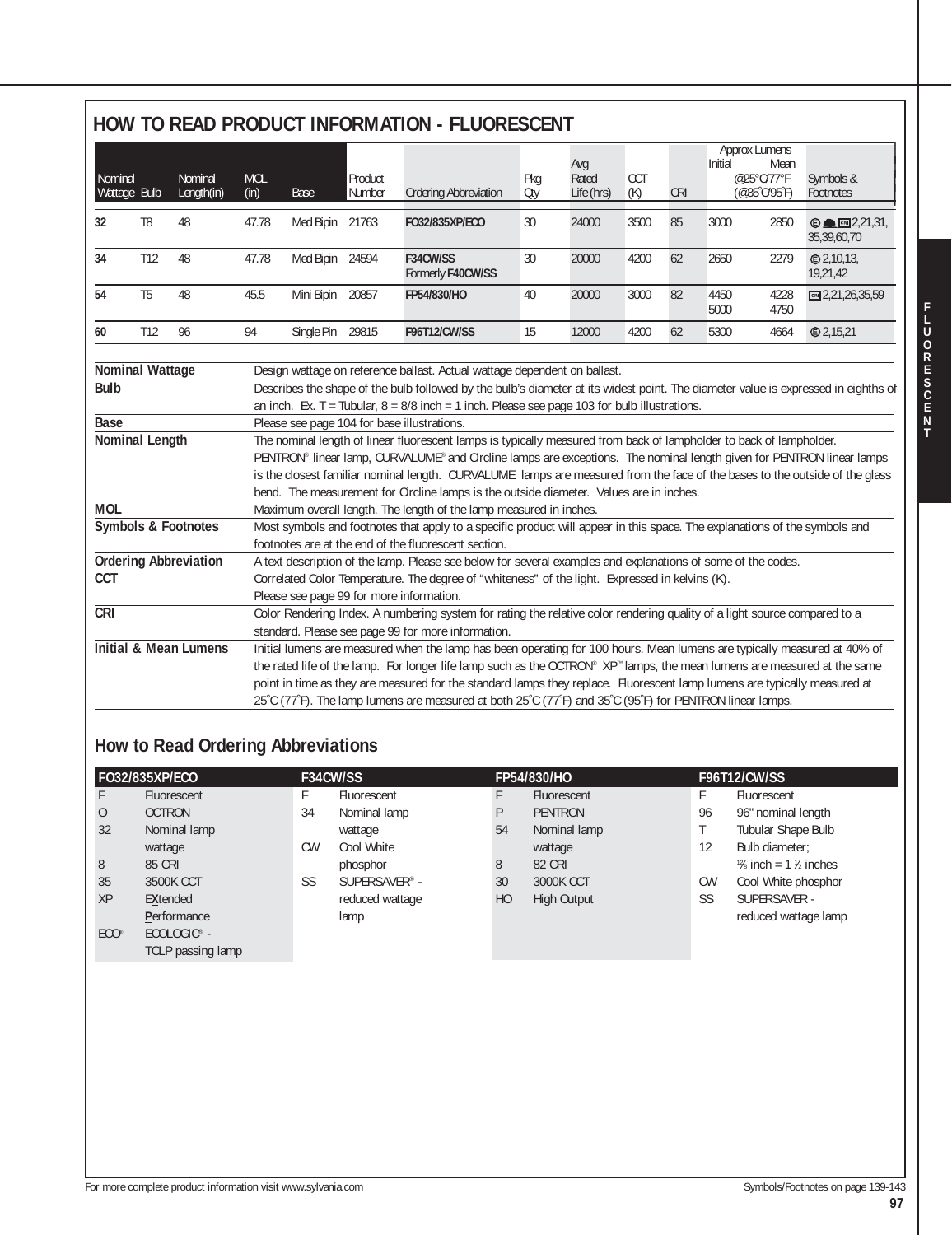

The following items were accepted into the 2003 IESNA Progress Report which recognizes innovative products introduced to the industry during that year.

OCTRON® 28-watt 4-foot XP™ SUPERSAVER®

OCTRON 8-foot XP SUPERSAVER

OCTRON CURVALUME®XP SUPERSAVER

5000K ICETRON®

Colored PENTRON®

**F L**

**For weight and measurement information, please visit www.sylvania.com**

## **Lamp Disposal Labeling**

The following information appears on the packages of fluorescent lamps. For more information on lamp disposal labeling, see the inside back cover of this catalog.



**Manage in accordance with disposal laws See www.lamprecycle.org or 1-866-666-6850**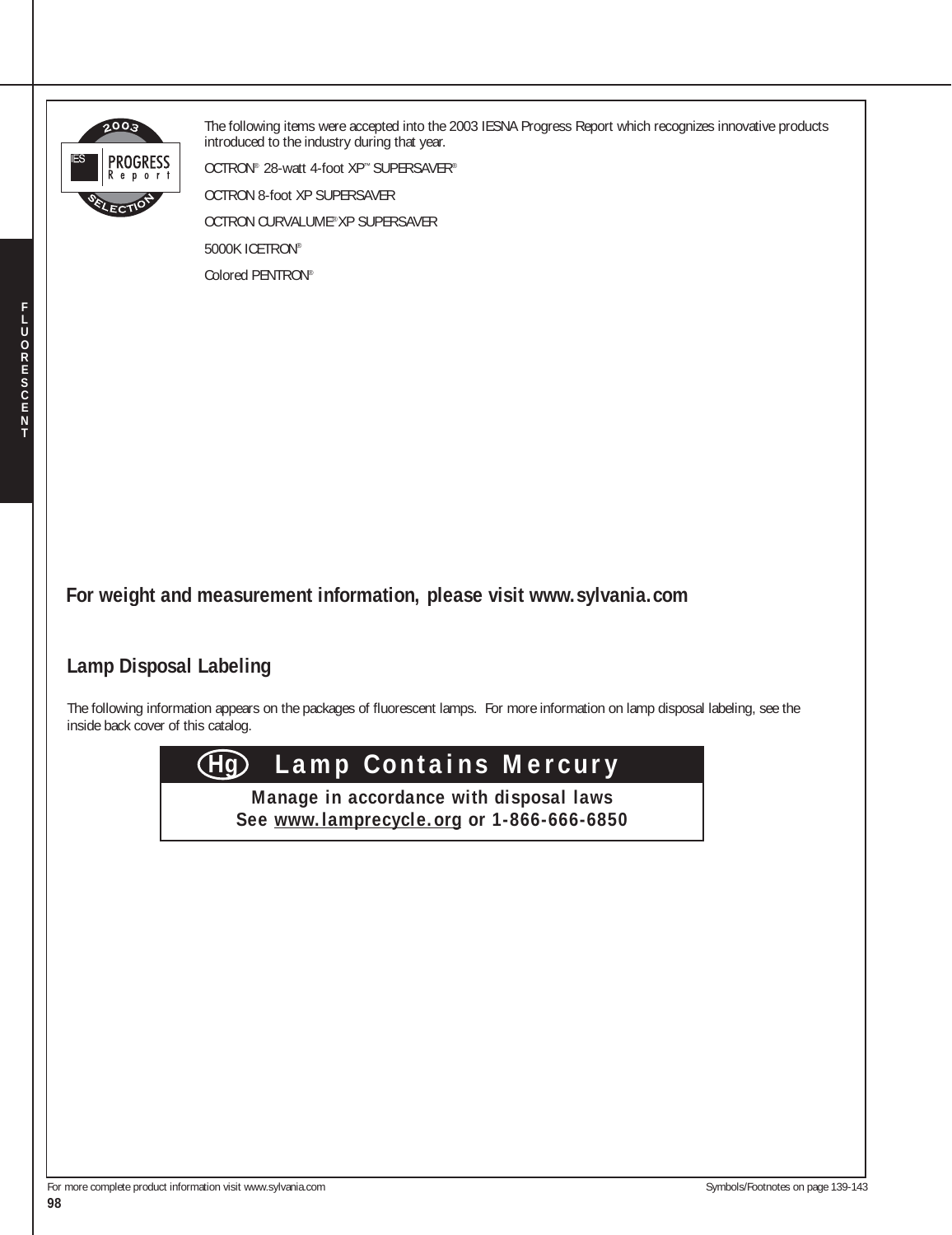# **FLUORESCENT LAMP COLORS**

|                                               |                     | <b>CORRELATED</b> | <b>COLOR</b>     |  |  |
|-----------------------------------------------|---------------------|-------------------|------------------|--|--|
|                                               | <b>COLOR</b>        | <b>COLOR</b>      | <b>RENDERING</b> |  |  |
| <b>COLOR</b>                                  | <b>ABBREVIATION</b> | TEMPERATURE(1)    | INDEX(2)         |  |  |
| DULUX <sup>®</sup> 2700K                      | 827                 | 2700              | 82               |  |  |
| OCTRON® "800" 2700K<br>OCTRON XP™ "800" 2700K | 827                 | 2700              | 84<br>85         |  |  |
|                                               | 827<br>IF           | 2700              |                  |  |  |
| INCANDESCENT FLUORESCENT<br><b>SOFT WHITE</b> | Soft White          | 2750              | 89<br>82         |  |  |
| DELUXE WARM WHITE                             | <b>WWX</b>          | 2900<br>2900      | 82               |  |  |
| <b>WARM WHITE</b>                             | <b>WW</b>           | 3000              | 52               |  |  |
| <b>WARM WHITE PLUS</b>                        | <b>WWP</b>          | 3000              | 70               |  |  |
| DESIGNER <sup>®</sup> 3000K                   | D <sub>30</sub>     | 3000              | 70               |  |  |
| <b>DESIGNER WARM WHITE</b>                    | <b>DWW</b>          | 3000              | 70               |  |  |
| <b>DESIGNER "800" 3000K</b>                   | D830                | 3000              | 80               |  |  |
| DESIGNER WARM WHITE PLUS                      | <b>DWWP</b>         | 3000              | 80               |  |  |
| DULUX SOFT WHITE                              | 830                 | 3000              | 82               |  |  |
| DULUX 3000K                                   | 830                 | 3000              | 82               |  |  |
| OCTRON "700" 3000K                            | 730                 | 3000              | 75               |  |  |
| OCTRON XP "700" 3000K                         | 730                 | 3000              | 78               |  |  |
| <b>OCTRON "800" 3000K</b>                     | 830                 | 3000              | 82               |  |  |
| OCTRON XP "800" 3000K                         | 830                 | 3000              | 85               |  |  |
| OCTRON XPS® "800" 3000K                       | 830                 | 3000              | 86               |  |  |
| PENTRON® 3000K                                | 830                 | 3000              | 82               |  |  |
| GRO-LUX®Aquarium WIDE SPECTRUM                | GRO/AQ/WS           | 3400              | 89               |  |  |
| <b>WHITE</b>                                  | W                   | 3450              | 57               |  |  |
| DESIGNER 3500K                                | D35                 | 3500              | 70               |  |  |
| <b>DESIGNER "800" 3500K</b>                   | D835                | 3500              | 80               |  |  |
| DULUX 3500K                                   | 835                 | 3500              | 82               |  |  |
| ICETRON <sup>®</sup> 3500K                    | 835                 | 3500              | 80               |  |  |
| PENTRON 3500K                                 | 835                 | 3500              | 82               |  |  |
| <b>OCTRON "700" 3500K</b>                     | 735                 | 3500              | 75               |  |  |
| <b>OCTRON XP "700" 3500K</b>                  | 735                 | 3500              | 78               |  |  |
| <b>OCTRON "800" 3500K</b>                     | 835                 | 3500              | 82               |  |  |
| OCTRON XP "800" 3500K                         | 835                 | 3500              | 85               |  |  |
| OCTRON XPS "800" 3500K                        | 835                 | 3500              | 86               |  |  |
| NATURAL WHITE                                 | N                   | 3600              | 86               |  |  |
| DESIGNER 4100K                                | D41                 | 4100              | 70               |  |  |
| DESIGNER COOL WHITE                           | <b>DCW</b>          | 4100              | 70               |  |  |
| <b>DESIGNER "800" 4100K</b>                   | D841                | 4100              | 80               |  |  |
| <b>DESIGNER COOL WHITE PLUS</b>               | <b>DCWP</b>         | 4100              | 80               |  |  |
| DULUX 4100K                                   | 841                 | 4100              | 82               |  |  |
| ICETRON 4100K                                 | 841                 | 4100              | 80               |  |  |
| PENTRON 4100K                                 | 841                 | 4100              | 82               |  |  |
| <b>OCTRON "700" 4100K</b>                     | 741                 | 4100              | 75               |  |  |
| <b>OCTRON XP "700" 4100K</b>                  | 741                 | 4100              | 78               |  |  |
| <b>OCTRON "800" 4100K</b>                     | 841                 | 4100              | 82               |  |  |
| <b>OCTRON XP "800" 4100K</b>                  | 841                 | 4100              | 85               |  |  |
| OCTRON XPS "800" 4100K                        | 841                 | 4100              | 86               |  |  |
| DELUXE COOL WHITE                             | <b>CWX</b>          | 4100              | 87               |  |  |
| LITE WHITE                                    | LW                  | 4150              | 48               |  |  |
| COOL WHITE                                    | <b>CW</b>           | 4200              | 62               |  |  |
| <b>COOL WHITE PLUS</b>                        | <b>CWP</b>          | 4100              | 70               |  |  |
| DULUX 5000K                                   | 850                 | 5000              | 82               |  |  |
| ICETRON 5000K                                 | 850                 | 5000              | 80               |  |  |
| <b>OCTRON "700" 5000K</b>                     | 750                 | 5000              | 75               |  |  |
| <b>OCTRON "800" 5000K</b>                     | 850                 | 5000              | 80               |  |  |
| OCTRON XP "800" 5000K                         | 850                 | 5000              | 85               |  |  |
| <b>OCTRON "900" 5000K</b>                     | 950                 | 5000              | 90               |  |  |
| DESIGN 50 <sup>®</sup>                        | DSGN50              | 5000              | 90               |  |  |
| DAYLIGHT™                                     | D                   | 6500              | 76               |  |  |
| OCTRON "700" 6500K                            | 765                 | 6500              | 75               |  |  |
| OCTRON XP "800" 6500K                         | 865                 | 6500              | 85               |  |  |
| DESIGNER 6500K                                | 865                 | 6500              | 80               |  |  |
| DAYLIGHT DELUXE                               | DX                  | 6500              | 88               |  |  |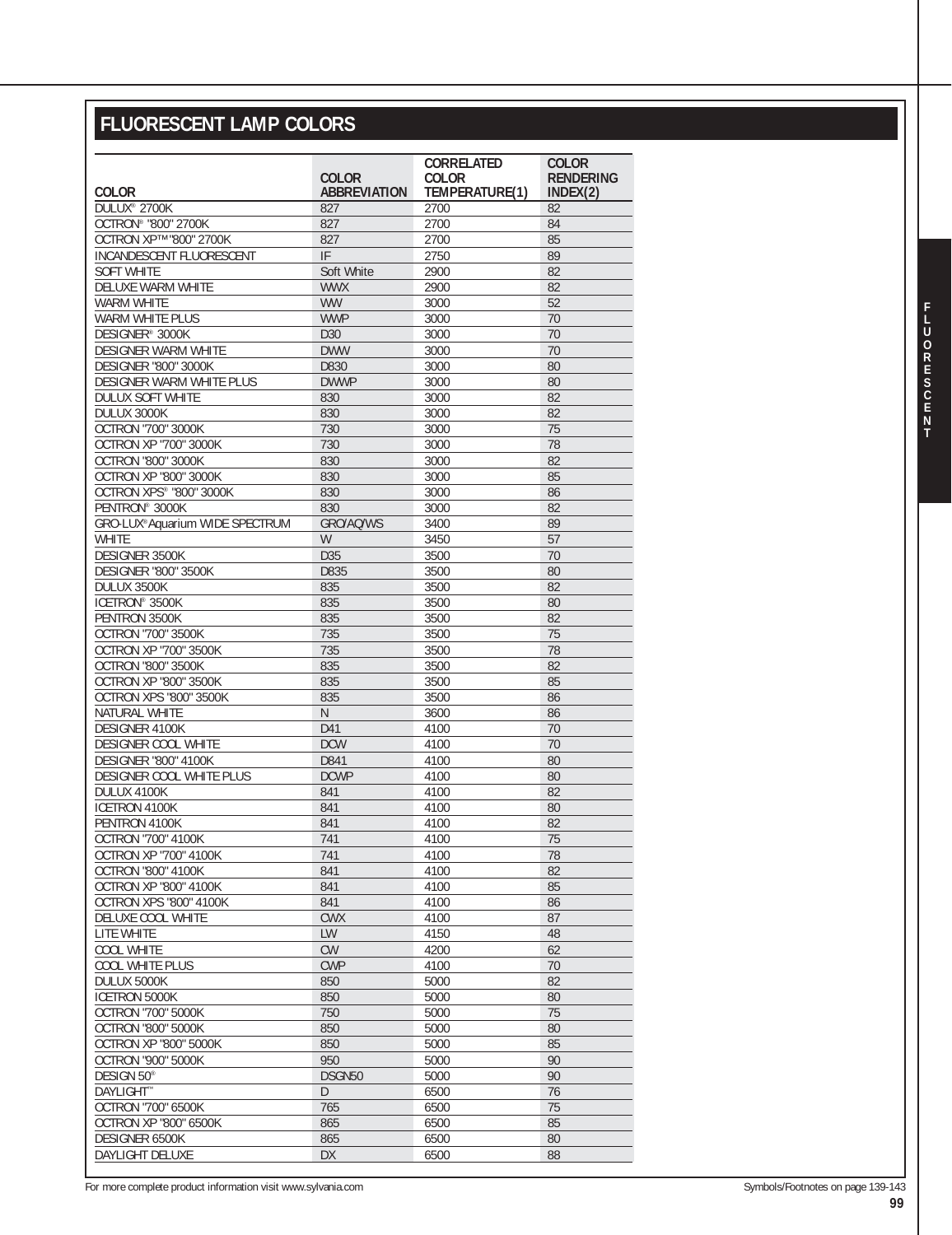## **FLUORESCENT COMPETITIVE GUIDES**

NOTE: These tables are intended only as guides and may represent another lamp company's most similar product or product family rather than an identical match. Individual manufacturer's performance values should be consulted. Environmental conditions, ballast type, and other auxiliary equipment may affect lamp performance.

#### **FLUORESCENT BRAND NAMES**

| <b>SYLVANIA</b>                         | $GE*$                                        | PHILIPS**                                       |
|-----------------------------------------|----------------------------------------------|-------------------------------------------------|
| CURVALUME® (FB)                         | MOD-U-LINE (U)                               | U-Bent (FB)                                     |
| <b>CWX</b>                              |                                              | Home Light Everywhere (HL Everywhere)           |
| DESIGN 50° (DSGN50)                     | Chroma 50 (C50)                              | Colortone 50 (C50)                              |
| DESIGNER <sup>®</sup> Series            | Specification Series (SP)                    | <b>SPEC</b>                                     |
| <b>DESIGNER 800 Series</b>              | Specification Series (SPX)                   | Ultralume                                       |
| <b>DESIGNER Cool White</b>              | SP41                                         | Home Light Cool (HL Cool)                       |
| <b>DESIGNER Cool White PLUS</b>         | SPX41                                        | 41U                                             |
| <b>DESIGNER Warm White</b>              | $(70 \text{ CRI})$<br>Kitchen and Bath ULTRA | SPEC <sub>30</sub>                              |
| <b>DESIGNER Warm White PLUS (DWWP)</b>  | $(80 \text{ CRI})$<br>Kitchen and Bath ULTRA | Home Light WX (HL WX)                           |
| <b>DESIGNER 700, 3500K (D35)</b>        | SP35                                         | Home Light Warm (HL Warm)                       |
| <b>DULUX®</b>                           | <b>BIAX</b>                                  | PL                                              |
| <b>DULUX S</b>                          | <b>BIAX</b>                                  | PL                                              |
| DULUX D. D/E                            | Double BIAX                                  | $PL-C$                                          |
| <b>DULUX T. T/E</b>                     | <b>Triple BIAX</b>                           | $PL-T$                                          |
| <b>DULUXF</b>                           | $\sim$                                       | $---$                                           |
| <b>DULUX L</b>                          | High Lumen BIAX                              | $PL-L$                                          |
| <b>DULUX EL</b>                         | Electronic Self Ballasted Lamps (was Compax) | Earth Light Lamps (SLS)                         |
| $-\, -\, -$                             | 2D                                           | $\overline{\phantom{a}}$                        |
|                                         | <b>GENURA</b>                                | $-\, -\, -$                                     |
| <b>ECOLOGIC®</b><br>(ECO <sup>°</sup> ) | Ecolux (ECO)                                 | <b>ALTO</b>                                     |
| GRO-LUX®                                | Gro & Sho/Plant & Aquarium/Terrarium         | Agro-Lite (AGRO)                                |
| <b>ICETRON®</b>                         | $- - -$                                      | $---$                                           |
| OCTRON®                                 | T8 (was Trimline)                            | <b>TL70/TL80</b>                                |
| OCTRON 700 XP™ ECO                      | SP Ecolux XL T8 Lamps with Starcoat          | <b>TL700 PLUS ALTO</b>                          |
| OCTRON 800 XP ECO                       | SPX Ecolux XL T8 Lamps with Starcoat         | <b>TL800 PLUS ALTO</b>                          |
| OCTRON 800 XPS ECO                      | $- - -$                                      | $\sim$                                          |
| <b>OCTRON 950</b>                       |                                              | <b>TL950</b>                                    |
| <b>PENTRON®</b>                         | <b>T5 Starcoat</b>                           | SILHOUETTE <sup>™</sup>                         |
|                                         | $\sim$                                       | QL (similar to ICETRON, but not interchangeable |
| <b>SAFELINE®</b>                        | covRquard                                    | $\sim$                                          |
| <b>SUN STICK®</b>                       | SUN (Sunshine)                               | C <sub>50</sub>                                 |
| SUPERSAVER® (SS)                        | Watt-Miser (WM)                              | Econ-o-Watt (EW)                                |
| HO (800mA)                              | HO (800mA)                                   | HO (800mA)                                      |
| VHO (1500mA)                            | 1500 (1500mA) & Power Grove                  | VHO (1500mA) (was SHO)                          |
| VHO/LT                                  | T10/1500MA                                   | $VHO-0$                                         |
| $XP^{\mathbb{N}}$                       | XL                                           | Advantage                                       |
| $XPS^*$                                 |                                              |                                                 |

**\*** Trademarks or registered trademarks of General Electric Company **\*\*** Trademarks or registered trademarks of Philips

#### **FLUORESCENT COLOR CROSS REFERENCE**

| <b>SYLVANIA</b>   | <b>GE</b>          | <b>PHILIPS</b>     | <b>SYLVANIA</b> | <b>GE</b>         | <b>PHILIPS</b> |
|-------------------|--------------------|--------------------|-----------------|-------------------|----------------|
| <b>CW</b>         | <b>CW</b>          | <b>CW</b>          | D41             | <b>SP41</b>       | Spec 41        |
| <b>CWX</b>        |                    | CWX, HL Everywhere |                 | SP65              |                |
| D                 | D                  | D                  | D830            | SPX30             | 30U            |
| <b>DX</b>         | <b>DX</b>          | <b>DX</b>          | D835            | SPX35             | 35U            |
| DSGN50            | C50                | 50                 | D841            | SPX41             | 41U            |
| DSGN50            | <b>SGN</b>         | C50                | D865            |                   |                |
| DCW, D41          | <b>SP41</b>        | <b>HL Cool</b>     | 730             | <b>SP30</b>       | 730            |
| <b>DCWP</b>       | SPX41              | U41                | 735             | <b>SP35</b>       | 735            |
| <b>DWW, D30</b>   | KB / 70 CRI, SP30  | SPEC <sub>30</sub> | 741             | <b>SP41</b>       | 741            |
| <b>DWWP, D830</b> | KB / 82 CRI, SPX30 | HL WX              | 750             | <b>SP50</b>       | 750            |
| D35               | <b>SP35</b>        | HL Warm            | 765             | SP65              |                |
| GRO/AQ            |                    | <b>AGRO</b>        | 827             | SPX27             | 27             |
| GRO/WS/AQ         | PL/AQ              |                    | 830             | SPX30             | 30,830         |
| LW                | LW                 | <b>LW</b>          | 835             | SPX35             | 35, 835        |
| N                 | N                  | N                  | 841             | SPX41             | 41, 841        |
| <b>SUN STICK</b>  | <b>SUN</b>         | C50                | 850             | SPX <sub>50</sub> | 50, 850        |
| WW                | <b>WW</b>          | <b>WW</b>          | 865             | SPX65             | 865            |
| D30               | <b>SP30</b>        | Spec 30            | 950             |                   | 950            |
| D35               | <b>SP35</b>        | Spec 35            |                 |                   |                |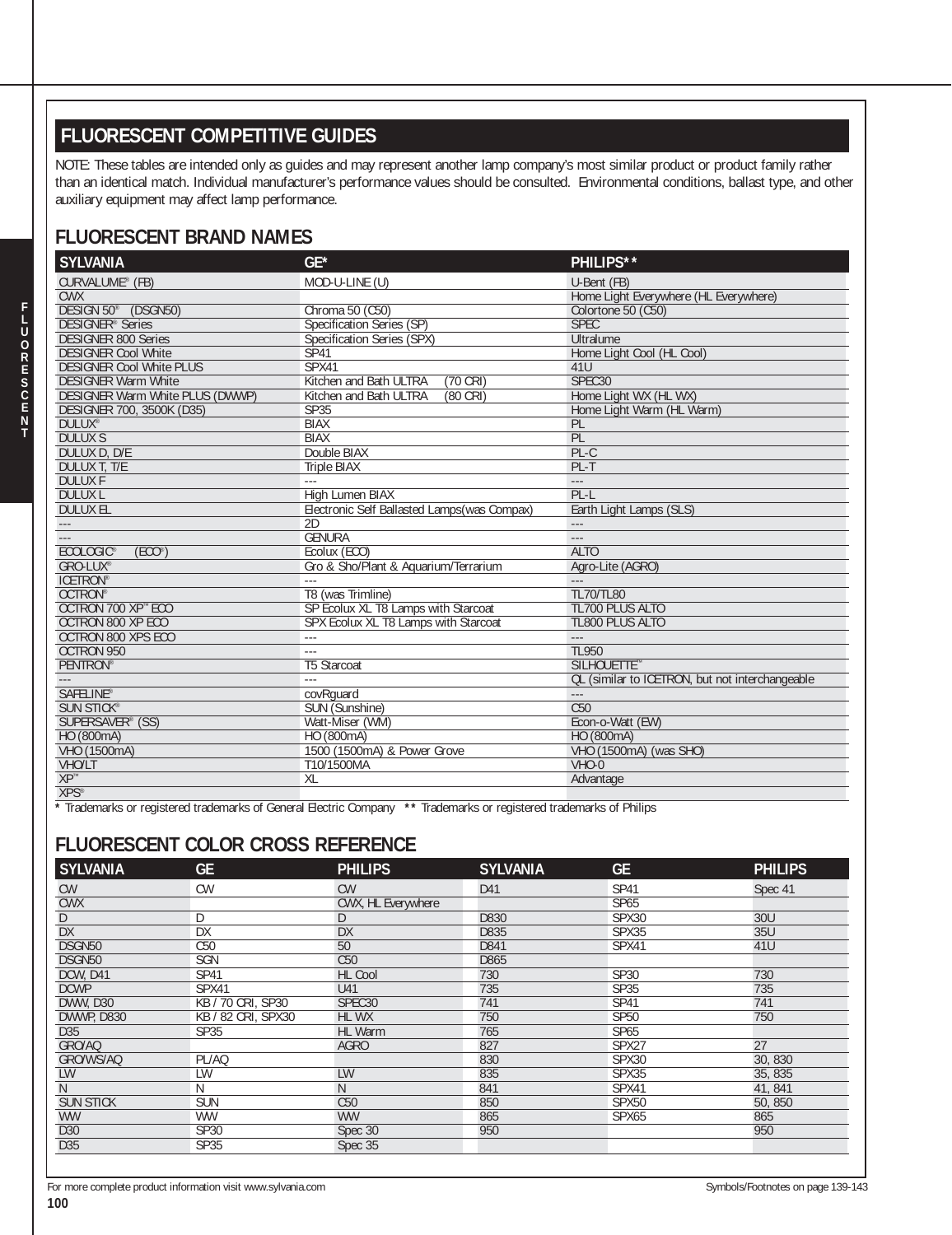# **FLUORESCENT COMPETITIVE GUIDES (continued)**

## **FLUORESCENT ELECTRICAL INTERCHANGEABILITY**

| <b>SYLVANIA</b>                      | <b>GE</b>                              | <b>PHILIPS</b>                   |
|--------------------------------------|----------------------------------------|----------------------------------|
| <b>Linear Lamps</b>                  |                                        |                                  |
| F18T8/CW/K/23                        | F24"T8/CW/4                            | F15T8/CW/24                      |
| F18T8/CW/K/26                        | F26"T8/CW/4                            | F16T8/CW/26                      |
| F18T8/CW/K/28                        | F28"T8/CW/4                            | F17T8/CW/28                      |
| F18T8/CW/K/30                        | F30"T8/CW/4                            | F18T8/CW/30                      |
| F34CW/SS                             | F34CW/WM                               | F34CW/EW                         |
| Formerly known as F40CW/SS           | F40CW/WM                               | F40CW/EW                         |
| F96T12/CW/SS                         | F96T12/CW/WM                           | F96T12/CW/EW                     |
| FB40/D41/6                           | F40/SP41/U/6                           | FB40/SPEC41/6                    |
| FB40/CW/6/SS (new FB34/CW/6/SS)      | F40CW/U/6/WM (new F34CW/U/6/WM)        | FB40/CW/6/EW (new F34/CW/6/EW)   |
| OCTRON®                              | T8 (was Trimline)                      | <b>TL70/TL80</b>                 |
| <b>OCTRON 700 Series</b>             | T8 SP                                  | <b>TL70</b>                      |
| <b>OCTRON 800 Series</b>             | T8 SPX                                 | <b>TL80</b>                      |
| FO17                                 | F17T8/SP(or SPX)                       | F17T8/TL                         |
|                                      | F25T8/SP(or SPX)                       | F25T8/TL                         |
| FO25<br>FO32                         |                                        |                                  |
|                                      | F32T8/SP(or SPX)                       | F32T8/TL                         |
| F032/XP™                             | F32T8/XL/SP (or SPX)                   | F32T8/TLPLUS                     |
| FO32//XPS®/ECO®                      |                                        | $\overline{a}$                   |
| FO30XP/SS/ECO                        | F32T8/SP/IS/WM/ECO                     | F32T8/ADV8/EW                    |
| FO28/8XP/SS/ECO                      | $\sim$ $\sim$ $\sim$                   | $\sim$ $\sim$ $\sim$             |
| FO40                                 | F40T8/SP (or SPX)                      | <b>F40T8/TL</b>                  |
| FO72                                 |                                        | $\sim$ $\sim$ $\sim$             |
| FO96                                 | F96T8/SP (or SPX)                      | F96T8/TL                         |
| F096/7XP/ECO                         | F96T8/XL.SP                            | $\sim$ $\sim$ $\sim$             |
| F096/8XP/ECO                         | F96T8/XL/SPX                           | $---$                            |
| F096/8XP/SS/ECO                      | F96T8/SP/WM                            | $\sim$ $\sim$ $\sim$             |
|                                      | $\overline{a}$                         | F48T8/TL/HO                      |
|                                      | $\overline{a}$                         | F60T8/TL/HO                      |
|                                      | ---                                    | F72T8/TL/HO                      |
| F096/HO                              | F96T8/SP (or SPX)/HO                   | F96T8/TL/HO                      |
|                                      | F25T12/SP (for T8 electronic ballasts) | $\sim$ $\sim$ $\sim$             |
| FB016                                | $\sim$ $\sim$ $\sim$                   | $---$                            |
| FB024                                | $\sim$ $\sim$ $\sim$                   | $\overline{a}$                   |
| FB031                                | F31T8/SPX/U                            | $\sim$ $\sim$ $\sim$             |
| <b>FB031XP</b>                       |                                        | $\sim$ $\sim$ $\sim$             |
| FB032                                | F32T8/SP(or SPX)/U6                    | FB32T8/TL/6                      |
| <b>FB032XP</b>                       | $- - -$                                |                                  |
| FB031/XPS/ECO                        | $\overline{a}$                         | $\sim$ $\sim$ $\sim$             |
| FB032/XPS/ECO                        | $\overline{a}$                         | $\sim$ $\sim$ $\sim$             |
| FB032/8XP/SS/ECO                     | $\sim$ $\sim$ $\sim$                   | $\sim$ $\sim$ $\sim$             |
| FP14/8                               | F14/T5/8.                              |                                  |
| FP21/8                               |                                        | F14T5/8.                         |
|                                      | F21/T5/8.                              | F21T5/8                          |
| FP28/8<br>FP35/8.                    | F28/T5/8.                              | F28T5/8.                         |
|                                      | F35/T5/8.                              | F35T5/8                          |
| FP24/8/HO                            | F24/T5/8/HO                            | F24T5/8/HO                       |
| FP39/8/HO                            | F39/T5/8/HO                            | F39T5/8/HO                       |
| FP54/8/HO                            | F54/T5/8/HO                            | F54T5/8/HO                       |
| FP80/8/HO                            | F80/T5/8/HO                            | F80T5/8/HO                       |
| $\cdots$                             | F40T17/CW/IS                           |                                  |
|                                      | F96T17/                                | $\sim$ $\sim$ $\sim$             |
| HO (800mA)                           | HO (800mA)                             | HO (800mA)                       |
| F96T12//HO/COLDTEMP                  | F96T12//HO/CT                          | F96T12//HO-0                     |
| VHO (1500mA)                         | 1500 or PG17 (both 1500mA)             | VHO (1500mA)                     |
| VHO/LT (1500mA)                      | T10, 1500-0 (both1500mA)               | VHO-0 (1500mA)                   |
|                                      |                                        |                                  |
| <b>Compact Fluorescent Lamps</b>     |                                        |                                  |
| <b>DULUX®</b>                        | <b>BIAX®</b>                           | PL                               |
| Medium Screw Base Lamps              |                                        |                                  |
|                                      | FLETBX/LT                              |                                  |
|                                      |                                        |                                  |
| CFEL/830/MED                         |                                        |                                  |
| CFEL/830/MED/1                       | FLETBX/L                               | <b>UNIVERSAL SLS ---</b>         |
| CFEL/TWIST (15W, 20W, 23W, 27W, 30W) | FLEHLX/8/SW/CD (Spiral17W, 21W, 27W)   | Twister-BC-EL/DT (15W, 20W, 23W) |
|                                      | $\sim$ $\sim$ $\sim$                   |                                  |
| CFEL/MINITWIST (7, 11,13,19,23W)     | ---                                    | UNIVERSAL/RH SLS.RH (low THD)    |
| CF28EL/3WAY/TWIST                    | FLE29QBX/D3 (3-Way Triple)             | DIMMABLE SLS/D 20 (Dimmable)     |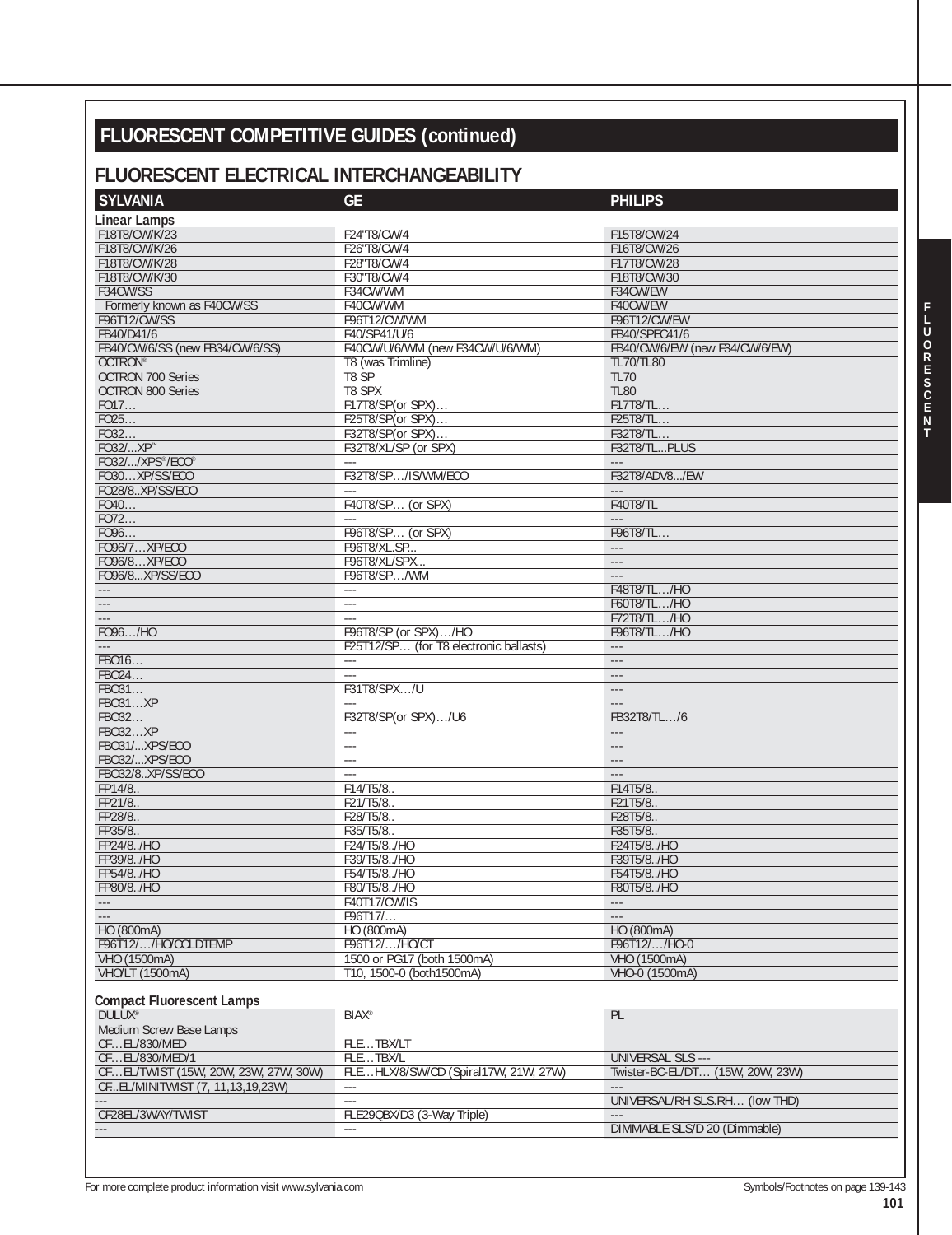# **FLUORESCENT COMPETITIVE GUIDES (continued)**

#### **FLUORESCENT ELECTRICAL INTERCHANGEABILITY (continued)**

| <b>SYLVANIA</b>                  | <b>GE</b>                         | <b>PHILIPS</b>                  |
|----------------------------------|-----------------------------------|---------------------------------|
|                                  | aaa                               | DIMMABLE SLS/D 23 (Dimmable)    |
|                                  | FLE29QBX/DV (Dimmable Triple)     | $\sim$ $\sim$                   |
| CF15EL/R30/830/MED               | FLE15/TBX/L/R30                   | <b>FLOOD SLS/R30 15</b>         |
| CF20EL/R40/830/MED               | FLE20TBX/L/R40                    | <b>FLOOD SLS/R40 20</b>         |
| CF15/EL/BR30                     | $\sim$ $\sim$                     | Reflector Flood BC-EL/A BR30 16 |
| CF15EL/G30/830/MED               | FLE15TBX/L/G29                    | DÉCOR GLOBE SLS/30 15           |
| CF15EL/G30/830/MED               | FLG17 (magnetic)                  | DÉCOR GLOBE SLS/30 15           |
| CF20EL/G40/830/MED               | $\sim$ $\sim$ $\sim$              | DÉCOR GLOBE SLS/40 15           |
| CF15EL/G/830 (low profile Globe) | FLG15/E-120                       | $\sim$ $\sim$ $\sim$            |
| CF15EL/B/830 (Bullet)            | FLB17 (magnetic)                  | FLE15/6/TC19                    |
| CF15EL/ALINE                     | FLE15/L/TC16                      | OUTDOOR EL/O 15                 |
| CF14EL/A19/1/BL/YELLOW           | FLE15/L/TC16/BUG                  | BUG-A-WAY EL/O 15 BAW           |
| $\sim$ $\sim$                    | FLE15/L/TC16/DAY                  | $\sim$ $\sim$                   |
| $\ldots$ .                       | LL.                               | OUTDOOR EL/O 18                 |
| $\overline{a}$                   | FLE20/6/T19                       | $\overline{a}$                  |
| CF9EL/C/830 (A23)                | $\omega_{\rm max}$                | $\sim$ $\sim$ $\sim$            |
| $\sim$ $\sim$ $\sim$             | FLE15/A2/A23                      | HOUSEHOLD EL/A 16               |
|                                  |                                   | $\sim$                          |
|                                  | FLE20/A2/A24                      |                                 |
| CF30EL/CIRC/830/MED              | FEA30CIR                          | $\sim$ $\sim$                   |
|                                  | FEA382D/SW (2D w/adapter)         | $\sim$ $\sim$ $\sim$            |
|                                  | FEA382D/835 (2D w/adapter)        | $\sim$ $\sim$ $\sim$            |
| Pin Base Lamps                   |                                   |                                 |
|                                  |                                   |                                 |
| CFDS (2-pin)                     | FBX                               | $PL-S$                          |
| CFT13WDS/EC                      | F13BX/E                           | $\sim$                          |
| $CFDS/E$ (4 pin)                 | 1.11                              | $\sim$ $\sim$ $\sim$            |
| $CFDD/$ (2 pin)                  | FDBX                              | $PL-C$                          |
| $CFDD/E$ (4 pin)                 | FDBX/4P                           | $PL-C$ /4 $P$                   |
| $CFDT$ (2 pin)                   | 1.11                              | $\sim$                          |
| $CFDT/E$ (4 pin)                 | FTBX/4P                           | $PL-T$ /4 $P$                   |
| $CF42DT/E$ (4 pin)               | F42QBX/SPX/A/4P                   | PL42W//4P/                      |
| CFDF                             | aaan.                             | $\sim$ $\sim$ $\sim$            |
|                                  | FTBX/I/8/A/4P (inverted post)     | $\overline{\phantom{a}}$        |
| FT18DL/8                         | F18BX/SPX                         | PL-L 18W/                       |
| FT18DL/8/RS                      | F18BX/SPX/RS                      | $\overline{a}$                  |
| FT24DL/8                         | F27/24BX/SPX                      | PL-L 24W/                       |
| FT36DL/8                         | F39/36BX/SPX                      | PL-L 36W/                       |
| FT40DL/8/RS                      | F40/30BX/SPX                      | PL-L 40W//RS/IS                 |
|                                  | F50BX/SPX/RS                      | PL-L 50W//RS                    |
| FT55DL/8                         | F55BX/8                           | $\sim$ $\sim$                   |
|                                  | F2D/                              | $\sim$ $\sim$ $\sim$            |
|                                  |                                   |                                 |
| <b>Induction Lamps</b>           |                                   |                                 |
| ICE 70/8 (ICETRON®)              | $\sim$                            | $\overline{a}$                  |
| ICE 100/8 (ICETRON)              | $\omega$ and                      | $\sim$                          |
| ICE 150/8 (ICETRON)              |                                   | $ -$                            |
|                                  | EL23/R25/ (Genura <sup>nt</sup> ) | $\overline{a}$                  |
|                                  | $\sim$                            | $OL55W/$ (QL)                   |
| T.                               | $\sim$ $\sim$                     | QL85W/ (QL)                     |
|                                  |                                   |                                 |
| $\sim$ $\sim$                    | $\sim$ $\sim$ $\sim$              | QL165W/(QL)                     |

For a more complete manufacturers' cross reference, please see that section of this catalog or visit the electronic catalog at www.sylvania.com.

**F**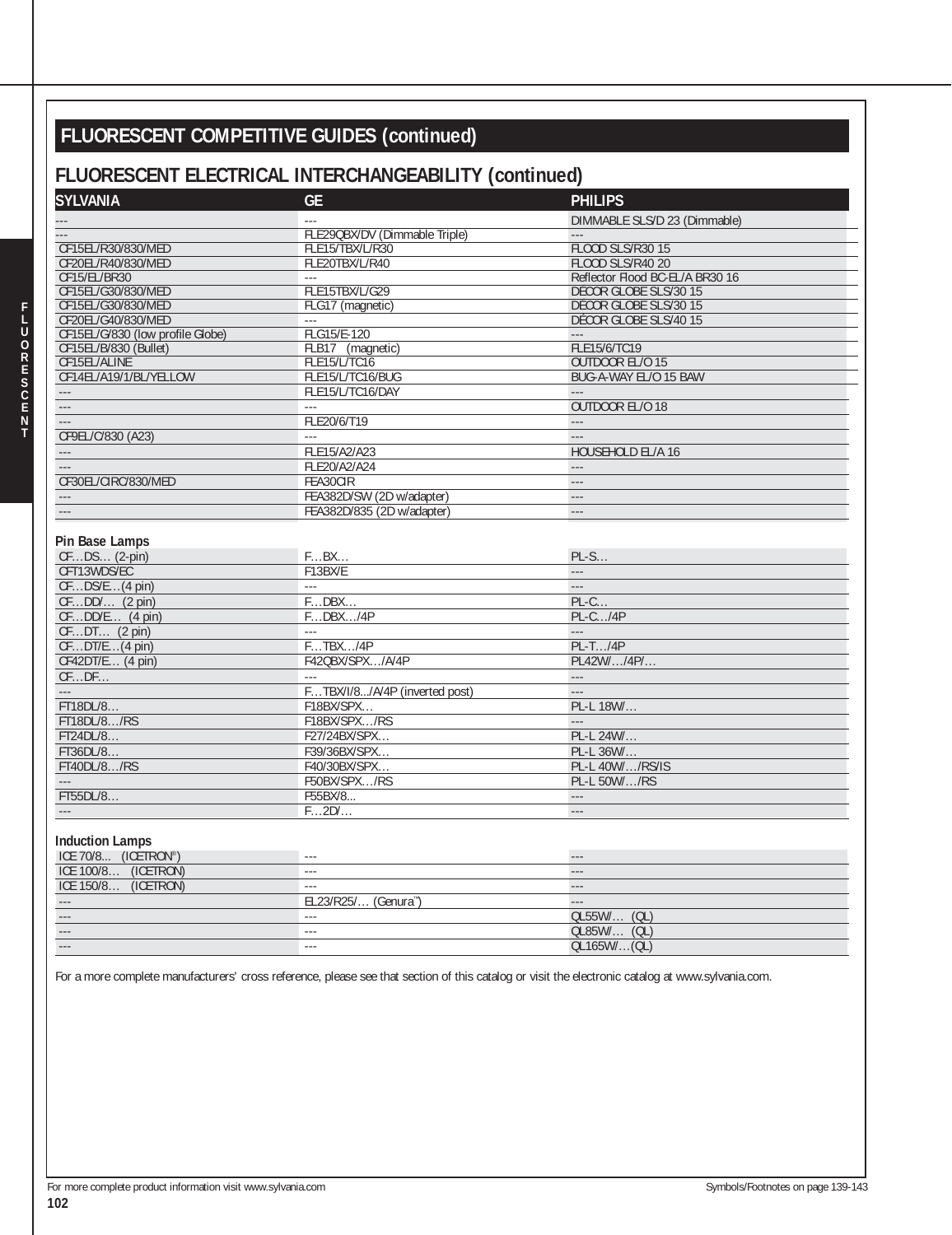#### **FLUORESCENT LAMPS**

The bulb shape and size of a fluorescent lamp are expressed by means of a code consisting of the letter "T" (which designates that the bulb is "tubular" in shape) followed by a number that expresses the diameter in eighths of an inch. Diameters range from T2 ( 1 ⁄4 inch) to T17 (2 1 ⁄8 inch). In nominal overall length, linear fluorescent lamps range from 6 to 96 inches. The nominal length is measured from back of lamp holder to back of lamp holder. For example, the actual overall length of the 40-watt rapid start T12 lamp with a nominal length of 48 inches is 47 <sup>3</sup>/4 inches. The nominal length given for PENTRON® linear lamps is the closest familiar nominal length. CURVALUME® U-shaped fluorescent lamps are available as OCTRON<sup>®</sup> T8 lamps with leg spacings of 1 % inches and 6 inches and as rapid start T12 lamps with leg spacings of 3 % inches and 6 inches. The leg spacing is measured from the center of one leg to the center of the other leg. The overall length of the CURVALUME lamps is measured from the face of the bases to the outside of the glass bend. Circline lamps, which are circular in shape, are available as T9 lamps with outside diameters of  $6$   $\frac{1}{6}$ , 8, 12 and 16 inches as well as PENTRON T5 lamps with outside diameters of 8.85 and 11.77 inches.The overall length of DULUX® compact fluorescent lamps is measured from the bottom of the base to the outside edge of the glass. In many cases, the bottom of the base is the bottom of the center post of the base of the lamp.



For more complete product information visit www.sylvania.com Symbols/Footnotes on page 139-143

**DULUX EL Triple** 

 $\mathbb{CD}$ 

**103**

**F**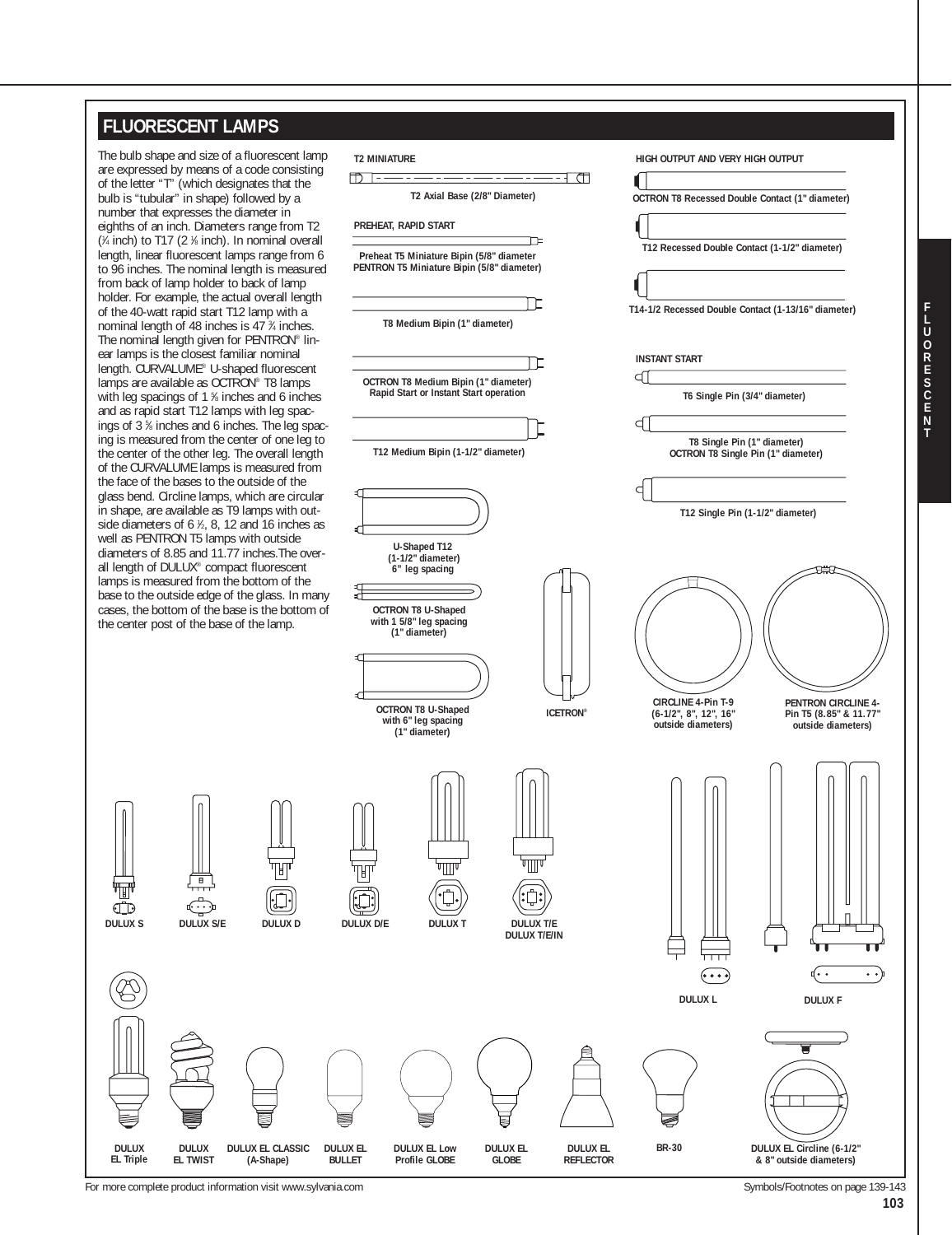## **BASES**

**T**

For linear Preheat and Rapid Start Lamps, four electrical contacts are required, two at each end of the lamp. This is accomplished in the standard line of lamps by the use of a miniature bipin base for T5 lamps and a medium bipin for T8 and T12 lamps. The OCTRON® T8 medium bipin lamps may also be operated as instant start lamps with the proper wiring and ballasts. When operating OCTRON bipin lamps with instant start ballasts, the two contacts in the lamp holder are shorted together and connected to the single circuit in the ballast. In Circline lamps, the cathodes are connected to a four-pin base located between the junction of the two ends of the lamp. High Output (HO) and Very High Output (VHO) lamps have recessed double contact (RDC) type bases. Slimline Instant Start lamps require only two electrical contacts, one on each lamp end and have single pin bases.

Pin-based compact fluorescent lamps have either 2 pins or 4 pins. Each 2-pin lamp has an internal starter and is designed for preheat, magnetic operation. The 4-pin lamps are designed for electronic ballast operation and are dimmable. These lamps have no internal starter; starting the lamps is a function of the ballast.

Medium screw base, compact fluorescent lamps have integral ballasts.

**FOR CHOKE/STARTER OPERATION**

**G 23 GX 23**

**FOR ELECTRONIC OR DIMMING OPERATION**



**G 24 q-1 G 24 q-2 G 24 q-3**

Ħ

Ħ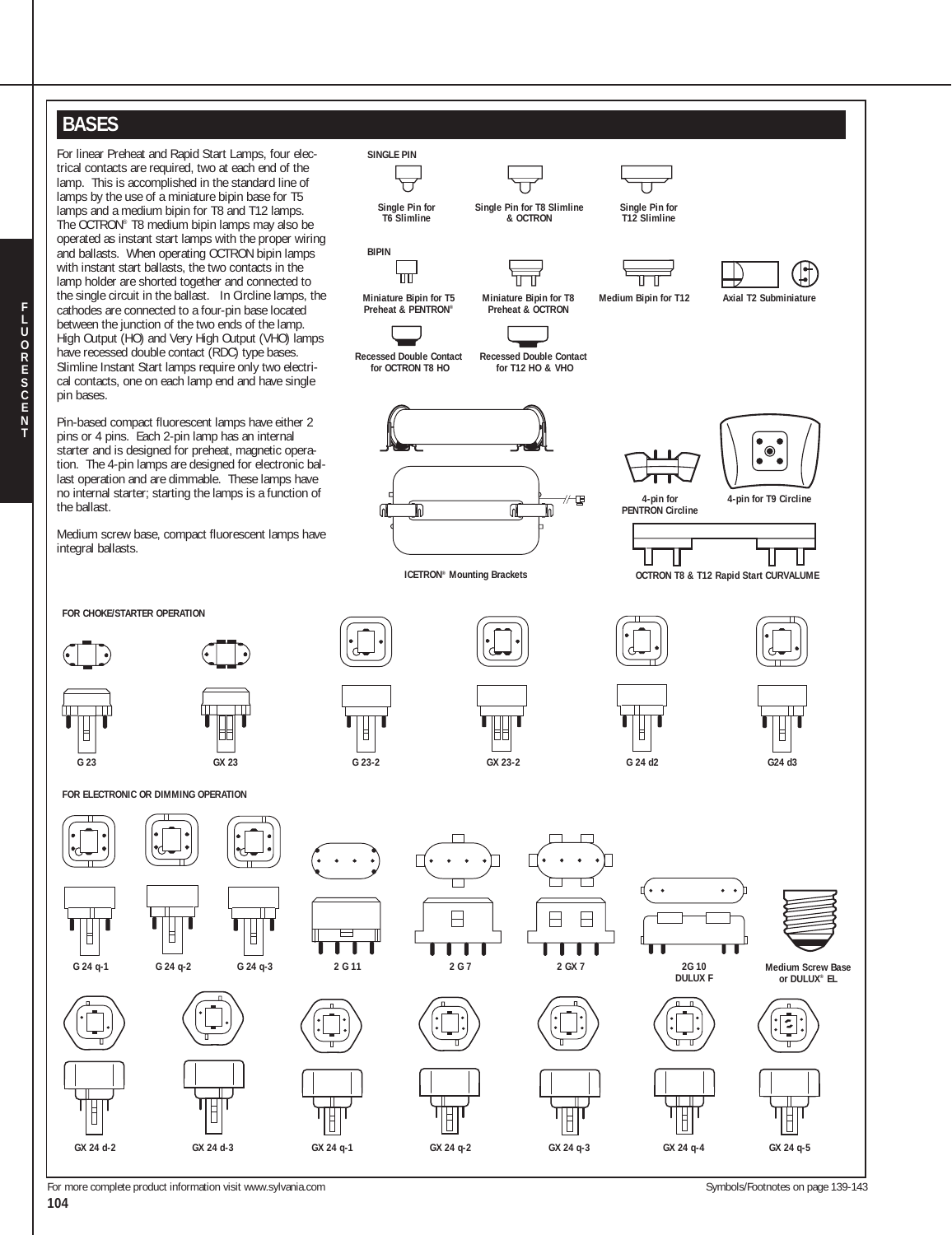$\sqrt{2}$ 

# **DULUX® S PREHEAT 2-PIN ECOLOGIC® COMPACT FLUORESCENT LAMPS** with Starter in Lamp Base for Magnetic Ballast

| Nominal<br>Wattage Bulb |                | (in) | <b>MOL</b><br>(mm) | <b>Base</b> | Product<br>Number | Ordering Abbreviation Generic Designation | <b>NEMA</b>      | Pkg<br>Otv | Avg<br>Rated<br>Life (hrs) | CCT<br>(K) | <b>CRI</b> | <b>Approx Lumens</b><br>Initial<br>@25°C/77°F |     | Mean Symbols &<br>Footnotes                                                                                                                                                                                                                                                                                                                                                                                                          |
|-------------------------|----------------|------|--------------------|-------------|-------------------|-------------------------------------------|------------------|------------|----------------------------|------------|------------|-----------------------------------------------|-----|--------------------------------------------------------------------------------------------------------------------------------------------------------------------------------------------------------------------------------------------------------------------------------------------------------------------------------------------------------------------------------------------------------------------------------------|
| 5                       | T <sub>4</sub> | 4.2  | 107                | G23         | 20325             | <b>CF5DS/827</b>                          | CFT5W/G23/827    | 50         | 10000                      | 2700       | 82         | 230                                           | 198 | $\triangle$ m 1,2,3,<br>4,5,6                                                                                                                                                                                                                                                                                                                                                                                                        |
|                         |                |      |                    |             | 20547             | <b>CF5DS/827/RP</b>                       | CFT5W/G23/827    | 10         | 10000                      | 2700 82    |            | 230                                           | 198 | ▲ 图 1,2,3,<br>4,5,6                                                                                                                                                                                                                                                                                                                                                                                                                  |
|                         |                |      |                    |             | 20303             | CF5DS/841                                 | CFT5W/G23/841    | 50         | 10000                      | 4100 82    |            | 230                                           | 198 | ▲ 图 1,2,3,<br>4,5,6                                                                                                                                                                                                                                                                                                                                                                                                                  |
| $\overline{7}$          | T <sub>4</sub> | 5.3  | 135                | G23         | 20327             | <b>CF7DS/827</b>                          | CFT7W/G23/827    | 50         | 10000                      | 2700       | 82         | 400                                           | 344 | $\triangle$ $\Box$ 1,2,3,<br>4,5,6                                                                                                                                                                                                                                                                                                                                                                                                   |
|                         |                |      |                    |             | 20548             | <b>CF7DS/827/RP</b>                       | CFT7W/G23/827    | 10         | 10000                      | 2700 82    |            | 400                                           | 344 | $\triangle$ 3, 2, 3,<br>4,5,6                                                                                                                                                                                                                                                                                                                                                                                                        |
|                         |                |      |                    |             | 20310             | <b>CF7DS/835</b>                          | CFTW/G23/835     | 50         | 10000                      | 3500 82    |            | 400                                           | 344 | $\triangle$ cm 1,2,3,<br>4,5,6                                                                                                                                                                                                                                                                                                                                                                                                       |
|                         |                |      |                    |             | 20304             | CF7DS/841                                 | CFT7W/G23/841    | 50         | 10000                      | 4100 82    |            | 400                                           | 344 | $\triangle$ $m$ 1,2,3,<br>4,5,6                                                                                                                                                                                                                                                                                                                                                                                                      |
|                         |                |      |                    |             | 20307             | <b>CF7DS/850</b>                          | CFT7W/G23/850    | 50         | 10000                      | 5000       | 82         | 400                                           | 344 | $\blacksquare$ $\blacksquare$ 1,2,3,<br>4,5,6                                                                                                                                                                                                                                                                                                                                                                                        |
| 9                       | T <sub>4</sub> | 6.5  | 165                | G23         | 20536             | <b>CF9DS/827/RP</b>                       | CFT9W/G23/827    | 10         | 10000                      | 2700       | 82         | 580                                           | 499 | ▲ 图 1,2,3,<br>4,5,6                                                                                                                                                                                                                                                                                                                                                                                                                  |
|                         |                |      |                    |             | 20333             | CF9DS/835                                 | CFT9W/G23/835    | 50         | 10000                      | 3500       | 82         | 580                                           | 499 | ▲ ∞ 1,2,3,<br>4,5,6                                                                                                                                                                                                                                                                                                                                                                                                                  |
|                         |                |      |                    |             | 20305             | CF9DS/841                                 | CFT9W/G23/841    | 50         | 10000                      | 4100 82    |            | 580                                           | 499 | $\blacksquare$ $\blacksquare$ 1,2,3,<br>4,5,6                                                                                                                                                                                                                                                                                                                                                                                        |
|                         |                |      |                    |             | 20308             | <b>CF9DS/850</b>                          | CFT9W/G23/850    | 50         | 10000                      | 5000 82    |            | 580                                           | 499 | $\blacksquare$ $\blacksquare$ $\blacksquare$ $\uparrow$ $\uparrow$ $\uparrow$ $\uparrow$ $\uparrow$ $\uparrow$ $\uparrow$ $\uparrow$ $\uparrow$ $\uparrow$ $\uparrow$ $\uparrow$ $\uparrow$ $\uparrow$ $\uparrow$ $\uparrow$ $\uparrow$ $\uparrow$ $\uparrow$ $\uparrow$ $\uparrow$ $\uparrow$ $\uparrow$ $\uparrow$ $\uparrow$ $\uparrow$ $\uparrow$ $\uparrow$ $\uparrow$ $\uparrow$ $\uparrow$ $\uparrow$ $\uparrow$ $\$<br>4,5,6 |
|                         |                |      |                    |             | 20329             | <b>CF9DS/827</b>                          | CFT9W/G23/827    | 50         | 10000                      | 2700 82    |            | 800                                           | 688 | ▲ ∞ 1,2,3,<br>4,5,6                                                                                                                                                                                                                                                                                                                                                                                                                  |
|                         |                |      |                    |             | 20299             | DULUX S 9W/78                             |                  | 50         | 10000                      | <b>BLK</b> |            |                                               |     | 1,2,4,5,7                                                                                                                                                                                                                                                                                                                                                                                                                            |
| 13                      | T <sub>4</sub> | 7.1  | 180                | GX23        | 20331             | CF13DS/827                                | CFT13W/GX23/827  | 50         | 10000                      | 2700 82    |            | 800                                           | 688 | ▲ 图 1,2,3,<br>4,5,6                                                                                                                                                                                                                                                                                                                                                                                                                  |
|                         |                |      |                    |             | 203740            | CFT13WDS/EC/827                           | CFT13W/GX23/827  | 10         | 10000                      | 2700 82    |            | 800                                           | 688 | cm 1, 2, 3, 5, 8                                                                                                                                                                                                                                                                                                                                                                                                                     |
|                         |                |      |                    |             | 20549             | CF13DS/827/RP                             | CFT13W/GX23/827  | 10         | 10000                      | 2700 82    |            | 800                                           | 688 | ▲ 图 1,2,3,<br>4,5,6                                                                                                                                                                                                                                                                                                                                                                                                                  |
|                         |                |      |                    |             | 20283             | CF13DS/830                                | CFT13W/GX23/830  | 50         | 10000                      | 3000 82    |            | 800                                           | 688 | ▲ 图 1,2,3,<br>4,5,6                                                                                                                                                                                                                                                                                                                                                                                                                  |
|                         |                |      |                    |             | 203970            | CFT13WDS/EC/830                           | CFT13W/GX23/830  | 10         | 10000                      | 3000 82    |            | 800                                           | 688 | CR 1,2,3,5,8                                                                                                                                                                                                                                                                                                                                                                                                                         |
|                         |                |      |                    |             | 20335             | CF13DS/835                                | CFT13W/GX23/835  | 50         | 10000                      | 3500 82    |            | 800                                           | 688 | $\blacksquare$ on $1,2,3$ ,<br>4,5,6                                                                                                                                                                                                                                                                                                                                                                                                 |
|                         |                |      |                    |             | 203680            | CFT13WDS/EC/835                           | CFT13W/GX23/835  | 10         | 10000                      | 3500 82    |            | 800                                           | 688 | cm 1, 2, 3, 5, 8                                                                                                                                                                                                                                                                                                                                                                                                                     |
|                         |                |      |                    |             | 20306             | CF13DS/841                                | CFT13DS/GX23/841 | 50         | 10000                      | 4100       | 82         | 800                                           | 688 | $\triangle$ $m$ 1,2,3,<br>4,5,6                                                                                                                                                                                                                                                                                                                                                                                                      |
|                         |                |      |                    |             | 20375¢            | CFT13WDS/EC/841                           | CFT13W/GX23/841  | 10         | 10000                      | 4100 82    |            | 800                                           | 688 | $m = 1, 2, 3, 5, 8$                                                                                                                                                                                                                                                                                                                                                                                                                  |
|                         |                |      |                    |             | 20309             | CF13DS/850                                | CFT13W/GX23/850  | 50         | 10000                      | 5000 82    |            | 800                                           | 688 | $\triangle$ cm 1,2,3,<br>4,5,6                                                                                                                                                                                                                                                                                                                                                                                                       |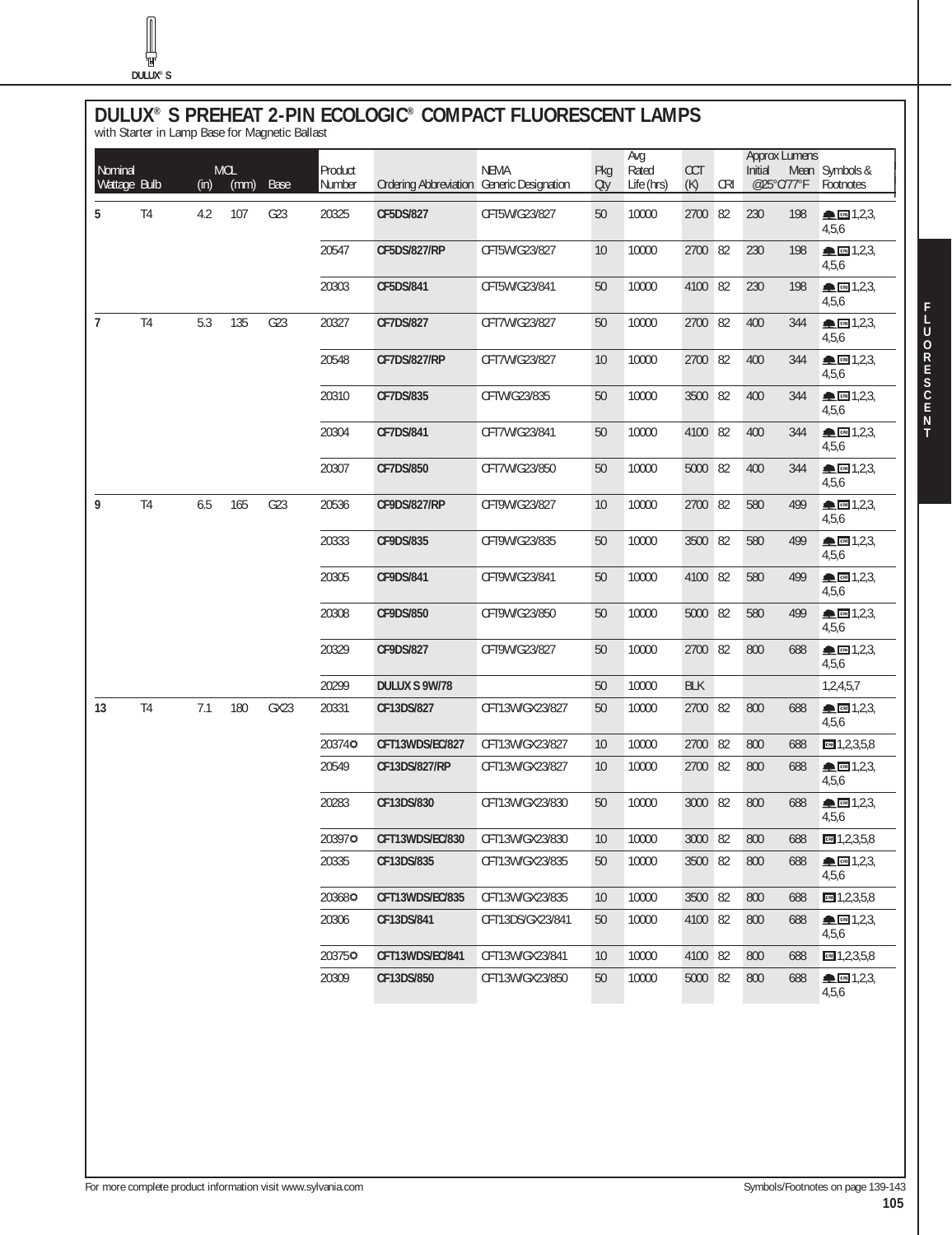∰



# **DULUX® S/E 4-PIN COMPACT FLUORESCENT LAMPS** for Dimming and Electronic Ballast

| Nominal<br>Wattage Bulb |                | (in) | <b>MOL</b><br>(mm) | Base | Product<br>Number | <b>Ordering Abbreviation</b> | <b>NEMA</b><br><b>Generic Designation</b> | Pkg<br>Oty | Avg<br>Rated<br>Life (hrs) | <b>CCT</b><br>(K) | <b>CRI</b> | <b>Approx Lumens</b><br>Initial<br>@25°C/77°F |     | Mean Symbols &<br>Footnotes |
|-------------------------|----------------|------|--------------------|------|-------------------|------------------------------|-------------------------------------------|------------|----------------------------|-------------------|------------|-----------------------------------------------|-----|-----------------------------|
| 5                       | T <sub>4</sub> | 3.4  | 85                 | 2G7  | 20311             | <b>CF5DS/E/827</b>           | CFT5W/2G7/827                             | 50         | 10000                      | 2700              | 82         | 230                                           | 198 | $m = 1, 2, 3, 8, 9$         |
|                         |                |      |                    |      | 20315             | CF5DS/E/841                  | CFT5W/2G7/841                             | 50         | 10000                      | 4100              | 82         | 230                                           | 198 | $-1,2,3,8,9$                |
|                         | T <sub>4</sub> | 4.5  | 115                | 2G7  | 20312             | <b>CF7DS/E/827</b>           | CFT7W/2G7/827                             | 50         | 10000                      | 2700              | 82         | 400                                           | 344 | $m = 1, 2, 3, 8, 9$         |
|                         |                |      |                    |      | 20316             | CF7DS/E/841                  | CFT7W/2G7/841                             | 50         | 10000                      | 4100              | 82         | 400                                           | 344 | $m = 1, 2, 3, 8, 9$         |
| 9                       | T <sub>4</sub> | 5.7  | 145                | 2G7  | 20313             | CF9DS/E/827                  | CFT9W/2G7/827                             | 50         | 10000                      | 2700              | 82         | 580                                           | 499 | $m = 1, 2, 3, 8, 9$         |
|                         |                |      |                    |      | 20317             | CF9DS/E/841                  | CFT9W/2G7/841                             | 50         | 10000                      | 4100              | 82         | 580                                           | 499 | $m = 1, 2, 3, 8, 9$         |
| 13                      | T <sub>4</sub> | 6.2  | 157                | 2GX7 | 20314             | CF13DS/E/827                 | CFT13W/2GX7/827                           | 50         | 10000                      | 2700              | 82         | 800                                           | 688 | $m = 1, 2, 3, 8, 9$         |
|                         |                |      |                    |      | 20284             | CF13DS/E/830                 | CFT13W/2GX7/830                           | 50         | 10000                      | 3000              | 82         | 800                                           | 688 | $-1,2,3,8,9$                |
|                         |                |      |                    |      | 20318             | CF13DS/E/841                 | CFT13W/2GX7/841                           | 50         | 10000                      | 4100              | 82         | 800                                           | 688 | $m = 1, 2, 3, 8, 9$         |

# **DULUX® D PREHEAT 2-PIN ECOLOGIC® COMPACT FLUORESCENT LAMPS** with Starter in Lamp Base for Magnetic Ballast

|              |                |      |            |         |         |                                           |                 |     | Avg        |            |            | <b>Approx Lumens</b> |      |                                         |
|--------------|----------------|------|------------|---------|---------|-------------------------------------------|-----------------|-----|------------|------------|------------|----------------------|------|-----------------------------------------|
| Nominal      |                |      | <b>MOL</b> |         | Product |                                           | <b>NEMA</b>     | Pkg | Rated      | <b>CCT</b> |            | Initial              |      | Mean Symbols &                          |
| Wattage Bulb |                | (in) | (mm)       | Base    | Number  | Ordering Abbreviation Generic Designation |                 | Otv | Life (hrs) | (K)        | <b>CRI</b> | @25°C/77°F           |      | Footnotes                               |
| 9            | T <sub>4</sub> | 4.3  | 110        | $G23-2$ | 20537   | <b>CF9DD/827/RP</b>                       | CFQ9W/G23/827   | 10  | 10000      | 2700       | 82         | 525                  | 452  | ▲ 图 1,2,3<br>4,5,6                      |
|              |                |      |            |         | 20689   | <b>CF9DD/827</b>                          | CFQ9W/G23/827   | 50  | 10000      | 2700 82    |            | 525                  | 452  | ▲ ∞ 1,2,3<br>4,5,6                      |
|              |                |      |            |         | 20783   | <b>CF9DD/830</b>                          | CFQ9W/G23/830   | 50  | 10000      | 3000       | 82         | 525                  | 452  | ▲ 图 1,2,3,<br>4,5,6                     |
|              |                |      |            |         | 20690   | <b>CF9DD/835</b>                          | CFQ9W/G23/835   | 50  | 10000      | 3500       | 82         | 525                  | 452  | $\triangle$ $\text{cm}$ 1,2,3,<br>4,5,6 |
| 13           | T <sub>4</sub> | 4.6  | 118        | GX23-2  | 20538   | CF13DD/827/RP                             | CFQ13W/GX23/827 | 10  | 10000      | 2700 82    |            | 780                  | 671  | $\triangle$ CRI 1,2,3,<br>4,5,6         |
|              |                |      |            |         | 20691   | CF13DD/827                                | CFQ13W/GX23/827 | 50  | 10000      | 2700 82    |            | 780                  | 671  | ▲ 图 1,2,3,<br>4,5,6                     |
|              |                |      |            |         | 20705   | CF13DD/830                                | CFQ13W/GX23/830 | 50  | 10000      | 3000 82    |            | 780                  | 671  | ● 图 1,2,3,<br>4,5,6                     |
|              |                |      |            |         | 20692   | CF13DD/835                                | CFQ13W/GX23/835 | 50  | 10000      | 3500       | 82         | 780                  | 671  | ▲ ∞ 1,2,3,<br>4,5,6                     |
|              |                |      |            |         | 20708   | CF13DD/841                                | CFQ13W/GX23/841 | 50  | 10000      | 4100       | 82         | 780                  | 671  | ▲ 图 1,2,3,<br>4,5,6                     |
| 18           | T <sub>4</sub> | 6.0  | 153        | G24D-2  | 20676   | CF18DD/827                                | CFQ18W/G24D/827 | 50  | 10000      | 2700 82    |            | 1150                 | 1075 | ▲ 图 1,2,3<br>4,5,6                      |
|              |                |      |            |         | 20709   | CF18DD/830                                | CFQ18W/G24D/830 | 50  | 10000      | 3000 82    |            | 1150                 | 1075 | ▲ ∞ 1,2,3,<br>4,5,6                     |
|              |                |      |            |         | 20677   | CF18DD/835                                | CFQ18W/G24D/835 | 50  | 10000      | 3500 82    |            | 1150                 | 1075 | ▲ 图 1,2,3,<br>4,5,6                     |
|              |                |      |            |         | 20678   | CF18DD/841                                | CFQ18W/G24D/841 | 50  | 10000      | 4100 82    |            | 1150                 | 1075 | ▲ 图 1,2,3,<br>4,5,6                     |
| 26           | T <sub>4</sub> | 6.8  | 173        | G24D-3  | 20679   | CF26DD/827                                | CFQ26W/G24D/827 | 50  | 10000      | 2700 82    |            | 1710                 | 1548 | ▲ ∞ 1,2,3,<br>4,5,6                     |
|              |                |      |            |         | 20710   | CF26DD/830                                | CFQ26W/G24D/830 | 50  | 10000      | 3000 82    |            | 1710                 | 1548 | ▲ 图 1,2,3,<br>4,5,6                     |
|              |                |      |            |         | 20680   | CF26DD/835                                | CFQ26W/G24D/835 | 50  | 10000      | 3500 82    |            | 1710                 | 1548 | ▲ 岡 1,2,3,<br>4,5,6                     |

**F L**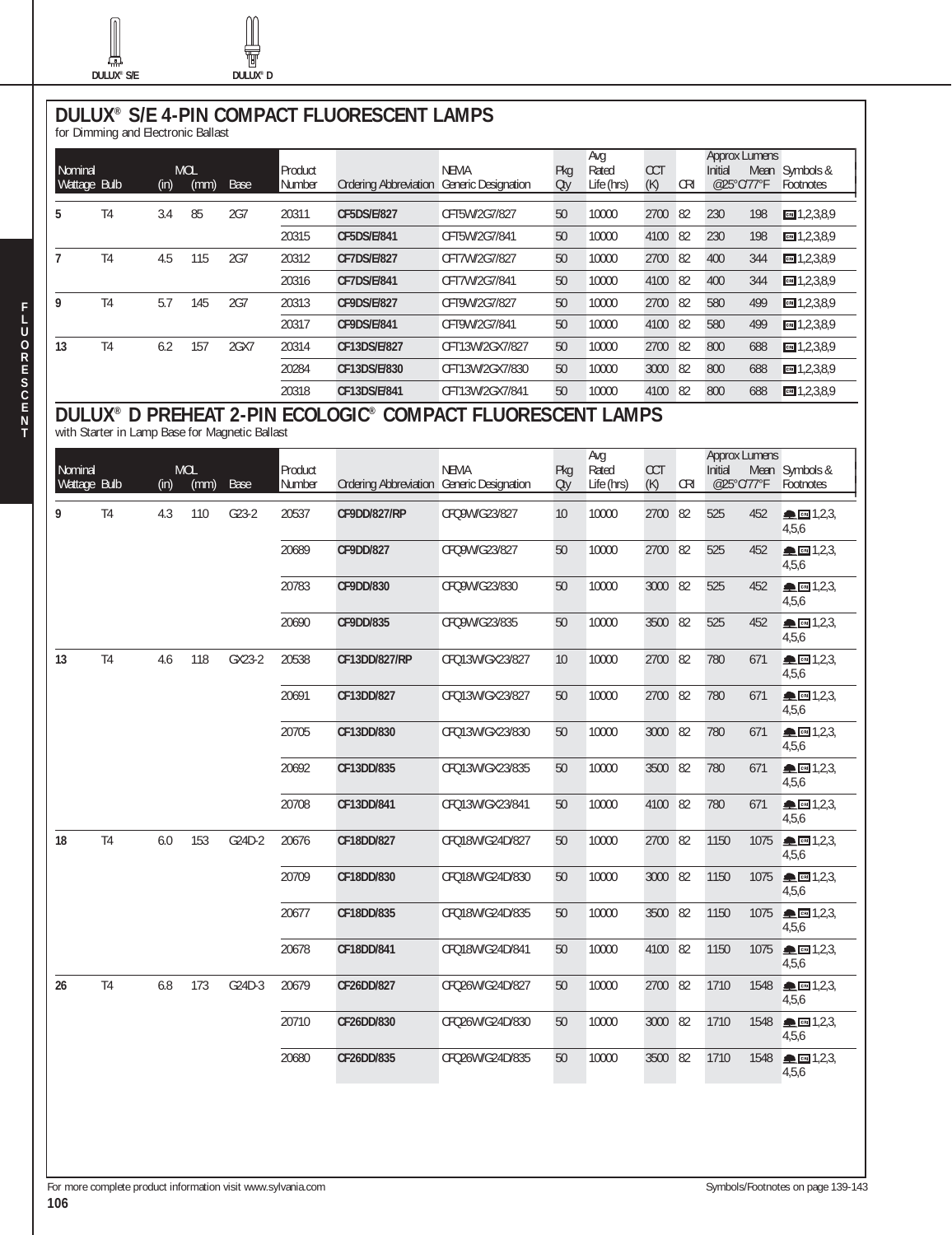t



|                         |                |      |                    |        |                   | DULUX® D PREHEAT 2-PIN ECOLOGIC® COMPACT FLUORESCENT LAMPS                                                                        |                 |            |                            |            |            |                                               |                                                                                                                                                                                                                                                                                                                                                                                                                                         |
|-------------------------|----------------|------|--------------------|--------|-------------------|-----------------------------------------------------------------------------------------------------------------------------------|-----------------|------------|----------------------------|------------|------------|-----------------------------------------------|-----------------------------------------------------------------------------------------------------------------------------------------------------------------------------------------------------------------------------------------------------------------------------------------------------------------------------------------------------------------------------------------------------------------------------------------|
| Nominal<br>Wattage Bulb |                | (in) | <b>MOL</b><br>(mm) | Base   | Product<br>Number | Ordering Abbreviation Generic Designation                                                                                         | <b>NEMA</b>     | Pkg<br>Oty | Avg<br>Rated<br>Life (hrs) | CCT<br>(K) | <b>CRI</b> | <b>Approx Lumens</b><br>Initial<br>@25°C/77°F | Mean Symbols &<br>Footnotes                                                                                                                                                                                                                                                                                                                                                                                                             |
| 26                      | T <sub>4</sub> | 6.8  | 173                | G24D-3 | 20681             | CF26DD/841                                                                                                                        | CFQ26W/G24D/841 | 50         | 10000                      | 4100 82    |            | 1710<br>1548                                  | $\triangle$ $\text{cm}$ 1,2,3,<br>4,5,6                                                                                                                                                                                                                                                                                                                                                                                                 |
|                         |                |      |                    |        |                   | DULUX® D/E 4-PIN ECOLOGIC® COMPACT FLUORESCENT LAMPS<br>for Dimming and Electronic Ballast with End-of-Lamp Life (EOL) Protection |                 |            |                            |            |            |                                               |                                                                                                                                                                                                                                                                                                                                                                                                                                         |
| Nominal<br>Wattage Bulb |                | (in) | <b>MOL</b><br>(mm) | Base   | Product<br>Number | Ordering Abbreviation Generic Designation                                                                                         | <b>NEMA</b>     | Pkg<br>Oty | Avg<br>Rated<br>Life (hrs) | CCT<br>(K) | <b>CRI</b> | <b>Approx Lumens</b><br>Initial<br>@25°C/77°F | Mean Symbols &<br>Footnotes                                                                                                                                                                                                                                                                                                                                                                                                             |
| 13                      | T <sub>4</sub> | 5.2  | 131                | G24Q-1 | 20682             | CF13DD/E/827                                                                                                                      | CFQ13W/G24Q/827 | 50         | 12000                      | 2700       | 82         | 900<br>774                                    | $\triangle$ $\Box$ 1,2,3,<br>6,8,9,10                                                                                                                                                                                                                                                                                                                                                                                                   |
|                         |                |      |                    |        | 20721             | CF13DD/E/830                                                                                                                      | CFQ26W/G24Q/830 | 50         | 12000                      | 3000 82    |            | 900<br>774                                    | $\blacksquare$ $\blacksquare$ 1,2,3,<br>6,8,9,10                                                                                                                                                                                                                                                                                                                                                                                        |
|                         |                |      |                    |        | 20671             | CF13DD/E/835                                                                                                                      | CFQ13W/G24Q/835 | 50         | 12000                      | 3500 82    |            | 900<br>774                                    | $\blacksquare$ $\blacksquare$ $\blacksquare$ $\uparrow$ $\uparrow$ $\uparrow$ $\uparrow$ $\uparrow$ $\uparrow$ $\uparrow$ $\uparrow$ $\uparrow$ $\uparrow$ $\uparrow$ $\uparrow$ $\uparrow$ $\uparrow$ $\uparrow$ $\uparrow$ $\uparrow$ $\uparrow$ $\uparrow$ $\uparrow$ $\uparrow$ $\uparrow$ $\uparrow$ $\uparrow$ $\uparrow$ $\uparrow$ $\uparrow$ $\uparrow$ $\uparrow$ $\uparrow$ $\uparrow$ $\uparrow$ $\uparrow$ $\$<br>6,8,9,10 |
|                         |                |      |                    |        | 20667             | CF13DD/E/841                                                                                                                      | CFQ13W/G24Q/841 | 50         | 12000                      | 4100 82    |            | 900<br>774                                    | $\triangle$ CHI 1,2,3,<br>6,8,9,10                                                                                                                                                                                                                                                                                                                                                                                                      |
| 18                      | T <sub>4</sub> | 5.8  | 147                | G24Q-2 | 20683             | CF18DD/E/827                                                                                                                      | CFQ18W/G24Q/827 | 50         | 12000                      | 2700 82    |            | 1150<br>1075                                  | ▲ 图 1,2,3,<br>6,8,9,10                                                                                                                                                                                                                                                                                                                                                                                                                  |
|                         |                |      |                    |        | 20724             | CF18DD/E/830                                                                                                                      | CFQ18W/G24Q/830 | 50         | 12000                      | 3000 82    |            | 1150<br>1075                                  | $\triangle$ cm 1,2,3,<br>6,8,9,10                                                                                                                                                                                                                                                                                                                                                                                                       |
|                         |                |      |                    |        | 20672             | CF18DD/E/835                                                                                                                      | CFQ18W/G24Q/835 | 50         | 12000                      | 3500 82    |            | 1150<br>1075                                  | $\triangle$ CRI 1,2,3,<br>6,8,9,10                                                                                                                                                                                                                                                                                                                                                                                                      |
|                         |                |      |                    |        | 20668             | CF18DD/E/841                                                                                                                      | CFQ18W/G24Q/841 | 50         | 12000                      | 4100 82    |            | 1150<br>1075                                  | $\blacksquare$ $\blacksquare$ 1,2,3,<br>6,8,9,10                                                                                                                                                                                                                                                                                                                                                                                        |
| 26                      | T <sub>4</sub> | 6.5  | 166                | G24Q-3 | 20684             | CF26DD/E/827                                                                                                                      | CFQ26W/G24D/827 | 50         | 12000                      | 2700 82    |            | 1710<br>1548                                  | ▲ 图 1,2,3,<br>6,8,9,10                                                                                                                                                                                                                                                                                                                                                                                                                  |
|                         |                |      |                    |        | 20722             | CF26DD/E/830                                                                                                                      | CFQ26W/G24Q/830 | 50         | 12000                      | 3000 82    |            | 1710<br>1548                                  | $\triangle$ cm 1,2,3,<br>6,8,9,10                                                                                                                                                                                                                                                                                                                                                                                                       |
|                         |                |      |                    |        | 20673             | CF26DD/E/835                                                                                                                      | CFQ26W/G24Q/835 | 50         | 12000                      | 3500 82    |            | 1710<br>1548                                  | $\blacksquare$ $\blacksquare$ 1,2,3,<br>6,8,9,10                                                                                                                                                                                                                                                                                                                                                                                        |
|                         |                |      |                    |        | 20669             | CF26DD/E/841                                                                                                                      | CFQ26W/G24Q/841 | 50         | 12000                      | 4100 82    |            | 1710                                          | 1548<br>$\triangle$ cm 1,2,3,<br>6,8,9,10                                                                                                                                                                                                                                                                                                                                                                                               |

# **DULUX® T PREHEAT 2-PIN ECOLOGIC® COMPACT FLUORESCENT LAMPS** with Starter in Lamp Base for Magnetic Ballast

| Nominal<br>Wattage Bulb |    | (in) | <b>MOL</b><br>(mm) | Base      | Product<br>Number | Ordering Abbreviation Generic Designation | <b>NEMA</b>       | Pkg<br>Oty | Ava<br>Rated<br>Life (hrs) | <b>CCT</b><br>(K) | CRI  | <b>Approx Lumens</b><br>Initial<br>@25°C/77°F |      | Mean Symbols &<br>Footnotes                   |
|-------------------------|----|------|--------------------|-----------|-------------------|-------------------------------------------|-------------------|------------|----------------------------|-------------------|------|-----------------------------------------------|------|-----------------------------------------------|
| 18                      | T4 | 4.8  | 123                | GX24D-2   | 20756             | CF18DT/827                                | CFTR18W/GX24D/827 | 50         | 12000                      | 2700              | - 82 | 1200                                          | 1032 | $\blacksquare$ $\blacksquare$ 1,2,3,<br>4,5,6 |
| 26                      | T4 | 5.4  | 138                | $GX24D-3$ | 20752             | CF26DT/827                                | CFTR26W/GX24D/827 | 50         | 12000                      | 2700              | - 82 | 1800                                          | 1548 | $\blacksquare$ $\blacksquare$ 1,2,3,<br>4,5,6 |

# **DULUX® T/E 4-PIN ECOLOGIC® COMPACT FLUORESCENT LAMPS** for Dimming and Electronic Ballast

|                                                                      |  |     |     |         | Number |              | Ordering Abbreviation Generic Designation | Oty | Life (hrs) | (K)  | <b>CRI</b> | Initial<br>@25°C/77°F | Mean Symbols &<br>Footnotes       |
|----------------------------------------------------------------------|--|-----|-----|---------|--------|--------------|-------------------------------------------|-----|------------|------|------------|-----------------------|-----------------------------------|
|                                                                      |  |     |     |         |        |              |                                           |     |            |      |            |                       |                                   |
| T4<br>13                                                             |  | 4.2 | 106 | GX240-1 | 20891  | CF13DT/E/827 | CFTR13W/GX240/827                         | 50  | 12000      | 2700 | - 82       | 900<br>774            | $\triangle$ cm 1,2,3,<br>6,8,9,10 |
| 3000 82<br>20892<br>CF13DT/E/830<br>CFTR13W/GX24O/830<br>12000<br>50 |  |     |     |         |        |              |                                           |     |            |      |            | 900<br>774            | $\triangle$ cm 1,2,3,<br>6,8,9,10 |

**F L U O R E S C E N T**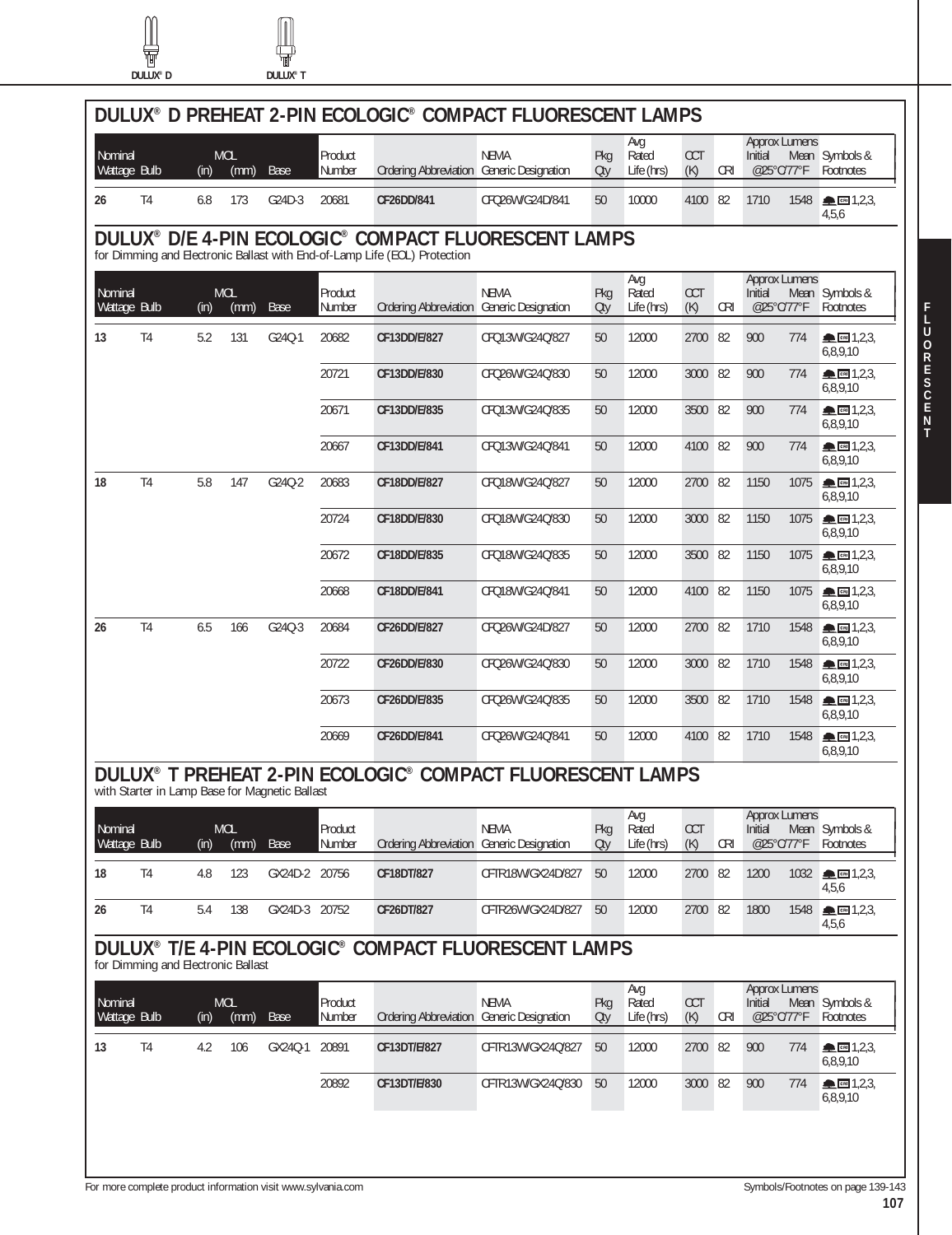

| Nominal | Wattage Bulb   | (in) | <b>MOL</b><br>(mm) | Base          | Product<br>Number | Ordering Abbreviation Generic Designation                                                                       | <b>NEMA</b>                      | Pkg<br>Oty | Avg<br>Rated<br>Life (hrs) | <b>CCT</b><br>(K) | <b>CRI</b> | <b>Approx Lumens</b><br>Initial<br>@25°C/77°F |      | Mean Symbols &<br>Footnotes                             |
|---------|----------------|------|--------------------|---------------|-------------------|-----------------------------------------------------------------------------------------------------------------|----------------------------------|------------|----------------------------|-------------------|------------|-----------------------------------------------|------|---------------------------------------------------------|
| 13      | T <sub>4</sub> | 4.2  | 106                | GX240-1       | 20893             | CF13DT/E/835                                                                                                    | CFTR13W/GX24Q/835                | 50         | 12000                      | 3500              | 82         | 900                                           | 774  | <b>ALCRIT</b> 1,2,3,<br>6,8,9,10                        |
|         |                |      |                    |               | 20894             | CF13DT/E/841                                                                                                    | CFTR13W/GX24Q/841                | 50         | 12000                      | 4100 82           |            | 900                                           | 774  | ▲ 图 1,2,3,<br>6,8,9,10                                  |
| 18      | T <sub>4</sub> | 4.6  | 116                | GX240-2       | 20760             | CF18DT/E/827                                                                                                    | CFTR18W/GX24Q/827                | 50         | 12000                      | 2700 82           |            | 1200                                          | 1032 | $\triangle$ cm 1,2,3,<br>6,8,9,10                       |
| 26      | T <sub>4</sub> | 5.2  | 124                | GX240-3       | 20767             | CF26DT/E/827                                                                                                    | CFTR26W/GX24Q/827                | 50         | 12000                      | 2700 82           |            | 1800                                          | 1548 | $\triangle$ CH 1,2,3,<br>6,8,9,10                       |
| 32      | T <sub>4</sub> | 5.8  | 147                | GX24Q-3 20768 |                   | CF32DT/E/827                                                                                                    | CFTR32W/GX24Q/827                | 50         | 12000                      | 2700 82           |            | 2400                                          | 2064 | $\triangle$ $\Box$ 1,2,3,<br>6,8,9,10,11                |
|         |                |      |                    |               |                   | DULUX® T/E/IN AMALGAM, 4-PIN ECOLOGIC®<br>for Dimming and Electronic Ballast for High and Low Temp Applications | <b>COMPACT FLUORESCENT LAMPS</b> |            |                            |                   |            | <b>Approx Lumens</b>                          |      |                                                         |
| Nominal | Wattage Bulb   | (in) | <b>MOL</b><br>(mm) | Base          | Product<br>Number | Ordering Abbreviation Generic Designation                                                                       | <b>NEMA</b>                      | Pkg<br>Oty | Avg<br>Rated<br>Life (hrs) | <b>CCT</b><br>(K) | <b>CRI</b> | Initial<br>@25°C/77°F                         |      | Mean Symbols &<br>Footnotes                             |
| 18      | T <sub>4</sub> | 4.4  | 111                | GX240-2       | 20875             | CF18DT/E/IN/827                                                                                                 | CFTR18W/GX24Q/827                | 50         | 12000                      | 2700              | 82         | 1200                                          |      | 1032 - 1,2,3<br>6,8,9,10,12                             |
|         |                |      |                    |               | 20876             | CF18DT/E/IN/830                                                                                                 | CFTR18W/GX24Q/830                | 50         | 12000                      | 3000              | 82         | 1200                                          | 1032 | $\triangle$ cm 1,2,3,<br>6,8,9,10,12                    |
|         |                |      |                    |               | 20877             | CF18DT/E/IN/835                                                                                                 | CFTR18W/GX24Q/835                | 50         | 12000                      | 3500              | 82         | 1200                                          | 1032 | $\triangle$ CH $1,2,3$<br>6,8,9,10,12                   |
|         |                |      |                    |               | 20878             | CF18DT/E/IN/841                                                                                                 | CFTR18W/GX24Q/841                | 50         | 12000                      | 4100 82           |            | 1200                                          | 1032 | $\blacksquare$ $\blacksquare$ 1,2,3,<br>6,8,9,10,12     |
| 26      | T <sub>4</sub> | 5.0  | 126                | GX240-3       | 20879             | CF26DT/E/IN/827                                                                                                 | CFTR26W/GX24Q/827                | 50         | 12000                      | 2700 82           |            | 1800                                          | 1548 | $\triangle$ CRI 1,2,3,<br>6,8,9,10,12                   |
|         |                |      |                    |               | 20880             | CF26DT/E/IN/830                                                                                                 | CFTR26W/GX24Q/830                | 50         | 12000                      | 3000 82           |            | 1800                                          | 1548 | $\triangle$ CHI 1,2,3,<br>6,8,9,10,12                   |
|         |                |      |                    |               | 20881             | CF26DT/E/IN/835                                                                                                 | CFTR26W/GX24Q/835                | 50         | 12000                      | 3500              | 82         | 1800                                          | 1548 | $\blacksquare$ $\blacksquare$ 1,2,3,<br>6,8,9,10,12     |
|         |                |      |                    |               | 20882             | CF26DT/E/IN/841                                                                                                 | CFTR26W/GX24Q/841                | 50         | 12000                      | 4100 82           |            | 1800                                          | 1548 | $\triangle$ cm 1,2,3,<br>6,8,9,10,12                    |
| 32      | T <sub>4</sub> | 5.6  | 142                | GX240-3       | 20883             | CF32DT/E/IN/827                                                                                                 | CFTR32W/GX24Q/827                | 50         | 12000                      | 2700 82           |            | 2400                                          | 2064 | ▲ ∞ 1,2,3<br>6,8,9,10,11,12                             |
|         |                |      |                    |               | 20884             | CF32DT/E/IN/830                                                                                                 | CFTR32W/GX24Q/830                | 50         | 12000                      | 3000 82           |            | 2400                                          | 2064 | $\triangle$ call 1,2,3,<br>6,8,9,10,11,12               |
|         |                |      |                    |               | 20885             | CF32DT/E/IN/835                                                                                                 | CFTR32W/GX24Q/835                | 50         | 12000                      | 3500 82           |            | 2400                                          | 2064 | $\triangle$ cm 1,2,3,<br>6,8,9,10,11,12                 |
|         |                |      |                    |               | 20886             | CF32DT/E/IN/841                                                                                                 | CFTR32W/GX24Q/841                | 50         | 12000                      | 4100 82           |            | 2400                                          | 2064 | $\triangle$ cm 1,2,3,<br>6,8,9,10,11,12                 |
| 42      | T <sub>4</sub> | 6.5  | 163                | GX24Q-4       | 20887             | CF42DT/E/IN/827                                                                                                 | CFTR42W/GX24O/827                | 50         | 12000                      | 2700 82           |            | 3200                                          |      | $2752$ <b>M</b> $\blacksquare$ 1,2,3,<br>6,8,9,10,11,12 |
|         |                |      |                    |               | 20888             | CF42DT/E/IN/830                                                                                                 | CFTR42W/GX24O/830                | 50         | 12000                      | 3000 82           |            | 3200                                          | 2752 | $\triangle$ cm 1,2,3,<br>6,8,9,10,11,12                 |
|         |                |      |                    |               | 208710            | CF42DT/E/IN/835                                                                                                 | CFTR/42W/GX24Q/835               | 50         | 12000                      | 3500 82           |            | 3200                                          | 2752 | $\triangle$ $\text{cm}$ 1,2,3,<br>6,8,9,10,11,12        |
|         |                |      |                    |               | 20890             | CF42DT/E/IN/841                                                                                                 | CFTR42W/GX24Q/841                | 50         | 12000                      | 4100 82           |            | 3200                                          |      | 2752 - 3,2,3<br>6,8,9,10,11,12                          |
| 57      | T <sub>4</sub> | 7.76 | 197                | GX24Q-5 20895 |                   | CF57DT/E/IN/827                                                                                                 | CFTR57W/GX24Q/827                | 50         | 12000                      | 2700 82           |            | 4300                                          | 3698 | $\triangle$ cm 1,2,3,<br>6,8,9,10,11,12                 |

For more complete product information visit www.sylvania.com Symbols/Footnotes on page 139-143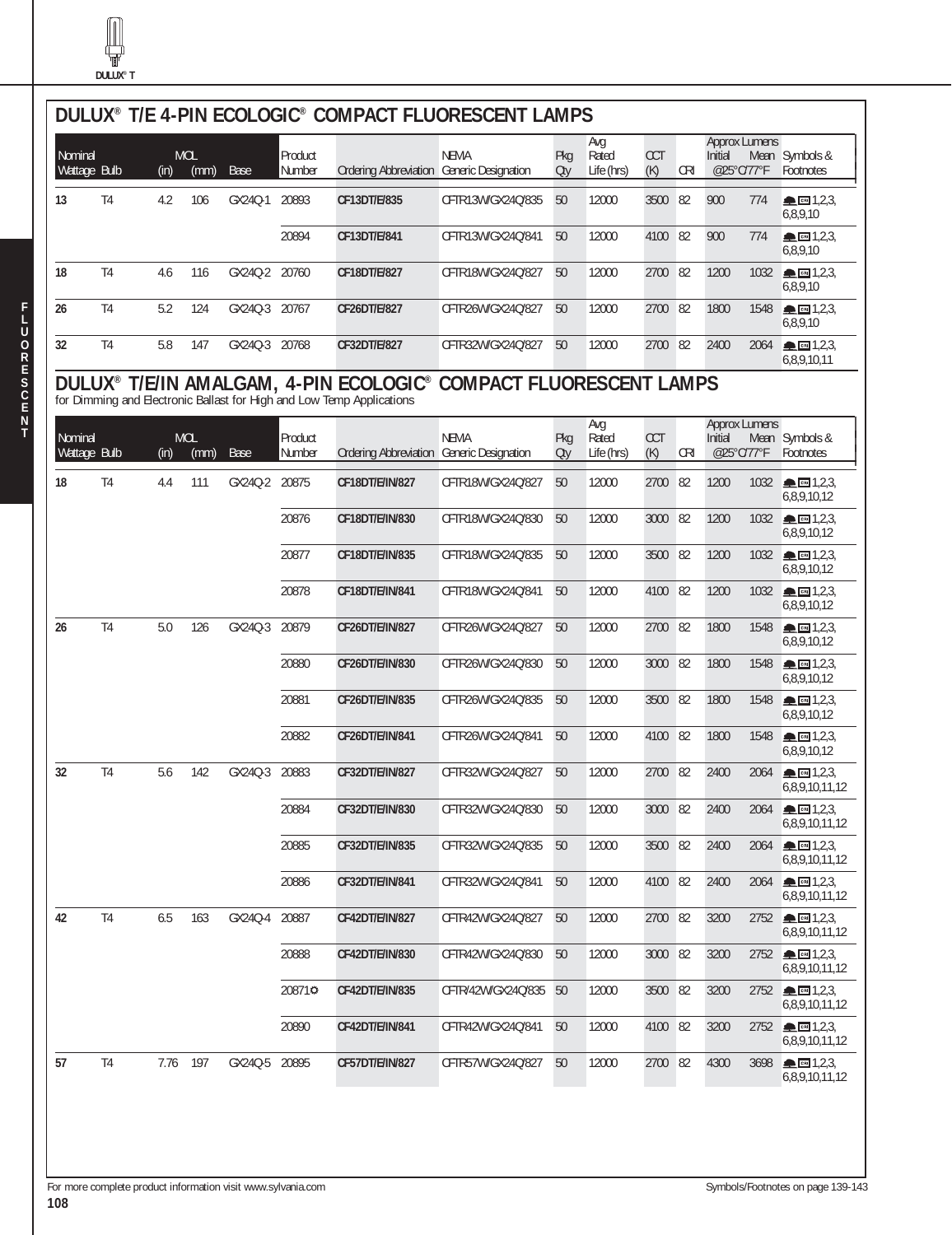**DULUX® T DULUX® L**

Щ

ſ

|         |                |          |                    |         |                   |                                               | DULUX® T/E/IN AMALGAM, 4-PIN ECOLOGIC® COMPACT FLUORESCENT LAMPS |                 |                            |                   |            |                                               |      |                                                        |
|---------|----------------|----------|--------------------|---------|-------------------|-----------------------------------------------|------------------------------------------------------------------|-----------------|----------------------------|-------------------|------------|-----------------------------------------------|------|--------------------------------------------------------|
| Nominal | Wattage Bulb   | (in)     | <b>MOL</b><br>(mm) | Base    | Product<br>Number | Ordering Abbreviation Generic Designation     | <b>NEMA</b>                                                      | Pkg<br>Qty      | Avg<br>Rated<br>Life (hrs) | <b>CCT</b><br>(K) | <b>CRI</b> | <b>Approx Lumens</b><br>Initial<br>@25°C/77°F |      | Mean Symbols &<br>Footnotes                            |
| 57      | T <sub>4</sub> | 7.76     | 197                | GX240-5 | 20896             | CF57DT/E/IN/830                               | CFTR57W/GX24Q/830                                                | 50              | 12000                      | 3000              | 82         | 4300                                          | 3698 | $\triangle$ cm 1,2,3,<br>6,8,9,10,11,12                |
|         |                |          |                    |         | 20897             | CF57DT/E/IN/835                               | CFTR57W/GX24Q/835                                                | 50              | 12000                      | 3500              | 82         | 4300                                          | 3698 | $\blacksquare$ $\blacksquare$ 1,2,3,<br>6,8,9,10,11,12 |
|         |                |          |                    |         | 20899             | CF57DT/E/IN/841                               | CFTR57W/GX24Q/841                                                | 50              | 12000                      | 4100 82           |            | 4300                                          | 3698 | $\triangle$ cm 1,2,3<br>6,8,9,10,11,12                 |
| 70      | T <sub>4</sub> | 9.25     | 235                | GX24Q-6 | 207940            | CF70DT/E/IN/827                               | CFTR70W/GX24Q/827                                                | 50              | 12000                      | 2700 82           |            | 5200                                          | 4472 | $\triangle$ call $1,2,3$<br>6,8,9,10,11,12             |
|         |                |          |                    |         | 207950            | CF70DT/E/IN/830                               | CFTR70W/GX24Q/830                                                | 50              | 12000                      | 3000              | 82         | 5200                                          |      | 4472 - 1,2,3<br>6,8,9,10,11,12                         |
|         |                |          |                    |         | 207960            | CF70DT/E/IN/835                               | CFTR70W/GX24Q/835                                                | 50              | 12000                      | 3500              | 82         | 5200                                          | 4472 | $\triangle$ cm 1,2,3,<br>6,8,9,10,11,12                |
|         |                |          |                    |         | 207970            | CF70DT/E/IN/841                               | CFTR70W/GX24Q/841                                                | 50              | 12000                      | 4100              | 82         | 5200                                          | 4472 | $\triangle$ call 1,2,3,<br>6.8.9.10.11.12              |
|         |                |          |                    |         |                   | DULUX® L HIGH LUMEN COMPACT FLUORESCENT LAMPS |                                                                  |                 |                            |                   |            |                                               |      |                                                        |
| Nominal | Wattage Bulb   | (in)     | <b>MOL</b><br>(mm) | Base    | Product<br>Number | Ordering Abbreviation Generic Designation     | <b>NEMA</b>                                                      | Pkg<br>Otv      | Avg<br>Rated<br>Life (hrs) | <b>CCT</b><br>(K) | <b>CRI</b> | <b>Approx Lumens</b><br>Initial<br>@25°C/77°F |      | Mean Symbols &<br>Footnotes                            |
| 18      | T <sub>5</sub> | 9.0      | 229                | 2G11    | 20587             | FT18DL/830                                    | FT18W/2G11/830                                                   | 10              | 12000                      | 3000              | 82         | 1250                                          | 1075 | cm 1, 2, 3, 8, 9                                       |
|         |                | 10.5     | 267                | 2G11    | 20595             | <b>FT18DL/830/RS</b>                          | FT18W/2G11/RS/830                                                | 10              | 20000                      | 3000              | 82         | 1250                                          | 1075 | $m = 1, 2, 3, 8, 9$                                    |
|         |                | 9.0      | 229                | 2G11    | 20588             | FT18DL/835                                    | FT18W/2G11/835                                                   | 10              | 12000                      | 3500              | 82         | 1250                                          | 1075 | CR 1,2,3,8,9                                           |
|         |                | 10.5     | 267                | 2G11    | 20594             | <b>FT18DL/835/RS</b>                          | FT18W/2G11/RS/835                                                | 10              | 20000                      | 3500              | 82         | 1250                                          | 1075 | cm 1, 2, 3, 8, 9                                       |
|         |                | 9.0      | 229                | 2G11    | 20589             | FT18DL/841                                    | FT18W/2G11/841                                                   | 10              | 12000                      | 4100              | 82         | 1250                                          | 1075 | $m = 1, 2, 3, 8, 9$                                    |
|         |                | 10.5     | 267                | 2G11    | 20593             | <b>FT18DL/841/RS</b>                          | FT18W/2G11/RS/841                                                | 10              | 20000                      | 4100              | 82         | 1250                                          | 1075 | CR 1,2,3,8,9                                           |
| 24      | T <sub>5</sub> | 12.9     | 326                | 2G11    | 20597             | FT24DL/830                                    | FT24W/2G11/830                                                   | 10              | 12000                      | 3000              | 82         | 1800                                          | 1548 | $CR = 1, 2, 3, 8, 9,$<br>13                            |
|         |                |          |                    |         | 20580             | FT24DL/835                                    | FT24W/2G11/835                                                   | 10              | 12000                      | 3500              | 82         | 1800                                          | 1548 | cm 1,2,3,8,9,<br>13                                    |
|         |                |          |                    |         | 20596             | FT24DL/841                                    | FT24W/2G11/841                                                   | 10              | 12000                      | 4100 82           |            | 1800                                          | 1548 | CR 1, 2, 3, 8, 9,<br>13                                |
| 36      | T <sub>5</sub> | 16.6     | 422                | 2G11    | 20581             | FT36DL/830                                    | FT36W/2G11/830                                                   | 10              | 12000                      | 3000 82           |            | 2900                                          | 2494 | $CR = 1, 2, 3, 8, 9,$<br>13                            |
|         |                |          |                    |         | 20582             | FT36DL/835                                    | FT36W/2G11/835                                                   | 10              | 12000                      | 3500 82           |            | 2900                                          |      | 2494 69 1, 2, 3, 8, 9,<br>13                           |
|         |                |          |                    |         | 20583             | FT36DL/841                                    | FT36W/2G11/841                                                   | 10              | 12000                      | 4100 82           |            | 2900                                          |      | 2494 6 1, 2, 3, 8, 9,<br>13                            |
| 40      | T <sub>5</sub> | 22.6 573 |                    | 2G11    | 20584             | FT40DL/830/RS                                 | FT40W/2G11/RS/830                                                | 10              | 20000                      | 3000 82           |            | 3150                                          |      | 2709 64 1, 2, 3, 8, 9                                  |
|         |                |          |                    |         | 20585             | <b>FT40DL/835/RS</b>                          | FT40W/2G11/RS/835                                                | 10              | 20000                      | 3500 82           |            | 3150                                          |      | 2709 3, 2, 3, 8, 9                                     |
|         |                |          |                    |         | 20586             | <b>FT40DL/841/RS</b>                          | FT40W/2G11/RS/841                                                | 10              | 20000                      | 4100 82           |            | 3150                                          |      | 2709 3.8,9                                             |
|         |                |          |                    |         | 20576             | <b>FT40DL/850/RS</b>                          | FT40W/2G11/RS/850                                                | 10              | 20000                      | 5000 82           |            | 3150                                          |      | 2709 64 1, 2, 3, 8, 9                                  |
| 55      | T <sub>5</sub> | 21.1     | 535                | 2G11    | 20590             | FT55DL/830                                    | FT55W/2G11/830                                                   | 10              | 12000                      | 3000 82           |            | 4800                                          |      | 4128 6 1, 2, 3, 8, 9,<br>14                            |
|         |                |          |                    |         | 20591             | FT55DL/835                                    | FT55W/2G11/835                                                   | 10              | 12000                      | 3500 82           |            | 4800                                          |      | 4128 8 1, 2, 3, 8, 9,<br>14                            |
|         |                |          |                    |         | 20592             | FT55DL/841                                    | FT55W/2G11/841                                                   | 10 <sup>°</sup> | 12000                      | 4100 82           |            | 4800                                          |      | 4128 6 1, 2, 3, 8, 9,<br>14                            |
| 80      | T <sub>5</sub> | 22.6 573 |                    | 2G11    | 20572             | FT80DL/830                                    | F180W/2G11/830                                                   | 10 <sup>°</sup> | 12000                      | 3000 82           |            | 6000                                          |      | 5160 6 1, 2, 3, 8, 9,<br>14                            |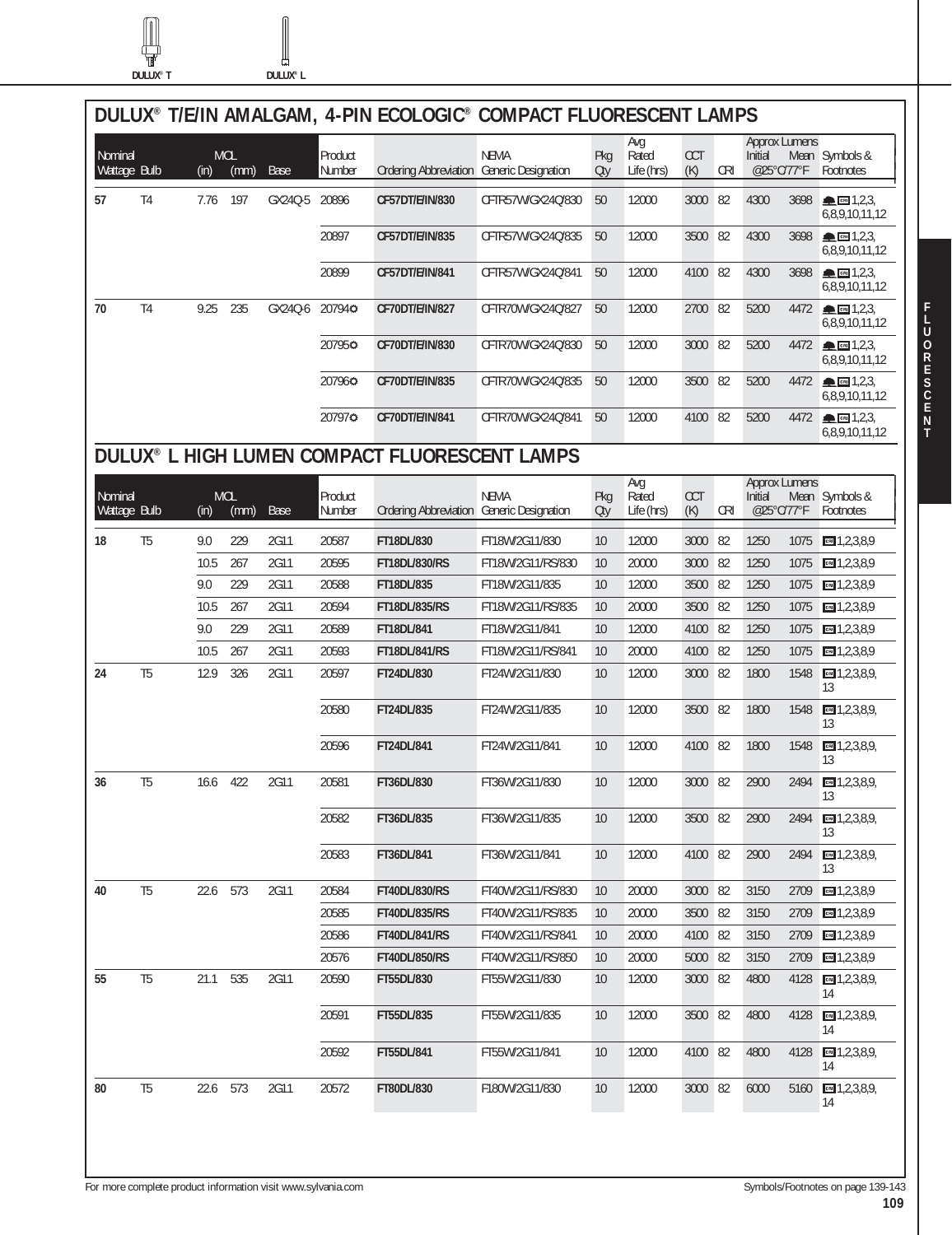

I

**F L U O R E S C E N T**



 $\begin{matrix} \end{matrix}$ 

M



|                         | DULUX <sup>®</sup> L |                    | <b>DULUX<sup>®</sup></b> F                   |                   | <b>DULUX®</b> EL Triple                                   |                 | <b>DULUX<sup>®</sup> EL Twist</b> |                            |                     |                   |            |                                               |            |                                   |
|-------------------------|----------------------|--------------------|----------------------------------------------|-------------------|-----------------------------------------------------------|-----------------|-----------------------------------|----------------------------|---------------------|-------------------|------------|-----------------------------------------------|------------|-----------------------------------|
|                         |                      |                    |                                              |                   | DULUX® L HIGH LUMEN COMPACT FLUORESCENT LAMPS             |                 |                                   |                            |                     |                   |            |                                               |            |                                   |
| Nominal<br>Wattage Bulb |                      | <b>MOL</b><br>(in) | (mm)<br>Base                                 | Product<br>Number | Ordering Abbreviation Generic Designation                 | <b>NEMA</b>     |                                   | Avg<br>Pkg<br>Oty          | Rated<br>Life (hrs) | <b>CCT</b><br>(K) | <b>CRI</b> | Approx Lumens<br>Initial                      | @25°C/77°F | Mean Symbols &<br>Footnotes       |
| 80                      | T <sub>5</sub>       | 22.6               | 573<br>2G11                                  | 20622             | FT80DL/835                                                | FT80W/2G11/835  |                                   | 10                         | 12000               | 3500              | 82         | 6000                                          | 5160       | cm 1, 2, 3, 8, 9<br>14            |
|                         |                      |                    |                                              | 20624             | FT80DL/841                                                | FT40W/2G11/841  |                                   | 10                         | 12000               | 4100              | 82         | 6000                                          | 5160       | $-1, 2, 3, 8, 9$<br>14            |
|                         |                      |                    |                                              |                   | <b>DULUX<sup>®</sup> F FLAT COMPACT FLUORESCENT LAMPS</b> |                 |                                   |                            |                     |                   |            |                                               |            |                                   |
| Nominal<br>Wattage Bulb |                      | <b>MOL</b><br>(in) | (mm)<br>Base                                 | Product<br>Number | Ordering Abbreviation Generic Designation                 | <b>NEMA</b>     |                                   | Avg<br>Pkg<br>Rated<br>Oty | Life (hrs)          | <b>CCT</b><br>(K) | <b>CRI</b> | <b>Approx Lumens</b><br>Initial<br>@25°C/77°F |            | Mean Symbols &<br>Footnotes       |
| 18                      | T <sub>5</sub>       | 4.8                | 122<br>2G10                                  | 20551             | CF18DF/830                                                | CFM18W/2G10/830 |                                   | 10                         | 10000               | 3000              | 82         | 1100                                          | 946        | $m = 1, 2, 3, 8, 9,$<br>15        |
|                         |                      |                    |                                              | 20552             | CF18DF/841                                                | CFM18W/2G10/841 |                                   | 10                         | 10000               | 4100              | 82         | 1100                                          | 946        | $m = 1, 2, 3, 8, 9$<br>15         |
| 24                      | T <sub>5</sub>       | 6.7                | 171<br>2G10                                  | 20553             | CF24DF/830                                                | CFM24W/2G10/830 |                                   | 10                         | 10000               | 3000              | 82         | 1700                                          | 1462       | $m = 1, 2, 3, 8, 9$<br>15         |
|                         |                      |                    |                                              | 20558             | CF24DF/841                                                | CFM24W/2G10/841 |                                   | 10                         | 10000               | 4100              | 82         | 1700                                          | 1462       | $m = 1, 2, 3, 8, 9$<br>15         |
| 36                      | T <sub>5</sub>       | 8.5                | 217<br>2G10                                  | 20559             | CF36DF/830                                                | CFM36W/2G10/830 |                                   | 10                         | 10000               | 3000              | 82         | 2800                                          | 2408       | $m = 1, 2, 3, 8, 9,$<br>15        |
|                         |                      |                    |                                              | 20560             | CF36DF/841                                                | CFM36W/2G10/841 |                                   | 10                         | 10000               | 4100              | 82         | 2800                                          | 2408       | $m = 1, 2, 3, 8, 9,$<br>15        |
|                         |                      |                    | <b>Triple Tube Compact Fluorescent Lamps</b> |                   | DULUX® EL SELF-BALLASTED COMPACT FLUORESCENT LAMPS        |                 |                                   | Avg                        |                     |                   |            | <b>Approx Lumens</b>                          |            |                                   |
| Nominal<br>Wattage      | <b>Bulb</b>          | <b>MOL</b><br>(in) | Base                                         | Product<br>Number | <b>Ordering Abbreviation</b>                              | Voltage         | Pkg<br>Qty                        | Rated<br>Life (hrs)        | <b>CCT</b><br>(K)   | CRI               |            | Initial<br>@25°C/77°F                         | Mean       | Symbols &<br>Footnotes            |
| 15                      | T <sub>4</sub>       | 5.7                | Med                                          | 29307             | CF15EL/830/MED/1                                          | 120             | 6                                 | 10000                      | 3000                | 82                |            | 850                                           | 731        | <b>⊡ </b> ① 1,2,<br>3, 16, 17, 18 |
| 20                      | T <sub>4</sub>       | 6.42               | Med                                          | 29308             | CF20EL/830/MED/1                                          | 120             | 6                                 | 10000                      | 3000                | 82                |            | 1200                                          | 1032       | ⊡ \$ ⊕1,2,<br>3,16,17,18          |
| 23                      | T <sub>4</sub>       | 6.93               | Med                                          | 29310             | CF23EL/830/MED/1                                          | 120             | 6                                 | 10000                      | 3000                | 82                |            | 1450                                          | 1247       | □ ① ① 1,2,<br>3, 16, 17, 18       |
|                         |                      |                    | <b>Mini Twist Compact Fluorescent Lamps</b>  |                   |                                                           |                 |                                   |                            |                     |                   |            |                                               |            |                                   |
| Nominal<br>Wattage Bulb |                      | <b>MOL</b><br>(in) | Base                                         | Product<br>Number | <b>Ordering Abbreviation</b>                              | Voltage         | Pkg<br>Oty                        | Avg<br>Rated<br>Life (hrs) | <b>CCT</b><br>(K)   | <b>CRI</b>        |            | <b>Approx Lumens</b><br>Initial<br>@25°C/77°F | Mean       | Symbols &<br>Footnotes            |
| 7                       | <b>MINITWIST</b>     | 4.4                | Med                                          | 29451¢            | CF7EL/MINITWIST/2700K                                     | 120             | 6                                 | 8000                       | 2700                | 82                |            | 375                                           | 323        | □ ① ① 1,2,<br>3, 16, 17, 18       |
|                         |                      |                    |                                              | 293790            | CF7EL/MINITWIST/1                                         | 120             | 6                                 | 8000                       | 3000                | 82                |            | 375                                           | 323        | □ ① ① 1,2,<br>3, 16, 17, 18       |
|                         |                      |                    |                                              | 293710            | CF7EL/MINITWIST/BL/1                                      | 120             | 6                                 | 8000                       | 3000                | 82                |            | 375                                           | 323        | ⊡ + ① 1,2,<br>3, 16, 17, 18       |
| 11                      | <b>MINITWIST</b>     | 4.5                | Med                                          | 293780            | CF11EL/MINITWIST/1                                        | 120             | 6                                 | 8000                       | 3000                | 82                |            | 600                                           | 516        | □ ① ① 1,2,<br>3, 16, 17, 18       |
|                         |                      |                    |                                              | 293640            | CF11EL/MINITWIST/BL/1                                     | 120             | 6                                 | 8000                       | 3000                | 82                |            | 600                                           | 516        | □ ① ① 1,2,<br>3, 16, 17, 18       |
| 13                      | <b>MINITWIST</b>     | 4.5                | Med                                          | 294090            | CF13EL/MINITWIST/2700K 120                                |                 | 6                                 | 8000                       | 2700                | 82                |            | 800                                           | 688        | ⊡ + ① 1,2,<br>3, 16, 17, 18       |
|                         |                      |                    |                                              | 29376             | CF13EL/MINITWIST/1                                        | 120             | 6                                 | 8000                       | 3000                | 82                |            | 800                                           | 688        | ⊡ + ① 1,2,<br>3,16,17,18          |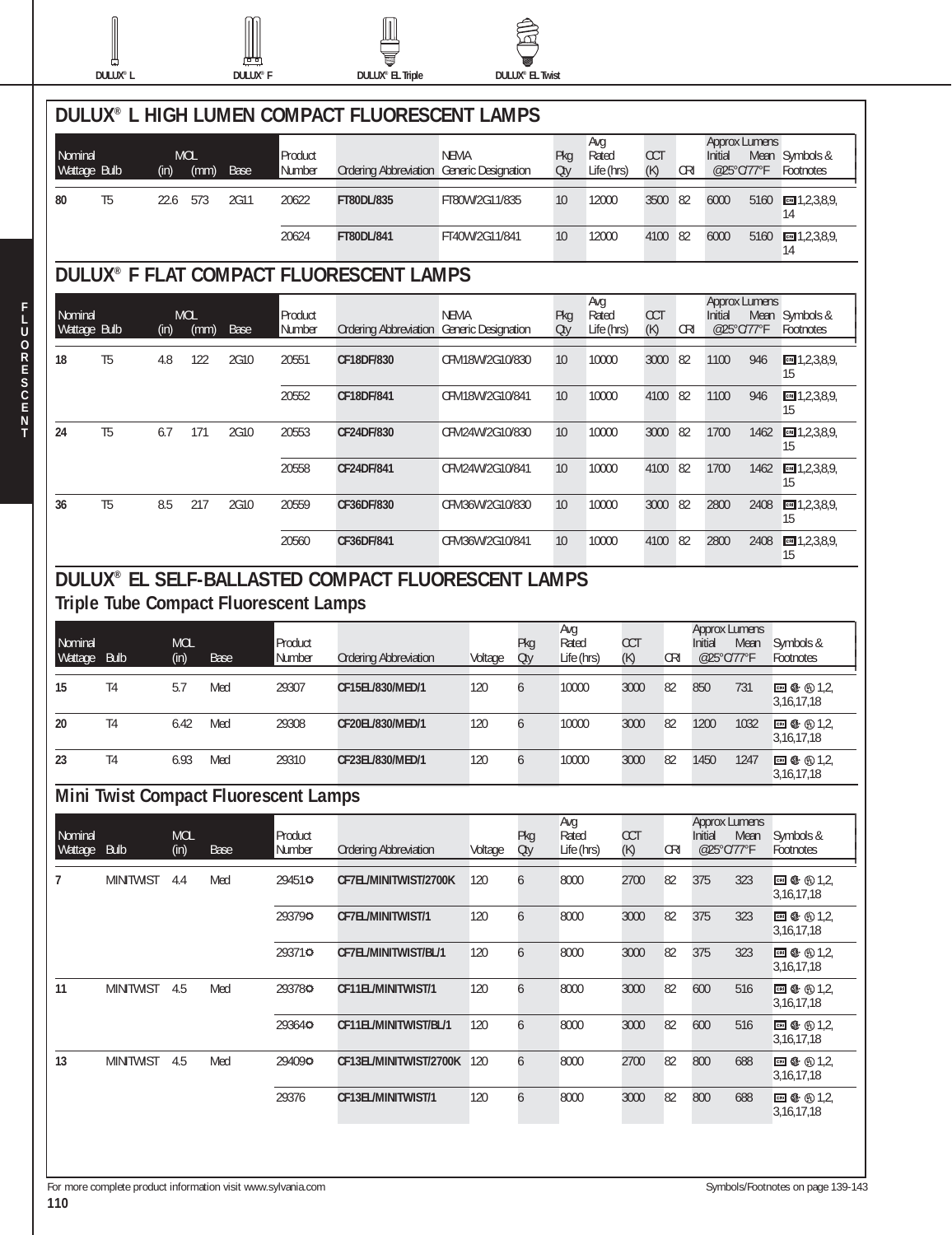## **DULUX® EL SELF-BALLASTED COMPACT FLUORESCENT LAMPS Mini Twist Compact Fluorescent Lamps**

| Nominal<br>Wattage | <b>Bulb</b>      | <b>MOL</b><br>(in) | <b>Base</b>                            | Product<br>Number | <b>Ordering Abbreviation</b>  | Voltage | Pkg<br>Oty | Avg<br>Rated<br>Life (hrs) | CCT<br>(K) | <b>CRI</b> | <b>Approx Lumens</b><br>Initial<br>Mean<br>@25°C/77°F | Symbols &<br>Footnotes                                 |
|--------------------|------------------|--------------------|----------------------------------------|-------------------|-------------------------------|---------|------------|----------------------------|------------|------------|-------------------------------------------------------|--------------------------------------------------------|
| 13                 | <b>MINITWIST</b> | 4.5                | Med                                    | 291160            | CF13EL/MINITWIST/BL/1         | 120     | 6          | 8000                       | 3000       | 82         | 800<br>688                                            | ■ ← ① 1,2,<br>3, 16, 17, 18                            |
|                    |                  |                    |                                        | 291690            | CF13EL/MINITWIST/DAY/BL/1 120 |         | 6          | 8000                       | 3500       | 82         | 800<br>688                                            | 3,16,17,18                                             |
| 19                 | <b>MINITWIST</b> | 5.2                | Med                                    | 294100            | CF19EL/MINITWIST/2700K 120    |         | 6          | 8000                       | 2700       | 82         | 1200<br>1032                                          | CRI ① ① 1,2,<br>3, 16, 17, 18                          |
|                    |                  |                    |                                        | 293960            | CF19EL/MINITWIST              | 120     | 6          | 8000                       | 3000       | 82         | 1200<br>1032                                          | 3, 16, 17, 18                                          |
|                    |                  |                    |                                        | 293470            | CF19EL/MINITWIST/BL/1         | 120     | 5          | 8000                       | 3000       | 82         | 1200<br>1032                                          | ■ ① ① 1,2,<br>3,16,17,18                               |
|                    |                  |                    |                                        | 293670            | CF19EL/MINITWIST/DAY/BL/1 120 |         | 5          | 8000                       | 3500       | 82         | 1200<br>1032                                          | CRI ① ① 1,2,<br>3, 16, 17, 18                          |
| 23                 | <b>MINITWIST</b> | 5.75               | Med                                    | 294110            | CF23EL/MINITWIST/2700K 120    |         | 6          | 8000                       | 2700       | 82         | 1600<br>1376                                          | <b>EN ①</b> ① 1,2,<br>3, 16, 17, 18                    |
|                    |                  |                    |                                        | 293970            | CF23EL/MINITWIST              | 120     | 6          | 8000                       | 3000       | 82         | 1600<br>1376                                          | ■ ① ① 1,2,<br>3,16,17,18                               |
|                    |                  |                    |                                        | 293940            | CF23EL/MINITWIST/BL/1         | 120     | 5          | 8000                       | 3000       | 82         | 1600<br>1376                                          | CRI ① ① 1,2,<br>3,16,17,18                             |
|                    |                  |                    |                                        | 294170            | CF23EL/MINITWIST/DAY/BL/1120  |         | 5          | 8000                       | 3500       | 82         | 1600<br>1376                                          | ■ ← ① 1.2<br>3, 16, 17, 18                             |
|                    |                  |                    | <b>Twist Compact Fluorescent Lamps</b> |                   |                               |         |            |                            |            |            |                                                       |                                                        |
| Nominal<br>Wattage | <b>Bulb</b>      | <b>MOL</b><br>(in) | <b>Base</b>                            | Product<br>Number | <b>Ordering Abbreviation</b>  | Voltage | Pkg<br>Oty | Avg<br>Rated<br>Life (hrs) | CCT<br>(K) | <b>CRI</b> | <b>Approx Lumens</b><br>Initial<br>Mean<br>@25°C/77°F | Symbols &<br>Footnotes                                 |
| 15                 | <b>TWIST</b>     | 5.13               | Med                                    | 29286             | CF15EL/TWIST                  | 120     | 6          | 10000                      | 3000       | 82         | 850<br>731                                            | ■ ① ① 1,2,<br>3, 16, 17, 18                            |
|                    |                  |                    |                                        | 29289             | CF15EL/TWIST/BL/1             | 120     | 6          | 10000                      | 3000       | 82         | 850<br>731                                            | ■ ← ① 1,2,<br>3, 16, 17, 18                            |
| 20                 | <b>TWIST</b>     | 5.5                | Med                                    | 29287             | CF20EL/TWIST                  | 120     | 6          | 10000                      | 3000       | 82         | 1200<br>1032                                          | ■ ① ① 1,2,<br>3,16,17,18                               |
|                    |                  |                    |                                        | 29290             | CF20EL/TWIST/BL/1             | 120     | 6          | 10000                      | 3000       | 82         | 1200<br>1032                                          | CRI ① ① 1,2,<br>3,16,17,18                             |
| 23                 | <b>TWIST</b>     | 5.88               | Med                                    | 29288             | CF23EL/TWIST                  | 120     | 6          | 10000                      | 3000       | 82         | 1450<br>1247                                          | <b>EN ①</b> ① 1,2,<br>3, 16, 17, 18                    |
|                    |                  |                    |                                        | 29291             | CF23EL/TWIST/BL/1             | 120     | 6          | 10000                      | 3000       | 82         | 1450<br>1247                                          | $\blacksquare$ $\oplus$ $\oplus$ 1,2,<br>3, 16, 17, 18 |
| 27                 | <b>TWIST</b>     | 6.1                | Med                                    | 294120            | CF27EL/TWIST/2700K            | 120     | 6          | 10000                      | 2700       | 82         | 1750<br>1505                                          | $\blacksquare$ $\Phi$ $\odot$ 1,2,<br>3, 16, 17, 18    |
|                    |                  |                    |                                        | 29390             | CF27EL/TWIST                  | 120     | 6          | 10000                      | 3000       | 82         | 1750<br>1505                                          | <b>EN ① ① 1,2</b><br>3, 16, 17, 18                     |
|                    |                  |                    |                                        | 29391             | CF27EL/TWIST/1/BL             | 120     | 6          | 10000                      | 3000       | 82         | 1750<br>1505                                          | ■ ① ① 1,2,<br>3,16,17,18                               |
|                    |                  |                    |                                        | 293700            | CF27EL/TWIST/DAY/1/BL         | 120     | 6          | 10000                      | 3500       | 82         | 1750<br>1505                                          | <b>ERI</b> ① ① 1,2,<br>3,16,17,18                      |
|                    |                  |                    |                                        | 293530            | CF27EL/TWIST/5000K            | 120     | 6          | 10000                      | 5000       | 82         | 1750<br>1505                                          | $\blacksquare$ $\oplus$ $\oplus$ 1,2,<br>3, 16, 17, 18 |
| 30                 | <b>TWIST</b>     | 5.13               | Med                                    | 293950            | CF30EL/TWIST                  | 120     | 6          | 6000                       | 3000       | 82         | 2000<br>1720                                          | $\blacksquare$ $\oplus$ $\oplus$ 1,2,<br>3,16,17,18    |
|                    |                  |                    |                                        |                   |                               |         |            |                            |            |            |                                                       |                                                        |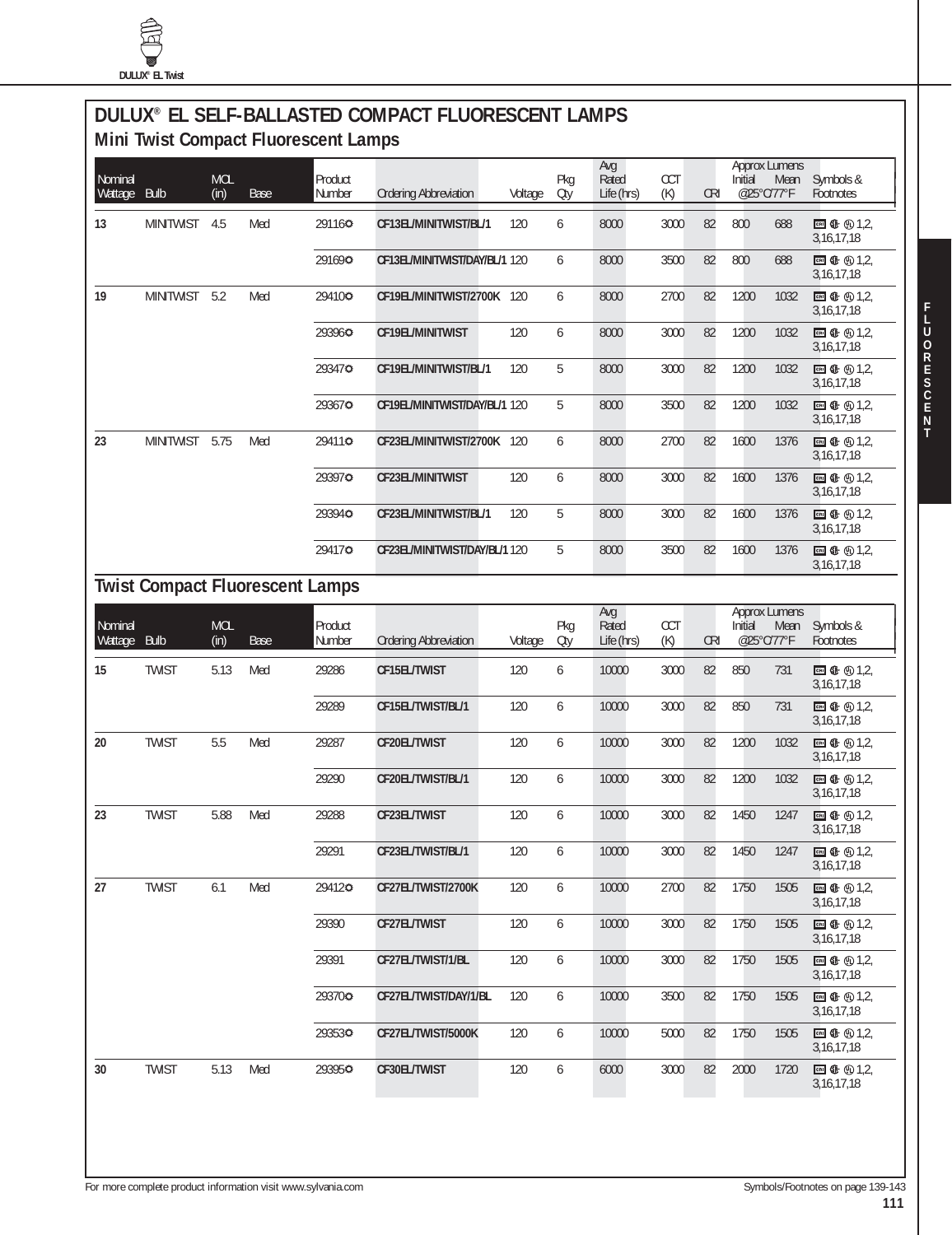

**DULUX® EL Twist DULUX® EL Classic DULUX® EL Globe DULUX® EL Reflector**

|                           |              |                    | <b>Twist Compact Fluorescent Lamps</b>      |                   | DULUX® EL SELF-BALLASTED COMPACT FLUORESCENT LAMPS |         |            |                            |                   |            |                                                       |                             |
|---------------------------|--------------|--------------------|---------------------------------------------|-------------------|----------------------------------------------------|---------|------------|----------------------------|-------------------|------------|-------------------------------------------------------|-----------------------------|
| Nominal<br>Wattage        | <b>Bulb</b>  | <b>MOL</b><br>(in) | Base                                        | Product<br>Number | <b>Ordering Abbreviation</b>                       | Voltage | Pkg<br>Oty | Avg<br>Rated<br>Life (hrs) | <b>CCT</b><br>(K) | <b>CRI</b> | <b>Approx Lumens</b><br>Initial<br>Mean<br>@25°C/77°F | Symbols &<br>Footnotes      |
| 30                        | <b>TWIST</b> | 5.13               | Med                                         | 293920            | CF30EL/TWIST/1/BL                                  | 120     | 5          | 6000                       | 3000              | 82         | 2000<br>1720                                          | ⊡ ← ① 1,2,<br>3,16,17,18    |
| 12<br>19<br>28            | <b>TWIST</b> | 5.75               | 3Contact Med 29351¢                         |                   | CF28EL/3WAY/TWIST/1                                | 120     | 6          | 6000                       | 3000              | 82         | 600<br>516<br>1100<br>946<br>1376<br>1600             | □ ① ① 1,2,<br>3,16,17,18    |
|                           |              |                    |                                             | 293490            | CF28EL/3WAY/TWIST/1/BL                             | 120     | 5          | 6000                       | 3000              | 82         | 600<br>516<br>1100<br>946<br>1600<br>1376             | ⊡ \$ ⊕ 1,2,<br>3,16,17,18   |
|                           |              |                    |                                             |                   | <b>Classic (A-Shape) Compact Fluorescent Lamps</b> |         |            |                            |                   |            |                                                       |                             |
| Nominal<br>Wattage        | <b>Bulb</b>  | <b>MOL</b><br>(in) | Base                                        | Product<br>Number | <b>Ordering Abbreviation</b>                       | Voltage | Pkg<br>Oty | Avg<br>Rated<br>Life (hrs) | CCT<br>(K)        | CRI        | <b>Approx Lumens</b><br>Initial<br>Mean<br>@25°C/77°F | Symbols &<br>Footnotes      |
| 14                        | A19          | 4.75               | Med                                         | 294680            | CF14EL/A19                                         | 120     | 5          | 6000                       | 3000              | 82         | 800<br>688                                            | ■ ← ① 1.2<br>3, 16, 17, 18  |
|                           |              |                    |                                             | 293450            | CF14EL/A19/1/BL                                    | 120     | 5          | 6000                       | 3000              | 82         | 800<br>688                                            | □ ① ① 1,2,<br>3, 16, 17, 18 |
|                           |              |                    |                                             | 293460            | CF14EL/A19/1/BL/YELLOW                             | 120     | 5          | 6000                       | YLW               | 82         | 475<br>409                                            | □ ① ① 1.2<br>3, 16, 17, 18  |
|                           |              |                    | <b>Decorative Compact Fluorescent Lamps</b> |                   |                                                    |         |            |                            |                   |            |                                                       |                             |
| Nominal<br>Wattage        | <b>Bulb</b>  | <b>MOL</b><br>(in) | Base                                        | Product<br>Number | <b>Ordering Abbreviation</b>                       | Voltage | Pkg<br>Qty | Avg<br>Rated<br>Life (hrs) | <b>CCT</b><br>(K) | <b>CRI</b> | <b>Approx Lumens</b><br>Initial<br>Mean<br>@25°C/77°F | Symbols &<br>Footnotes      |
| 4                         | Flame        | 4.25               | Candelabra                                  | 291350            | CF4EL/DECO/CANDELABRA 120                          |         | 6          | 6000                       | 3000              | 82         | 160<br>138                                            | □ ① ① 1,2,<br>3,16,17,18    |
|                           |              |                    |                                             | 291210            | CF4EL/DECO/CANDELABRA/1/BL120                      |         | 6          | 6000                       | 3000              | 82         | 160<br>138                                            | 3, 16, 17, 18               |
| $\overline{7}$            | Flame        | 5                  | Med                                         | 291670            | CF7EL/DECO/MEDIUM/1/BL 120                         |         | 6          | 6000                       | 3000              | 82         | 280<br>241                                            | ⊡ \$ ⊕1,2,<br>3,16,17,18    |
|                           |              |                    | <b>Globe Compact Fluorescent Lamps</b>      |                   |                                                    |         |            |                            |                   |            |                                                       |                             |
| Nominal<br><b>Wattage</b> | <b>Bulb</b>  | <b>MOL</b><br>(in) | Base                                        | Product<br>Number | <b>Ordering Abbreviation</b>                       | Voltage | Pkg<br>Oty | Avg<br>Rated<br>Life (hrs) | CCT<br>(K)        | <b>CRI</b> | <b>Approx Lumens</b><br>Initial<br>Mean<br>@25°C/77°F | Symbols &<br>Footnotes      |
| 11                        | G25          | 4.6                | Med                                         | 294140            | CF11EL/G25/2700K                                   | 120     | 6          | 6000                       | 2700              | 82         | 450<br>387                                            | □ ← ① 1.2<br>3, 16, 17, 18  |
|                           |              |                    |                                             | 293440            | CF11EL/G25/1/BL                                    | 120     | 5          | 6000                       | 3000              | 82         | 450<br>387                                            | □ ① ① 1,2,<br>3,16,17,18    |
|                           |              |                    |                                             | 293680            | CF11EL/G25/DAY/1/BL                                | 120     | 5          | 6000                       | 3500              | 82         | 450<br>387                                            | □ ① ① 1,2,<br>3, 16, 17, 18 |
| 15                        | G30          | 5.5                | Med                                         | 29195             | CF15EL/G/830/MED                                   | 120     | 6          | 6000                       | 3000              | 82         | 700<br>602                                            | □ ← ① 1,2,<br>3, 16, 17, 18 |
|                           |              |                    |                                             | 29278             | CF15EL/G/830/MED/1/BL                              | 120     | 5          | 6000                       | 3000              | 82         | 700<br>602                                            | ■ ← ① 1,2,<br>3, 16, 17, 18 |
|                           |              |                    | <b>Reflector Compact Fluorescent Lamps</b>  |                   |                                                    |         |            |                            |                   |            |                                                       |                             |
| Nominal<br>Wattage        | Bulb         | <b>MOL</b><br>(in) | <b>Base</b>                                 | Product<br>Number | <b>Ordering Abbreviation</b>                       | Voltage | Pkg<br>Oty | Avg<br>Rated<br>Life (hrs) | <b>CCT</b><br>(K) | <b>CRI</b> | <b>Approx Lumens</b><br>Initial<br>Mean<br>@25°C/77°F | Symbols &<br>Footnotes      |
| 15                        | <b>BR30</b>  | 5.6                | Med                                         | 294130            | CF15EL/BR30/2700K                                  | 120     | 6          | 6000                       | 2700              | 82         | 560<br>482                                            | ⊡ + ① 1,2,<br>3, 16, 17, 18 |
|                           |              |                    |                                             |                   |                                                    |         |            |                            |                   |            |                                                       |                             |

**F**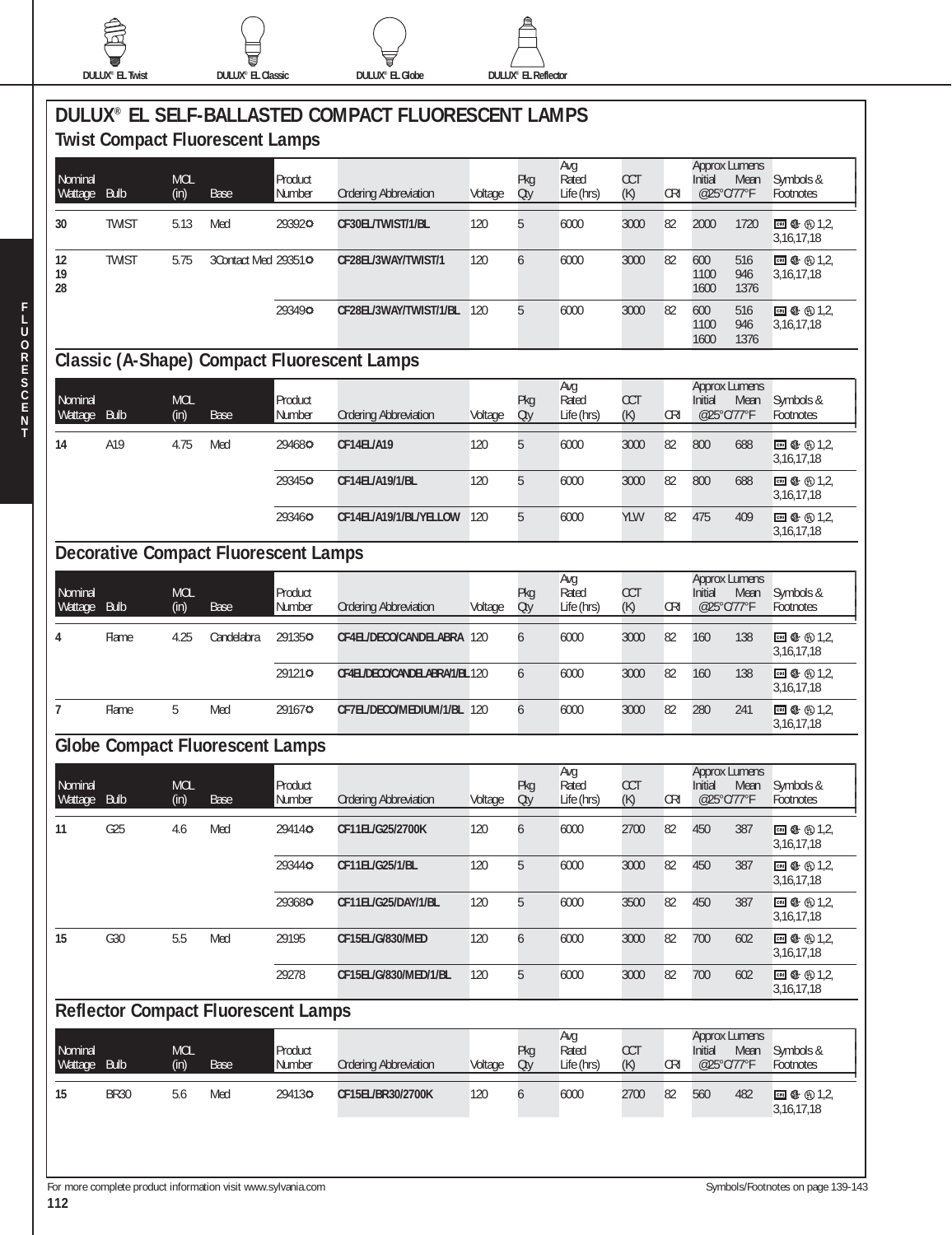



## **DULUX® EL SELF-BALLASTED COMPACT FLUORESCENT LAMPS Reflector Compact Fluorescent Lamps**

| Nominal<br>Wattage | <b>Bulb</b> | <b>MOL</b><br>(in) | Base | Product<br>Number | <b>Ordering Abbreviation</b> | Voltage | Pkg<br>Oty    | Avg<br>Rated<br>Life (hrs) | <b>CCT</b><br>(K) | <b>CRI</b> | <b>Approx Lumens</b><br>Initial<br>Mean<br>@25°C/77°F | Symbols &<br>Footnotes |
|--------------------|-------------|--------------------|------|-------------------|------------------------------|---------|---------------|----------------------------|-------------------|------------|-------------------------------------------------------|------------------------|
| 15                 | <b>BR30</b> | 5.6                | Med  | 293520            | CF15EL/BR30/FROST            | 120     | $\mathfrak b$ | 6000                       | 3000              | 82         | 560<br>482                                            | 3, 16, 17, 18          |
|                    |             |                    |      | 29331             | CF15EL/BR30/FROST/1/BL       | 120     | 5             | 6000                       | 3000              | 82         | 560<br>482                                            | 3, 16, 17, 18          |
|                    |             |                    |      | 293660            | CF15EL/BR30/DAY/BL/1         | 120     | 5             | 6000                       | 3500              | 82         | 560<br>482                                            | 3, 16, 17, 18          |
| 20                 | <b>BR40</b> | 6.5                | Med  | 293990            | CF20EL/BR40                  | 120     | 6             | 8000                       | 2700              | 82         | 900<br>774                                            | 3, 16, 17, 18          |

# **Low Profile Bullet and Circline Electronic Compact Fluorescent Lamps**

| Nominal<br>Wattage | <b>Bulb</b>    | <b>MOL</b><br>(in) | Base | Product<br>Number | <b>Ordering Abbreviation</b> | Voltage | Pkg<br>Oty    | Avg<br>Rated<br>Life (hrs) | <b>CCT</b><br>(K) | <b>CRI</b> | <b>Approx Lumens</b><br>Initial<br>@25°C/77°F | Mean | Symbols &<br>Footnotes     |
|--------------------|----------------|--------------------|------|-------------------|------------------------------|---------|---------------|----------------------------|-------------------|------------|-----------------------------------------------|------|----------------------------|
| 15                 | T20            | 5.5                | Med  | 29195             | CF15EL/B/830/MED             | 120     | b             | 6000                       | 3000              | 82         | 700                                           | 602  | □ ① ① 1.2<br>3, 16, 17, 18 |
|                    |                |                    |      | 29278             | CF15EL/B/830/MED/1/BL        | 120     | $\mathfrak b$ | 6000                       | 3000              | 82         | 700                                           | 602  | □ ① ① 1.2<br>3, 16, 17, 18 |
| 30                 | T <sub>9</sub> | 2.8                | Med  | 29294             | CF30EL/CIRC/830/MED          | 120     | $\mathfrak h$ | 10000                      | 3000              | 82         | 1800                                          | 1548 | □ ← ① 1.2<br>3, 16, 17, 18 |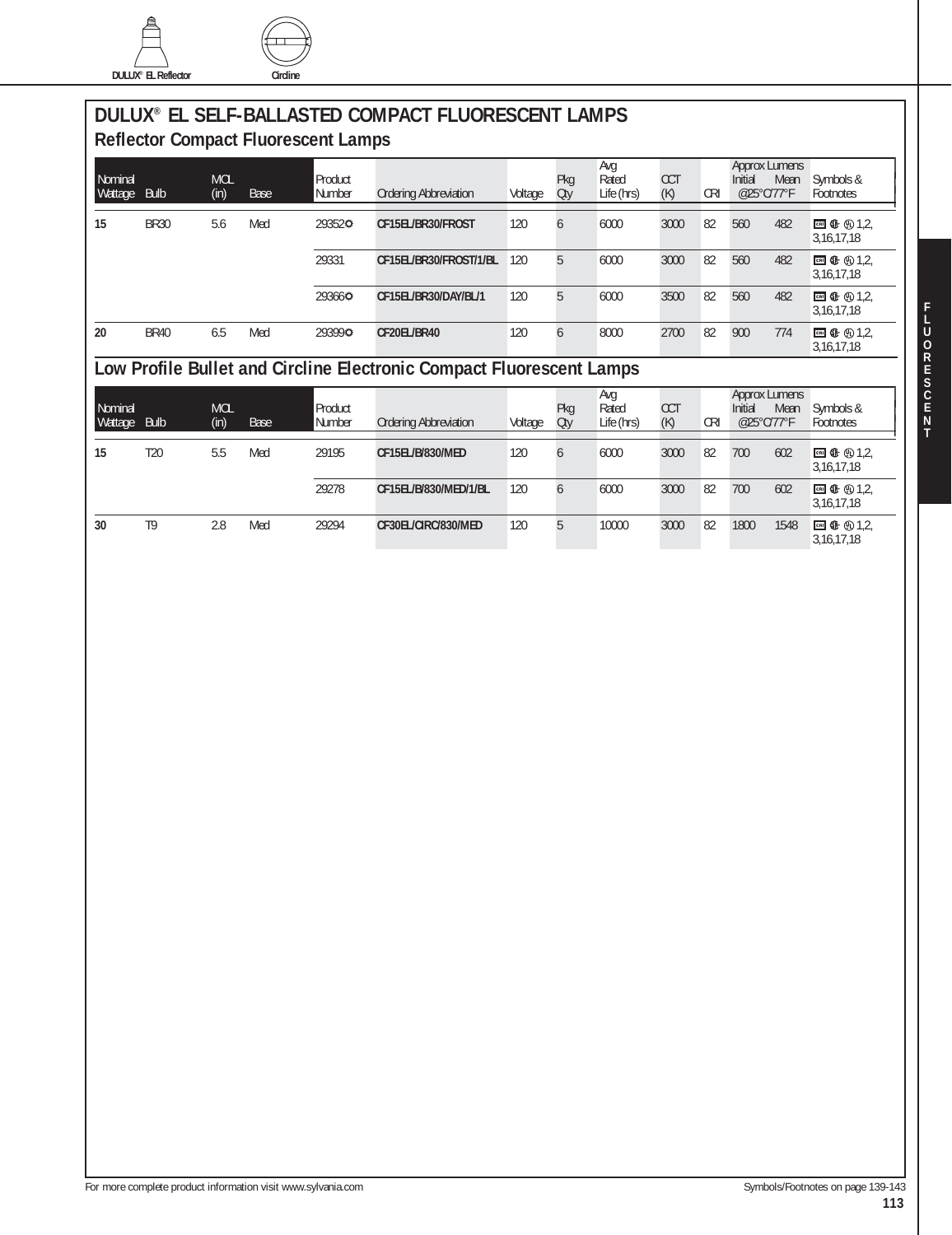**T8 Med Bipin**

OCTRON® AND OCTRON® CURVALUME® FLUORESCENT LAMPS<br>OCTRON® lamps are T8 fluorescent lamps designed to be operated on dedicated magnetic rapid start or electronic instant start, rapid start or programmed rapid start (also known as programmed start) ballasts. OCTRON lamps may be operated on electronic instant start ballasts with ballast factors ranging from .71 to 1.20 at the nominal ballast input voltage. For details on various lamp/ballast system combinations, please refer to the Systems Performance Guide in the "SYL-VANIA QUICKTRONIC® Ballast Technology & Specification Guide".

#### **OCTRON® 700 and 700 XP™ Lamps**

īΕ

| Nominal<br>Wattage Bulb |                | Nominal<br>Length<br>(in) | <b>MOL</b><br>(in) | Base      | Product<br>Number | <b>Ordering Abbreviation</b> | Pkg<br>Oty        | Avg<br>Rated<br>Life (hrs) | <b>CCT</b><br>(K) | <b>CRI</b> | Initial | Approx Lumens<br>Mean<br>@25°C/77°F | Symbols &<br>Footnotes                      |
|-------------------------|----------------|---------------------------|--------------------|-----------|-------------------|------------------------------|-------------------|----------------------------|-------------------|------------|---------|-------------------------------------|---------------------------------------------|
| 14                      | T <sub>8</sub> | 18                        | 17.91              | Med Bipin | 21665             | F013/730/ECO                 | 30                | 20000                      | 3000              | 75         | 830     | 745                                 | ▲ 图 1,2,6,<br>8,20,21                       |
|                         |                |                           |                    |           | 21666             | F013/735/ECO                 | 30                | 20000                      | 3500              | 75         | 830     | 745                                 | ▲ 图 1,2,6,<br>8,20,21                       |
|                         |                |                           |                    |           | 21667             | F013/741/ECO                 | 30                | 20000                      | 4100              | 75         | 830     | 745                                 | $\triangle$ cm 1,2,6,<br>8,20,21            |
| 17                      | T <sub>8</sub> | 24                        | 23.78              | Med Bipin | 21918             | F017/730/ECO                 | 30                | 20000                      | 3000              | 75         | 1300    | 1170                                | <u>• сы</u> 1,2,6,<br>8,20,21               |
|                         |                |                           |                    |           | 216360            | F017/730/XP/ECO              | 30                | 24000                      | 3000              | 78         | 1325    | 1255                                | ▲ 图 1,2,6,<br>8,21,22,23                    |
|                         |                |                           |                    |           | 21769             | F017/735/ECO                 | $30\,$            | 20000                      | 3500              | 75         | 1300    | 1170                                | ▲ 图 1,2,6,<br>8,20,21                       |
|                         |                |                           |                    |           | 21699             | F017/735/XP/ECO              | 30                | 24000                      | 3500              | 78         | 1325    | 1255                                | $R_{CH}$ 1,2,6,<br>8,21,22,23               |
|                         |                |                           |                    |           | 21770             | F017/741/ECO                 | 30                | 20000                      | 4100              | 75         | 1300    | 1170                                | CEN 1,2,6,<br>8,20,21                       |
|                         |                |                           |                    |           | 216370            | F017/741/XP/ECO              | 30                | 24000                      | 4100              | 78         | 1325    | 1255                                | Re[1,2,6]<br>8,21,22,23                     |
| 25                      | T <sub>8</sub> | 36                        | 35.78              | Med Bipin | 21937             | FO25/730/ECO                 | 30                | 20000                      | 3000              | 75         | 1950    | 1755                                | $R_{CH}$ 1,2,6,<br>8,20,21                  |
|                         |                |                           |                    |           | 216380            | FO25/730/XP/ECO              | 30                | 24000                      | 3000              | 78         | 2050    | 1945                                | CRI 1,2,6,<br>8,21,22,23                    |
|                         |                |                           |                    |           | 21941             | FO25/735/ECO                 | 30                | 20000                      | 3500              | 75         | 1950    | 1755                                | $R = 1,2,6$<br>8,20,21                      |
|                         |                |                           |                    |           | 21698             | FO25/735/XP/ECO              | 30                | 24000                      | 3500              | 78         | 2050    | 1945                                | ▲ 图 1,2,6,<br>8,21,22,23                    |
|                         |                |                           |                    |           | 21942             | F025/741/ECO                 | 30                | 20000                      | 4100              | 75         | 1950    | 1755                                | CEN 1,2,6,<br>8,20,21                       |
|                         |                |                           |                    |           | 216390            | F025/741/XP/ECO              | 30                | 24000                      | 4100              | 78         | 2050    | 1945                                | $R = 1,2,6$<br>8,21,22,23                   |
|                         |                |                           |                    |           | 21700             | FO25/765                     | 30                | 20000                      | 6500              | 75         | 2000    | 1800                                | $m = 1, 2, 8, 20, 21$                       |
| 32                      | T <sub>8</sub> | 48                        | 47.78              | Med Bipin | 21961             | <b>FO32/GOLD</b>             | 10                | 20000                      |                   |            | 1700    | 1530                                | 1,2,8,20,21,24                              |
|                         |                |                           |                    |           | 212340            | FO32/AQUATIC/XP/ECO          | 30                | 24000                      | 10000             | 52         | 1250    |                                     | 1,2,6,8,20,<br>21,22                        |
|                         |                |                           |                    |           | 21997             | F032/730/ECO                 | 30                | 20000                      | 3000              | 75         | 2800    | 2520                                | $© □ 1,2,$<br>6,8,20,21                     |
|                         |                |                           |                    |           | 22006             | FO32/730/ECO/PALLET          | 1968              | 20000                      | 3000              | 75         | 2800    | 2520                                | $\bigcirc$ $\blacksquare$ 1,2,<br>6,8,20,21 |
|                         |                |                           |                    |           | 21711             | F032/730/XP/ECO              | 30                | 24000                      | 3000              | 78         | 2850    | 2705                                | $© □ [3]$<br>6,8,21,22,23                   |
|                         |                |                           |                    |           | 21902≏            | F032/735/CVP                 | $12 \overline{ }$ | 20000                      | 3500              | 75         | 2800    | 2520                                | © <b>□</b> 1,2,8,<br>20,21                  |
|                         |                |                           |                    |           | 21998             | F032/735/ECO                 | 30                | 20000                      | 3500              | 75         | 2800    | 2520                                | $© □ 1,2,$<br>6,8,20,21                     |
|                         |                |                           |                    |           | 21945             | FO32/735/ECO/PALLET          | 1968              | 20000                      | 3500              | 75         | 2800    | 2520                                | $© □ 1,2,$<br>6,8,20,21                     |
|                         |                |                           |                    |           |                   |                              |                   |                            |                   |            |         |                                     |                                             |

**F L**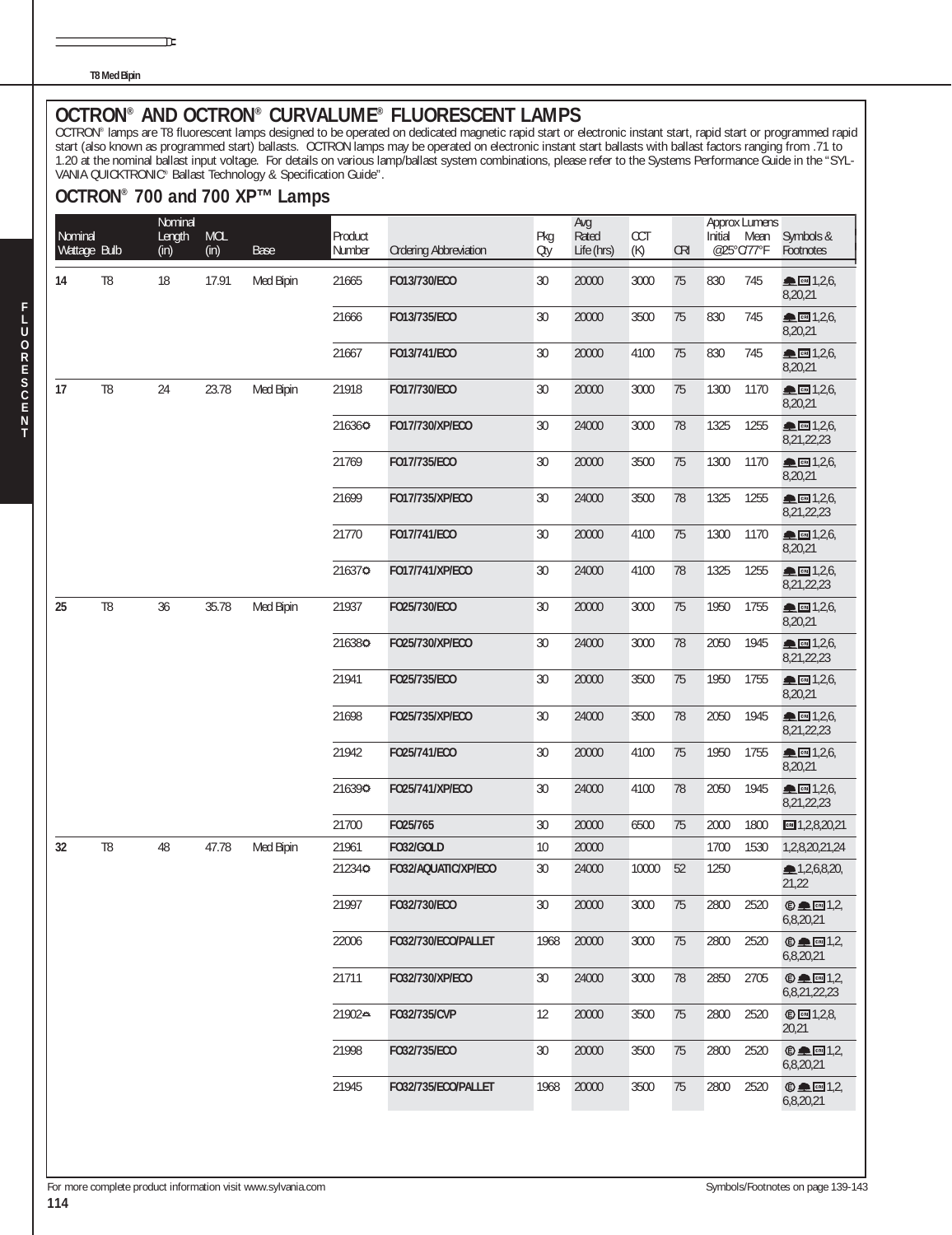**T8 Med Bipin T8 Single Pin**

 $\mathbb F$   $\mathbb C$ 

## **OCTRON® AND OCTRON® CURVALUME® FLUORESCENT LAMPS OCTRON® 700 and 700 XP™ Lamps**

| Nominal<br>Wattage Bulb |                | Nominal<br>Length<br>(in) | <b>MOL</b><br>(in) | <b>Base</b>                             | Product<br>Number        | <b>Ordering Abbreviation</b> | Pkg<br>Oty | Avg<br>Rated<br>Life (hrs) | <b>CCT</b><br>(K) | <b>CRI</b>                       | Initial<br>@25°C/77°F | Approx Lumens<br>Mean | Symbols &<br>Footnotes                                                                                                                                                                                                                                                                                                                                                                                                                    |
|-------------------------|----------------|---------------------------|--------------------|-----------------------------------------|--------------------------|------------------------------|------------|----------------------------|-------------------|----------------------------------|-----------------------|-----------------------|-------------------------------------------------------------------------------------------------------------------------------------------------------------------------------------------------------------------------------------------------------------------------------------------------------------------------------------------------------------------------------------------------------------------------------------------|
| 32                      | T <sub>8</sub> | 48                        | 47.78              | Med Bipin                               | 21678                    | F032/735/SL                  | 30         | 20000                      | 3500              | 75                               | 2745                  | 2470                  | © ∞ 1,2,20,<br>21,25,26                                                                                                                                                                                                                                                                                                                                                                                                                   |
|                         |                |                           |                    |                                         | 22044                    | F032/735/XP/ECO              | 30         | 24000                      | 3500              | 78                               | 2850                  | 2705                  | ▲ 图 1,2,6,<br>8,21,22,23                                                                                                                                                                                                                                                                                                                                                                                                                  |
|                         |                |                           |                    |                                         | 21981≏                   | F032/741/CVP                 | 12         | 20000                      | 4100              | 75                               | 2800                  | 2520                  | © 2,2,8<br>20,21                                                                                                                                                                                                                                                                                                                                                                                                                          |
|                         |                |                           |                    |                                         | 21999                    | F032/741/ECO                 | 30         | 20000                      | 4100              | 75                               | 2800                  | 2520                  | $© □ 1,2,$<br>6,8,20,21                                                                                                                                                                                                                                                                                                                                                                                                                   |
|                         |                |                           |                    |                                         | 221810                   | F032/741/ECO/CVP             | 12         | 20000                      | 4100              | 75                               | 2800                  | 2520                  | ▲ 图 1,2,6,<br>8,20,21                                                                                                                                                                                                                                                                                                                                                                                                                     |
|                         |                |                           |                    |                                         | 22008                    | FO32/741/ECO/PALLET          | 1968       | 20000                      | 4100              | 75                               | 2800                  | 2520                  | $© □ 1,2,$<br>6,8,20,21                                                                                                                                                                                                                                                                                                                                                                                                                   |
|                         |                |                           |                    |                                         | 21712                    | F032/741/XP/ECO              | 30         | 24000                      | 4100              | 78                               | 2850                  | 2705                  | $\oplus \blacksquare$ $\blacksquare$ 1,2,<br>6,8,21,22,23                                                                                                                                                                                                                                                                                                                                                                                 |
|                         |                |                           |                    |                                         | 221410                   | F032/750/ECO                 | 30         | 20000                      | 5000              | 75                               | 2650                  | 2385                  | $© □ 1,2,$<br>6,8,20,21                                                                                                                                                                                                                                                                                                                                                                                                                   |
|                         |                |                           |                    |                                         | 221750                   | F032/765/ECO                 | 30         | 20000                      | 6500              | 75                               | 2700                  | 2430                  | $© □ 1,2,$<br>6,8,20,21                                                                                                                                                                                                                                                                                                                                                                                                                   |
| 40                      | T <sub>8</sub> | 60                        | 59.61              | Med Bipin                               | 221020                   | F040/730/ECO                 | 30         | 20000                      | 3000              | 75                               | 3500                  | 3150                  | $m \cdot 1,2,6$<br>8,20,21                                                                                                                                                                                                                                                                                                                                                                                                                |
|                         |                |                           |                    |                                         | 221030                   | F040/735/ECO                 | 30         | 20000                      | 3500              | 75                               | 3500                  | 3150                  | ▲ 图 1,2,6,<br>8,20,21                                                                                                                                                                                                                                                                                                                                                                                                                     |
|                         |                |                           |                    |                                         | 221040                   | F040/741/ECO                 | 30         | 20000                      | 4100              | 75                               | 3500                  | 3150                  | $m \cdot 1,2,6$<br>8,20,21                                                                                                                                                                                                                                                                                                                                                                                                                |
| 59                      | T <sub>8</sub> | 96                        | 94                 | Single Pin                              | 22030                    | F096/730/ECO                 | 24         | 15000                      | 3000              | 75                               | 5700                  | 5130                  | $© □ 1,2,$<br>6,8,27                                                                                                                                                                                                                                                                                                                                                                                                                      |
|                         |                |                           |                    |                                         | 21737                    | F096/735/ECO                 | 24         | 15000                      | 3500              | 75                               | 5700                  | 5130                  | $②$ $\blacksquare$ $1,2$ ,<br>6,8,27                                                                                                                                                                                                                                                                                                                                                                                                      |
|                         |                |                           |                    |                                         | 21736                    | F096/741/ECO                 | 24         | 15000                      | 4100              | 75                               | 5700                  | 5130                  | $© □ 1,2,$<br>6,8,27                                                                                                                                                                                                                                                                                                                                                                                                                      |
| 86                      | T <sub>8</sub> | 96                        | 93.91              | Recessed DC                             | 22041                    | F096/735/HO                  | 24         | 18000                      | 3500              | 75                               | 8000                  | 7200                  | <b>©</b> 2,8                                                                                                                                                                                                                                                                                                                                                                                                                              |
|                         |                |                           |                    |                                         | 22042                    | F096/741/HO                  | 24         | 18000                      | 4100              | 75                               | 8000                  | 7200                  | © ∞ 1,2,8                                                                                                                                                                                                                                                                                                                                                                                                                                 |
|                         |                |                           |                    | OCTRON® 800, 800 XP™ and 800 XPS® Lamps |                          |                              |            |                            |                   |                                  |                       |                       |                                                                                                                                                                                                                                                                                                                                                                                                                                           |
| Nominal<br>Wattage Bulb |                | Nominal<br>Length<br>(in) | <b>MOL</b><br>(in) | Base                                    | Product<br><b>Number</b> | <b>Ordering Abbreviation</b> | Pkg<br>Oty | Avg<br>Rated<br>Life (hrs) | <b>CCT</b><br>(K) | $\mathsf{C}\mathsf{R}\mathsf{I}$ | @25°C/77°F            | <b>Approx Lumens</b>  | Initial Mean Symbols &<br>Footnotes                                                                                                                                                                                                                                                                                                                                                                                                       |
| 17                      | T <sub>8</sub> | 24                        | 23.78              | Med Bipin                               | 221350                   | F017/830/ECO                 | 30         | 20000                      | 3000              | 82                               | 1350                  | 1240                  | $\blacksquare$ $\blacksquare$ 1,2,6,<br>8,20,21                                                                                                                                                                                                                                                                                                                                                                                           |
|                         |                |                           |                    |                                         | 21785                    | FO17/830/XP/ECO              | 30         | 24000                      | 3000              | 85                               | 1375                  | 1305                  | ▲ 图 1,2,6,<br>8,21,22,23                                                                                                                                                                                                                                                                                                                                                                                                                  |
|                         |                |                           |                    |                                         | 221500                   | F017/830/XPS/ECO             | $30\,$     | 30000                      | 3000              | 85                               | 1400                  | 1340                  | <b>CRI</b> 1,2,6,<br>8,21,28,31                                                                                                                                                                                                                                                                                                                                                                                                           |
|                         |                |                           |                    |                                         | 221360                   | F017/835/ECO                 | 30         | 20000                      | 3500              | 82                               | 1350                  | 1240                  | $R = 1,2,6$<br>8,20,21                                                                                                                                                                                                                                                                                                                                                                                                                    |
|                         |                |                           |                    |                                         | 21778                    | F017/835/XP/ECO              | 30         | 24000                      | 3500              | 85                               | 1375                  | 1305                  | ▲ 图 1,2,6,<br>8,21,22,23                                                                                                                                                                                                                                                                                                                                                                                                                  |
|                         |                |                           |                    |                                         | 221510                   | F017/835/XPS/ECO             | $30\,$     | 30000                      | 3500              | 85                               | 1400                  | 1340                  | $\blacksquare$ $\blacksquare$ $\blacksquare$ $\blacksquare$ $\uparrow$ $\uparrow$ $\uparrow$ $\uparrow$ $\uparrow$ $\uparrow$ $\uparrow$ $\uparrow$ $\uparrow$ $\uparrow$ $\uparrow$ $\uparrow$ $\uparrow$ $\uparrow$ $\uparrow$ $\uparrow$ $\uparrow$ $\uparrow$ $\uparrow$ $\uparrow$ $\uparrow$ $\uparrow$ $\uparrow$ $\uparrow$ $\uparrow$ $\uparrow$ $\uparrow$ $\uparrow$ $\uparrow$ $\uparrow$ $\uparrow$ $\uparrow$<br>8,21,28,31 |
|                         |                |                           |                    |                                         |                          |                              |            |                            |                   |                                  |                       |                       |                                                                                                                                                                                                                                                                                                                                                                                                                                           |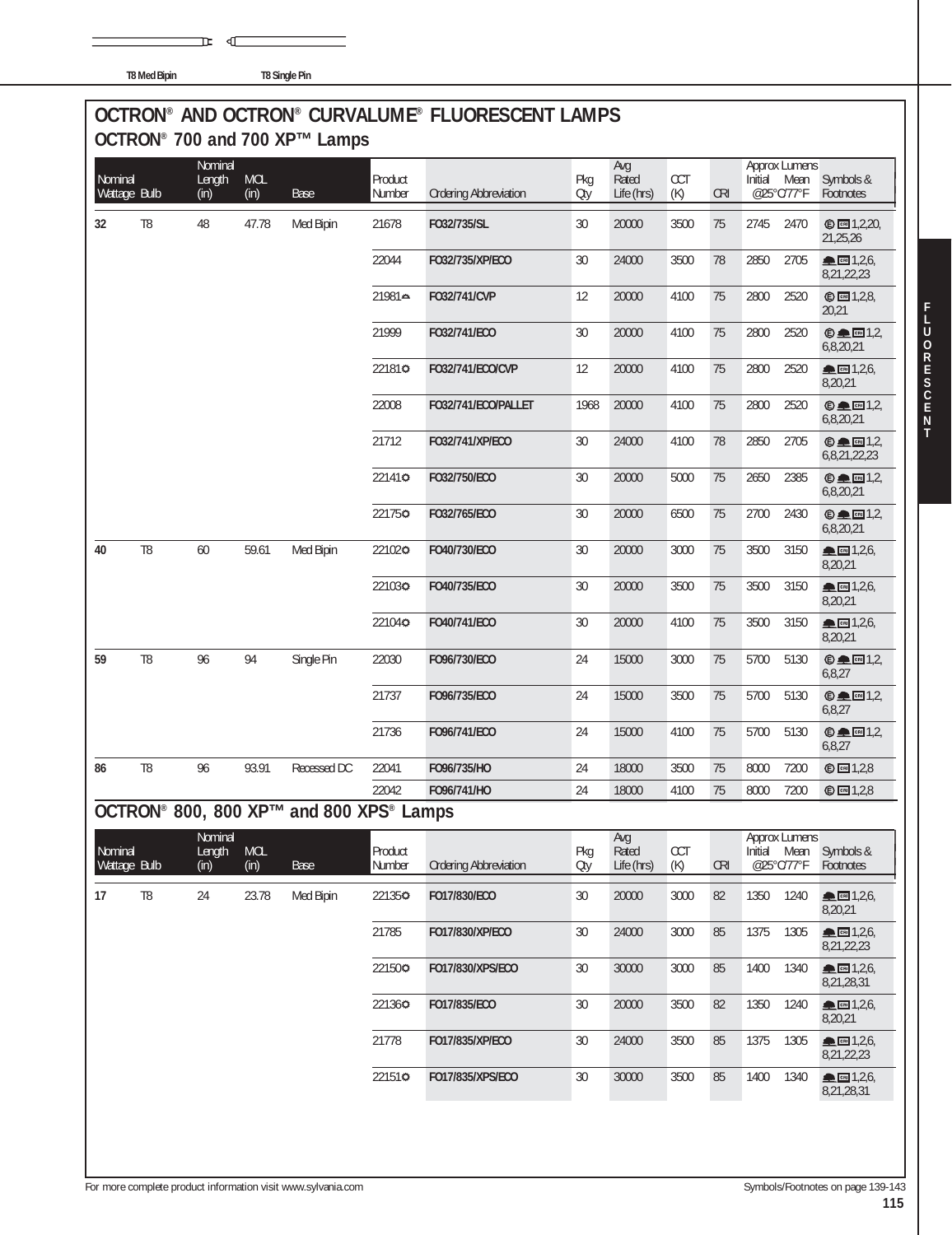**T8 Med Bipin**

īΕ

OCTRON® AND OCTRON® CURVALUME® FLUORESCENT LAMPS<br>OCTRON® lamps are T8 fluorescent lamps designed to be operated on dedicated magnetic rapid start or electronic instant start, rapid start or programmed rapid start (also known as programmed start) ballasts. OCTRON lamps may be operated on electronic instant start ballasts with ballast factors ranging from .71 to 1.20 at the nominal ballast input voltage. For details on various lamp/ballast system combinations, please refer to the Systems Performance Guide in the "SYL-VANIA QUICKTRONIC® Ballast Technology & Specification Guide".

#### **OCTRON® 800, 800 XP™ and 800 XPS® Lamps**

| Nominal      |                | Nominal<br>Length | <b>MOL</b> |           | Product |                              | Pkg    | Avg<br>Rated | CCT  |            | Initial | <b>Approx Lumens</b><br>Mean | Symbols &                                          |
|--------------|----------------|-------------------|------------|-----------|---------|------------------------------|--------|--------------|------|------------|---------|------------------------------|----------------------------------------------------|
| Wattage Bulb |                | (in)              | (in)       | Base      | Number  | <b>Ordering Abbreviation</b> | Oty    | Life (hrs)   | (K)  | <b>CRI</b> |         | @25°C/77°F                   | Footnotes                                          |
| 17           | T <sub>8</sub> | 24                | 23.78      | Med Bipin | 221370  | F017/841/ECO                 | 30     | 20000        | 4100 | 82         | 1350    | 1240                         | <u>• сы</u> 1,2,6,<br>8,20,21                      |
|              |                |                   |            |           | 21907   | F017/841/XP/ECO              | 30     | 24000        | 4100 | 85         | 1375    | 1305                         | ■ 1,2,6,<br>8,21,22,23                             |
|              |                |                   |            |           | 221520  | F017/841/XPS/ECO             | 30     | 30000        | 4100 | 85         | 1400    | 1340                         | $R = 1,2,6$<br>8,21,28,31                          |
| 25           | T <sub>8</sub> | 36                | 35.78      | Med Bipin | 221380  | FO25/830/ECO                 | 30     | 20000        | 3000 | 82         | 2150    | 1975                         | <u>• сы</u> 1,2,6,<br>8,20,21                      |
|              |                |                   |            |           | 21910   | FO25/830/XP/ECO              | 30     | 24000        | 3000 | 85         | 2175    | 2065                         | $\triangle$ Cal $1,2,6$<br>8,21,22,23              |
|              |                |                   |            |           | 221530  | FO25/830/XPS/ECO             | 30     | 30000        | 3000 | 85         | 2200    | 2090                         | CFI 1,2,6,<br>8,21,28,31                           |
|              |                |                   |            |           | 221390  | FO25/835/ECO                 | 30     | 20000        | 3500 | 82         | 2150    | 1975                         | $R_{CH}$ 1,2,6,<br>8,20,21                         |
|              |                |                   |            |           | 21776   | FO25/835/XP/ECO              | 30     | 24000        | 3500 | 85         | 2175    | 2065                         | $\blacksquare$ $\blacksquare$ 1,2,6,<br>8,21,22,23 |
|              |                |                   |            |           | 221540  | FO25/835/XPS/ECO             | 30     | 30000        | 3500 | 85         | 2200    | 2090                         | $R = 1,2,6$<br>8,21,28,31                          |
|              |                |                   |            |           | 221400  | FO25/841/ECO                 | 30     | 20000        | 4100 | 82         | 2150    | 1975                         | $R_{CH}$ 1,2,6,<br>8,20,21                         |
|              |                |                   |            |           | 21774   | FO25/841/XP/ECO              | 30     | 24000        | 4100 | 85         | 2175    | 2065                         | $\triangle$ Cal $1,2,6$<br>8,21,22,23              |
|              |                |                   |            |           | 221550  | FO25/841/XPS/ECO             | 30     | 30000        | 4100 | 85         | 2200    | 2090                         | CRI 1,2,6,<br>8,21,28,31                           |
| 28           | T <sub>8</sub> | 48                | 47.78      | Med Bipin | 221770  | FO28/830/XP/SS/ECO           | 30     | 18000        | 3000 | 82         | 2725    | 2560                         | $R_{CH}$ 1,2,6,<br>22,23,29,30                     |
|              |                |                   |            |           | 221780  | F028/835/XP/SS/ECO           | 30     | 18000        | 3500 | 82         | 2725    | 2560                         | CRI 1,2,6,<br>22,23,29,30                          |
|              |                |                   |            |           | 221790  | FO28/841/XP/SS/ECO           | 30     | 18000        | 4100 | 82         | 2725    | 2560                         | $R = 1,2,6$<br>22,23,29,30                         |
| 30           | T <sub>8</sub> | 48                | 47.78      | Med Bipin | 22063   | F030/830/XP/SS/ECO           | 30     | 18000        | 3000 | 82         | 2850    | 2680                         | <b>▲</b> CBI 1,2,6,<br>22,23,29,30                 |
|              |                |                   |            |           | 22060   | F030/835/XP/SS/ECO           | 30     | 18000        | 3500 | 82         | 2850    | 2680                         | ▲ 图 1,2,6,<br>22,23,29,30                          |
|              |                |                   |            |           | 22062   | F030/841/XP/SS/ECO           | 30     | 18000        | 4100 | 82         | 2850    | 2680                         | ▲ 图 1,2,6<br>22,23,29,30                           |
| 32           | T <sub>8</sub> | 48                | 47.78      | Med Bipin | 22039   | F032/827/XP/ECO              | 30     | 24000        | 2700 | 84         | 3000    | 2850                         | ▲ 图 1,2,6,<br>8,21,22,23                           |
|              |                |                   |            |           | 21777   | FO32/830/ECO                 | 30     | 20000        | 3000 | 82         | 2950    | 2710                         | $© □ 1,2,$<br>6,8,20,21                            |
|              |                |                   |            |           | 21759   | FO32/830/XP/ECO              | 30     | 24000        | 3000 | 85         | 3000    | 2850                         | ▲ 图 1,2,6,<br>8,21,22,23                           |
|              |                |                   |            |           | 21680   | F032/830/XPS/ECO             | 30     | 30000        | 3000 | 85         | 3100    | 2945                         | <u>• сы</u> 1,2,6,<br>8, 14, 21, 28, 31            |
|              |                |                   |            |           | 21779   | F032/835/ECO                 | $30\,$ | 20000        | 3500 | 82         | 2950    | 2710                         | $© □ 1,2,$<br>6,8,20,21                            |

**T**

**F**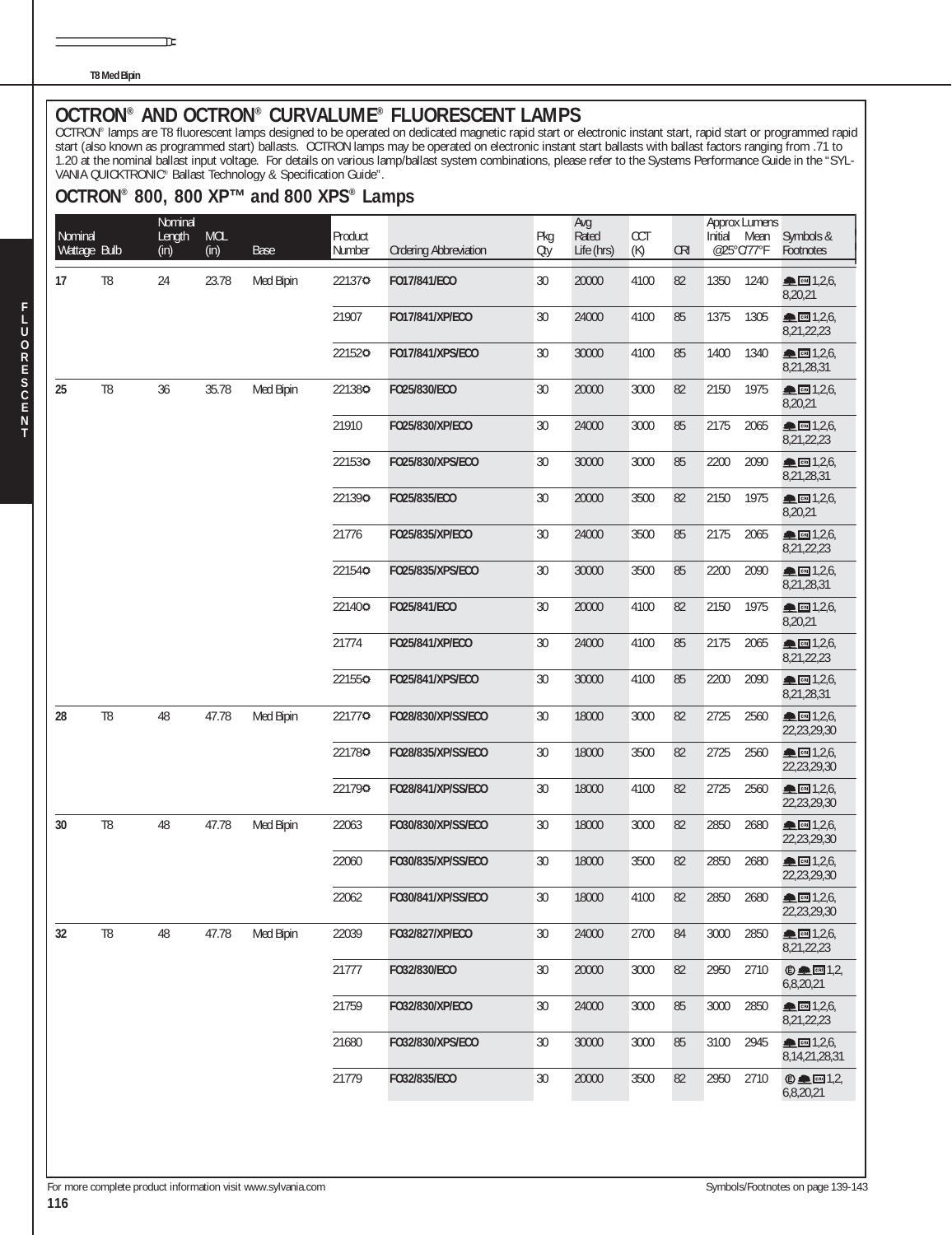|  | <b>T8 Med Bipin</b> |
|--|---------------------|

**T8 Single Pin** 

 $\mathbb{R}$  defined by

## **OCTRON® AND OCTRON® CURVALUME® FLUORESCENT LAMPS OCTRON® 800, 800 XP™ and 800 XPS® Lamps**

| Nominal<br>Wattage Bulb |                | Nominal<br>Length<br>(in) | <b>MOL</b><br>(in) | Base       | Product<br>Number | <b>Ordering Abbreviation</b> | Pkg<br>Oty | Avg<br>Rated<br>Life (hrs) | CCT<br>(K) | <b>CRI</b> | Initial | <b>Approx Lumens</b><br>Mean<br>@25°C/77°F | Symbols &<br>Footnotes                                                                                                                                                                                                                                                                                                                                                                                                                           |
|-------------------------|----------------|---------------------------|--------------------|------------|-------------------|------------------------------|------------|----------------------------|------------|------------|---------|--------------------------------------------|--------------------------------------------------------------------------------------------------------------------------------------------------------------------------------------------------------------------------------------------------------------------------------------------------------------------------------------------------------------------------------------------------------------------------------------------------|
| 32                      | T <sub>8</sub> | 48                        | 47.78              | Med Bipin  | 21763             | F032/835/XP/ECO              | 30         | 24000                      | 3500       | 85         | 3000    | 2850                                       | $\triangle$ Call 1,2,6,<br>8,21,22,23                                                                                                                                                                                                                                                                                                                                                                                                            |
|                         |                |                           |                    |            | 21697             | F032/835/XPS/ECO             | 30         | 30000                      | 3500       | 85         | 3100    | 2945                                       | ▲ ∞ 1,2,6,<br>8, 14, 21, 28, 31                                                                                                                                                                                                                                                                                                                                                                                                                  |
|                         |                |                           |                    |            | 21676             | F032835PLT 1776/CS 1/SKU     | 1776       | 20000                      | 3500       | 82         | 2950    | 2714                                       | © <b>1</b> , 2, 8,<br>20,21                                                                                                                                                                                                                                                                                                                                                                                                                      |
|                         |                |                           |                    |            | 21781             | F032/841/ECO                 | 30         | 20000                      | 4100       | 82         | 2950    | 2710                                       | $© □ [3]$<br>6,8,20,21                                                                                                                                                                                                                                                                                                                                                                                                                           |
|                         |                |                           |                    |            | 21767             | FO32/841/XP/ECO              | $30\,$     | 24000                      | 4100       | 85         | 3000    | 2850                                       | ▲ 图 1,2,6,<br>8,21,22,23                                                                                                                                                                                                                                                                                                                                                                                                                         |
|                         |                |                           |                    |            | 21681             | F032/841/XPS/ECO             | 30         | 30000                      | 4100       | 85         | 3150    | 2990                                       | $\blacksquare$ $\blacksquare$ $\blacksquare$ $\blacksquare$ $\uparrow$ $\uparrow$ $\uparrow$ $\uparrow$ $\uparrow$ $\uparrow$ $\uparrow$ $\uparrow$ $\uparrow$ $\uparrow$ $\uparrow$ $\uparrow$ $\uparrow$ $\uparrow$ $\uparrow$ $\uparrow$ $\uparrow$ $\uparrow$ $\uparrow$ $\uparrow$ $\uparrow$ $\uparrow$ $\uparrow$ $\uparrow$ $\uparrow$ $\uparrow$ $\uparrow$ $\uparrow$ $\uparrow$ $\uparrow$ $\uparrow$ $\uparrow$<br>8, 14, 21, 28, 31 |
|                         |                |                           |                    |            | 221430            | F032/850/ECO                 | 30         | 20000                      | 5000       | 80         | 2800    | 2576                                       | <b>ALCRU</b> 1,2,6,<br>8,20,21                                                                                                                                                                                                                                                                                                                                                                                                                   |
|                         |                |                           |                    |            | 22026             | FO32/850/XP/ECO              | 30         | 24000                      | 5000       | 85         | 3000    | 2850                                       | ▲ 图 1,2,6,<br>8,21,22,23                                                                                                                                                                                                                                                                                                                                                                                                                         |
| 40                      | T <sub>8</sub> | 60                        | 59.61              | Med Bipin  | 221440            | F040/830/ECO                 | 30         | 20000                      | 3000       | 82         | 3650    | 3473                                       | <b>CRI</b> 1,2,6,<br>8,20,21                                                                                                                                                                                                                                                                                                                                                                                                                     |
|                         |                |                           |                    |            | 21912             | FO40/830/XP/ECO              | 30         | 24000                      | 3000       | 85         | 3750    | 3560                                       | ▲ CRI 1,2,6,<br>8,21,22,23                                                                                                                                                                                                                                                                                                                                                                                                                       |
|                         |                |                           |                    |            | 221450            | F040/835/ECO                 | 30         | 20000                      | 3500       | 82         | 3650    | 3473                                       | ▲ 图 1,2,6,<br>8,20,21                                                                                                                                                                                                                                                                                                                                                                                                                            |
|                         |                |                           |                    |            | 21911             | FO40/835/XP/ECO              | 30         | 24000                      | 3500       | 85         | 3750    | 3560                                       | $m \cdot 1,2,6$<br>8,21,22,23                                                                                                                                                                                                                                                                                                                                                                                                                    |
|                         |                |                           |                    |            | 221460            | F040/841/ECO                 | 30         | 20000                      | 4100       | 82         | 3650    | 3473                                       | $m \cdot 1,2,6$<br>8,20,21                                                                                                                                                                                                                                                                                                                                                                                                                       |
|                         |                |                           |                    |            | 21916             | FO40/841/XP/ECO              | 30         | 24000                      | 4100       | 85         | 3750    | 3560                                       | ▲ 图 1,2,6,<br>8,21,22,23                                                                                                                                                                                                                                                                                                                                                                                                                         |
| 55                      | T <sub>8</sub> | 96                        | 94                 | Single Pin | 220990            | F096/830/XP/SS/ECO           | 24         | 18000                      | 3000       | 82         | 5700    | 5415                                       | <b>CRI</b> 1,2,6,<br>34,35                                                                                                                                                                                                                                                                                                                                                                                                                       |
|                         |                |                           |                    |            | 221000            | F096/835/XP/SS/ECO           | 24         | 18000                      | 3500       | 82         | 5700    | 5415                                       | ▲ ∞ 1,2,6<br>34,35                                                                                                                                                                                                                                                                                                                                                                                                                               |
|                         |                |                           |                    |            | 221010            | F096/841/XP/SS/ECO           | 24         | 18000                      | 4100       | 82         | 5700    | 5415                                       | ▲ 图 1,2,6,<br>34,35                                                                                                                                                                                                                                                                                                                                                                                                                              |
| 59                      | T <sub>8</sub> | 96                        | 94                 | Single Pin | 221470            | F096/830/ECO                 | 24         | 15000                      | 3000       | 82         | 5900    | 5428                                       | $© □ 1,2,$<br>6,8,36                                                                                                                                                                                                                                                                                                                                                                                                                             |
|                         |                |                           |                    |            | 22036             | F096/830/XP/ECO              | 24         | 18000                      | 3000       | 85         | 6100    | 5795                                       | $\blacksquare$ $\blacksquare$ 1,2,6,<br>8, 14, 22, 35                                                                                                                                                                                                                                                                                                                                                                                            |
|                         |                |                           |                    |            | 221480            | F096/835/ECO                 | 24         | 15000                      | 3500       | 82         | 5900    | 5428                                       | $\oplus \blacksquare \blacksquare$ 1,2,6,<br>8,36                                                                                                                                                                                                                                                                                                                                                                                                |
|                         |                |                           |                    |            | 21740⇔            | F096/835/XP                  | 24         | 18000                      | 3500       | 85         | 6100    | 5795                                       | $m$ 1,2,8,14,<br>22,35                                                                                                                                                                                                                                                                                                                                                                                                                           |
|                         |                |                           |                    |            | 22034             | F096/835/XP/ECO              | 24         | 18000                      | 3500       | 85         | 6100    | 5795                                       | $\triangle$ $m$ 1,2,6,<br>8, 14, 22, 35                                                                                                                                                                                                                                                                                                                                                                                                          |
|                         |                |                           |                    |            | 221490            | F096/841/ECO                 | 24         | 15000                      | 4100       | 82         | 5900    | 5428                                       | $\bigcirc$ and $1,2$<br>6,8,36                                                                                                                                                                                                                                                                                                                                                                                                                   |
|                         |                |                           |                    |            | 22025⇔            | F096/841/XP                  | 24         | 18000                      | 4100       | 85         | 6100    | 5795                                       | $m$ 1,2,8,14,<br>22,35                                                                                                                                                                                                                                                                                                                                                                                                                           |
|                         |                |                           |                    |            | 22032             | F096/841/XP/ECO              | 24         | 18000                      | 4100       | 85         | 6100    | 5795                                       | $R = 1,2,6$<br>8, 14, 22, 35                                                                                                                                                                                                                                                                                                                                                                                                                     |
|                         |                |                           |                    |            |                   |                              |            |                            |            |            |         |                                            |                                                                                                                                                                                                                                                                                                                                                                                                                                                  |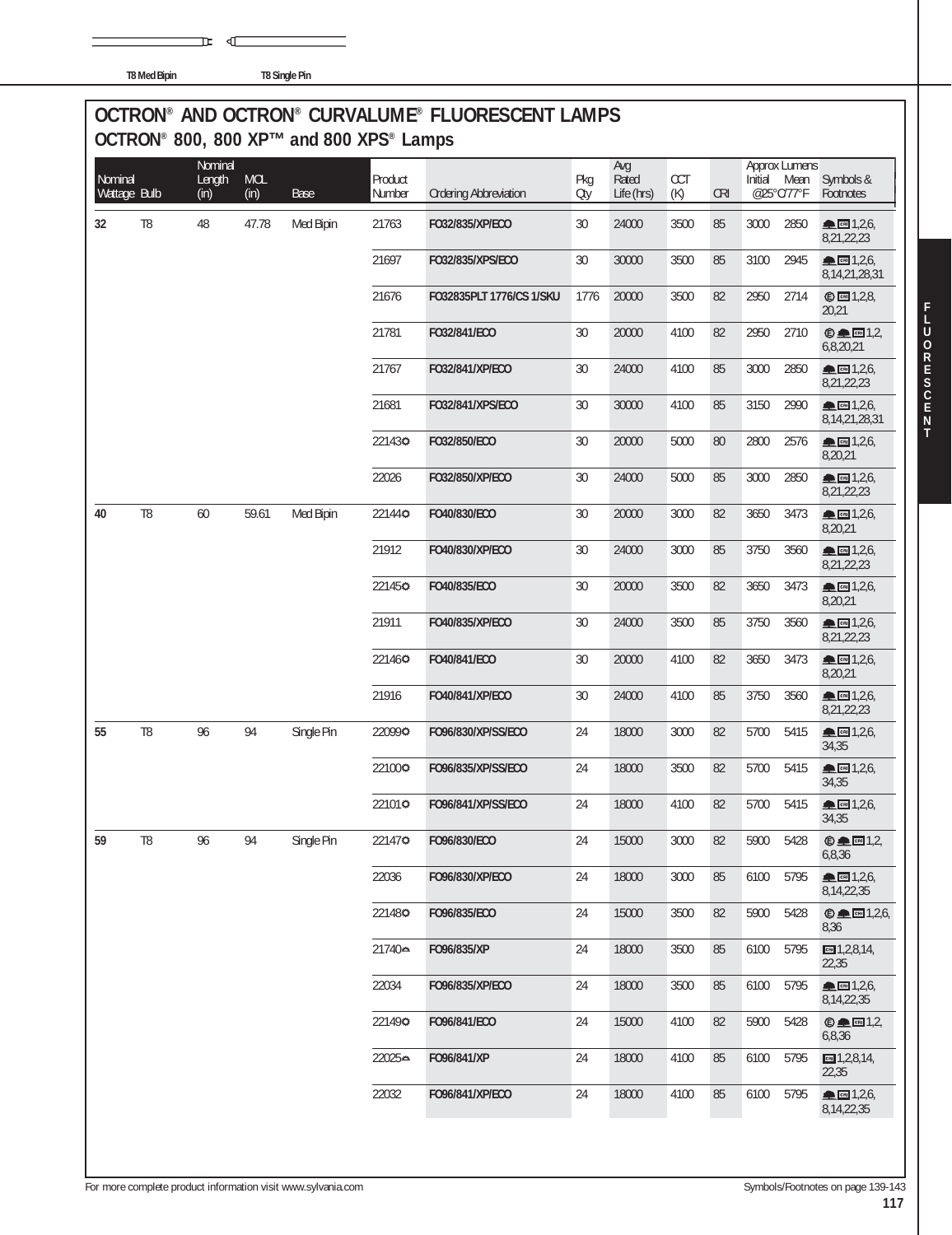| 11<br>II K<br>u |  |
|-----------------|--|

**T8 Single Pin T8 Med Bipin T8 U-Shaped (leg spacing of 1-5/8" )**

# **OCTRON® AND OCTRON® CURVALUME® FLUORESCENT LAMPS OCTRON® 800, 800 XP™ and 800 XPS® Lamps**

| Nominal<br>Wattage Bulb |                | Nominal<br>Length<br>(in) | <b>MOL</b><br>(in) | Base        | Product<br>Number | <b>Ordering Abbreviation</b>                                               | Pkg<br>Oty | Avg<br>Rated<br>Life (hrs) | <b>CCT</b><br>(K) | <b>CRI</b> | Approx Lumens<br>Initial<br>Mean<br>@25°C/77°F | Symbols &<br><b>Footnotes</b>                        |
|-------------------------|----------------|---------------------------|--------------------|-------------|-------------------|----------------------------------------------------------------------------|------------|----------------------------|-------------------|------------|------------------------------------------------|------------------------------------------------------|
| 59                      | T8             | 96                        | 94                 | Single Pin  | 221730            | F096/850/ECO                                                               | 24         | 15000                      | 5000              | 80         | 5900<br>5428                                   | $\odot$ $\blacksquare$ $\blacksquare$ 1.2.<br>6,8,36 |
|                         |                |                           |                    |             | 221740            | F096/850/XP/ECO                                                            | 24         | 18000                      | 5000              | 85         | 5900<br>5605                                   | CB 1,2,6<br>8,22,27                                  |
| 86                      | T <sub>8</sub> | 96                        | 93.91              | Recessed DC | 22037             | F096/835/HO                                                                | 24         | 18000                      | 3500              | 84         | 8200<br>7380                                   | <b>© 图 1.2.8</b>                                     |
|                         |                |                           |                    |             | 22040             | F096/841/HO                                                                | 24         | 18000                      | 4100              | 80         | 8200<br>7380                                   | $©$ $□$ 1,2,8                                        |
|                         |                |                           |                    |             |                   | OCTRON <sup>®</sup> 5000K And 6500K for Displays, Signage and Backlighting |            |                            |                   |            |                                                |                                                      |

#### 41 1 Nominal Avg Approx Lumens<br>141 Mean Symbols & Product Product Product Product Pkg Rated CCT Initial Mean Symbols &<br>141 Wattage Bulb (in) (in) Base Number Ordering Abbreviation Qty Life (hrs) (K) CRI @25°C/77°F Footnote **14** T8 18 17.91 Med Bipin 21731 **FO13/865/XP/ECO** 30 24000 6500 85 850 805 **▲回**1,2,6, 8,21,22,23 20 19.78 Med Bipin 21868 **FO14/950/20in** 30 20000 5000 90 750 638 1,2,8,20,21 **15** T8 20 19.78 Med Bipin 21716 **FO14/865/XP/ECO** 30 24000 6500 85 1000 950 <del>主</del>回1,2,6, 8,21,22,23 **16** T8 10.5 10.60 Med Bipin 21726 **FBO16/865XP** 15 24000 6500 85 1125 1069 1,2,8,21,22, 23,37,38 **17** T8 24 23.78 Med Bipin 21871 **FO17/950/24in** 30 20000 5000 90 800 680 1,2,8,20,21 21718 **FO17/865/XP/ECO** 30 24000 6500 85 1250 1188 1,2,6, 8,21,22,23 **21** T8 30 29.78 Med Bipin 21869 **FO21/950/30in** 30 20000 5000 90 1000 850 1,2,8,20,21 21730 **FO21/865/XP/ECO** 30 24000 6500 85 1600 1520 <del>■</del> **EM** 1,2,6, 8,21,22,23 **25** T8 36 35.78 Med Bipin 21872 **FO25/950/36in** 30 20000 5000 90 1250 1063 1,2,8,20,21 21719 **FO25/865/XP/ECO** 30 24000 6500 85 2000 1900 1,2,6, 8,21,22,23 **28** T8 40 39.78 Med Bipin 21870 **FO28/950/40in** 30 20000 5000 90 1800 1530 1,2,8,20,21 21727 **FO28/865/XP/ECO** 30 24000 6500 85 2250 2138 <del>● 图</del> 1,2,6, 8,21,22,23 **32** T8 48 47.78 Med Bipin 21880 **FO32/950/48in** 30 20000 5000 90 1800 1530 1,2,8,20,21 **21720 FO32/865/XP/ECO** 30 24000 6500 85 2850 2708 12.6 8,21,22,23 **40** T8 60 59.61 Med Bipin 21873 **FO40/950/60in** 30 20000 5000 90 2200 1870 1,2,8,20,21 21721 **FO40/865/XP/ECO** 30 24000 6500 85 3650 3468 <del>■</del>■1,2,6, 8,21,22,23

#### **OCTRON® CURVALUME® U-Shaped Lamps, 1 5/8" Leg Spacing**

The OCTRON® CURVALUME® lamps are made to the same color standards and may be used in combination with other SYLVANIA OCTRON lamps to meet the needs of lighting installations where OCTRON T8 systems are used. Since Curvalume and linear OCTRON lamps of the same/similar wattages operate on the ballasts, the types of ballasts used in an installation can be minimized. When OCTRON FBO31 lamps are used in 2x2 luminaires, the 2x2 luminaires can deliver light levels similar to 2x4 luminaires with the same number of linear OCTRON lamps. The nominal length of the CURVALUME lamp is measured from base face to the outside of the glass bend.

| Nominal<br>Wattage Bulb |    | Nominal<br>Length<br>(in) | <b>MOL</b><br>(in) | Base      | Product<br>Number | <b>Ordering Abbreviation</b> | Pka<br>Oty | Avg<br>Rated<br>Life (hrs) | <b>CCT</b><br>(K) | <b>CRI</b> | Initial<br>@25°C/77°F | Approx Lumens<br>Mean | Symbols &<br><b>Footnotes</b>   |
|-------------------------|----|---------------------------|--------------------|-----------|-------------------|------------------------------|------------|----------------------------|-------------------|------------|-----------------------|-----------------------|---------------------------------|
| 16                      | T8 | 10.5                      | 10.60              | Med Bipin | 21834             | FB016/830                    | 15         | 20000                      | 3000              | 82         | 1125                  | 1035                  | $m = 1,2,8,20,21$<br>37,38      |
|                         |    |                           |                    |           | 21835             | FB016/835                    | 15         | 20000                      | 3500              | 82         | 1125                  | 1035                  | $m = 1, 2, 8, 20, 21,$<br>37,38 |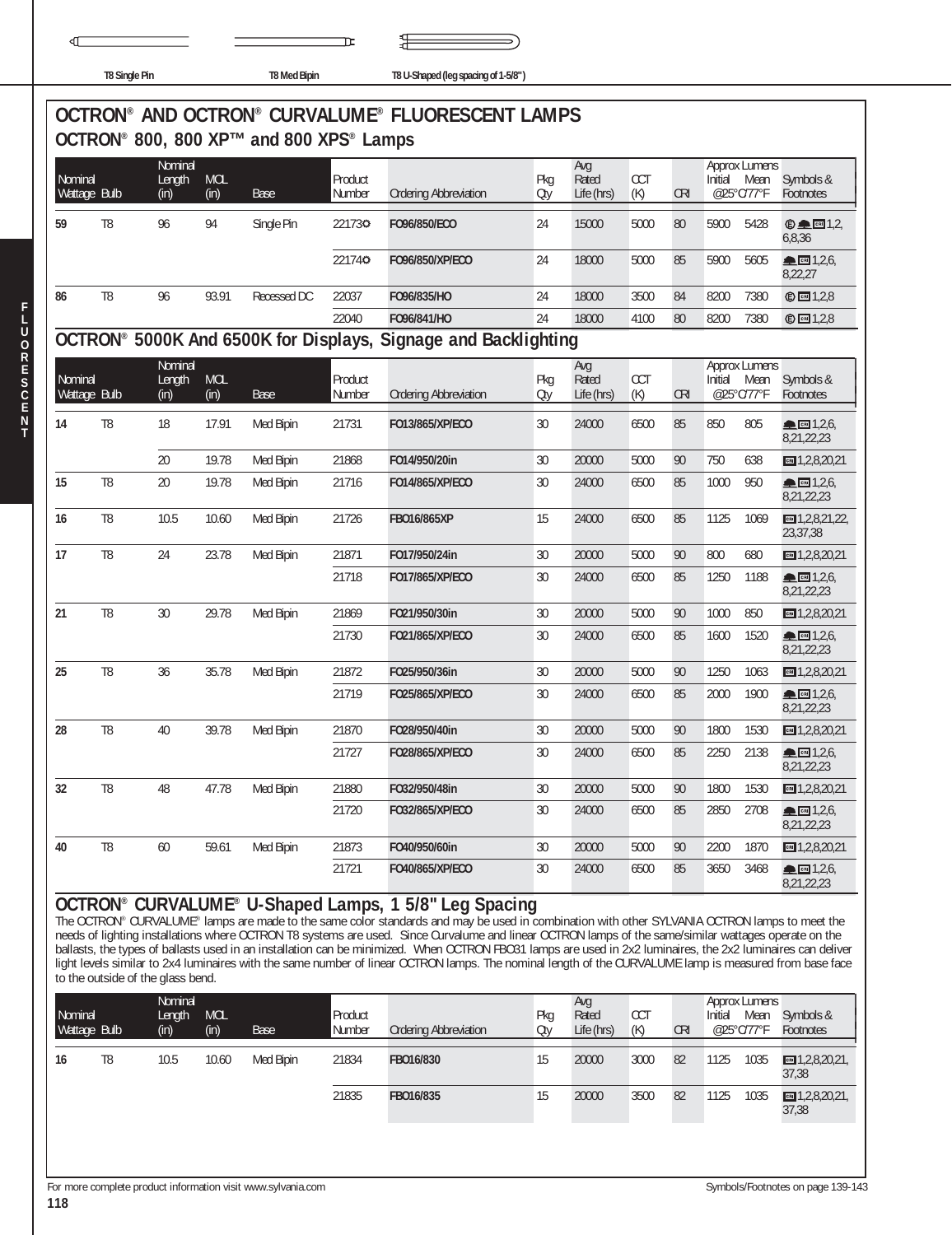舁



**T8 U-Shaped (leg spacing of 1-5/8" ) T8 U-Shaped (leg spacing of 6")**

## **OCTRON® AND OCTRON® CURVALUME® FLUORESCENT LAMPS OCTRON® CURVALUME® U-Shaped Lamps, 1 5/8" Leg Spacing**

| Nominal<br>Wattage Bulb |                | Nominal<br>Length<br>(in) | <b>MOL</b><br>(in) | Base      | Product<br>Number | <b>Ordering Abbreviation</b>                      | Pkg<br>Oty | Avg<br>Rated<br>Life (hrs) | <b>CCT</b><br>(K) | <b>CRI</b> | Initial | <b>Approx Lumens</b><br>Mean<br>@25°C/77°F | Symbols &<br>Footnotes                                        |
|-------------------------|----------------|---------------------------|--------------------|-----------|-------------------|---------------------------------------------------|------------|----------------------------|-------------------|------------|---------|--------------------------------------------|---------------------------------------------------------------|
| 16                      | T <sub>8</sub> | 10.5                      | 10.60              | Med Bipin | 21836             | FB016/841                                         | 15         | 20000                      | 4100              | 82         | 1125    | 1035                                       | $\blacksquare$ 1,2,8,20,21,<br>37,38                          |
|                         |                |                           |                    |           | 21726             | FB016/865XP                                       | 15         | 24000                      | 6500              | 85         | 1125    | 1069                                       | CH 1, 2, 8, 21, 22,<br>23,37,38                               |
| 24                      | T <sub>8</sub> | 16.5                      | 16.6               | Med Bipin | 21874             | FB024/830                                         | 15         | 20000                      | 3000              | 82         | 1925    | 1771                                       | $cm$ 1,2,8,20,21,<br>37,38                                    |
|                         |                |                           |                    |           | 21875             | FB024/835                                         | 15         | 20000                      | 3500              | 82         | 1925    | 1771                                       | $m = 1, 2, 8, 20, 21,$<br>37,38                               |
|                         |                |                           |                    |           | 21876             | FB024/841                                         | 15         | 20000                      | 4100              | 82         | 1925    | 1771                                       | $m = 1, 2, 8, 20, 21,$<br>37,38                               |
| 31                      | T <sub>8</sub> | 22.5                      | 22.6               | Med Bipin | 21877             | FB031/830                                         | 15         | 20000                      | 3000              | 82         | 2725    | 2507                                       | © <b>1</b> , 2, 8,<br>20,21,37,38                             |
|                         |                |                           |                    |           | 216930            | FB031/830/XP/ECO                                  | 15         | 24000                      | 3000              | 85         | 2775    | 2636                                       | $\triangle$ cm 1,2,6,<br>8,21,22,23,37,38                     |
|                         |                |                           |                    |           | 21878             | FB031/835                                         | 15         | 20000                      | 3500              | 82         | 2725    | 2507                                       | © 1,2,8,<br>20,21,37,38                                       |
|                         |                |                           |                    |           | 216950            | FBO31/835/XP/ECO                                  | 15         | 24000                      | 3500              | 85         | 2775    | 2636                                       | ▲ 岡 1,2,6,<br>8,21,22,23,37,38                                |
|                         |                |                           |                    |           | 21879             | FB031/841                                         | 15         | 20000                      | 3500              | 82         | 2725    | 2507                                       | <b>© 21,2,8</b><br>20,21,37,38                                |
|                         |                |                           |                    |           | 216960            | FB031/841/XP/ECO                                  | 15         | 24000                      | 4100              | 85         | 2775    | 2636                                       | ▲ 图 1,2,6,<br>8,21,22,23,37,38                                |
|                         |                |                           |                    |           | 21926⇔            | FB031/841XP                                       | 15         | 24000                      | 4100              | 85         | 2775    | 2636                                       | CRI 1,2,8,21,22,<br>23,37,38                                  |
|                         |                |                           |                    |           | 21819             | FB031/750                                         | 15         | 20000                      | 5000              | 75         | 2600    | 2340                                       | <b>©</b> 2,8<br>20,21,37,38                                   |
|                         |                |                           |                    |           |                   | OCTRON® CURVALUME® U-Shaped Lamps, 6" Leg Spacing |            |                            |                   |            |         |                                            |                                                               |
| Nominal<br>Wattage Bulb |                | Nominal<br>Length<br>(in) | <b>MOL</b><br>(in) | Base      | Product<br>Number | <b>Ordering Abbreviation</b>                      | Pkg<br>Oty | Avg<br>Rated<br>Life (hrs) | CCT<br>(K)        | <b>CRI</b> | Initial | <b>Approx Lumens</b><br>Mean<br>@25°C/77°F | Symbols &<br>Footnotes                                        |
| 30                      | T <sub>8</sub> | 22.5                      | 22.6               | Med Bipin | 221700            | FB030/830XP/6/SS/ECO                              | 16         | 18000                      | 3000              | 82         | 2800    | 2632                                       | 2,6<br>22,23,29,30,37                                         |
|                         |                |                           |                    |           | 221710            | FB030/835XP/6/SS/ECO                              | 16         | 18000                      | 3500              | 82         | 2800    | 2632                                       | ▲ ∞ 1,2,6<br>22,23,29,30,37                                   |
|                         |                |                           |                    |           | 221720            | FB030/841XP/6/SS/ECO                              | 16         | 18000                      | 4100              | 82         | 2800    | 2632                                       | ▲ 图 1,2,6,<br>22, 23, 29, 30, 37                              |
| 32                      | $\mathsf{T}8$  | 22.5                      | 22.6               | Med Bipin | 22046             | FB032/730/6/ECO                                   | 16         | 20000                      | 3000              | 75         | 2750    | 2475                                       | $\bigcirc$ $\blacksquare$ $\blacksquare$ 1,2,<br>6,8,20,21,37 |
|                         |                |                           |                    |           | 21970≏            | FB032/830/6                                       | 16         | 20000                      | 3000              | 82         | 2850    | 2622                                       | © ∞ 1,2,8,<br>20,21,37                                        |
|                         |                |                           |                    |           | 21663             | FBO32/830/6/ECO                                   | 16         | 20000                      | 3000              | 82         | 2850    | 2622                                       | $\blacksquare$ $\blacksquare$ 1,2,6,<br>8,20,21,37            |
|                         |                |                           |                    |           | 22054             | FBO32/830XP/6/ECO                                 | 16         | 24000                      | 3000              | 85         | 2900    | 2755                                       | 2,6<br>8,21,22,23,37                                          |
|                         |                |                           |                    |           | 22094             | FB032/830XPS/6/ECO                                | 16         | 24000                      | 3000              | 85         | 3000    | 2850                                       | $\triangle$ cm 1,2,6,<br>8,21,37,39,40                        |
|                         |                |                           |                    |           | 22051             | FB032/735/6/ECO                                   | 16         | 20000                      | 3500              | 75         | 2750    | 2475                                       | $© □ 1,2,6,8,20,21,37$                                        |
|                         |                |                           |                    |           |                   |                                                   |            |                            |                   |            |         |                                            |                                                               |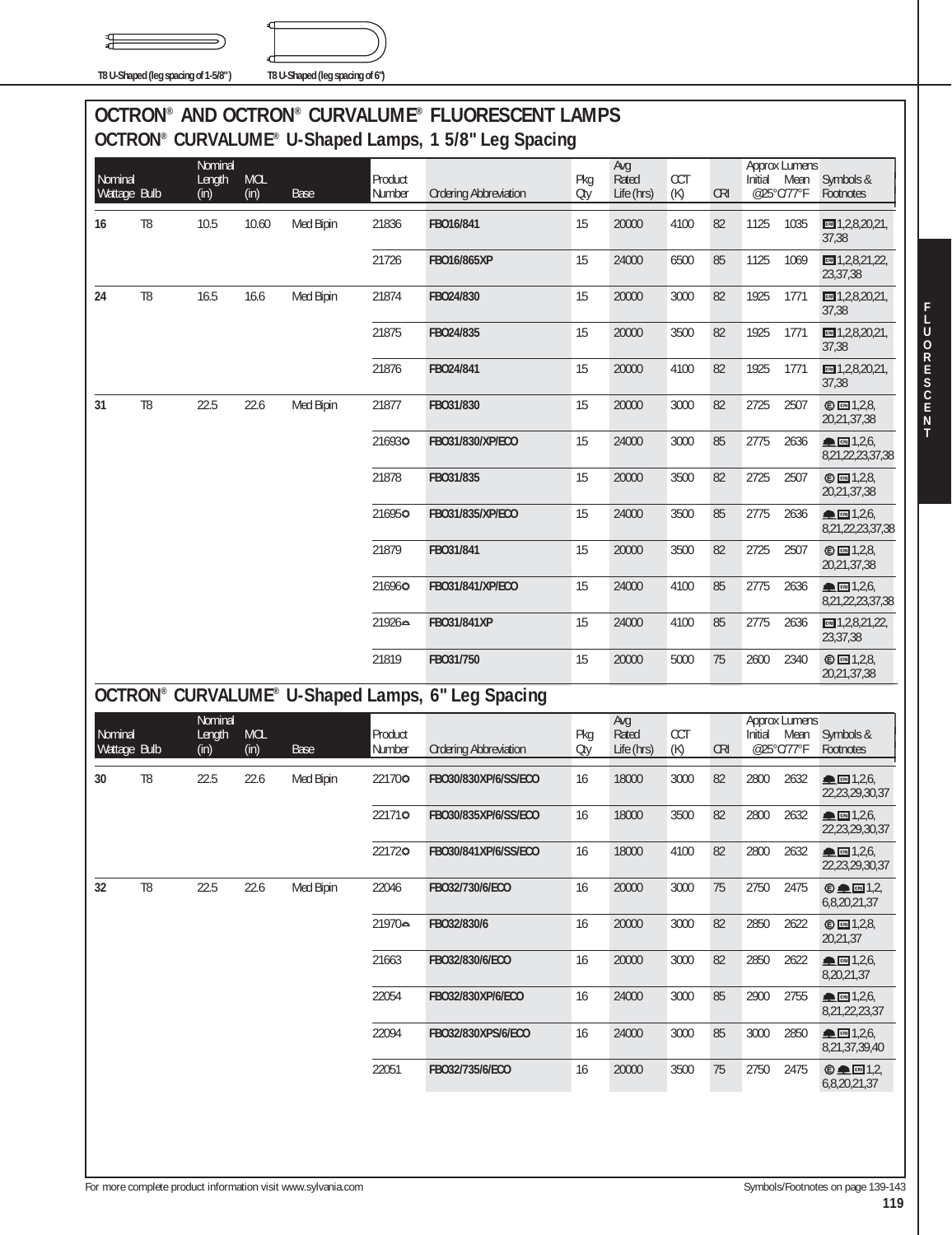**T8 U-Shaped (leg spacing of 6") T5 Mini Bipin**

€

J

**F L U O R E S C E N T**

#### **OCTRON® AND OCTRON® CURVALUME® FLUORESCENT LAMPS OCTRON® CURVALUME® U-Shaped Lamps, 6" Leg Spacing**

|                         |                |                           |                    |           |                   | OCTIVON CONVALONIL O-SHAPED LAHIPS, O LEG SPACING |            |                            |                   |            |                       |                              |                                                       |
|-------------------------|----------------|---------------------------|--------------------|-----------|-------------------|---------------------------------------------------|------------|----------------------------|-------------------|------------|-----------------------|------------------------------|-------------------------------------------------------|
| Nominal<br>Wattage Bulb |                | Nominal<br>Length<br>(in) | <b>MOL</b><br>(in) | Base      | Product<br>Number | <b>Ordering Abbreviation</b>                      | Pkg<br>Oty | Avg<br>Rated<br>Life (hrs) | <b>CCT</b><br>(K) | <b>CRI</b> | Initial<br>@25°C/77°F | <b>Approx Lumens</b><br>Mean | Symbols &<br>Footnotes                                |
| 32                      | T <sub>8</sub> | 22.5                      | 22.6               | Med Bipin | 21670             | FB032/835/6/ECO                                   | 16         | 20000                      | 3500              | 82         | 2850                  | 2622                         | CRI 1,2,6,<br>8,20,21,37                              |
|                         |                |                           |                    |           | 21984≞            | FB032/835XP/6                                     | 16         | 24000                      | 3500              | 85         | 2900                  | 2755                         | $m = 1, 2, 8, 21, 22,$<br>23,37                       |
|                         |                |                           |                    |           | 22055             | FB032/835XP/6/ECO                                 | 16         | 24000                      | 3500              | 85         | 2900                  | 2755                         | $\blacksquare$ $\blacksquare$ 1,2,6,<br>8,21,22,23,37 |
|                         |                |                           |                    |           | 22095             | FB032/835XPS/6/ECO                                | 16         | 24000                      | 3500              | 85         | 3000                  | 2850                         | ▲ 图 1,2,6,<br>8,21,37,39,40                           |
|                         |                |                           |                    |           | 22052             | FB032/741/6/ECO                                   | 16         | 20000                      | 4100              | 75         | 2750                  | 2475                         | $\oplus$ $\blacksquare$ 1,2,<br>6,8,20,21,37          |
|                         |                |                           |                    |           | 21671             | FB032/841/6/ECO                                   | 16         | 20000                      | 4100              | 82         | 2850                  | 2622                         | ▲ 데 1,2,6,<br>8,20,21,37                              |
|                         |                |                           |                    |           | 22057             | FB032/841XP/6/ECO                                 | 16         | 24000                      | 4100              | 85         | 2900                  | 2755                         | ▲ 图 1,2,6,<br>8,21,22,23,37                           |
|                         |                |                           |                    |           | 220960            | FB032/841XPS/6/ECO                                | 16         | 24000                      | 4100              | 85         | 3000                  | 2850                         | $\triangle$ cm 1,2,6,<br>8,21,37,39,40                |
|                         |                |                           |                    |           | 22053             | FB032/750/6/ECO                                   | 16         | 20000                      | 5000              | 75         | 2625                  | 2363                         | $© □ 1,2,$<br>6,8,20,21,37                            |

#### **PENTRON® T5 LAMPS**

PENTRON® T5 lamps are designed to operate on dedicated electronic programmed rapid start (also known as programmed start) ballasts only. These lamps are globally standardized and are designed to operate with their peak light output at 35°C (95°F) ambient temperature. For comparison purposes and to accommodate existing lamp measurement standards, ratings are given at both 25°C (77°F) and 35°C (95°F). The new lamp dimensions allow for innovative fixture designs and improved fixture performance. A PENTRON Fixture Design Guide is available on request.

#### **PENTRON® High Performance T5 Lamps**

| Nominal<br>Wattage | <b>Bulb</b>    | Nominal<br>Length<br>(in) | <b>MOL</b><br>(in) | <b>Base</b> | Product<br>Number | <b>Ordering Abbreviation</b> | Pkg<br>Oty | Avg<br>Rated<br>Life (hrs) | CCT<br>(K) | <b>CRI</b> | <b>Approx Lumens</b><br>Initial<br>@25°C/77°F<br>$(@35^{\circ}C/95^{\circ}F)$ | Mean         | Symbols &<br>Footnotes              |
|--------------------|----------------|---------------------------|--------------------|-------------|-------------------|------------------------------|------------|----------------------------|------------|------------|-------------------------------------------------------------------------------|--------------|-------------------------------------|
| 14                 | T <sub>5</sub> | 24                        | 22.2               | Mini Bipin  | 20810             | FP14/830                     | 40         | 20000                      | 3000       | 82         | 1200<br>1350                                                                  | 1116<br>1256 | $m = 1,2,8,9,11$                    |
|                    |                |                           |                    |             | 209070            | FP14/830/ECO                 | 40         | 20000                      | 3000       | 82         | 1200<br>1350                                                                  | 1116<br>1256 | $R = 1,2,6$<br>8,9,11               |
|                    |                |                           |                    |             | 20812             | FP14/835                     | 40         | 20000                      | 3500       | 82         | 1200<br>1350                                                                  | 1116<br>1256 | $m = 1,2,8,9,11$                    |
|                    |                |                           |                    |             | 209080            | FP14/835/ECO                 | 40         | 20000                      | 3500       | 82         | 1200<br>1350                                                                  | 1116<br>1256 | CRI 1,2,6<br>8,9,11                 |
|                    |                |                           |                    |             | 20822             | FP14/841                     | 40         | 20000                      | 4100       | 82         | 1200<br>1350                                                                  | 1116<br>1256 | $m = 1, 2, 8, 9, 11$                |
|                    |                |                           |                    |             | 20914¢            | FP14/841/ECO                 | 40         | 20000                      | 4100       | 82         | 1200<br>1350                                                                  | 1116<br>1256 | $\blacksquare$ CHI 1,2,6,<br>8,9,11 |
| 21                 | T <sub>5</sub> | 36                        | 34                 | Mini Bipin  | 20823             | FP21/830                     | 40         | 20000                      | 3000       | 82         | 1900<br>2100                                                                  | 1767<br>1953 | $m = 1, 2, 8, 9, 11$                |
|                    |                |                           |                    |             | 209190            | FP21/830/ECO                 | 40         | 20000                      | 3000       | 82         | 1900<br>2100                                                                  | 1767<br>1953 | CRI 1,2,6<br>8,9,11                 |
|                    |                |                           |                    |             | 20832             | FP21/835                     | 40         | 20000                      | 3500       | 82         | 1900<br>2100                                                                  | 1767<br>1953 | $m = 1, 2, 8, 9, 11$                |
|                    |                |                           |                    |             | 209210            | FP21/835/ECO                 | 40         | 20000                      | 3500       | 82         | 1890<br>2100                                                                  | 1767<br>1953 | CRI 1,2,6<br>8,9,11                 |
|                    |                |                           |                    |             | 20835             | FP21/841                     | 40         | 20000                      | 4100       | 82         | 1900<br>2100                                                                  | 1767<br>1953 | $m = 1, 2, 8, 9, 11$                |
|                    |                |                           |                    |             |                   |                              |            |                            |            |            |                                                                               |              |                                     |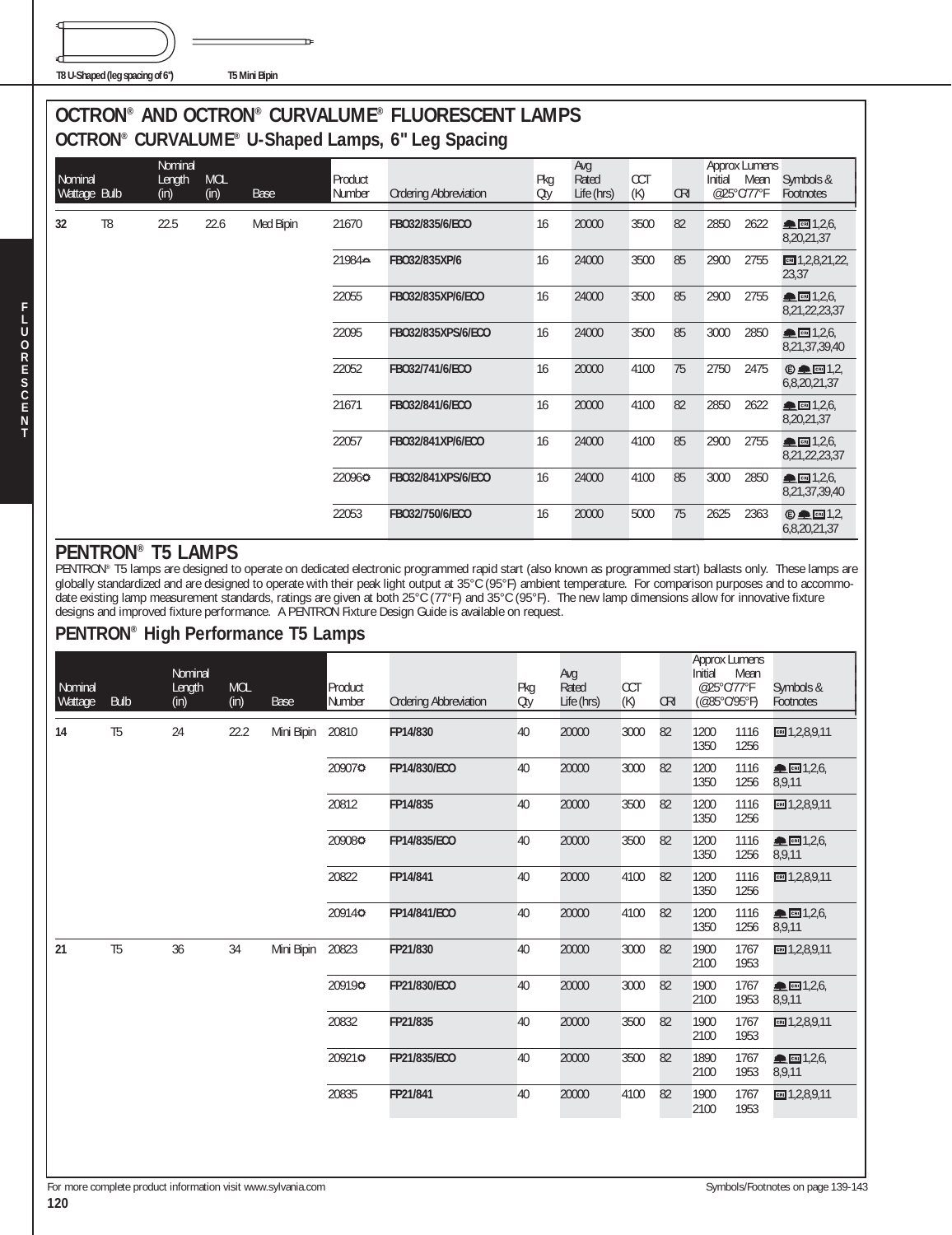**T5 Mini Bipin**

| Nominal<br>Wattage | <b>Bulb</b>    | Nominal<br>Length<br>(in) | MOL<br>(in)        | <b>Base</b> | Product<br>Number | <b>Ordering Abbreviation</b>                    | Pkg<br>Oty | Avg<br>Rated<br>Life (hrs) | CCT<br>(K) | <b>CRI</b> | Initial<br>@25°C/77°F<br>(@35°C/95°F) | Approx Lumens<br>Mean                | Symbols &<br>Footnotes          |
|--------------------|----------------|---------------------------|--------------------|-------------|-------------------|-------------------------------------------------|------------|----------------------------|------------|------------|---------------------------------------|--------------------------------------|---------------------------------|
| 21                 | T <sub>5</sub> | 36                        | 34                 | Mini Bipin  | 209240            | FP21/841/ECO                                    | 40         | 20000                      | 4100       | 82         | 1890<br>2100                          | 1767<br>1953                         | <b>▲</b> CRI 1,2,6,<br>8,9,11   |
| 28                 | T <sub>5</sub> | 48                        | 45.8               | Mini Bipin  | 208380            | FP28/60[RED]                                    | 40         | 10000                      |            |            | 2100                                  |                                      | 1,2,8,9,11                      |
|                    |                |                           |                    |             | 208390            | <b>FP28/66[GREEN]</b>                           | 40         | 10000                      |            |            | 3500                                  |                                      | 1,2,8,9,11                      |
|                    |                |                           |                    |             | 208400            | <b>FP28/67[BLUE]</b>                            | 40         | 10000                      |            |            | 700                                   |                                      | 1,2,8,9,11                      |
|                    |                |                           |                    |             | 20836⇔            | FP28/830                                        | 40         | 20000                      | 3000       | 82         | 2600<br>2900                          | 2418<br>2697                         | CH1,2,8,9,11                    |
|                    |                |                           |                    |             | 208680            | FP28/830/ECO                                    | 40         | 20000                      | 3000       | 82         | 2600<br>2900                          | 2418<br>2697                         | ▲ 图 1,2,6,<br>8,9,11            |
|                    |                |                           |                    |             | 20841⇔            | FP28/835                                        | 40         | 20000                      | 3500       | 82         | 2600<br>2900                          | 2418<br>2697                         | CRI 1,2,8,9,11                  |
|                    |                |                           |                    |             | 20901⇔            | FP28/835/ECO                                    | 40         | 20000                      | 3500       | 82         | 2600<br>2900                          | 2418<br>2697                         | ▲ 대 1,2,6,<br>8,9,11            |
|                    |                |                           |                    |             | 20842⇔            | FP28/841                                        | 40         | 20000                      | 4100       | 82         | 2600<br>2900                          | 2418<br>2697                         | CR 1, 2, 8, 9, 11               |
|                    |                |                           |                    |             | 209020            | FP28/841/ECO                                    | 40         | 20000                      | 4100       | 82         | 2600<br>2900                          | 2418<br>2697                         | ▲ 图 1,2,6<br>8,9,11             |
| 35                 | T <sub>5</sub> | 60                        | 57.6               | Mini Bipin  | 20843≞            | FP35/830                                        | 40         | 20000                      | 3000       | 82         | 3300<br>3650                          | 3069<br>3394                         | $m = 1, 2, 8, 9, 11$            |
|                    |                |                           |                    |             | 209250            | FP35/830/ECO                                    | 40         | 20000                      | 3000       | 82         | 3300<br>3650                          | 3069<br>3394                         | ▲ 图 1,2,6,<br>8,9,11            |
|                    |                |                           |                    |             | 20844⇔            | FP35/835                                        | 40         | 20000                      | 3500       | 82         | 3300<br>3650                          | 3069<br>3394                         | CRI 1,2,8,9,11                  |
|                    |                |                           |                    |             | 209260            | FP35/835/ECO                                    | 40         | 20000                      | 3500       | 82         | 3300<br>3650                          | 3069<br>3394                         | ▲ 图 1,2,6,<br>8,9,11            |
|                    |                |                           |                    |             | 20845⇔            | FP35/841                                        | 40         | 20000                      | 4100       | 82         | 3300<br>3650                          | 3069<br>3394                         | □ 1,2,8,9,11                    |
|                    |                |                           |                    |             | 209270            | FP35/841/ECO                                    | 40         | 20000                      | 4100       | 82         | 3300<br>3650                          | 3069<br>3394                         | ▲ 图 1,2,6,<br>8,9,11            |
|                    |                |                           |                    |             |                   | PENTRON® High Output, High Performance T5 Lamps |            |                            |            |            |                                       |                                      |                                 |
| Nominal<br>Wattage | <b>Bulb</b>    | Nominal<br>Length<br>(in) | <b>MOL</b><br>(in) | Base        | Product<br>Number | <b>Ordering Abbreviation</b>                    | Pkg<br>Oty | Avg<br>Rated<br>Life (hrs) | CCT<br>(K) | <b>CRI</b> | @25°C/77°F<br>(@35°C/95°F)            | <b>Approx Lumens</b><br>Initial Mean | Symbols &<br>Footnotes          |
| 24                 | T <sub>5</sub> | 24                        | 22.2               | Mini Bipin  | 20846             | FP24/830/HO                                     | 40         | 20000                      | 3000       | 82         | 1750<br>2000                          | 1627<br>1860                         | $m$ 1,2,8,9,11                  |
|                    |                |                           |                    |             | 209280            | FP24/830/HO/ECO                                 | 40         | 20000                      | 3000       | 82         | 1750<br>2000                          | 1627<br>1860                         | ▲ 图 1,2,6,<br>8,9,11            |
|                    |                |                           |                    |             | 20852             | FP24/835/HO                                     | 40         | 20000                      | 3500       | 82         | 1750<br>2000                          | 1627<br>1860                         | CH1,2,8,9,11                    |
|                    |                |                           |                    |             | 209290            | FP24/835/HO/ECO                                 | 40         | 20000                      | 3500       | 82         | 1760<br>2000                          | 1627<br>1860                         | $\triangle$ cm 1,2,6,<br>8,9,11 |
|                    |                |                           |                    |             | 20853             | FP24/841/HO                                     | 40         | 20000                      | 4100       | 82         | 1750<br>2000                          | 1627<br>1860                         | CRI 1,2,8,9,11                  |
|                    |                |                           |                    |             | 20931¢            | FP24/841/HO/ECO                                 | 40         | 20000                      | 4100       | 82         | 1760<br>2000                          | 1627<br>1860                         | ▲ 图 1,2,6,<br>8,9,11            |
| 39                 | T <sub>5</sub> | 36                        | 34                 | Mini Bipin  | 20854             | FP39/830/HO                                     | 40         | 20000                      | 3000       | 82         | 3100                                  | 2883                                 | ■1,2,8,9,11                     |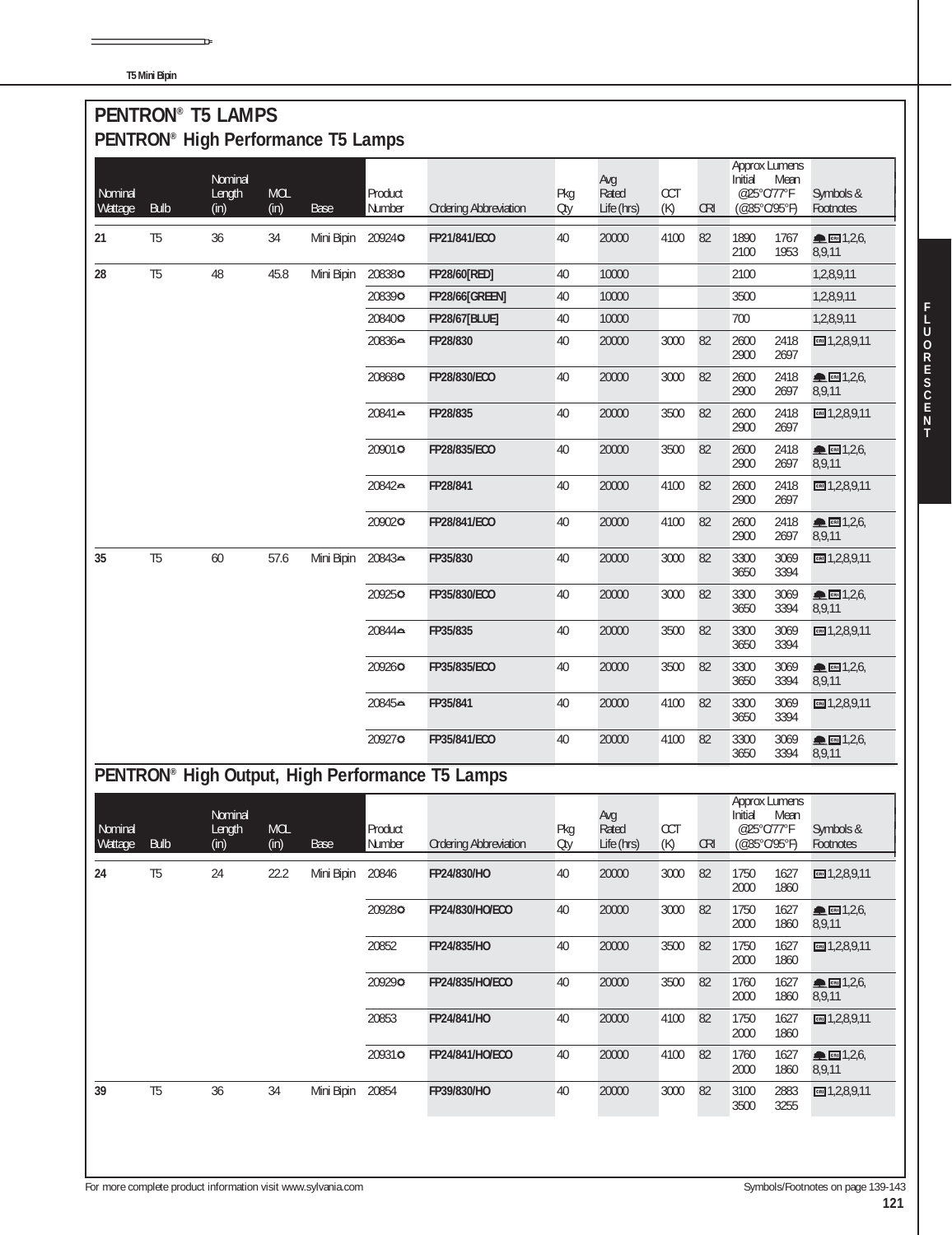**T5 Mini Bipin Circline 4-Pin T5**

**F L U O R E S C E N T**

#### **PENTRON® T5 LAMPS PENTRON® High Output, High Performance T5 Lamps**

| Nominal<br>Wattage | <b>Bulb</b>                       | Nominal<br>Length<br>(in) | <b>MOL</b><br>(in) | Base       | Product<br>Number | <b>Ordering Abbreviation</b> | Pkg<br>Oty | Avg<br>Rated<br>Life (hrs) | CCT<br>(K)        | <b>CRI</b> | <b>Approx Lumens</b><br>Initial<br>@25°C/77°F<br>(@35°C/95°F) | Mean         | Symbols &<br>Footnotes            |
|--------------------|-----------------------------------|---------------------------|--------------------|------------|-------------------|------------------------------|------------|----------------------------|-------------------|------------|---------------------------------------------------------------|--------------|-----------------------------------|
| 39                 | T <sub>5</sub>                    | 36                        | 34                 | Mini Bipin | 209320            | FP39/830/HO/ECO              | 40         | 20000                      | 3000              | 82         | 3100<br>3500                                                  | 2883<br>3255 | $R_{CH}$ 1,2,6,<br>8,9,11         |
|                    |                                   |                           |                    |            | 20855             | FP39/835/HO                  | 40         | 20000                      | 3500              | 82         | 3100<br>3500                                                  | 2883<br>3255 | $m = 1, 2, 8, 9, 11$              |
|                    |                                   |                           |                    |            | 209330            | FP39/835/HO/ECO              | 40         | 20000                      | 3500              | 82         | 3100<br>3500                                                  | 2883<br>3255 | ▲ 图 1,2,6,<br>8,9,11              |
|                    |                                   |                           |                    |            | 20856             | FP39/841/HO                  | 40         | 20000                      | 4100              | 82         | 3100<br>3500                                                  | 2883<br>3255 | $m = 1, 2, 8, 9, 11$              |
|                    |                                   |                           |                    |            | 20934¢            | FP39/841/HO/ECO              | 40         | 20000                      | 4100              | 82         | 3100<br>3500                                                  | 2883<br>3255 | ■ 1,2,6,<br>8,9,11                |
| 54                 | T <sub>5</sub>                    | 48                        | 45.8               | Mini Bipin | 20857≏            | FP54/830/HO                  | 40         | 20000                      | 3000              | 82         | 4450<br>5000                                                  | 4138<br>4650 | ■1,2,8,9,11                       |
|                    |                                   |                           |                    |            | 209030            | FP54/830/HO/ECO              | 40         | 20000                      | 3000              | 82         | 4450<br>5000                                                  | 4138<br>4650 | $\triangle$ call 1,2,6,<br>8,9,11 |
|                    |                                   |                           |                    |            | 20858⇔            | FP54/835/HO                  | 40         | 20000                      | 3500              | 82         | 4450<br>5000                                                  | 4138<br>4650 | $m = 1,2,8,9,11$                  |
|                    |                                   |                           |                    |            | 209040            | FP54/835/HO/ECO              | 40         | 20000                      | 3500              | 82         | 4450<br>5000                                                  | 4138<br>4650 | ▲ 图 1,2,6,<br>8,9,11              |
|                    |                                   |                           |                    |            | 20860⇔            | FP54/841/HO                  | 40         | 20000                      | 4100              | 82         | 4450<br>5000                                                  | 4138<br>4650 | $m = 1, 2, 8, 9, 11$              |
|                    |                                   |                           |                    |            | 209060            | FP54/841/HO/ECO              | 40         | 20000                      | 4100              | 82         | 4450<br>5000                                                  | 4138<br>4650 | CEN 1,2,6,<br>8,9,11              |
|                    |                                   |                           |                    |            | 208620            | FP54/860/HO/ECO              | 40         | 20000                      | 6000              | 82         | 4050<br>5000                                                  | 3766<br>4418 | ● 岡 1,2,6,<br>8,9,11              |
| 80                 | T <sub>5</sub>                    | 60                        | 57.6               | Mini Bipin | 20863≏            | FP80/830/HO                  | 40         | 20000                      | 3000              | 82         | 6150<br>7000                                                  | 5719<br>6510 | $m = 1, 2, 8, 9, 11$              |
|                    |                                   |                           |                    |            | 20935¢            | FP80/830/HO/ECO              | 40         | 20000                      | 3000              | 82         | 6150<br>7000                                                  | 5719<br>6510 | CRI 1,2,6,<br>8,9,11              |
|                    |                                   |                           |                    |            | 20864⇔            | FP80/835/HO                  | 40         | 20000                      | 3500              | 82         | 6150<br>7000                                                  | 5719<br>6510 | ■1,2,8,9,11                       |
|                    |                                   |                           |                    |            | 209360            | FP80/835/HO/ECO              | 40         | 20000                      | 3500              | 82         | 6150<br>7000                                                  | 5719<br>6510 | ▲ ∞ 1,2,6,<br>8,9,11              |
|                    |                                   |                           |                    |            | 20865≞            | FP80/841/HO                  | 40         | 20000                      | 4100              | 82         | 6150<br>7000                                                  | 5719<br>6510 | $\Xi$ 1,2,8,9,11                  |
|                    |                                   |                           |                    |            | 209370            | FP80/841/HO/ECO              | 40         | 20000                      | 4100              | 82         | 6150<br>7000                                                  | 5719<br>6510 | CRI 1,2,6,<br>8,9,11              |
|                    | <b>PENTRON® Circline T5 Lamps</b> |                           |                    |            |                   |                              |            |                            |                   |            |                                                               |              |                                   |
| Nominal<br>Wattage | <b>Bulb</b>                       | Outside<br>Diameter (in)  | <b>Base</b>        |            | Product<br>Number | <b>Ordering Abbreviation</b> | Pkg<br>Oty | Avg<br>Rated<br>Life (hrs) | <b>CCT</b><br>(K) | <b>CRI</b> | <b>Approx Lumens</b><br>Initial<br>@25°C/77°F                 | Mean         | Symbols &<br>Footnotes            |
| 22                 | T <sub>5</sub>                    | $8.66 - 9.06$             | 2GX13              |            | 20702             | FPC22/830                    | 12         | 12000                      | 3000              | 82         | 1800                                                          | 1585         | $m = 1,2,8,9,11$                  |
|                    |                                   |                           |                    |            | 20712             | FPC22/835                    | 12         | 12000                      | 3500              | 82         | 1800                                                          | 1585         | ■1,2,8,9,11                       |
|                    |                                   |                           |                    |            | 20715             | FPC22/841                    | 12         | 12000                      | 4100              | 82         | 1800                                                          | 1585         | $m = 1, 2, 8, 9, 11$              |
| 40                 | T <sub>5</sub>                    | 11.54 - 12.01             | 2GX13              |            | 20731             | FPC40/830                    | 12         | 12000                      | 3000              | 82         | 3200                                                          | 2815         | $m = 1,2,8,9,11$                  |
|                    |                                   |                           |                    |            | 20732             | FPC40/835                    | 12         | 12000                      | 3500              | 82         | 3200                                                          | 2815         | ■1,2,8,9,11                       |
|                    |                                   |                           |                    |            | 20733             | FPC40/841                    | 12         | 12000                      | 4100              | 82         | 3200                                                          | 2815         | $m = 1, 2, 8, 9, 11$              |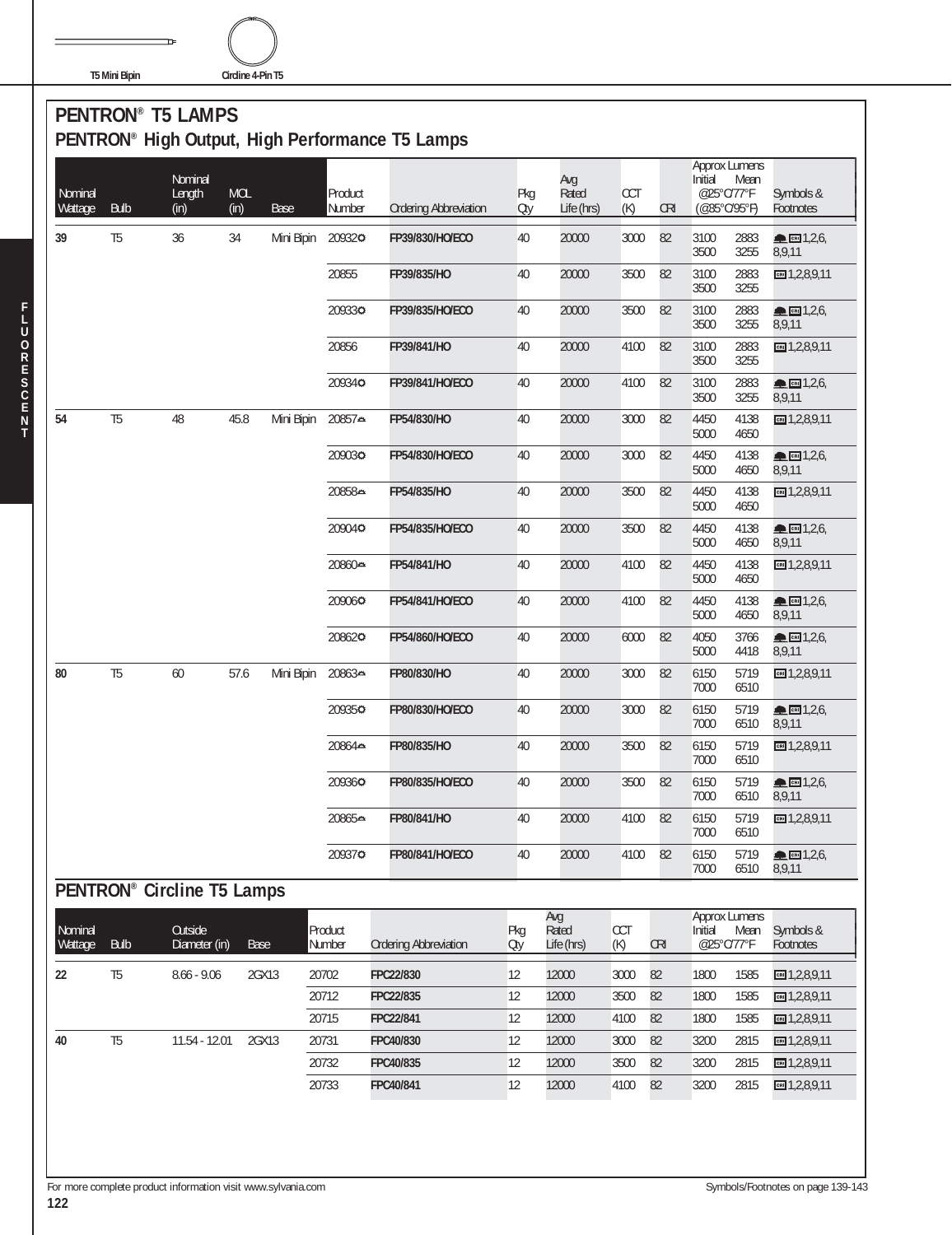**Circline 4-Pin T5 T12 Med Bipin**

℩

#### **PENTRON® T5 LAMPS PENTRON® Circline T5 Lamps**

| Nominal<br>Wattage | <b>Bulb</b> | Outside<br>Diameter (in) | Base  | Product<br>Number | <b>Ordering Abbreviation</b> | Pkg<br>Oty | Avg<br>Rated<br>Life (hrs) | CC<br>(K) | <b>CRI</b> | Approx Lumens<br>Initial<br>@25°C/77°F | Mean | Symbols &<br>Footnotes |
|--------------------|-------------|--------------------------|-------|-------------------|------------------------------|------------|----------------------------|-----------|------------|----------------------------------------|------|------------------------|
| 55                 | T5          | 11.54 - 12.01            | 2GX13 | 20741             | FPC55/830/HO                 |            | 12000                      | 3000      | 82         | 4000                                   | 3520 | cm 1,2,8,9,11          |
|                    |             |                          |       | 20750             | FPC55/835/HO                 |            | 12000                      | 3500      | 82         | 4000                                   | 3520 | CH1,2,8,9,11           |
|                    |             |                          |       | 20751             | <b>FPC55/841/HO</b>          |            | 12000                      | 4100      | 82         | 4000                                   | 3520 | cm 1,2,8,9,11          |

# **RAPID START LAMPS**

#### **3' SUPERSAVER® Rapid Start Lamps**

Rapid start lamps, 3-foot and 4-foot in length, are typically designated by their wattage: e.g. F40 = Fluorescent 40W. Therefore, lamps previously designated as F30T12/RS/SS, F40/SS and FB40/SS energy saving types will now be designated as F25T12/RS/SS, F34/SS and FB34/SS, respectively, to comply with standard lamp designation nomenclature for these families of lamps.

| Nominal<br>Wattage Bulb |     | Nominal<br>Length<br>(in) | <b>MOL</b><br>(in) | Base      | Product<br>Number | <b>Ordering Abbreviation</b>                  | Pka<br>Oty | Avg<br>Rated<br>Life (hrs) | <b>CCT</b><br>(K) | <b>CRI</b> | Approx Lumens<br>Initial<br>@25°C/77°F | Mean | Symbols &<br>Footnotes |
|-------------------------|-----|---------------------------|--------------------|-----------|-------------------|-----------------------------------------------|------------|----------------------------|-------------------|------------|----------------------------------------|------|------------------------|
| 25                      | T12 | 36                        | 35.78              | Med Bipin | 23451             | F25T12/D30/RS/SS<br>formerly F30T12/D30/RS/SS | 30         | 18000                      | 3000              | 70         | 2050                                   | 1804 | $CR = 1,2,42$          |
|                         |     |                           |                    |           | 23473             | F25T12/WW/RS/SS<br>formerly F30T12/WW/RS/SS   | 30         | 18000                      | 3000              | 52         | 1975                                   | 1679 | 1,2,42                 |
|                         |     |                           |                    |           | 23485             | F25T12/D35/RS/SS<br>formerly F30T12/D35/RS/SS | 30         | 18000                      | 3500              | 70         | 2050                                   | 1804 | $cn$ 1.2.42            |
|                         |     |                           |                    |           | 23472             | F25T12/CW/RS/SS<br>formerly F30T12/CW/RS/SS   | 30         | 18000                      | 4200              | 62         | 1925                                   | 1636 | 1,2,42                 |

#### **3' Standard Rapid Start Lamps**

| Nominal<br>Wattage Bulb |     | Nominal<br>Length<br>(in) | <b>MOL</b><br>(in) | Base                                    | Product<br>Number | <b>Ordering Abbreviation</b> | Pkg<br>Oty | Avg<br>Rated<br>Life (hrs) | <b>CCT</b><br>(K) | <b>CRI</b> | Initial | <b>Approx Lumens</b><br>Mean<br>@25°C/77°F | Symbols &<br>Footnotes |
|-------------------------|-----|---------------------------|--------------------|-----------------------------------------|-------------------|------------------------------|------------|----------------------------|-------------------|------------|---------|--------------------------------------------|------------------------|
| 30                      | T12 | 36                        | 35.78              | Med Bipin                               | 23474             | F30T12/D830/RS               | 30         | 18000                      | 3000              | 80         | 2290    | 2061                                       | CH 1,2,8,43            |
|                         |     |                           |                    |                                         | 23490             | F30T12/WW/RP                 | 6          | 18000                      | 3000              | 52         | 2275    | 1934                                       | 1,2,8,43               |
|                         |     |                           |                    |                                         | 23482             | <b>F30T12/WW/RS</b>          | 30         | 18000                      | 3000              | 52         | 2275    | 1934                                       | 1,2,8,43               |
|                         |     |                           |                    |                                         | 23484             | F30T12/D35/RS                | 30         | 18000                      | 3500              | 70         | 2250    | 1980                                       | $m = 1,2,8,43$         |
|                         |     |                           |                    |                                         | 23139             | F30T12/D835/RS               | 30         | 18000                      | 3500              | 80         | 2290    | 2061                                       | cm 1,2,8,43            |
|                         |     |                           |                    |                                         | 23477             | F30T12/CWX/RS                | 30         | 18000                      | 4100              | 87         | 1600    | 1360                                       | cm 1,2,8,43            |
|                         |     |                           |                    |                                         | 23488             | F30T12/D41/RS                | 30         | 18000                      | 4100              | 70         | 2250    | 1980                                       | CH 1, 2, 8, 43         |
|                         |     |                           |                    |                                         | 23493             | <b>F30T12/CW/RP</b>          | 6          | 18000                      | 4200              | 62         | 2200    | 1870                                       | 1,2,8,43               |
|                         |     |                           |                    |                                         | 23476             | <b>F30T12/CW/RS</b>          | 30         | 18000                      | 4200              | 62         | 2200    | 1870                                       | 1,2,8,43               |
|                         |     |                           |                    |                                         | 23487             | F30T12/CW/RS/UPC             | 30         | 18000                      | 4200              | 62         | 2200    | 1870                                       | 1,2,8,43               |
|                         |     |                           |                    | $\overline{A}$ CUBERCAVER® B L CL. 4 L. | 23478             | <b>F30T12/D/RS</b>           | 30         | 18000                      | 6500              | 76         | 1900    | 1615                                       | CH 1, 2, 8, 43         |

## **4' SUPERSAVER® Rapid Start Lamps**

| Nominal<br>Wattage Bulb |     | Nominal<br>Length<br>(in) | <b>MOL</b><br>(in) | Base      | Product<br>Number | <b>Ordering Abbreviation</b>                | Pkg<br>Qty | Avg<br>Rated<br>Life (hrs) | <b>CCT</b><br>(K) | <b>CRI</b> | Initial | <b>Approx Lumens</b><br>Mean<br>@25°C/77°F | Symbols &<br>Footnotes       |
|-------------------------|-----|---------------------------|--------------------|-----------|-------------------|---------------------------------------------|------------|----------------------------|-------------------|------------|---------|--------------------------------------------|------------------------------|
| 34                      | T12 | 48                        | 47.78              | Med Bipin | 24535             | F34/D30/SS/ECO<br>formerly F40/D30/SS/ECO   | 30         | 20000                      | 3000              | 70         | 2800    | 2520                                       | ▲ 图 1,2,6<br>43,44,45,46     |
|                         |     |                           |                    |           | 24589             | F34/D830/SS<br>formerly F40/D830/SS         | 30         | 20000                      | 3000              | 80         | 2900    | 2610                                       | <b>© 31,2,43</b><br>44,45,46 |
|                         |     |                           |                    |           | 24544             | F34/D830/SS/ECO<br>formerly F40/D830/SS/ECO | 30         | 20000                      | 3000              | 80         | 2900    | 2610                                       | $© □ [3]$<br>6,43,44,45,46   |
|                         |     |                           |                    |           | 24595             | F34WW/SS<br>formerly F40WW/SS               | 30         | 20000                      | 3000              | 52         | 2750    | 2365                                       | 46                           |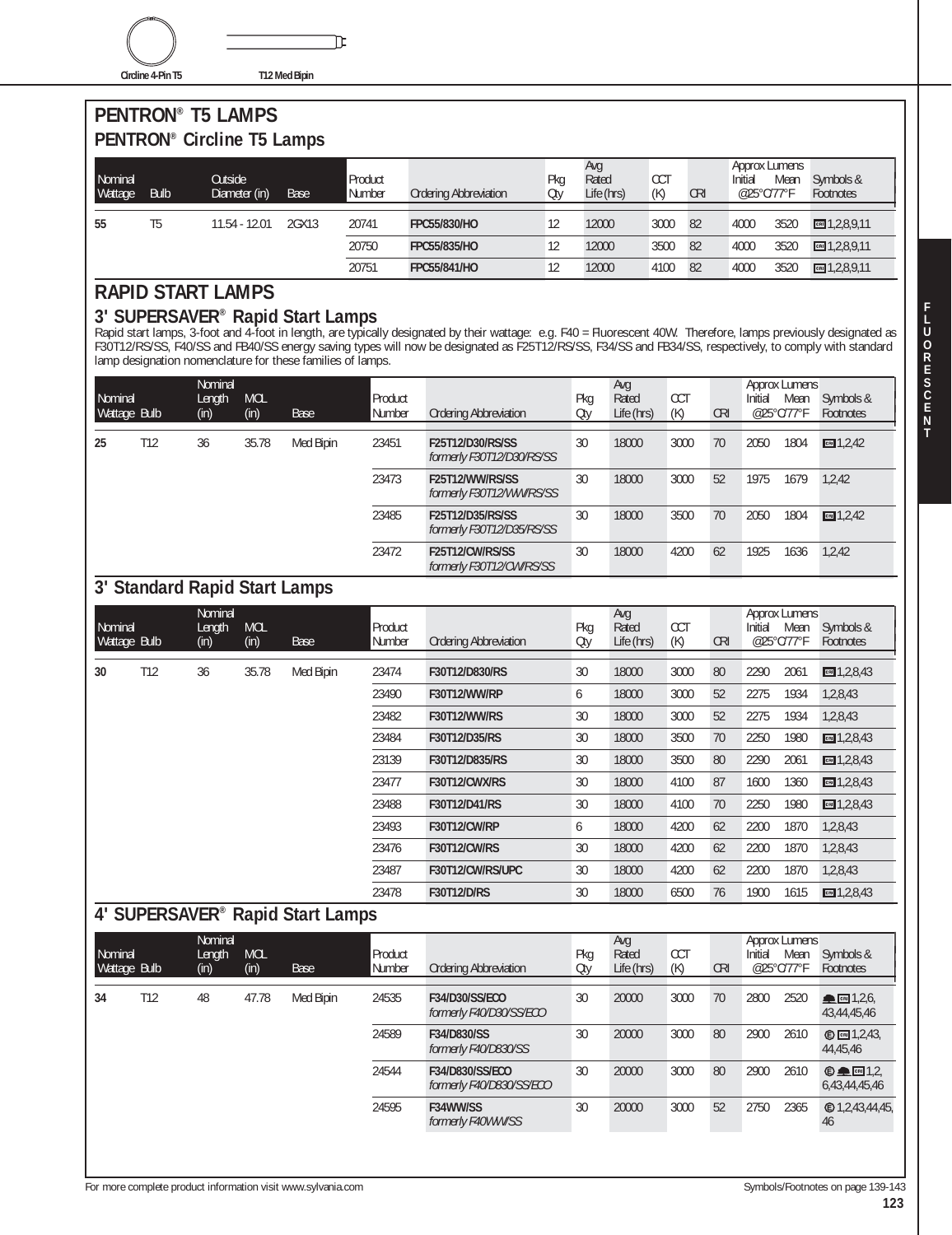**T12 Med Bipin**

#### **RAPID START LAMPS 4' SUPERSAVER® Rapid Start Lamps**

℡

| Nominal<br>Wattage Bulb |     | Nominal<br>Length<br>(in) | <b>MOL</b><br>(in) | 4 JUFLINJAVLIN NAPIU JIAH LAHIPS<br>Base | Product<br>Number | <b>Ordering Abbreviation</b>                      | Pkg<br>Oty | Avg<br>Rated<br>Life (hrs) | CCT<br>(K) | <b>CRI</b> | Initial | Approx Lumens<br>Mean<br>@25°C/77°F | Symbols &<br>Footnotes                                     |
|-------------------------|-----|---------------------------|--------------------|------------------------------------------|-------------------|---------------------------------------------------|------------|----------------------------|------------|------------|---------|-------------------------------------|------------------------------------------------------------|
| 34                      | T12 | 48                        | 47.78              | Med Bipin                                | 24538             | F34WW/SS/ECO<br>formerly F40WW/SS/ECO             | 30         | 20000                      | 3000       | 52         | 2750    | 2365                                | $\bullet$ 1,2,6,<br>43,44,45,46                            |
|                         |     |                           |                    |                                          | 24591             | F34W/SS<br>formerly F40W/SS                       | 30         | 20000                      | 3450       | 57         | 2750    | 2365                                | 46                                                         |
|                         |     |                           |                    |                                          | 24585             | F34/D35/SS<br>formerly F40/D35/SS                 | 30         | 20000                      | 3500       | 70         | 2800    | 2520                                | <b>©</b> 图 1,2,43,<br>44,45,46                             |
|                         |     |                           |                    |                                          | 24522             | F34/D35/SS/CVP<br>formerly F40/D35/SS/CVP         | 10         | 20000                      | 3500       | 70         | 2800    | 2520                                | <b>©</b> 2,43,<br>44,45,46                                 |
|                         |     |                           |                    |                                          | 24540             | F34/D35/SS/ECO<br>formerly F40/D35/SS/ECO         | 30         | 20000                      | 3500       | 70         | 2800    | 2520                                | $\triangle$ Cal $1,2,6$<br>43,44,45,46                     |
|                         |     |                           |                    |                                          | 24547             | F34/D835/SS/ECO<br>formerly F40/D835/SS/ECO       | 30         | 20000                      | 3500       | 80         | 2900    | 2610                                | $\oplus$ $\oplus$ $\boxdot$ 1,2,<br>6,43,44,45,46          |
|                         |     |                           |                    |                                          | 24542             | F34/D41/SS/ECO<br>formerly F40/D41/SS/ECO         | 30         | 20000                      | 4100       | 70         | 2800    | 2520                                | $R = 1,2,6$<br>43,44,45,46                                 |
|                         |     |                           |                    |                                          | 24554             | F34/D841/SS/ECO<br>formerly F40/D841/SS/ECO       | 30         | 20000                      | 4100       | 80         | 2900    | 2610                                | $\oplus \blacksquare$ $\blacksquare$ 1,2,<br>6,43,44,45,46 |
|                         |     |                           |                    |                                          | 24588             | F34CWX/SS<br>formerly F40CWX/SS                   | 30         | 20000                      | 4100       | 87         | 1925    | 1656                                | $m = 1, 2, 43, 44, 45,$<br>46                              |
|                         |     |                           |                    |                                          | 24590             | F34LW/SS<br>formerly F40LW/SS                     | 30         | 20000                      | 4150       | 48         | 2825    | 2430                                | @1,2,43,44,45,<br>46                                       |
|                         |     |                           |                    |                                          | 24566             | F34LW/SS/ECO<br>formerly F40LW/SS/ECO             | 30         | 20000                      | 4150       | 48         | 2825    | 2430                                | $\bullet$ 1,2,6,<br>43,44,45,46                            |
|                         |     |                           |                    |                                          | 245080            | F34CW/RS/SS/672PLT<br>formerly F40CW/RS/SS/672PLT | 672        | 20000                      | 4200       | 62         | 2650    | 2279                                | @1,2,43,44,45,<br>46                                       |
|                         |     |                           |                    |                                          | 24594             | F34CW/SS<br>formerly F40CW/SS                     | 30         | 20000                      | 4200       | 62         | 2650    | 2279                                | @1,2,43,44,45,<br>46                                       |
|                         |     |                           |                    |                                          | 24516             | F34CW/SS/10<br>formerly F40CW/SS/10               | 10         | 20000                      | 4200       | 62         | 2650    | 2279                                | <b><i></i></b> □ 1,2,43,44,45,<br>46                       |
|                         |     |                           |                    |                                          | 24524             | F34CW/SS/CVP<br>formerly F40/CW/SS/CVP            | 10         | 20000                      | 4200       | 62         | 2650    | 2279                                | @1,2,43,44,45,<br>46                                       |
|                         |     |                           |                    |                                          | 24596             | F34CW/SS/ECO<br>formerly F40CW/SS/ECO             | 30         | 20000                      | 4200       | 62         | 2650    | 2279                                | $\oplus$ $\blacksquare$ 1,2,6,<br>43,44,45,46              |
|                         |     |                           |                    |                                          | 24396             | F34CW/SS/SL<br>formerly F40CW/SS/SL               | 30         | 20000                      | 4200       | 62         | 2600    | 2235                                | @1,2,25,26,43,<br>44,45                                    |
|                         |     |                           |                    |                                          | 28012≏            | F34CW/SS/UPC<br>formerly F40CW/SS/UPC             | 30         | 20000                      | 4200       | 62         | 2650    | 2279                                | @1,2,43,44,45,<br>46                                       |
|                         |     |                           |                    |                                          | 24706             | F34/D865/SS<br>formerly F40/D865/SS               | 30         | 20000                      | 6500       | 80         | 2650    | 2385                                | <b>©</b> 2,43<br>44,45,46                                  |
|                         |     |                           |                    |                                          | 24599             | F34/DX/SS<br>formerly F40/DX/SS                   | 30         | 20000                      | 6500       | 88         | 1930    | 1565                                | $m = 1, 2, 43, 44, 45,$<br>46                              |
|                         |     |                           |                    | 4' Standard Rapid Start Lamps            |                   |                                                   |            |                            |            |            |         |                                     |                                                            |
| Nominal<br>Wattage Bulb |     | Nominal<br>Length<br>(in) | <b>MOL</b><br>(in) | Base                                     | Product<br>Number | <b>Ordering Abbreviation</b>                      | Pkg<br>Oty | Avg<br>Rated<br>Life (hrs) | CCT<br>(K) | <b>CRI</b> | Initial | Approx Lumens<br>Mean<br>@25°C/77°F | Symbols &<br>Footnotes                                     |
| 40                      | T12 | 48                        | 47.78              | Med Bipin                                | 24673             | F40/GO                                            | 10         | 20000                      |            |            | 1980    |                                     | 1,2,8,43,44,46,<br>47                                      |
|                         |     |                           |                    |                                          | 24454             | F40IF                                             | 30         | 20000                      | 2750       | 89         | 1480    | 1273                                | $\Box$ 1,2,8,43,44,<br>46,47                               |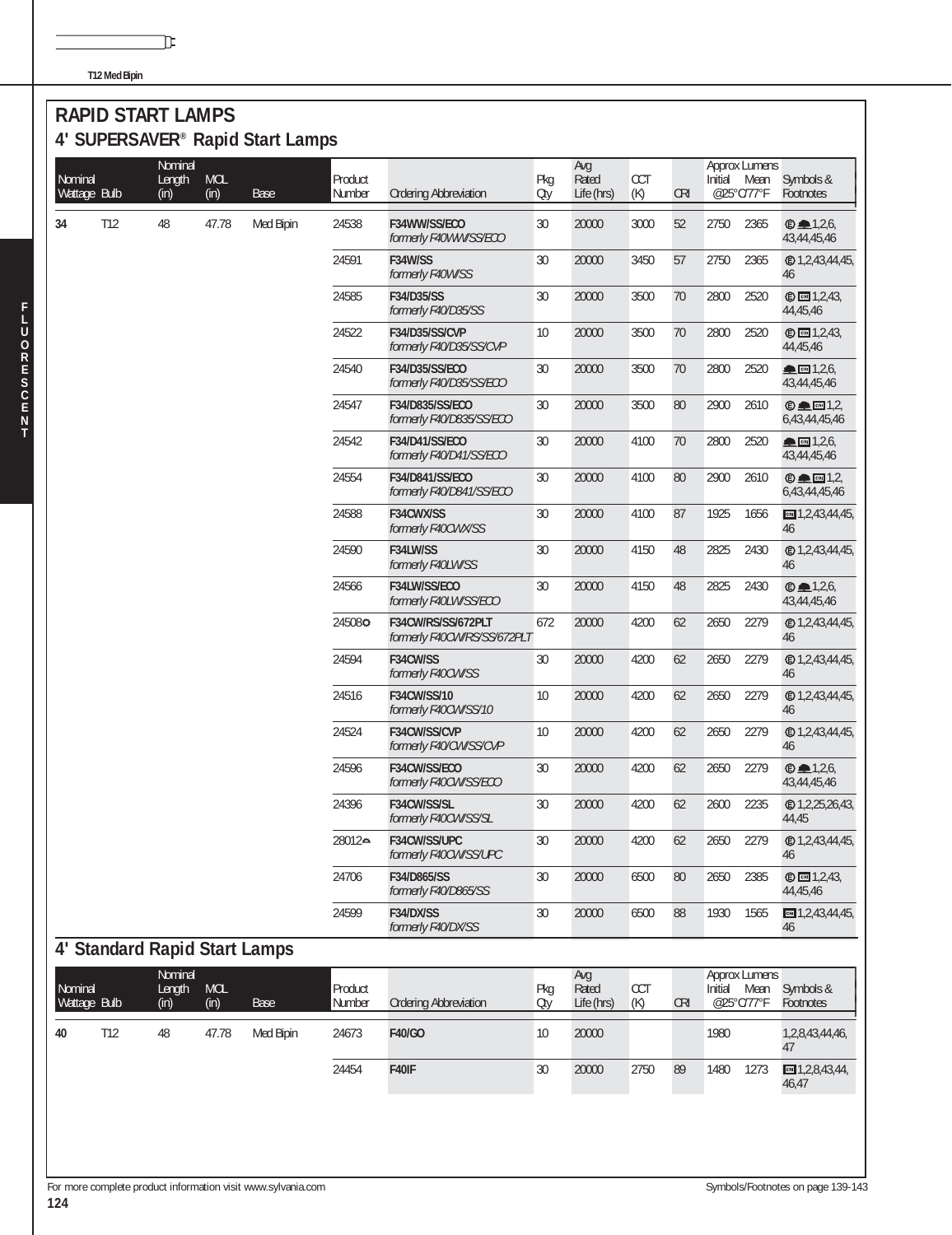**T12 Med Bipin T12 U-Shaped (leg spacing of 3-5/8" or 6")**

## **RAPID START LAMPS 4' Standard Rapid Start Lamps**

℡

| Nominal      |     | Nominal<br>Length | <b>MOL</b> |             | Product |                              | Pkg    | Avg<br>Rated | <b>CCT</b> |            | Initial | <b>Approx Lumens</b><br>Mean | Symbols &                          |
|--------------|-----|-------------------|------------|-------------|---------|------------------------------|--------|--------------|------------|------------|---------|------------------------------|------------------------------------|
| Wattage Bulb |     | (in)              | (in)       | <b>Base</b> | Number  | <b>Ordering Abbreviation</b> | Oty    | Life (hrs)   | (K)        | <b>CRI</b> |         | @25°C/77°F                   | Footnotes                          |
| 40           | T12 | 48                | 47.78      | Med Bipin   | 24521   | F40/D30/ECO                  | 30     | 20000        | 3000       | 70         | 3200    | 2880                         | $© □ [3]$<br>6,8,43,44,46,47       |
|              |     |                   |            |             | 24543   | F40/D830/ECO                 | $30\,$ | 20000        | 3000       | 80         | 3300    | 2970                         | $© □ 1.2.$<br>6,8,43,44,46,47      |
|              |     |                   |            |             | 24537   | F40/D35/ECO                  | 30     | 20000        | 3500       | 70         | 3200    | 2880                         | $© □ □ □ □ □ □$<br>6,8,43,44,46,47 |
|              |     |                   |            |             | 24546   | F40/D835/ECO                 | 30     | 20000        | 3500       | 80         | 3300    | 2970                         | $© □ [3]$<br>6,8,43,44,46,47       |
|              |     |                   |            |             | 24438   | <b>F40N</b>                  | 30     | 20000        | 3600       | 86         | 2100    | 1806                         | $m = 1, 2, 8, 43, 44,$<br>46,47    |
|              |     |                   |            |             | 24584   | F40/D41                      | 30     | 20000        | 4100       | 70         | 3200    | 2880                         | © <b>1.2.8</b><br>43,44,46,47      |
|              |     |                   |            |             | 24541   | F40/D41/ECO                  | 30     | 20000        | 4100       | 70         | 3200    | 2880                         | $© □ 1.2.$<br>6,8,43,44,46,47      |
|              |     |                   |            |             | 24553   | F40/D841/ECO                 | 30     | 20000        | 4100       | 80         | 3300    | 2970                         | $© □ 1,2,$<br>6,8,43,44,46,47      |
|              |     |                   |            |             | 24442   | F40CWX                       | 10     | 20000        | 4100       | 87         | 2150    | 1849                         | $m = 1, 2, 8, 43, 44,$<br>46.47    |
|              |     |                   |            |             | 24441   | F40CWX                       | 30     | 20000        | 4100       | 87         | 2150    | 1849                         | $m = 1, 2, 8, 43, 44,$<br>46,47    |
|              |     |                   |            |             | 24683   | F40DSGN50                    | 30     | 20000        | 5000       | 90         | 2200    | 1892                         | $\Box$ 1,2,8,43,44,<br>46,47       |
|              |     |                   |            |             | 24570   | F40/D865                     | 30     | 20000        | 6500       | 80         | 3000    | 2700                         | © <b>1</b> , 2, 8,<br>43,44,46,47  |
|              |     |                   |            |             | 24477   | <b>F40/DX</b>                | 30     | 20000        | 6500       | 88         | 2180    | 1770                         | $cm$ 1,2,8,43,44,<br>46,47         |

# **CURVALUME® Rapid Start SUPERSAVER® - U-Shaped, 6" Leg Spacing**

| Nominal<br>Wattage Bulb |     | Nominal<br>Length<br>(in) | <b>MOL</b><br>(in) | Base      | Product<br>Number | <b>Ordering Abbreviation</b>                  | Pkg<br>Oty | Avg<br>Rated<br>Life (hrs) | <b>CCT</b><br>(K) | <b>CRI</b> | Initial<br>@25°C/77°F | <b>Approx Lumens</b><br>Mean | Symbols &<br>Footnotes    |
|-------------------------|-----|---------------------------|--------------------|-----------|-------------------|-----------------------------------------------|------------|----------------------------|-------------------|------------|-----------------------|------------------------------|---------------------------|
| 34                      | T12 | 22.5                      | 22.6               | Med Bipin | 24063             | FB34/D30/6/SS<br>formerly FB40/D30/6/SS       | 12         | 18000                      | 3000              | 70         | 2730                  | 2457                         | © <b>1</b> ,2,43,<br>45   |
|                         |     |                           |                    |           | 24047             | FB34/WW/6/SS<br>formerly FB40/WW/6/SS         | 12         | 18000                      | 3000              | 52         | 2650                  | 2279                         | @1,2,43,45                |
|                         |     |                           |                    |           | 24052             | FB34/WW/6/SS/ECO<br>formelry FB40/WW/6/SS/ECO | 12         | 18000                      | 3000              | 52         | 2650                  | 2279                         | $\bullet$ 4.2,6,<br>43.45 |
|                         |     |                           |                    |           | 24062             | FB34/WW/6/SS/UPC<br>formerly FB40/WW/6/SS     | 12         | 18000                      | 3000              | 52         | 2650                  | 2279                         | <b>©1,2,43,45</b>         |
|                         |     |                           |                    |           | 24065             | FB34/D35/6/SS<br>formerly FB40/D35/SS         | 12         | 18000                      | 3500              | 70         | 2730                  | 2457                         | © <b>1</b> ,2,43,<br>45   |
|                         |     |                           |                    |           | 24067             | FB34/D41/6/SS<br>formerly FB40/D41/SS         | 12         | 18000                      | 4100              | 70         | 2730                  | 2457                         | <b>© 2,43</b> ,<br>45     |
|                         |     |                           |                    |           | 24049             | <b>FB34/LW/6/SS</b><br>formerly FB40/LW/6/SS  | 12         | 18000                      | 4150              | 48         | 2800                  | 2408                         | <b>©1,2,43,45</b>         |
|                         |     |                           |                    |           | 24046             | <b>FB34/CW/6/SS</b><br>formerly FB40/CW/6/SS  | 12         | 18000                      | 4200              | 62         | 2600                  | 2236                         |                           |
|                         |     |                           |                    |           | 24054             | FB34/CW/6/SS/ECO<br>formerly FB40/CW/6/SS/ECO | 12         | 18000                      | 4200              | 62         | 2600                  | 2236                         | $\bullet$ 4.2,6,<br>43,45 |
|                         |     |                           |                    |           |                   |                                               |            |                            |                   |            |                       |                              |                           |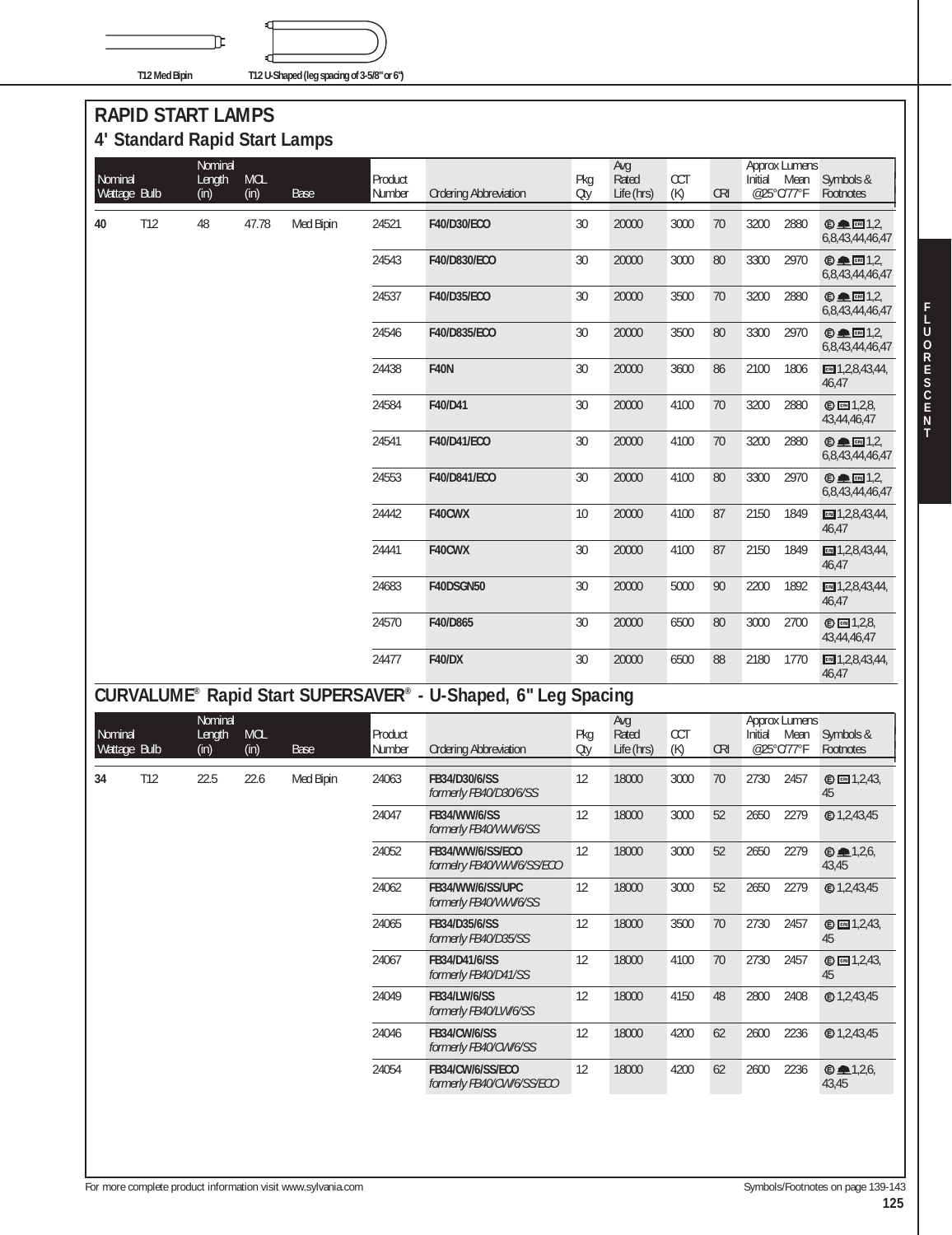

|                         | <b>RAPID START LAMPS</b>             |                           |                    |             |                   | CURVALUME® Rapid Start SUPERSAVER® - U-Shaped, 6" Leg Spacing    |            |                   |                                 |                   |            |                                 |                    |                          |
|-------------------------|--------------------------------------|---------------------------|--------------------|-------------|-------------------|------------------------------------------------------------------|------------|-------------------|---------------------------------|-------------------|------------|---------------------------------|--------------------|--------------------------|
| Nominal<br>Wattage Bulb |                                      | Nominal<br>Length<br>(in) | <b>MOL</b><br>(in) | <b>Base</b> | Product<br>Number | <b>Ordering Abbreviation</b>                                     |            | Pkg<br>Oty        | Avq<br>Rated<br>Life (hrs)      | CCT<br>(K)        | <b>CRI</b> | <b>Approx Lumens</b><br>Initial | Mean<br>@25°C/77°F | Symbols &<br>Footnotes   |
| 34                      | T12                                  | 22.5                      | 22.6               | Med Bipin   | 24059             | FB34/CW/6/SS/UPC<br>formerly FB40/CW/SS/6                        |            | $12 \overline{ }$ | 18000                           | 4200              | 62         | 2600                            | 2236               | <b>©1,2,43,45</b>        |
|                         |                                      |                           |                    |             |                   | CURVALUME® Rapid Start Standard Lamps - U-Shaped, 6" Leg Spacing |            |                   |                                 |                   |            |                                 |                    |                          |
| Nominal<br>Wattage Bulb |                                      | Nominal<br>Length<br>(in) | <b>MOL</b><br>(in) | Base        | Product<br>Number | <b>Ordering Abbreviation</b>                                     |            | Pkg<br>Oty        | Avg<br>Rated<br>Life (hrs)      | <b>CCT</b><br>(K) | <b>CRI</b> | <b>Approx Lumens</b><br>Initial | Mean<br>@25°C/77°F | Symbols &<br>Footnotes   |
| 40                      | T12                                  | 22.5                      | 22.6               | Med Bipin   | 24080             | FB40/D30/6                                                       |            | 12                | 18000                           | 3000              | 70         | 3050                            | 2745               | © <b>□</b> 1,2,8,<br>43  |
|                         |                                      |                           |                    |             | 24017             | FB40/D830/6                                                      |            | 12                | 18000                           | 3000              | 80         | 3200                            | 2880               | © 2,2,8<br>43            |
|                         |                                      |                           |                    |             | 24081             | FB40/D35/6                                                       |            | 12                | 18000                           | 3500              | 70         | 3050                            | 2745               | <b>©</b> 2,8,<br>43      |
|                         |                                      |                           |                    |             | 24004             | <b>FB40/CWX/6</b>                                                |            | 12                | 18000                           | 4100              | 87         | 2100                            | 1806               | $m = 1,2,8,43$           |
|                         |                                      |                           |                    |             | 24082             | FB40/D41/6                                                       |            | 12                | 18000                           | 4100              | 70         | 3050                            | 2745               | $©$ $C = 1,2,8$<br>43    |
|                         | <b>Circline T9 Rapid Start Lamps</b> |                           |                    |             |                   |                                                                  |            |                   |                                 |                   |            |                                 |                    |                          |
|                         |                                      |                           |                    |             |                   |                                                                  |            | Avg               |                                 |                   |            | <b>Approx Lumens</b>            |                    |                          |
| Nominal<br>Wattage      | <b>Bulb</b>                          | <b>Outside</b>            | Diameter (in)      | Base        | Product<br>Number | <b>Ordering Abbreviation</b>                                     | Pkg<br>Oty | Rated             | <b>CCT</b><br>Life (hrs)<br>(K) | <b>CRI</b>        |            | Initial<br>@25°C/77°F           | Mean               | Symbols &<br>Footnotes   |
| 20                      | T <sub>9</sub>                       | $6.25 - 6.75$             |                    | 4 Pin       | 20155             | FC6T9/WW/RS                                                      | 12         | 8000              | 3000                            | 52                |            | 800                             | 696                | 1,2,8,48                 |
|                         |                                      |                           |                    |             | 20156             | FC6T9/CW/RS                                                      | 12         | 8000              | 4200                            | 62                |            | 750                             | 653                | 1,2,8,48                 |
| 22                      | T <sub>9</sub>                       | 8.00-8.50                 |                    | 4 Pin       | 20209             | FC8T9/DWW/RP                                                     | 6          | 12000             | 3000                            | 70                |            | 1100                            | 990                | cm 1,2,8,48              |
|                         |                                      |                           |                    |             | 20088             | FC8T9/WW/RS                                                      | 12         | 12000             | 3000                            | 52                |            | 1050                            | 914                | 1,2,8,48                 |
|                         |                                      |                           |                    |             | 20148             | FC8T9/CW/RS                                                      | 12         | 12000             | 4200                            | 62                |            | 1050                            | 914                | 1,2,8,48                 |
|                         |                                      |                           |                    |             | 20151             | FC8T9/CW/RS/6 PACK                                               | 6          | 12000             | 4200                            | 62                |            | 1050                            | 914                | 1,2,8,48                 |
|                         |                                      |                           |                    |             | 20080             | FC8T9/D/RS                                                       | 12         | 12000             | 6500                            | 76                |            | 900                             | 783                | CF 1, 2, 8, 48           |
| 30                      | T <sub>9</sub>                       | 8.00-8.50                 |                    | 4 Pin       | 20210             | FC8T9/830/EL                                                     | 6          | 10000             | 3000                            | 80                |            | 1850                            | 1591               | $cm$ 1,2,3,16,17,<br>49  |
| 32                      | T <sub>9</sub>                       |                           | 11.50-12.0         | 4 Pin       | 20233             | FC12T9/DWW/RP                                                    | 6          | 15000             | 3000                            | 70                |            | 2100                            | 1806               | cm 1,2,8,48              |
|                         |                                      |                           |                    |             | 20037             | FC12T9/WW/RS                                                     | 12         | 15000             | 3000                            | 52                |            | 1950                            | 1697               | 1,2,8,48                 |
|                         |                                      |                           |                    |             | 20142             | FC12T9/CW/RS                                                     | 12         | 15000             | 4200                            | 62                |            | 1925                            | 1675               | 1,2,8,48                 |
|                         |                                      |                           |                    |             | 20143             | FC12T9/CW/RS/6 PACK                                              | 6          | 15000             | 4200                            | 62                |            | 1925                            | 1675               | 1,2,8,48                 |
|                         |                                      |                           |                    |             | 20030             | FC12T9/D/RS                                                      | 12         | 15000             | 6500                            | 76                |            | 1650                            | 1436               | CRI 1,2,8,48             |
| 40                      | T <sub>9</sub>                       | 15.5-16                   |                    | 4 Pin       | 20057<br>20132    | FC16T9/WW/RS<br>FC16T9/CW/RS                                     | 12<br>12   | 18000<br>18000    | 3000<br>4200                    | 52<br>62          |            | 2800<br>2750                    | 2436<br>2393       | 1,2,8,48<br>1,2,8,48     |
|                         |                                      |                           |                    |             | 20072             | FC16T9/D/RS                                                      | 12         | 18000             | 6500                            | 76                |            | 2350                            | 2045               | cm 1,2,8,48              |
|                         |                                      |                           |                    |             |                   | High Output (800mA) Rapid Start SUPERSAVER® Lamps                |            |                   |                                 |                   |            |                                 |                    |                          |
| Nominal<br>Wattage Bulb |                                      | Nominal<br>Length<br>(in) | <b>MOL</b><br>(in) | Base        | Product<br>Number | <b>Ordering Abbreviation</b>                                     |            | Pkg<br>Oty        | Avg<br>Rated<br>Life (hrs)      | CCT<br>(K)        | <b>CRI</b> | Approx Lumens<br>Initial        | Mean<br>@25°C/77°F | Symbols &<br>Footnotes   |
| 55                      | T12                                  | 48                        | 46                 | Recessed DC | 25137             | F48T12D35/HO/SS                                                  |            | 30                | 12000                           | 3500              | 70         | 3750                            | 3375               | CH 1, 2, 50, 51          |
| 95                      | T12                                  | 96                        | 93.91              | Recessed DC | 25008             | F96T12/D830/HO/SS                                                |            | 15                | 12000                           | 3000              | 80         | 8750                            | 8050               | © <b>□</b> 1,2,50,<br>51 |
|                         |                                      |                           |                    |             | 25011             | F96T12/WW/HO/SS                                                  |            | 15                | 12000                           | 3000              | 52         | 7700                            | 6237               | <b>©</b> 1,2,50,51       |
|                         |                                      |                           |                    |             |                   |                                                                  |            |                   |                                 |                   |            |                                 |                    |                          |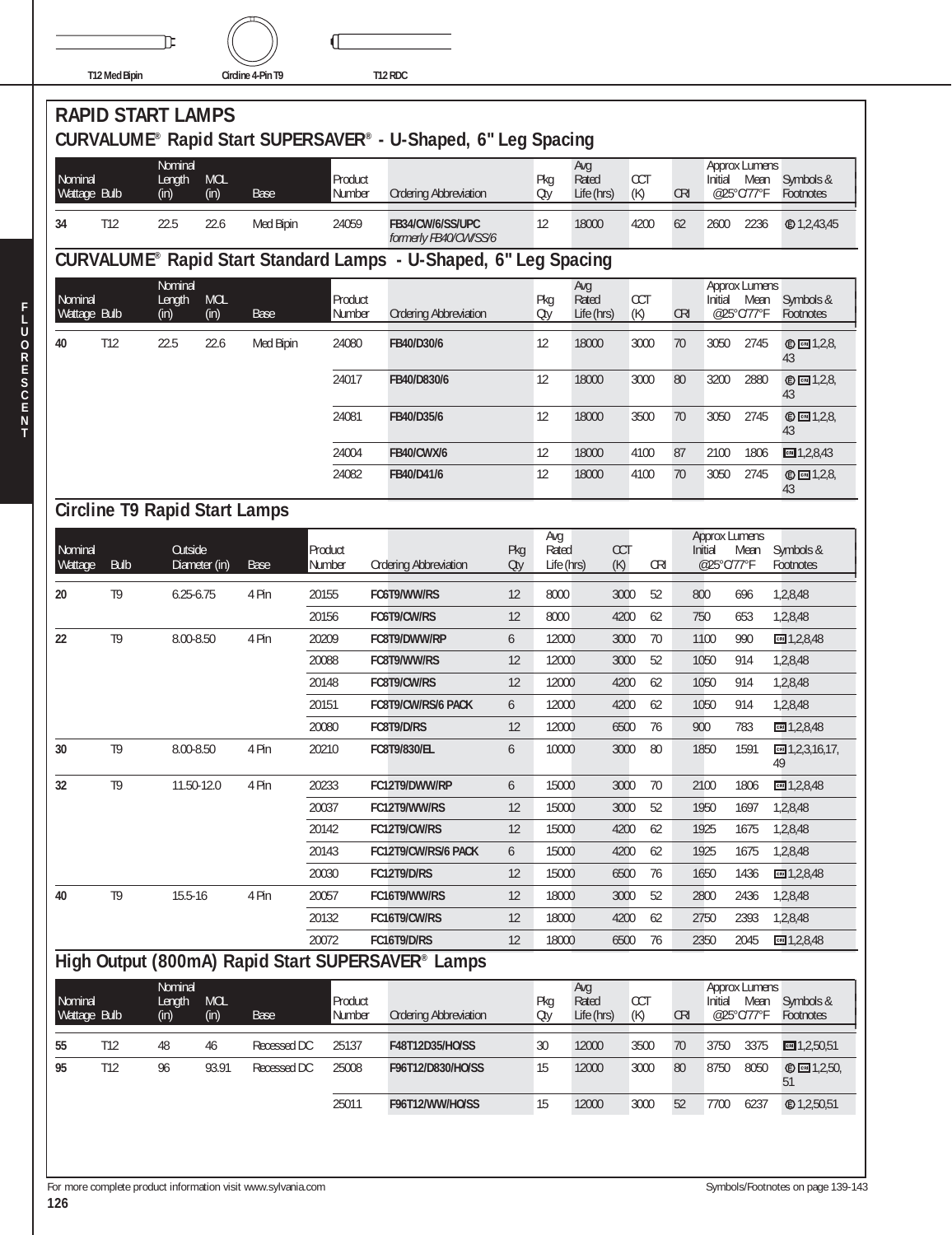**T12 RDC**

|         |              | <b>RAPID START LAMPS</b>  |                    |                                       |                   |                                                   |            |                            |            |            |         |                                            |                            |
|---------|--------------|---------------------------|--------------------|---------------------------------------|-------------------|---------------------------------------------------|------------|----------------------------|------------|------------|---------|--------------------------------------------|----------------------------|
|         |              |                           |                    |                                       |                   | High Output (800mA) Rapid Start SUPERSAVER® Lamps |            |                            |            |            |         |                                            |                            |
| Nominal | Wattage Bulb | Nominal<br>Length<br>(in) | <b>MOL</b><br>(in) | Base                                  | Product<br>Number | <b>Ordering Abbreviation</b>                      | Pkg<br>Oty | Avg<br>Rated<br>Life (hrs) | CCT<br>(K) | <b>CRI</b> | Initial | <b>Approx Lumens</b><br>Mean<br>@25°C/77°F | Symbols &<br>Footnotes     |
| 95      | T12          | 96                        | 93.91              | Recessed DC                           | 25024             | F96T12/D35/HO/SS                                  | 15         | 12000                      | 3500       | 48         | 8350    | 7515                                       | © 2,50<br>51               |
|         |              |                           |                    |                                       | 25001             | F96T12/CW/HO/SS/ECO                               | 15         | 12000                      | 4050       | 62         | 8000    | 6480                                       | 1,2,6,50,51                |
|         |              |                           |                    |                                       | 25023             | F96T12/D41/HO/SS                                  | 15         | 12000                      | 4100       | 70         | 8350    | 7515                                       | $©$ $M$ 1,2,50,<br>51      |
|         |              |                           |                    |                                       | 25025             | F96T12/LW/HO/SS                                   | 15         | 12000                      | 4150       | 48         | 8000    | 6480                                       |                            |
|         |              |                           |                    |                                       | 25010             | <b>F96T12/CW/HO/SS</b>                            | 15         | 12000                      | 4200       | 62         | 8000    | 6480                                       | @1,2,50,51                 |
|         |              |                           |                    | High Output (800mA) Rapid Start Lamps |                   |                                                   |            |                            |            |            |         |                                            |                            |
| Nominal | Wattage Bulb | Nominal<br>Length<br>(in) | <b>MOL</b><br>(in) | Base                                  | Product<br>Number | <b>Ordering Abbreviation</b>                      | Pkg<br>Oty | Avg<br>Rated<br>Life (hrs) | CCT<br>(K) | <b>CRI</b> | Initial | <b>Approx Lumens</b><br>Mean<br>@25°C/77°F | Symbols &<br>Footnotes     |
| 25      | T12          | 18                        | 15.91              | Recessed DC                           | 25303             | F18T12/DSGN50/HO                                  | 30         | 9000                       | 5000       | 90         | 850     | 740                                        | cm 1,2,8                   |
| 35      | T12          | 24                        | 21.91              | Recessed DC                           | 25313             | <b>F24T12/CW/HO</b>                               | 30         | 9000                       | 4200       | 62         | 1650    | 1337                                       | 1,2,8                      |
|         |              |                           |                    |                                       | 25312             | F24T12/DSGN50/HO                                  | 30         | 9000                       | 5000       | 90         | 1200    | 1044                                       | cm 1,2,8                   |
|         |              |                           |                    |                                       | 25314             | F24T12/D/HO                                       | 30         | 9000                       | 6500       | 76         | 1400    | 1134                                       | cm 1,2,8                   |
| 42      | T12          | 30                        | 27.91              | Recessed DC                           | 25322             | F30T12/CW/HO                                      | 30         | 9000                       | 4200       | 62         | 2250    | 1825                                       | 1,2,8                      |
| 45      | T12          | 36                        | 33.91              | Recessed DC                           | 25333             | F36T12/CW/HO                                      | 30         | 9000                       | 4200       | 62         | 2850    | 2309                                       | 1,2,8                      |
|         |              |                           |                    |                                       | 25334             | F36T12/DSGN50/HO                                  | 30         | 9000                       | 5000       | 90         | 2100    | 1701                                       | cm 1,2,8                   |
|         |              |                           |                    |                                       | 25332             | F36T12/D/HO                                       | 30         | 9000                       | 6500       | 76         | 2500    | 2025                                       | cm 1,2,8                   |
| 55      | T12          | 42                        | 39.91              | Recessed DC                           | 25342             | F42T12/CW/HO                                      | 30         | 9000                       | 4200       | 62         | 3400    | 2754                                       | 1,2,8                      |
|         |              |                           |                    |                                       | 25344             | F42T12/DSGN50/HO                                  | 30         | 9000                       | 5000       | 90         | 2550    | 2066                                       | cm 1,2,8                   |
|         |              |                           |                    |                                       | 25343             | F42T12/D/HO                                       | 30         | 9000                       | 6500       | 76         | 3050    | 2471                                       | cm 1,2,8                   |
| 60      | T12          | 48                        | 46                 | Recessed DC                           | 25148             | F48T12/D830/HO                                    | 30         | 12000                      | 3000       | 80         | 4400    | 4048                                       | cm 1,2,8,51                |
|         |              |                           |                    |                                       | 25147             | F48T12/WW/HO                                      | 30         | 12000                      | 3000       | 52         | 4130    | 3345                                       | 1,2,8,51                   |
|         |              |                           |                    |                                       | 25154             | F48T12/D35/HO                                     | 30         | 12000                      | 3500       | 70         | 4250    | 3825                                       | CH 1, 2, 8, 51             |
|         |              |                           |                    |                                       | 25144             | F48T12/CWX/HO                                     | 30         | 12000                      | 4100       | 87         | 2800    | 2268                                       | cm 1,2,8,51                |
|         |              |                           |                    |                                       | 25136             | F48T12/D41/HO                                     | 30         | 12000                      | 4100       | 70         | 4250    | 3443                                       | cm 1,2,8,51                |
|         |              |                           |                    |                                       | 25146             | F48T12/CW/HO                                      | 30         | 12000                      | 4200       | 62         | 4050    | 3281                                       | 1,2,8,51                   |
|         |              |                           |                    |                                       | 251220            | F48T12/CW/HO/ECO                                  | 30         | 12000                      | 4200       | 62         | 4050    | 3281                                       | 1,2,6,8,51                 |
|         |              |                           |                    |                                       | 25153             | F48T12/DSGN50/HO                                  | 30         | 12000                      | 5000       | 90         | 3050    | 2471                                       | $m = 1,2,8,51$             |
|         |              |                           |                    |                                       | 25150             | F48T12/D/HO                                       | 30         | 12000                      | 6500       | 76         | 3600    | 2916                                       | $m = 1,2,8,51$             |
| 75      | T12          | 60                        | 57.91              | Recessed DC                           | 25127             | F60T12/WW/HO                                      | 30         | 12000                      | 3000       | 52         | 5250    | 4253                                       | 1,2,8,51                   |
|         |              |                           |                    |                                       | 25128             | F60T12/D35/HO                                     | 30         | 12000                      | 3500       | 70         | 5600    | 5040                                       | $m = 1,2,8,51$             |
|         |              |                           |                    |                                       | 25126             | F60T12/CW/HO                                      | 30         | 12000                      | 4200       | 62         | 5200    | 4212                                       | 1,2,8,51                   |
|         |              |                           |                    |                                       | 25119             | F60T12/DSGN50/HO                                  | 30         | 12000                      | 5000       | 90         | 3850    | 3119                                       | $m$ 1,2,8,51               |
|         |              |                           |                    |                                       | 25120             | F60T12/D/HO                                       | 30         | 12000                      | 6500       | 76         | 4600    | 3826                                       | cm 1,2,8,51                |
| 80      | T12          | 64                        | 61.91              | Recessed DC                           | 25352             | <b>F64T12/CW/HO</b>                               | 30         | 12000                      | 4200       | 62         | 5750    | 4658                                       | 1,2,8,51                   |
|         |              |                           |                    |                                       | 25355             | F64T12/DSGN50/HO                                  | 30         | 12000                      | 5000       | 90         | 4200    | 3402                                       | $m$ 1,2,8,51               |
|         |              |                           |                    |                                       | 25353             | F64T12/D/HO                                       | 30         | 12000                      | 6500       | 76         | 4900    | 3969                                       | cm 1,2,8,51                |
| 85      | T12          | 72                        | 69.91              | Recessed DC                           | 25097             | F72T12/D30/HO                                     | 15         | 12000                      | 3000       | 70         | 6650    | 5985                                       | $\blacksquare$ 1,2,8,51,52 |
|         |              |                           |                    |                                       | 25098             | F72T12/D830/HO                                    | 15         | 12000                      | 3000       | 80         | 6750    | 6210                                       | $\blacksquare$ 1,2,8,51,52 |

**N T**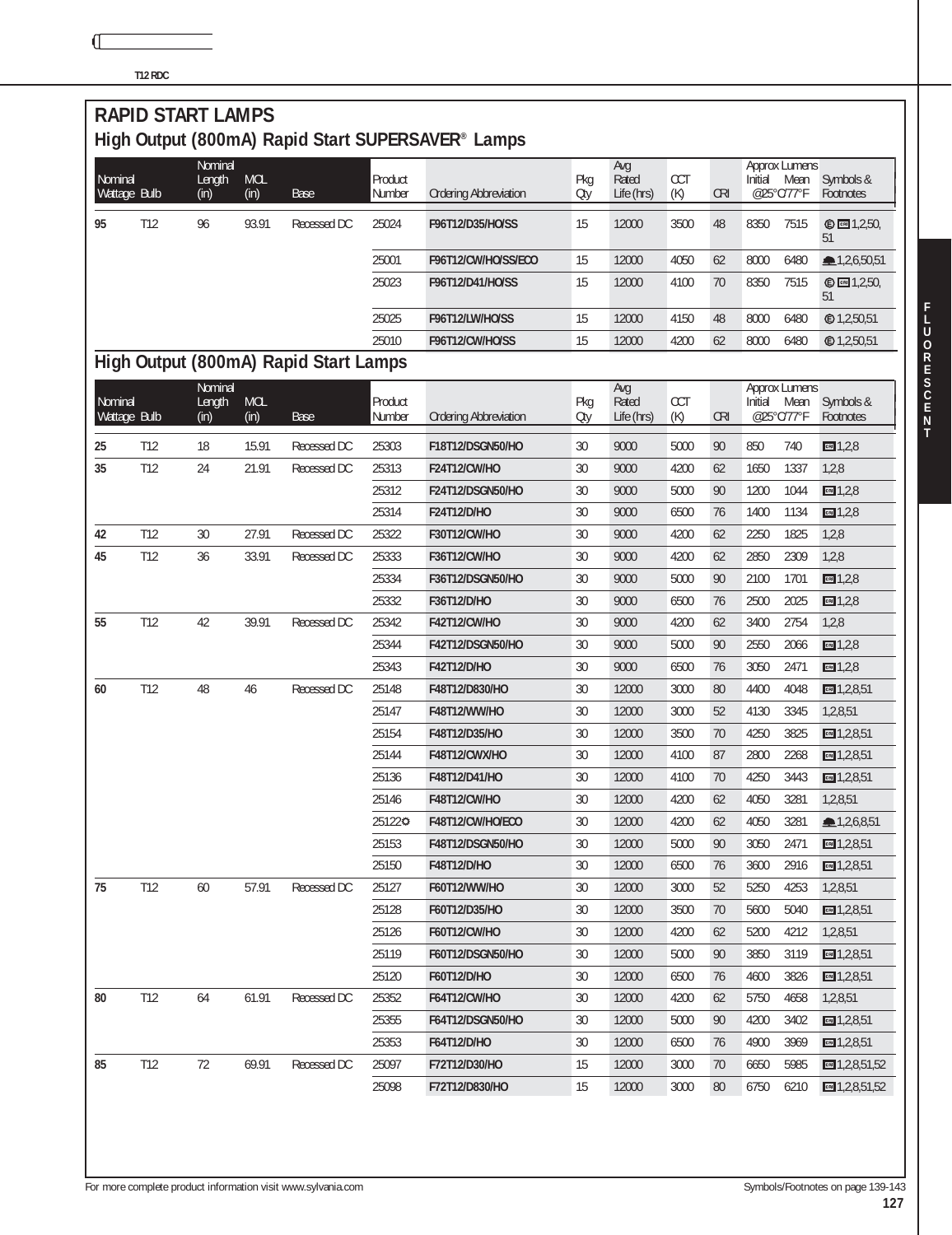**T12 RDC**

 $\mathbb{C}$ 

#### **RAPID START LAMPS High Output (800mA) Rapid Start Lamps**

| Nominal<br>Wattage Bulb |              | Nominal<br>Length<br>(in) | <b>MOL</b><br>(in)       | <b>Base</b> | Product<br>Number | <b>Ordering Abbreviation</b>                                         | Pkg<br>Oty | Avg<br>Rated<br>Life (hrs) | CCT<br>(K)        | <b>CRI</b> | Initial | Approx Lumens<br>Mean<br>@25°C/77°F                | Symbols &<br>Footnotes    |
|-------------------------|--------------|---------------------------|--------------------------|-------------|-------------------|----------------------------------------------------------------------|------------|----------------------------|-------------------|------------|---------|----------------------------------------------------|---------------------------|
| 85                      | T12          | 72                        | 69.91                    | Recessed DC | 25177             | F72T12/WW/HO                                                         | 15         | 12000                      | 3000              | 52         | 6400    | 5184                                               | 1,2,8,51,52               |
|                         |              |                           |                          |             | 27249             | F72T12/D35/HO                                                        | 15         | 12000                      | 3500              | 70         | 6650    | 5985                                               | $m = 1, 2, 8, 51, 52$     |
|                         |              |                           |                          |             | 25281             | F72T12/D835/HO                                                       | 15         | 12000                      | 3500              | 80         | 6750    | 6210                                               | $m = 1,2,8,51,52$         |
|                         |              |                           |                          |             | 25182             | F72T12/N/HO                                                          | 15         | 12000                      | 3600              | 86         | 4400    | 3564                                               | $m = 1,2,8,51,52$         |
|                         |              |                           |                          |             | 25187             | F72T12/CWX/HO                                                        | 15         | 12000                      | 4100              | 87         | 4560    | 3694                                               | $\boxed{cm}$ 1,2,8,51,52  |
|                         |              |                           |                          |             | 27245             | F72T12/D41/HO                                                        | 15         | 12000                      | 4100              | 70         | 6650    | 5985                                               | $m = 1,2,8,51,52$         |
|                         |              |                           |                          |             | 25176             | F72T12/CW/HO                                                         | 15         | 12000                      | 4200              | 62         | 6250    | 5063                                               | 1,2,8,51,52               |
|                         |              |                           |                          |             | 25171             | F72T12/CW/HO/ECO                                                     | 15         | 12000                      | 4200              | 62         | 6250    | 5063                                               | 2,6,8,52                  |
|                         |              |                           |                          |             | 25190             | F72T12/DSGN50/HO                                                     | 15         | 12000                      | 5000              | 90         | 4600    | 3726                                               | cm 1,2,8,51               |
|                         |              |                           |                          |             | 25189             | F72T12/D/HO                                                          | 15         | 12000                      | 6500              | 76         | 5550    | 4496                                               | $m = 1,2,8,51,52$         |
| 100                     | T12          | 84                        | 81.91                    | Recessed DC | 25383             | F84T12/D35/HO                                                        | 15         | 12000                      | 3500              | 70         | 7880    | 7092                                               | $m = 1,2,8,51$            |
|                         |              |                           |                          |             | 25384             | F84T12/CW/HO                                                         | 15         | 12000                      | 4200              | 62         | 7550    | 6115                                               | 1,2,8,51                  |
|                         |              |                           |                          |             | 25386             | F84T12/DSGN50/HO                                                     | 15         | 12000                      | 5000              | 90         | 5600    | 4536                                               | $m = 1,2,8,51$            |
|                         |              |                           |                          |             | 25385             | F84T12/D/HO                                                          | 15         | 12000                      | 6500              | 76         | 6700    | 5427                                               | $m = 1,2,8,51$            |
| 110                     | T12          | 96                        | 93.91                    | Recessed DC | 25149             | F96T12/D30/HO                                                        | 15         | 12000                      | 3000              | 70         | 9050    | 8145                                               | © <b>□</b> 1,2,8,<br>51   |
|                         |              |                           |                          |             | 25152             | F96T12/D830/HO                                                       | 15         | 12000                      | 3000              | 80         | 9400    | 8648                                               | <b>©</b> 2,8,<br>51       |
|                         |              |                           |                          |             | 25165             | F96T12/D35/HO                                                        | 15         | 12000                      | 3500              | 70         | 9050    | 8145                                               | $©$ $□$ 1,2,8,<br>51      |
|                         |              |                           |                          |             | 25166             | F96T12/D835/HO                                                       | 15         | 12000                      | 3500              | 80         | 9400    | 8648                                               | © <b>□</b> 1,2,8,<br>51   |
|                         |              |                           |                          |             | 25162             | F96T12/N/HO                                                          | 15         | 12000                      | 3600              | 86         | 6050    | 4900                                               | $m = 1,2,8,51$            |
|                         |              |                           |                          |             | 25158             | F96T12/CWX/HO                                                        | 15         | 12000                      | 4100              | 87         | 6100    | 5307                                               | $m = 1,2,8,51$            |
|                         |              |                           |                          |             | 25184             | F96T12/D41/HO                                                        | 15         | 12000                      | 4100              | 70         | 9050    | 8145                                               | $© \n  \Box 1,2,8,$<br>51 |
|                         |              |                           |                          |             | 251140            | F96T12/D841/HO                                                       | 15         | 12000                      | 4100              | 80         | 9400    | 8648                                               | cm 1,2,8,51               |
|                         |              |                           |                          |             | 25129             | F96T12/CW/HO/CT/ECO                                                  | 15         | 12000                      | 4200              | 62         | 8600    | 6966                                               | 1,2,6,8,51<br>53          |
|                         |              |                           |                          |             | 25164             | F96T12/DSGN50/HO                                                     | 15         | 12000                      | 5000              | 90         | 6450    | 5225                                               | cm 1,2,8,51               |
|                         |              |                           |                          |             | 25185             | F96T12/D865/HO                                                       | 15         | 12000                      | 6500              | 80         | 8800    | 7920                                               | © <b>2</b> 1,2,8,<br>51   |
|                         |              |                           |                          |             |                   | High Output (800mA) Rapid Start Lamps for Cold Temperature Operation |            |                            |                   |            |         |                                                    |                           |
| Nominal                 | Wattage Bulb | Nominal<br>Length<br>(in) | $\textsf{MOL}{}$<br>(in) | Base        | Product<br>Number | <b>Ordering Abbreviation</b>                                         | Pkg<br>Oty | Avg<br>Rated<br>Life (hrs) | <b>CCT</b><br>(K) | <b>CRI</b> |         | <b>Approx Lumens</b><br>Initial Mean<br>@25°C/77°F | Symbols &<br>Footnotes    |
| 110                     | T12          | 96                        | 93.91                    | Recessed DC | 25134             | F96T12/CW/HO/COLD TEMP                                               | 15         | 12000                      | 4200              | 62         | 8600    | 6966                                               | 1,2,8,51,53               |
|                         |              |                           |                          |             | 25118             | F96T12/CW/HO/COLD/10/CVP                                             | 10         | 12000                      | 4200              | 62         | 8600    | 6966                                               | 1,2,8,51,53               |
|                         |              |                           |                          |             | 25129             | F96T12/CW/HO/CT/ECO                                                  | 15         | 12000                      | 4200              | 62         | 8600    | 6966                                               | 2,6,8,51<br>53            |
|                         |              |                           |                          |             | 25135             | F96T12/D/HO/COLD TEMP                                                | 15         | 12000                      | 6500              | 76         | 7600    | 6156                                               | $m = 1,2,8,51,53$         |
|                         |              |                           |                          |             |                   |                                                                      |            |                            |                   |            |         |                                                    |                           |

**F**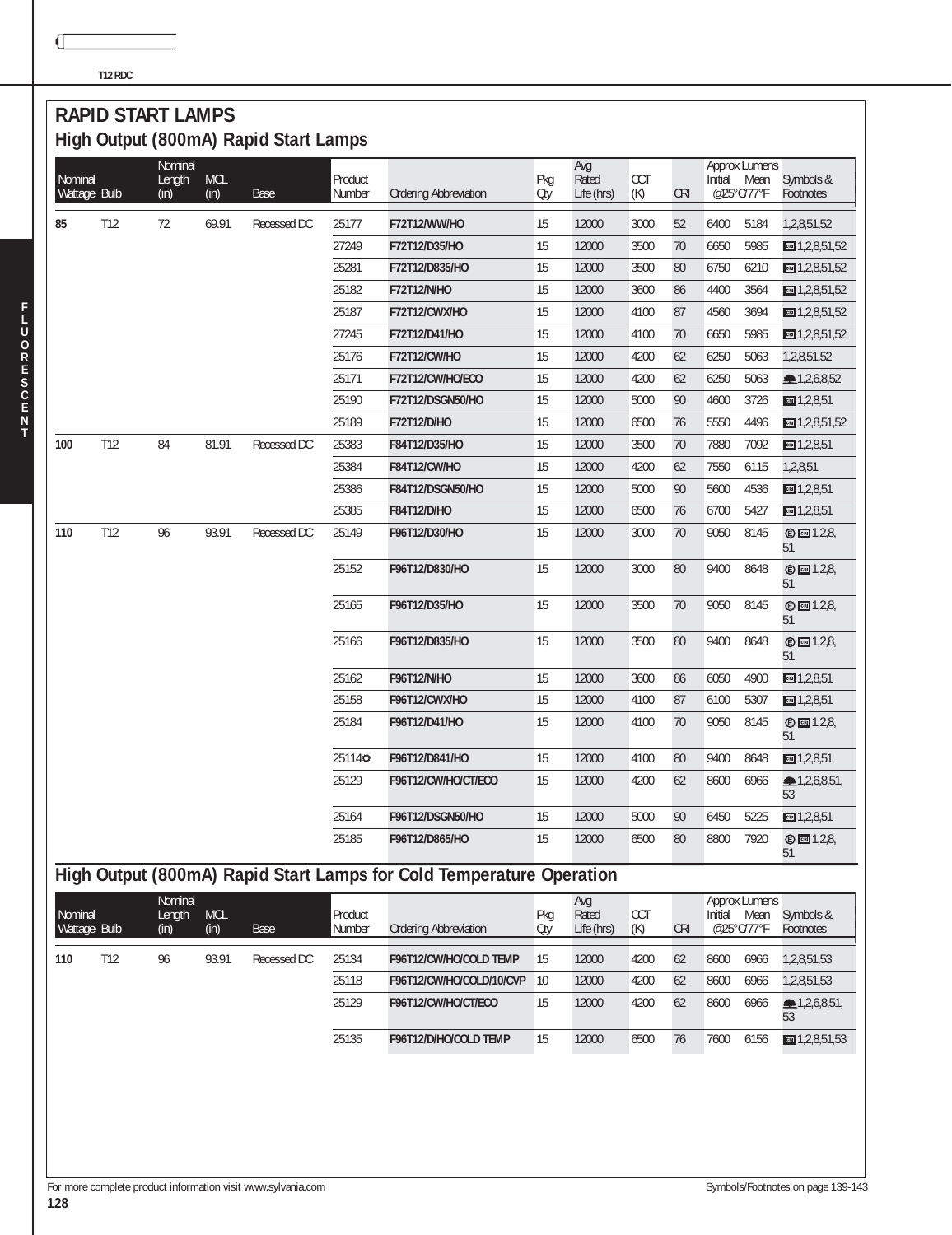٩ſ

√ T12 RDC **T8 Single Pin** T12 Single Pin

## **RAPID START LAMPS Very High Output (1500mA) Rapid Start Lamps**

| Nominal<br>Wattage Bulb |                 | Nominal<br>Length<br>(in) | <b>MOL</b><br>(in) | Base        | Product<br>Number | <b>Ordering Abbreviation</b> | Pkg<br>Oty | Avg<br>Rated<br>Life (hrs) | <b>CCT</b><br>(K) | <b>CRI</b> | Initial<br>@25°C/77°F | Approx Lumens<br>Mean | Symbols &<br>Footnotes |
|-------------------------|-----------------|---------------------------|--------------------|-------------|-------------------|------------------------------|------------|----------------------------|-------------------|------------|-----------------------|-----------------------|------------------------|
| 115                     | T <sub>12</sub> | 48                        | 46                 | Recessed DC | 25248             | F48T12/CW/VHO                | 30         | 10000                      | 4200              | 62         | 6600                  | 4620                  | 1,2,8,54               |
|                         |                 |                           |                    |             | 25249             | F48T12/CW/VHO/LT             | 30         | 10000                      | 4200              | 62         | 6750                  | 5250                  | 1,2,8,54,55,56         |
|                         |                 |                           |                    |             | 21260             | F48T12/CW/VHO/PB/30          | 6          | 10000                      | 4200              | 62         |                       |                       | 1,2,8,57               |
|                         |                 |                           |                    |             | 25244             | F48T12/D/VHO                 | 30         | 10000                      | 6500              | 76         | 5600                  | 3920                  | $m = 1,2,8,54$         |
| 135                     | T12             | 60                        | 57.91              | Recessed DC | 25262             | F60T12/CW/VHO                | 30         | 10000                      | 4200              | 62         | 8700                  | 6090                  | 1,2,8,54               |
| 141                     | T <sub>12</sub> | 60                        | 57.91              | Recessed DC | 25263             | F60T12/CW/VHO/LT             | 30         | 10000                      | 4200              | 62         | 8700                  | 6090                  | 1,2,8,54,55,56         |
| 160                     | T12             | 72                        | 69.91              | Recessed DC | 25272             | F72T12/CW/VHO                | 15         | 10000                      | 4200              | 62         | 10600                 | 7420                  | 1,2,8,54               |
|                         |                 |                           |                    |             | 25274             | F72T12/CW/VHO/LT             | 15         | 10000                      | 4200              | 62         | 11000                 | 7700                  | 1,2,8,54,55,56         |
|                         |                 |                           |                    |             | 25270             | <b>F72T12/D/VHO</b>          | 15         | 10000                      | 6500              | 76         | 9400                  | 6580                  | $m = 1,2,8,54$         |
| 195                     | T <sub>12</sub> | 96                        | 93.91              | Recessed DC | 25296             | F96T12/CW/VHO/SS             | 15         | 10000                      | 4200              | 62         | 13000                 | 9100                  | 1,2,8,54,58            |
| 215                     | T12             | 96                        | 93.91              | Recessed DC | 25211             | F96T12/WW/VHO                | 15         | 10000                      | 3000              | 52         | 14000                 | 9800                  | 1,2,8,54               |
|                         |                 |                           |                    |             | 25209             | F96T12/CW/VHO                | 15         | 10000                      | 4200              | 62         | 14000                 | 9800                  | 1,2,8,54               |
|                         |                 |                           |                    |             | 25292             | F96T12/CW/VHO/LT             | 15         | 10000                      | 4200              | 62         | 15000                 | 10500                 | 1,2,8,54,55,56         |
|                         |                 |                           |                    |             | 25210             | F96T12/D/VHO                 | 15         | 10000                      | 6500              | 76         | 11600                 | 8120                  | $\Box$ 1,2,8,54        |

#### **INSTANT START LAMPS Slimline Instant Start SUPERSAVER® Lamps**

|              |     | Nominal |            |            |         |                              |     | Avg        |            |            |         | <b>Approx Lumens</b> |                                             |
|--------------|-----|---------|------------|------------|---------|------------------------------|-----|------------|------------|------------|---------|----------------------|---------------------------------------------|
| Nominal      |     | Length  | <b>MOL</b> |            | Product |                              | Pkg | Rated      | <b>CCT</b> |            | Initial | Mean<br>@25°C/77°F   | Symbols &                                   |
| Wattage Bulb |     | (in)    | (in)       | Base       | Number  | <b>Ordering Abbreviation</b> | Oty | Life (hrs) | (K)        | <b>CRI</b> |         |                      | Footnotes                                   |
| 32           | T12 | 48      | 46.00      | Single Pin | 24829   | F48T12/D35/SS                | 30  | 9000       | 3500       | 70         | 2575    | 2369                 | CH 1, 2, 59                                 |
|              |     |         |            |            | 24825   | F48T12/D41/SS                | 30  | 9000       | 4100       | 70         | 2575    | 2369                 | cm 1,2,59                                   |
|              |     |         |            |            | 24823   | <b>F48T12/CW/SS</b>          | 30  | 9000       | 4200       | 62         | 2450    | 2200                 | 1,2,59                                      |
| 60           | T12 | 96      | 94         | Single Pin | 29825   | F96T12/D30/SS                | 15  | 12000      | 3000       | 70         | 5600    | 5152                 | © 1,2,51,<br>59                             |
|              |     |         |            |            | 29809   | F96T12/D30/SS/ECO            | 15  | 12000      | 3000       | 70         | 5600    | 5152                 | $© □ 1.2$<br>6,51,59                        |
|              |     |         |            |            | 29823   | F96T12/D830/SS               | 15  | 12000      | 3000       | 80         | 5800    | 5452                 | © <b>3</b> 1,2,51,<br>59                    |
|              |     |         |            |            | 29854   | F96T12/D830/SS/ECO           | 15  | 12000      | 3000       | 80         | 5800    | 5452                 | $© □ [3]$<br>6,51,59                        |
|              |     |         |            |            | 29795   | F96T12/WW/SS/ECO             | 15  | 12000      | 3000       | 52         | 5500    | 4840                 | $\mathbf{0}$ $\blacksquare$ 1,2,6,<br>51,59 |
|              |     |         |            |            | 29819   | F96T12/D35/SS                | 15  | 12000      | 3500       | 70         | 5600    | 5152                 | © <b>3</b> 1,2,51,<br>59                    |
|              |     |         |            |            | 29808   | F96T12/D35/SS/ECO            | 15  | 12000      | 3500       | 70         | 5600    | 5152                 | $© □ [3]$<br>6,51,59                        |
|              |     |         |            |            | 29811   | F96T12/D835/SS               | 15  | 12000      | 3500       | 80         | 5800    | 5452                 | © $[3]$ 1,2,51,<br>59                       |
|              |     |         |            |            | 29859   | F96T12/D835/SS/ECO           | 15  | 12000      | 3500       | 80         | 5800    | 5452                 | $© □ 1.26,51,59$                            |
|              |     |         |            |            | 29814   | F96T12/CWX/SS                | 15  | 12000      | 4100       | 87         | 3850    | 3388                 | CH1,2,51,59                                 |
|              |     |         |            |            | 29853   | F96T12/D41/SS/ECO            | 15  | 12000      | 4100       | 70         | 5600    | 5152                 | $© □ □ □ □ □$<br>6,51,59                    |
|              |     |         |            |            | 29812   | F96T12/D841/SS               | 15  | 12000      | 4100       | 80         | 5800    | 5452                 | © <b>1</b> , 2, 51,<br>59                   |
|              |     |         |            |            |         |                              |     |            |            |            |         |                      |                                             |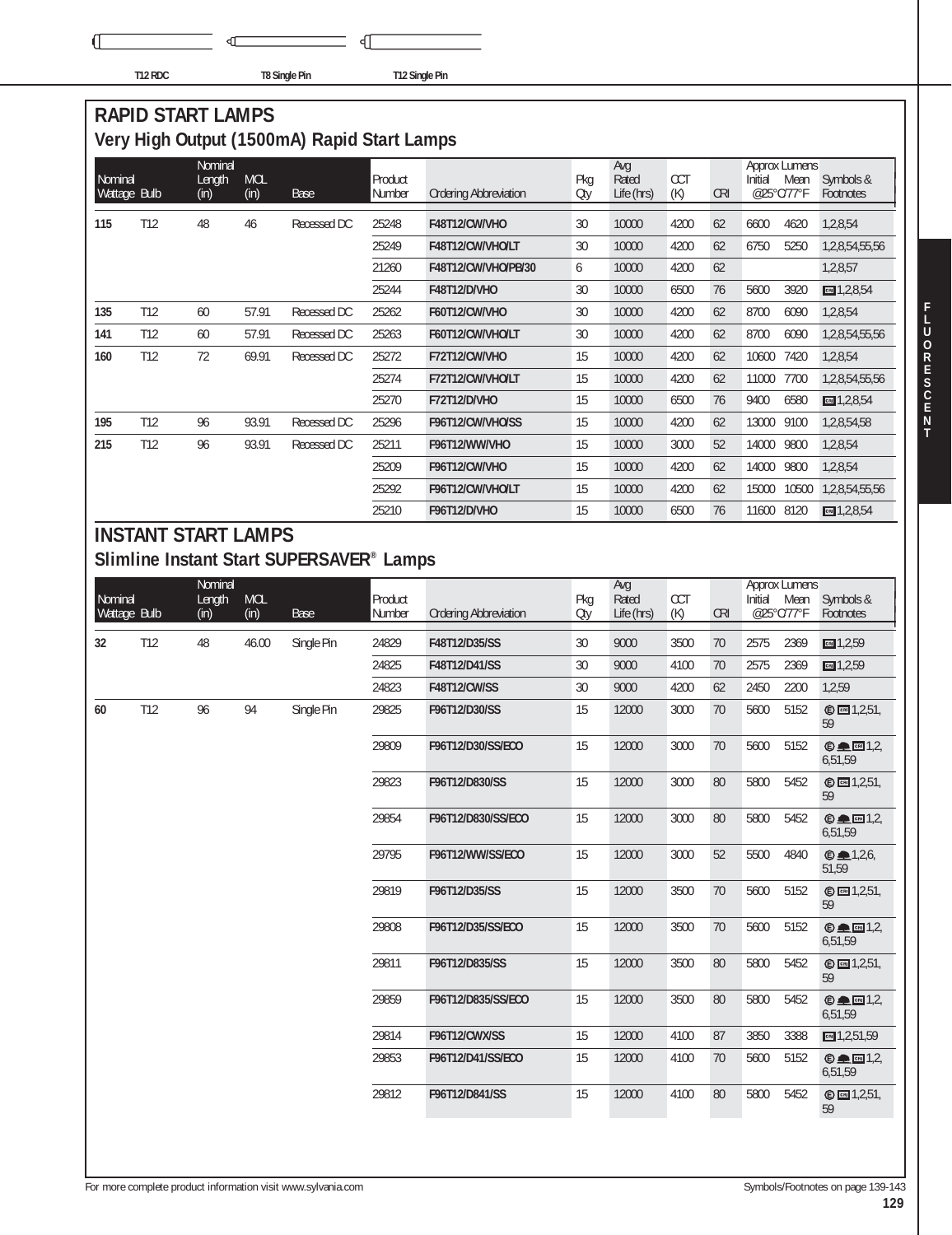€

**T12 Single Pin T6 Single Pin T8 Single Pin**

 $\overline{\mathbb{C}}$ 

## **INSTANT START LAMPS Slimline Instant Start SUPERSAVER® Lamps**

Þ

|                         |                |                                     |                    | ommine motant otart our ERSAVER Eamps |                    |                              |            |                            |                   |            |         |                                            |                          |
|-------------------------|----------------|-------------------------------------|--------------------|---------------------------------------|--------------------|------------------------------|------------|----------------------------|-------------------|------------|---------|--------------------------------------------|--------------------------|
| Nominal                 |                | Nominal                             |                    |                                       |                    |                              |            | Avg<br>Rated               |                   |            |         | <b>Approx Lumens</b>                       |                          |
| Wattage Bulb            |                | Length<br>(in)                      | <b>MOL</b><br>(in) | <b>Base</b>                           | Product<br>Number  | <b>Ordering Abbreviation</b> | Pkg<br>Oty | Life (hrs)                 | <b>CCT</b><br>(K) | <b>CRI</b> | Initial | Mean<br>@25°C/77°F                         | Symbols &<br>Footnotes   |
| 60                      | T12            | 96                                  | 94                 | Single Pin                            | 29860              | F96T12/D841/SS/ECO           | 15         | 12000                      | 4100              | 80         | 5800    | 5452                                       | $© □ 1,2,$<br>6,51,59    |
|                         |                |                                     |                    |                                       | 29820              | <b>F96T12/LW/SS</b>          | 15         | 12000                      | 4150              | 48         | 5600    | 4928                                       |                          |
|                         |                |                                     |                    |                                       | 29815              | <b>F96T12/CW/SS</b>          | 15         | 12000                      | 4200              | 62         | 5300    | 4664                                       | <b>©1,2,51,59</b>        |
|                         |                |                                     |                    |                                       | 29805              | F96T12/CW/SS/CVP             | $10$       | 12000                      | 4200              | 62         | 5300    | 4664                                       |                          |
|                         |                |                                     |                    |                                       | 29505              | F96T12/CW/SS/ECO             | 15         | 12000                      | 4200              | 62         | 5300    | 4664                                       | @41,2,6<br>51,59         |
|                         |                |                                     |                    |                                       | 29816              | F96T12/CW/SS/UPC             | 15         | 12000                      | 4200              | 62         | 5300    | 4664                                       |                          |
|                         |                |                                     |                    |                                       | 29851              | F96T12/D865/SS               | 15         | 12000                      | 6500              | 80         | 5300    | 4770                                       | © <b>□</b> 1,2,51,<br>59 |
|                         |                |                                     |                    |                                       | 29828              | F96T12/DX/SS                 | 15         | 12000                      | 6500              | 88         | 3860    | 3397                                       | $m = 1,2,51,59$          |
|                         |                |                                     |                    |                                       | 298680             | F96T12/DX/SS/ECO             | 15         | 12000                      | 6500              | 88         | 3860    | 3397                                       | ▲ 图 1,2,6,<br>51,59      |
|                         |                | <b>Slimline Instant Start Lamps</b> |                    |                                       |                    |                              |            |                            |                   |            |         |                                            |                          |
| Nominal<br>Wattage Bulb |                | Nominal<br>Length<br>(in)           | <b>MOL</b><br>(in) | <b>Base</b>                           | Product<br>Number  | <b>Ordering Abbreviation</b> | Pkg<br>Oty | Avg<br>Rated<br>Life (hrs) | CCT<br>(K)        | <b>CRI</b> | Initial | <b>Approx Lumens</b><br>Mean<br>@25°C/77°F | Symbols &<br>Footnotes   |
| 21                      | T12            | 24                                  | 22.0               | Single Pin                            | 22403              | <b>F24T12/CW</b>             | 30         | 7500                       | 4200              | 62         | 1150    | 1000                                       | 1,2,8                    |
| 25                      | T <sub>6</sub> | 42                                  | 40                 | Single Pin                            | 24270              | <b>F42T6/WW</b>              | 24         | 7500                       | 3032              | 52         | 1825    | 1606                                       | @1,2,8                   |
|                         |                |                                     |                    |                                       | 24269              | F42T6/D35                    | 24         | 7500                       | 3500              | 70         | 1830    | 1684                                       | <b>◎ ⊡</b> 1,2,8         |
|                         |                |                                     |                    |                                       | 24266              | <b>F42T6/CW</b>              | 24         | 7500                       | 4200              | 62         | 1750    | 1540                                       | <b>@1,2,8</b>            |
| 30                      | T12            | 36                                  | 34                 | Single Pin                            | 23618              | F36T12/CW                    | 30         | 7500                       | 4200              | 62         | 1970    | 1734                                       | 1,2,8                    |
| 38                      | T <sub>6</sub> | 64                                  | 62                 | Single Pin                            | 26470              | <b>F64T6/WW</b>              | 24         | 7500                       | 3000              | 52         | 2900    | 2552                                       | <b>◎ 1,2,8</b>           |
|                         |                |                                     |                    |                                       | 26469 <del>A</del> | F64T6/D35                    | 24         | 7500                       | 3500              | 70         | 2930    | 2696                                       | cm 1,2,8                 |
|                         |                |                                     |                    |                                       | 26466              | <b>F64T6/CW</b>              | 24         | 7500                       | 4200              | 62         | 2800    | 2464                                       | @1,2,8                   |
|                         | T <sub>8</sub> | 72                                  | 70                 | Single Pin                            | 27270              | <b>F72T8/WW</b>              | 24         | 7500                       | 3000              | 52         | 3100    | 2728                                       | @1,2,8                   |
|                         |                |                                     |                    |                                       | 27266              | F72T8/CW                     | 24         | 7500                       | 4200              | 62         | 3050    | 2684                                       | @1,2,8                   |
|                         |                |                                     |                    |                                       | 27200              | <b>F72T8/D</b>               | 24         | 7500                       | 6500              | 76         | 2600    | 2288                                       | <b>◎ ⊡</b> 1,2,8         |
| 39                      | T12            | 48                                  | 46                 | Single Pin                            | 24827              | F48T12/CW/ECO                | $30\,$     | 9000                       | 4200              | 62         | 2820    | 2482                                       | 1,2,6,8                  |
|                         |                |                                     |                    |                                       | 24836              | <b>F48T12D/ECO</b>           | 30         | 9000                       | 6500              | 76         | 2450    | 2156                                       | CRI 1,2,6,<br>8          |
|                         |                |                                     |                    |                                       | 24832              | F48T12/D35                   | 30         | 9000                       | 3500              | 70         | 3000    | 2760                                       | $m = 1,2,8$              |
|                         |                |                                     |                    |                                       | 24830              | F48T12/CW                    | $30\,$     | 9000                       | 4200              | 62         | 2820    | 2482                                       | 1,2,8                    |
|                         |                |                                     |                    |                                       | 24834              | F48T12/D                     | 30         | 9000                       | 6500              | 76         | 2450    | 2156                                       | $m = 1,2,8$              |
| 50                      | T12            | $60\,$                              | 58                 | Single Pin                            | 26018              | F60T12/D35                   | 30         | 12000                      | 3500              | 70         | 3850    | 3542                                       | $m = 1,2,8,51$           |
|                         |                |                                     |                    |                                       | 26001              | F60T12/CW                    | 30         | 12000                      | 4200              | 62         | 3700    | 3256                                       | 1,2,8,51                 |
|                         |                |                                     |                    |                                       | 26002              | F60T12/D                     | 30         | 12000                      | 6500              | 76         | 3000    | 2640                                       | $m = 1,2,8,51$           |
| 51                      | T <sub>8</sub> | 96                                  | 94                 | Single Pin                            | 29666              | <b>F96T8/CW</b>              | 24         | 7500                       | 4200              | 62         | 4000    | 3520                                       | <b>@</b> 1,2,8           |
|                         |                |                                     |                    |                                       | 29650              | F96T8/D                      | 24         | 7500                       | 6500              | 76         | 3550    | 3124                                       | ◎ 图 1,2,8                |
| 52                      | T12            | 64                                  | 62                 | Single Pin                            | 26403              | F64T12/CW                    | 30         | 12000                      | 4200              | 62         | 3900    | 3432                                       | 1,2,8,51                 |
|                         |                |                                     |                    |                                       | 26404              | F64T12/D                     | 30         | 12000                      | 6500              | 76         | 3300    | 2904                                       | $m = 1,2,8,51$           |
| 55                      | T12            | $72\,$                              | $70\,$             | Single Pin                            | 27255              | F72T12/D830                  | 15         | 12000                      | 3000              | 80         | 4800    | 4512                                       | $m = 1,2,8,51$           |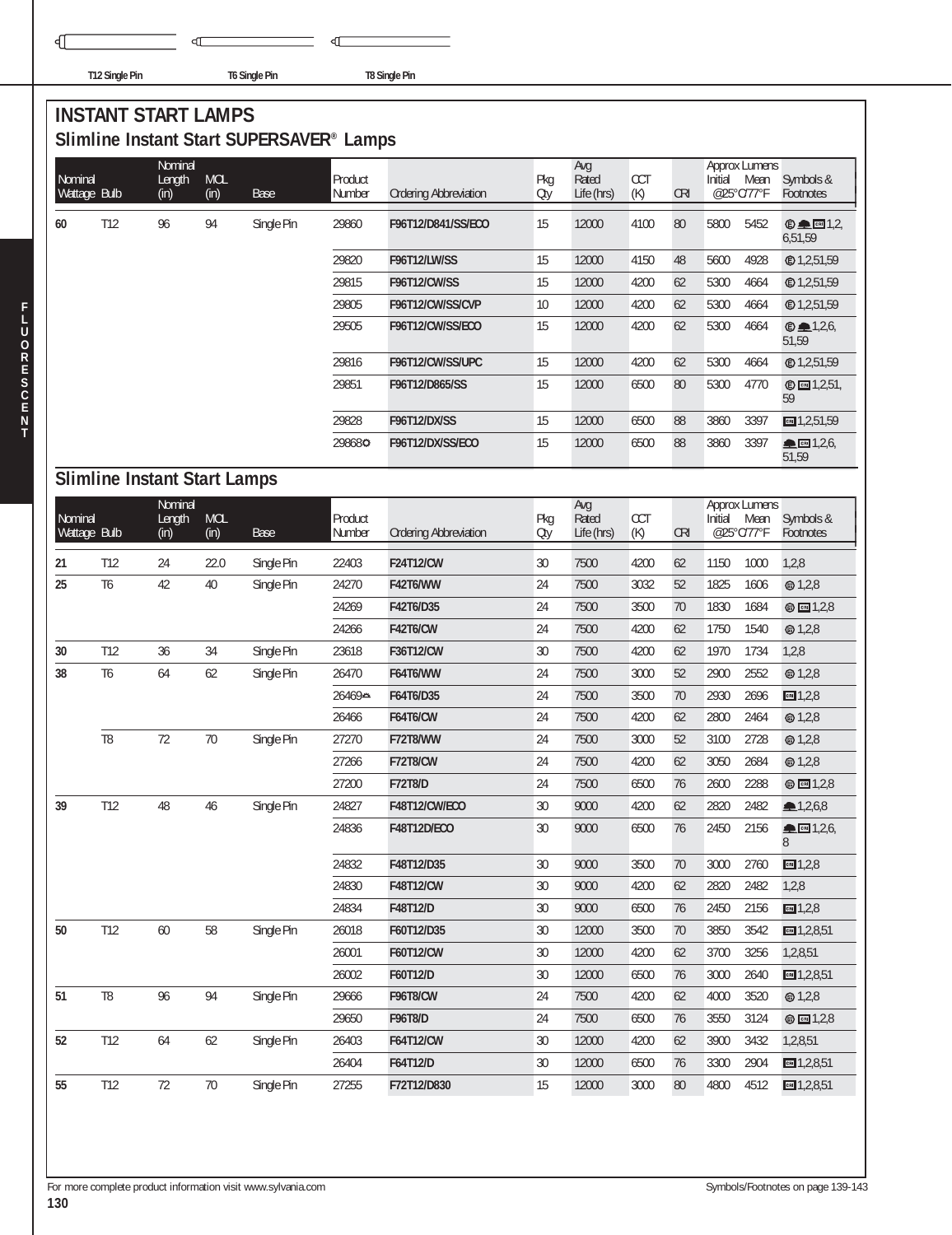√

**T12 Single Pin T12 Med Bipin**

℡

## **INSTANT START LAMPS Slimline Instant Start Lamps**

|                         |                                 | Nominal        |                    |             |                   |                              |            | Avg                 |                   |            |         | Approx Lumens      |                          |
|-------------------------|---------------------------------|----------------|--------------------|-------------|-------------------|------------------------------|------------|---------------------|-------------------|------------|---------|--------------------|--------------------------|
| Nominal                 | Wattage Bulb                    | Length<br>(in) | <b>MOL</b><br>(in) | <b>Base</b> | Product<br>Number | <b>Ordering Abbreviation</b> | Pkg<br>Oty | Rated<br>Life (hrs) | <b>CCT</b><br>(K) | <b>CRI</b> | Initial | Mean<br>@25°C/77°F | Symbols &<br>Footnotes   |
|                         |                                 |                |                    |             |                   |                              |            |                     |                   |            |         |                    |                          |
| 55                      | T12                             | 72             | 70                 | Single Pin  | 27250             | F72T12/D35                   | 15         | 12000               | 3500              | 70         | 4700    | 4324               | cm 1,2,8,51              |
|                         |                                 |                |                    |             | 27243             | F72T12/D41                   | 15         | 12000               | 4100              | 70         | 4700    | 4324               | $m = 1,2,8,51$           |
|                         |                                 |                |                    |             | 27256             | F72T12/CW                    | 15         | 12000               | 4200              | 62         | 4500    | 3960               | 1,2,8,51                 |
|                         |                                 |                |                    |             | 27259             | F72T12/D                     | 15         | 12000               | 6500              | 76         | 3800    | 3432               | cm 1,2,8,51              |
| 70                      | T12                             | 84             | 82                 | Single Pin  | 28417             | <b>F84T12/CW</b>             | 15         | 12000               | 4200              | 62         | 5300    | 4664               | 1,2,8,51                 |
| 75                      | T12                             | 96             | 94                 | Single Pin  | 29818             | F96T12/D30                   | 15         | 12000               | 3000              | 70         | 6420    | 5906               | © 2,2,8<br>51            |
|                         |                                 |                |                    |             | 29796             | F96T12/D30/ECO               | 15         | 12000               | 3000              | 70         | 6420    | 5906               | $© □ 1,2,$<br>6,51       |
|                         |                                 |                |                    |             | 29827             | F96T12/D830                  | 15         | 12000               | 3000              | 80         | 6550    | 6157               | $©$ $□$ 1,2,8,<br>51     |
|                         |                                 |                |                    |             | 29856             | F96T12/D830/ECO              | 15         | 12000               | 3000              | 80         | 6550    | 6157               | $© □ [3]$<br>6,8,51      |
|                         |                                 |                |                    |             | 29685             | F96T12/D35                   | 15         | 12000               | 3500              | 70         | 6420    | 5906               | © 2,2,8<br>51            |
|                         |                                 |                |                    |             | 29686             | F96T12/D35/ECO               | 15         | 12000               | 3500              | 70         | 6420    | 5906               | $© □ 1,2,6,8,51$         |
|                         |                                 |                |                    |             | 29843             | F96T12/D835                  | 15         | 12000               | 3500              | 80         | 6550    | 6157               | © <b>1</b> , 2, 8,<br>51 |
|                         |                                 |                |                    |             | 29838             | F96T12/D835/ECO              | 15         | 12000               | 3500              | 80         | 6550    | 6157               | $© □ 1,2,$<br>6,8,51     |
|                         |                                 |                |                    |             | 29478             | <b>F96T12/CWX</b>            | 15         | 12000               | 4100              | 87         | 4400    | 3872               | cm 1,2,8,51              |
|                         |                                 |                |                    |             | 29858             | F96T12/CWX/CVP               | $10$       | 12000               | 4100              | 87         | 4400    | 3872               | cm 1,2,8,51              |
|                         |                                 |                |                    |             | 29489             | F96T12/CWX/UPC               | 15         | 12000               | 4100              | 87         | 4400    | 3872               | cm 1,2,8,51              |
|                         |                                 |                |                    |             | 29797             | F96T12/D41/CVP               | 10         | 12000               | 4100              | 70         | 6420    | 5906               | © <b>1</b> , 2, 8,<br>51 |
|                         |                                 |                |                    |             | 29798             | F96T12/D41/ECO               | 15         | 12000               | 4100              | 70         | 6420    | 5906               | $© □ 1,2,$<br>6,8,51     |
|                         |                                 |                |                    |             | 29852             | F96T12/D41/UPC               | 15         | 12000               | 4100              | 70         | 6420    | 5906               | © 2,2,8<br>51            |
|                         |                                 |                |                    |             | 29857             | F96T12/D841                  | 15         | 12000               | 4100              | 80         | 6550    | 6157               | © <b>1</b> ,2,8,<br>51   |
|                         |                                 |                |                    |             | 29850             | F96T12/D841/ECO              | 15         | 12000               | 4100              | 80         | 6550    | 6157               | $© □ 1,2,$<br>6,8,51     |
|                         |                                 |                |                    |             | 29833             | F96T12/DSGN50                | 15         | 12000               | 5000              | 90         | 4400    | 3872               | cm 1,2,8,51              |
|                         |                                 |                |                    |             | 29849             | F96T12/D865                  | 15         | 12000               | 6500              | 80         | 6000    | 5520               | <b>© 21,2,8</b><br>51    |
|                         |                                 |                |                    |             | 29500             | F96T12/DX                    | 15         | 12000               | 6500              | 88         | 4360    | 3837               | CRI 1,2,8,51             |
|                         | <b>Instant Start Bipin Lamp</b> |                |                    |             |                   |                              |            |                     |                   |            |         |                    |                          |
|                         |                                 | Nominal        |                    |             |                   |                              |            | Avg                 |                   |            |         | Approx Lumens      |                          |
| Nominal<br>Wattage Bulb |                                 | Length<br>(in) | <b>MOL</b><br>(in) | <b>Base</b> | Product<br>Number | <b>Ordering Abbreviation</b> | Pkg<br>Oty | Rated<br>Life (hrs) | CCT<br>(K)        | <b>CRI</b> | Initial | Mean<br>@25°C/77°F | Symbols &<br>Footnotes   |
| 40                      | T12                             | 48             | 47.78              | Med Bipin   | 24571             | F40T12/CW/IS                 | 30         | 9000                | 4200              | 62         | 3000    | 2640               | 1,2,8,60                 |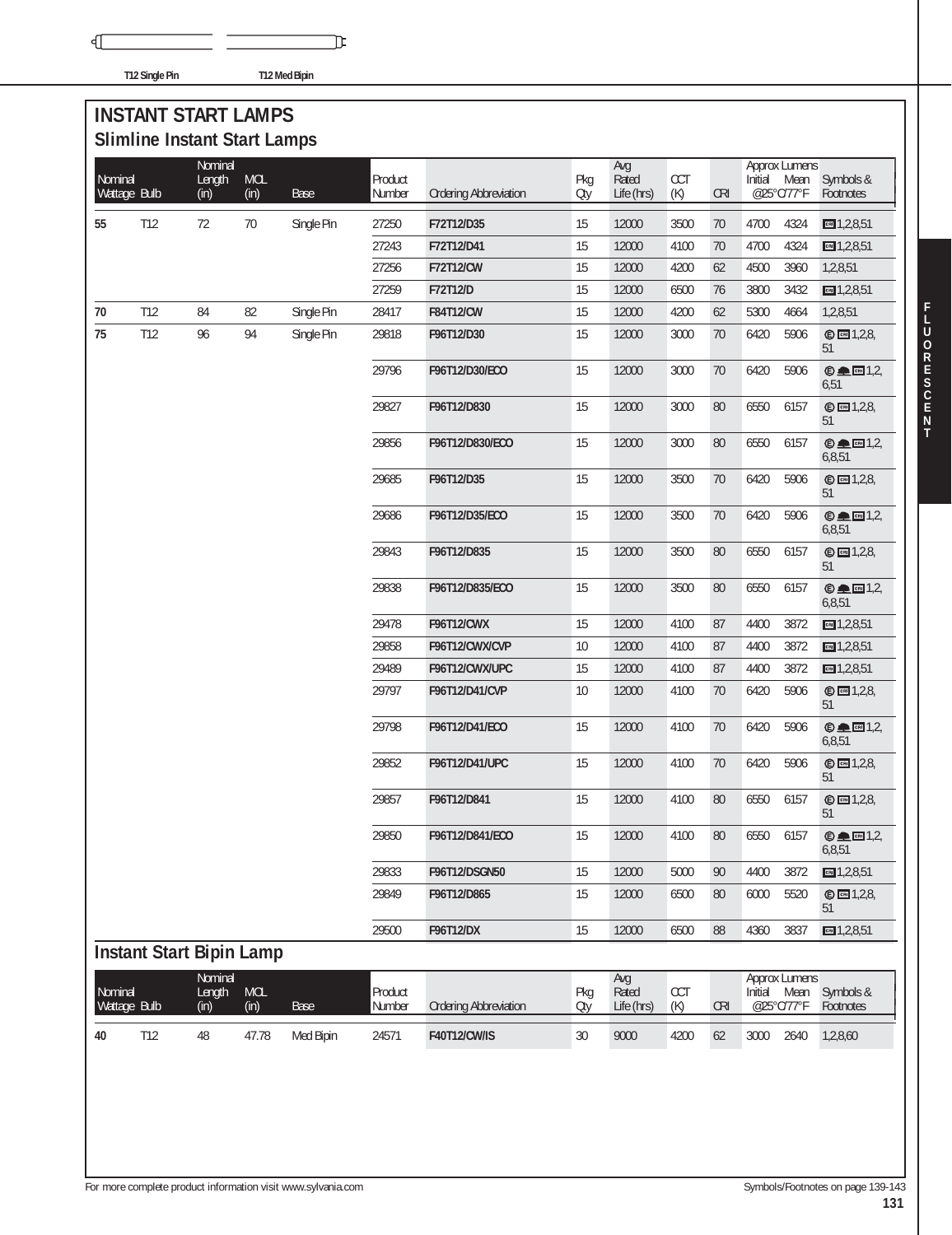|  | T5 Mini Rinin |
|--|---------------|

℡

**T5 Mini Bipin T8 Med Bipin T12 Med Bipin**

π

# **PREHEAT LAMPS**

# **Miniature T5 Preheat Lamps (Starter Required)**

| Nominal<br>Wattage Bulb |                | Nominal<br>Length<br>(in) | <b>MOL</b><br>(in) | Base       | Product<br>Number | <b>Ordering Abbreviation</b>                         | Pkg<br>Oty | Avg<br>Rated<br>Life (hrs) | <b>CCT</b><br>(K) | <b>CRI</b> | <b>Approx Lumens</b><br>Initial<br>@25°C/77°F | Mean | Symbols &<br>Footnotes |
|-------------------------|----------------|---------------------------|--------------------|------------|-------------------|------------------------------------------------------|------------|----------------------------|-------------------|------------|-----------------------------------------------|------|------------------------|
| 4                       | T5             | 6                         | 5.91               | Mini Bipin | 20416             | F4T5/CW                                              | 24         | 6000                       | 4200              | 62         | 135                                           | 117  | 1,2                    |
|                         |                |                           |                    |            | 20415             | <b>F4T5CW/BL/1/6</b>                                 | 6          | 6000                       | 4200              | 62         | 135                                           | 117  | 1,2                    |
|                         |                |                           |                    |            | 20420             | <b>F4T5/D</b>                                        | 24         | 6000                       | 6500              | 76         | 115                                           | 100  | cm 1,2                 |
| 6                       | T <sub>5</sub> | 9                         | 8.91               | Mini Bipin | 20617             | F6T5/WW                                              | 24         | 7500                       | 3000              | 52         | 275                                           | 239  | 1,2                    |
|                         |                |                           |                    |            | 20616             | F6T5/CW                                              | 24         | 7500                       | 4200              | 62         | 270                                           | 235  | 1,2                    |
|                         |                |                           |                    |            | 20619             | F6T5CW/BL/1/6                                        | 6          | 7500                       | 4200              | 62         | 270                                           | 235  | 1,2                    |
|                         |                |                           |                    |            | 20620             | <b>F6T5/D</b>                                        | 24         | 7500                       | 6500              | 76         | 260                                           | 226  | cm1,2                  |
| 8                       | T <sub>5</sub> | 12                        | 11.91              | Mini Bipin | 20817             | F8T5/WW                                              | 24         | 7500                       | 3000              | 52         | 400                                           | 348  | 1,2                    |
|                         |                |                           |                    |            | 20819             | F8T5/WW/BL/1/6                                       | 6          | 7500                       | 3000              | 52         | 400                                           | 348  | 1,2                    |
|                         |                |                           |                    |            | 20821             | <b>F8T5/W</b>                                        | 24         | 7500                       | 3450              | 57         | 400                                           | 348  | 1,2                    |
|                         |                |                           |                    |            | 20837             | F8T5/CWX                                             | 24         | 7500                       | 4100              | 87         | 270                                           | 235  | cm1,2                  |
|                         |                |                           |                    |            | 20816             | <b>F8T5/CW</b>                                       | 24         | 7500                       | 4200              | 62         | 390                                           | 339  | 1,2                    |
|                         |                |                           |                    |            | 20834             | <b>F8T5CW/BL/1/6</b>                                 | 6          | 7500                       | 4200              | 62         | 390                                           | 339  | 1,2                    |
|                         |                |                           |                    |            | 20824             | <b>F8T5/DSGN50</b>                                   | 24         | 7500                       | 5000              | 90         | 280                                           | 244  | cm1,2                  |
|                         |                |                           |                    |            | 20820             | <b>F8T5/D</b>                                        | 24         | 7500                       | 6500              | 76         | 350                                           | 305  | CR1,2                  |
| 13                      | T <sub>5</sub> | 21                        | 20.4               | Mini Bipin | 21301             | L13W/25                                              | 25         | 7500                       | 4000              | 75         | 700                                           | 630  | cm1,2                  |
|                         |                |                           | 20.91              | Mini Bipin | 21317             | F13T5/WW                                             | 24         | 7500                       | 3000              | 52         | 880                                           | 766  | 1,2                    |
|                         |                |                           |                    |            | 21332             | F13T5/WW/BL/1/6                                      | 6          | 7500                       | 3000              | 52         | 880                                           | 766  | 1,2                    |
|                         |                |                           |                    |            | 21316             | <b>F13T5/CW</b>                                      | 24         | 7500                       | 4200              | 62         | 860                                           | 748  | 1,2                    |
|                         |                |                           |                    |            | 21315             | F13T5CW/BL/1/6                                       | 6          | 7500                       | 4200              | 62         | 860                                           | 748  | 1,2                    |
|                         |                |                           |                    |            |                   | Standard T8 and T12 Preheat Lamps (Starter Required) |            |                            |                   |            |                                               |      |                        |
| Nominal<br>Wattage Bulb |                | Nominal<br>Length<br>(in) | <b>MOL</b><br>(in) | Base       | Product<br>Number | <b>Ordering Abbreviation</b>                         | Pkg<br>Oty | Avg<br>Rated<br>Life (hrs) | <b>CCT</b><br>(K) | <b>CRI</b> | <b>Approx Lumens</b><br>Initial<br>@25°C/77°F | Mean | Symbols &<br>Footnotes |
| 13                      | T <sub>8</sub> | 12                        | 11.71              | Med Bipin  | 21766             | <b>F13T8/CW</b>                                      | 24         | 7500                       | 4200              | 62         | 530                                           | 461  | 1,2                    |
| 14                      | T <sub>8</sub> | 15                        | 14.78              | Med Bipin  | 21486             | <b>F14T8/CW</b>                                      | 24         | 7500                       | 4200              | 62         | 685                                           | 644  | 1,2                    |
|                         |                |                           |                    |            | 21488             | F14T8/D                                              | 24         | 7500                       | 6500              | 76         | 575                                           | 561  | cm 1,2                 |
|                         | T12            | 15                        | 14.78              | Med Bipin  | 21451             | F14T12/DWW/RP                                        | 6          | 9000                       | 3000              | 70         | 720                                           | 648  | cm1,2                  |
|                         |                |                           |                    |            | 21435             | F14T12/WW                                            | 30         | 9000                       | 3000              | 52         | 660                                           | 574  | 1,2                    |
|                         |                |                           |                    |            | 215360            | F14T12/DCW/1/6/RP                                    | 6          | 9000                       | 4100              | $70\,$     | 720                                           | 648  | 1,2                    |
|                         |                |                           |                    |            | 21409             | <b>F14T12/CW</b>                                     | 30         | 9000                       | 4200              | 62         | 650                                           | 566  | 1,2                    |
|                         |                |                           |                    |            | 21410             | F14T12/CW/6/RP                                       | 6          | 9000                       | 4200              | 62         | 650                                           | 566  | 1,2                    |
|                         |                |                           |                    |            | 21411             | F14T12/D                                             | 30         | 9000                       | 6500              | 76         | 590                                           | 513  | cm1,2                  |
| 15                      | T <sub>8</sub> | 18                        | 17.78              | Med Bipin  | 21610             | F15T8/D830                                           | 24         | 7500                       | 3000              | 82         | 920                                           | 846  | cm 1,2                 |
|                         |                |                           |                    |            | 21701             | <b>F15T8/WW</b>                                      | 24         | 7500                       | 3000              | 52         | 845                                           | 735  | 1,2                    |
|                         |                |                           |                    |            | 21765             | F15T8/WW/RP                                          | 6          | 7500                       | 3000              | 52         | 845                                           | 735  | 1,2                    |
|                         |                |                           |                    |            | 21609             | F15T8/D35                                            | 24         | 7500                       | 3500              | 70         | 940                                           | 846  | cm 1,2                 |
|                         |                |                           |                    |            | 21682             | <b>F15T8/N</b>                                       | 24         | 7500                       | 3600              | 86         | 560                                           | 487  | cm1,2                  |
|                         |                |                           |                    |            | 21627≏            | F15T8/CWX                                            | 24         | 7500                       | 4100              | 87         | 600                                           | 522  | cm 1,2                 |
|                         |                |                           |                    |            | 21603             | F15T8/DCW/RP                                         | 6          | 7500                       | 4100              | 70         | 900                                           | 810  | cm 1,2                 |

**T**

**F L**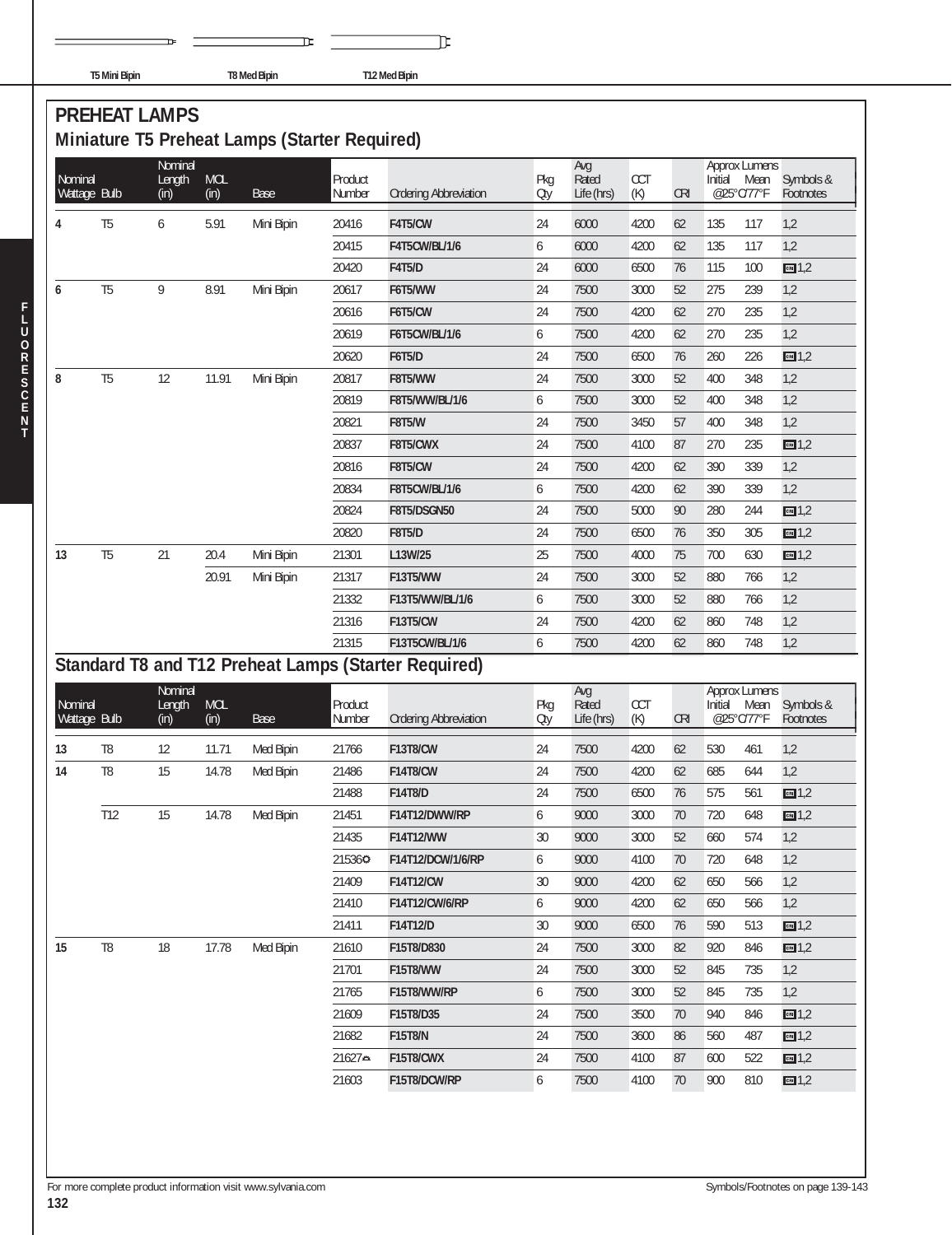**T8 Med Bipin T12 Med Bipin**

## **PREHEAT LAMPS Standard T8 and T12 Preheat Lamps (Starter Required)**

℡

| Nominal<br>Wattage Bulb |                | Nominal<br>Length<br>(in) | <b>MOL</b><br>(in) | <b>Base</b> | Product<br>Number | <b>Ordering Abbreviation</b> | Pkg<br>Oty | Avg<br>Rated<br>Life (hrs) | CCT<br>(K) | <b>CRI</b> | Initial | <b>Approx Lumens</b><br>Mean<br>@25°C/77°F | Symbols &<br>Footnotes |
|-------------------------|----------------|---------------------------|--------------------|-------------|-------------------|------------------------------|------------|----------------------------|------------|------------|---------|--------------------------------------------|------------------------|
| 15                      | T <sub>8</sub> | 18                        | 17.78              | Med Bipin   | 21616             | <b>F15T8/CW</b>              | 24         | 7500                       | 4200       | 62         | 825     | 718                                        | 1,2                    |
|                         |                |                           |                    |             | 21619             | F15T8/CW/6PK                 | 6          | 7500                       | 4200       | 62         | 825     | 718                                        | 1,2                    |
|                         |                |                           |                    |             | 21642             | F15T8/DSGN50                 | 24         | 7500                       | 5000       | 90         | 600     | 539                                        | cn1,2                  |
|                         |                |                           |                    |             | 21600             | F15T8/D                      | 24         | 7500                       | 6500       | 76         | 700     | 653                                        | cn1,2                  |
|                         | T12            | 18                        | 17.78              | Med Bipin   | 21551             | F15T12/DWW/RP                | 6          | 9000                       | 3000       | 70         | 770     | 693                                        | cn1,2                  |
|                         |                |                           |                    |             | 21542             | F15T12/WW                    | 30         | 9000                       | 3000       | 52         | 770     | 670                                        | 1,2                    |
|                         |                |                           |                    |             | 21544             | F15T12/WW/RP                 | 6          | 9000                       | 3000       | 52         | 770     | 670                                        | 1,2                    |
|                         |                |                           |                    |             | 21535             | F15T12/DCW/RP                | 6          | 9000                       | 4100       | 76         | 770     | 693                                        | cn1,2                  |
|                         |                |                           |                    |             | 21532             | F15T12/CW                    | 30         | 9000                       | 4200       | 62         | 750     | 653                                        | 1,2                    |
|                         |                |                           |                    |             | 21513             | F15T12/CW 6PK                | 6          | 9000                       | 4200       | 62         | 750     | 653                                        | 1,2                    |
|                         |                |                           |                    |             | 21534             | F15T12/D                     | 30         | 9000                       | 6500       | 76         | 660     | 574                                        | cm1,2                  |
| 18                      | T <sub>8</sub> | 24                        | 23.78              | Med Bipin   | 23014             | F18T8CW/K24                  | 24         | 7500                       | 4200       | 62         | 1190    | 1035                                       | 1,2                    |
|                         |                |                           |                    |             | 23012             | F18T8CW/K24/1/12/UPC         | 12         | 7500                       | 4200       | 62         | 1190    | 1035                                       | 1,2                    |
|                         |                | 26                        | 25.78              | Med Bipin   | 23025             | F18T8/CW/K26PLT              | 3168       | 7500                       | 4200       | 62         | 1280    | 1079                                       | 1,2                    |
|                         |                |                           |                    |             | 23027             | F18T8CW/K26                  | 24         | 7500                       | 4200       | 62         | 1280    | 1079                                       | 1,2                    |
|                         |                |                           |                    |             | 21728             | F18T8/D/K26                  | 24         | 7500                       | 6500       | 76         | 1100    | 957                                        | cn1,2                  |
|                         |                | 28                        | 27.78              | Med Bipin   | 23028             | F18T8CW/K28                  | 24         | 7500                       | 4200       | 62         | 1360    | 1131                                       | 1,2                    |
|                         |                | 30                        | 29.78              | Med Bipin   | 23030             | F18T8CW/K30                  | 24         | 7500                       | 4200       | 62         | 1400    | 1200                                       | 1,2                    |
| 20                      | T12            | 21                        | 20.78              | Med Bipin   | 22080             | F20T12/CW/21                 | 30         | 7500                       | 4200       | 62         | 1020    | 887                                        | 1,2                    |
|                         |                | 22                        | 21.78              | Med Bipin   | 22085             | F20T12/D/22                  | 30         | 7500                       | 6500       | 76         | 975     | 848                                        | cn1,2                  |
|                         |                | 24                        | 23.78              | Med Bipin   | 22997             | F20T12/G                     | 10         | 9000                       |            |            |         |                                            | 1,2                    |
|                         |                |                           |                    |             | 22075             | F20T12/D830                  | 30         | 9000                       | 3000       | 80         | 1350    | 1242                                       | cm 1,2                 |
|                         |                |                           |                    |             | 22252             | F20T12/DWW/RP                | 6          | 9000                       | 3000       | 70         | 1300    | 1170                                       | cm1,2                  |
|                         |                |                           |                    |             | 22131             | F20T12/WW                    | 30         | 9000                       | 3000       | 52         | 1250    | 1088                                       | 1,2                    |
|                         |                |                           |                    |             | 22134             | F20T12/WW/RP                 | 6          | 9000                       | 3000       | 52         | 1250    | 1088                                       | 1,2                    |
|                         |                |                           |                    |             | 22251             | F20T12/D35                   | 30         | 9000                       | 3500       | 70         | 1300    | 1170                                       | cm1,2                  |
|                         |                |                           |                    |             | 22082             | <b>F20T12/CWX</b>            | 30         | 9000                       | 4100       | 87         | 890     | 774                                        | cn1,2                  |
|                         |                |                           |                    |             | 22255             | F20T12/D41                   | 30         | 9000                       | 4100       | 70         | 1300    | 1170                                       | cm1,2                  |
|                         |                |                           |                    |             | 22256             | F20T12/DCW/RP                | 6          | 9000                       | 4100       | 76         | 1300    | 1170                                       | cm1,2                  |
|                         |                |                           |                    |             | 22078             | F20T12/CW                    | $30\,$     | 9000                       | 4200       | 62         | 1200    | 1044                                       | 1,2                    |
|                         |                |                           |                    |             | 22015             | F20T12/CW/RP                 | 6          | 9000                       | 4200       | 62         | 1200    | 1044                                       | 1,2                    |
|                         |                |                           |                    |             | 22073             | F20T12/CW/UPC                | 30         | 9000                       | 4200       | 62         | 1200    | 1044                                       | 1,2                    |
|                         |                |                           |                    |             | 22119             | F20T12/DSGN50                | 30         | 9000                       | 5000       | 90         | 880     | 766                                        | cn1,2                  |
|                         |                |                           |                    |             | 22083             | F20T12/D                     | 30         | 9000                       | 6500       | 76         | 1075    | 935                                        | cn1,2                  |
|                         |                |                           |                    |             | 22087             | <b>F20T12/D/UPC</b>          | 30         | 9000                       | 6500       | 76         | 1075    | 935                                        | cm1,2                  |
| 25                      | T12            | 28                        | 27.78              | Med Bipin   | 22527             | F25T12/CW/28                 | 30         | 7500                       | 4200       | 62         | 1670    | 1453                                       | 1,2                    |
|                         |                | 30                        | 29.78              | Med Bipin   | 22333             | F25T12/WW/30                 | 30         | 7500                       | 3000       | 52         | 1750    | 1523                                       | 1,2                    |
|                         |                |                           |                    |             | 22528             | F25T12/CW/30                 | 30         | 7500                       | 4200       | 62         | 1730    | 1505                                       | 1,2                    |
|                         |                | 33                        | 32.78              | Med Bipin   | 22529             | F25T12/CW/33                 | 30         | 7500                       | 4200       | 62         | 1850    | 1610                                       | 1,2                    |
|                         |                |                           |                    |             | 22531             | F25T12/D/33                  | 30         | 7500                       | 6500       | 76         | 1600    | 1392                                       | cn1,2                  |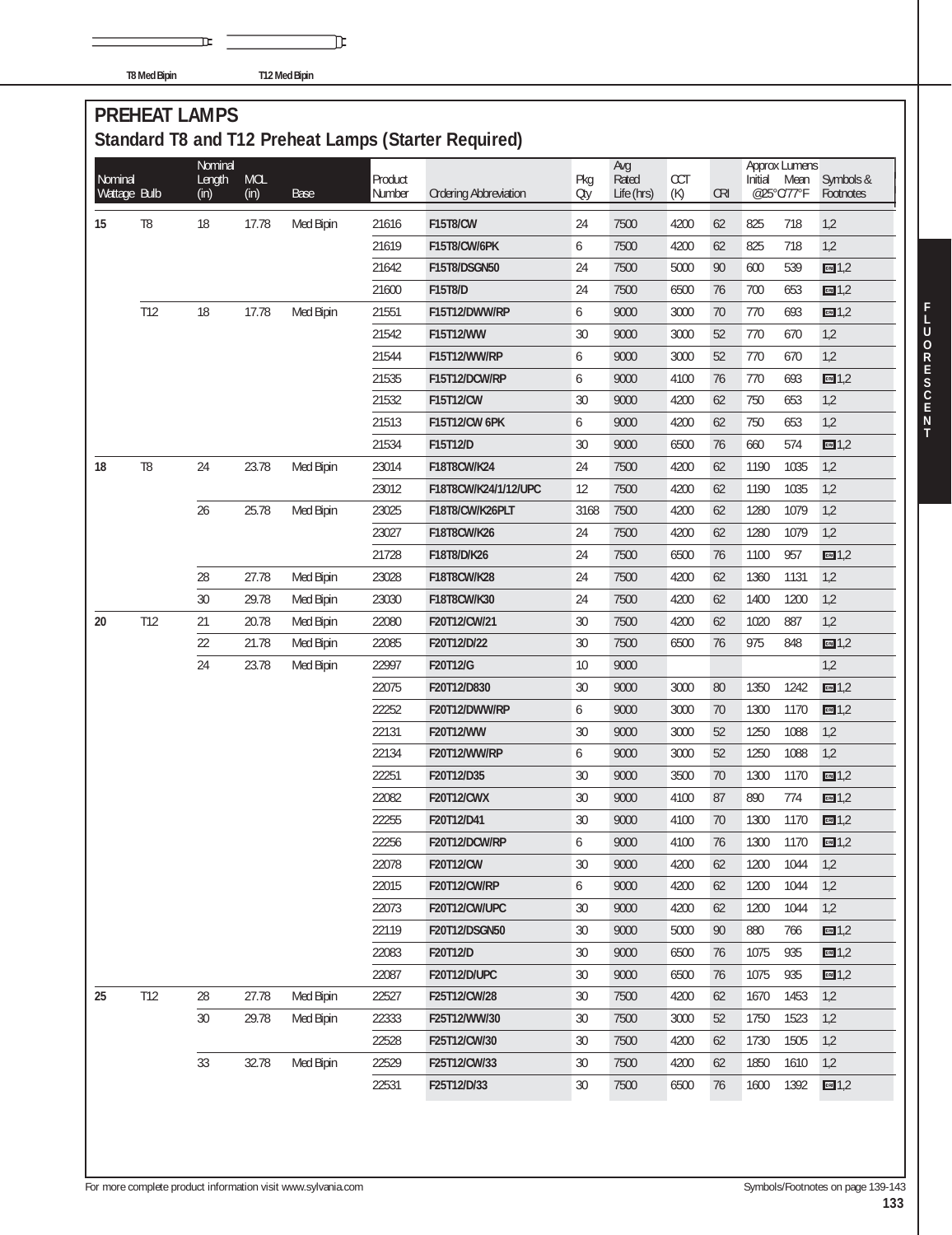|  | TO 8 8 - - 1 D : -- :-- |  |  |
|--|-------------------------|--|--|

 $\mathbf{r}$ 

**T8 Med Bipin T12 Med Bipin T14 1/2 RDC**

℡ f.

#### **PREHEAT LAMPS Standard T8 and T12 Preheat Lamps (Starter Required)**

|                         |                | Nominal           |                    |                                                            |                   |                                     |            | Avg                 |                   |            | <b>Approx Lumens</b>                    |                                |
|-------------------------|----------------|-------------------|--------------------|------------------------------------------------------------|-------------------|-------------------------------------|------------|---------------------|-------------------|------------|-----------------------------------------|--------------------------------|
| Nominal<br>Wattage Bulb |                | Length<br>(in)    | <b>MOL</b><br>(in) | <b>Base</b>                                                | Product<br>Number | <b>Ordering Abbreviation</b>        | Pkg<br>Oty | Rated<br>Life (hrs) | CCT<br>(K)        | <b>CRI</b> | Initial<br>Mean<br>@25°C/77°F           | Symbols &<br>Footnotes         |
| 30                      | T8             | 36                | 35.78              | Med Bipin                                                  | 23140             | F30T8/DWW/RP                        | 6          | 7500                | 3000              | 70         | 2360<br>2124                            | cm1,2                          |
|                         |                |                   |                    |                                                            | 23701             | F30T8/WW                            | 24         | 7500                | 3000              | 52         | 2150<br>1871                            | 1,2                            |
|                         |                |                   |                    |                                                            | 23182             | <b>F30T8/N</b>                      | 24         | 7500                | 3600              | 86         | 1500<br>1305                            | cm 1,2                         |
|                         |                |                   |                    |                                                            | 23127             | F30T8/CWX                           | 24         | 7500                | 4100              | 87         | 1550<br>1349                            | cm 1,2                         |
|                         |                |                   |                    |                                                            | 23121             | <b>F30T8/CW</b>                     | 6          | 7500                | 4200              | 62         | 2180<br>1897                            | 1,2                            |
|                         |                |                   |                    |                                                            | 23116             | <b>F30T8/CW</b>                     | 24         | 7500                | 4200              | 62         | 2180<br>1897                            | 1,2                            |
|                         |                |                   |                    |                                                            | 23100             | <b>F30T8/D</b>                      | 24         | 7500                | 6500              | 76         | 1850<br>1653                            | cm1,2                          |
| 40                      | T12            | 48                | 47.2               | Med Bipin                                                  | 24409             | L40W/30-1                           | 25         |                     | 3000              | $50\,$     |                                         | 1,2,43,44,47                   |
| 65                      | T <sub>8</sub> |                   |                    | Med Bipin                                                  | 24736             | L 65W/10 S                          | 25         |                     | 6000              | 75         |                                         | $m = 1,2,8$                    |
| 70                      | T8             | 70                | 70                 | Med Bipin                                                  | 20804             | L70W / 21 - 840                     | 25         | 15000               | 4000              | 80         | 6026<br>6550                            | $m = 1,2,8$                    |
|                         |                |                   |                    | <b>SPECIALTY FLUORESCENT LAMPS</b>                         |                   |                                     |            |                     |                   |            |                                         |                                |
|                         |                |                   |                    | <b>SAFELINE<sup>®</sup> Shatter Resistant Coated Lamps</b> |                   |                                     |            |                     |                   |            |                                         |                                |
| Nominal                 |                | Nominal<br>Length | <b>MOL</b>         |                                                            | Product           |                                     | Pkg        | Avg<br>Rated        | <b>CCT</b>        |            | <b>Approx Lumens</b><br>Initial<br>Mean | Symbols &                      |
| Wattage Bulb            |                | (in)              | (in)               | <b>Base</b>                                                | Number            | <b>Ordering Abbreviation</b>        | Oty        | Life (hrs)          | (K)               | <b>CRI</b> | @25°C/77°F                              | Footnotes                      |
| 32                      | T <sub>8</sub> | 48                | 47.78              | Med Bipin                                                  | 21678             | F032/735/SL                         | 30         | 20000               | 3500              | 75         | 2745<br>2470                            | <b>©</b> ∞ 1,2,20,<br>21,25,26 |
| 34                      | T12            | 48                | 47.78              | Med Bipin                                                  | 24396             | F34CW/SS/SL<br>formerly F40CW/SS/SL | 30         | 20000               | 4200              | 62         | 2235<br>2600                            | 45                             |
|                         |                |                   |                    | <b>Weather-Shielded Jacketed Lamps</b>                     |                   |                                     |            |                     |                   |            |                                         |                                |
|                         |                | Nominal           |                    |                                                            |                   |                                     |            | Avg                 |                   |            | <b>Approx Lumens</b>                    |                                |
| Nominal<br>Wattage Bulb |                | Length<br>(in)    | <b>MOL</b><br>(in) | <b>Base</b>                                                | Product<br>Number | <b>Ordering Abbreviation</b>        | Pkg<br>Oty | Rated<br>Life (hrs) | <b>CCT</b><br>(K) | <b>CRI</b> | Initial<br>Mean<br>@25°C/77°F           | Symbols &<br>Footnotes         |
| 70                      | T14.5          | 60                | 57.91              | Recessed DC                                                | 21124             | FJ60T12/CW/HO                       | 8          | 12000               | 4200              | 62         | 5300<br>4293                            | 1,2,8,51,61                    |
| 110                     | T12            | 96                | 93.1               | Recessed DC                                                | 21356             | <b>FJ96T12/CW/HO</b>                | 8          | 12000               | 4200              | 62         | 8500<br>6885                            | 1,2,8,51,61                    |
| 128                     | T12            | 48                | 45.91              | Recessed DC                                                | 21330             | FJ48T12/CW/VHO/LT                   | 12         | 10000               | 4200              | 62         | 6750<br>4725                            | 1,2,8,54,56,61                 |
| 165                     | T12            | 72                | 69.91              | Recessed DC                                                | 21335             | FJ72T12/CW/VHO/LT                   | 8          | 10000               | 4200              | 62         | 7490<br>10700                           | 1,2,8,54,56,61                 |
| 215                     | T12            | 96                | 93.1               | Recessed DC                                                | 21340             | FJ96T12/CW/VHO/LT                   | 8          | 10000               | 4200              | 62         | 15300<br>10710                          | 1,2,8,54,56,61                 |
| <b>GRO-LUX®</b>         |                |                   |                    | amps for Plant Growth & Aquariams                          |                   |                                     |            |                     |                   |            |                                         |                                |
| Nominal                 |                | Nominal<br>Length | <b>MOL</b>         |                                                            | Product           |                                     | Pkg        | Avg<br>Rated        | CCT               |            | <b>Approx Lumens</b><br>Initial<br>Mean | Symbols &                      |
| Wattage Bulb            |                | (in)              | (in)               | Base                                                       | Number            | <b>Ordering Abbreviation</b>        | Oty        | Life (hrs)          | (K)               | <b>CRI</b> | @25°C/77°F                              | Footnotes                      |
| 15                      | T8             | 18                | 17.78              | Med Bipin                                                  | 21657             | F15T8/GRO/AQ/RP                     | 6          | 7500                |                   | 66         | 325                                     | ※ 1,2,8,62                     |
| 20                      | T12            | 24                | 23.78              | Med Bipin                                                  | 22029             | F20T12/GRO/AQ/RP                    | 6          | 9000                |                   |            | 480                                     | ※ 1,2,8,62                     |
|                         |                |                   |                    |                                                            | 22013             | F20T12/GRO/AQ/WS/RP                 | 6          | 9000                | 3400              | 89         | 750                                     | 8 1, 2, 8, 62                  |
| 30                      | T <sub>8</sub> | 36                | 35.78              | Med Bipin                                                  | 23160             | F30T8/GRO/AQ/RP                     | 6          | 7500                |                   | 66         | 800                                     | ※ 1,2,8,62                     |
| 40                      | T12            | 48                | 47.78              | Med Bipin                                                  | 24660             | F40/GRO/AQ/RP                       | 6          | 20000               |                   |            | 1200                                    | 881, 2, 8, 43, 44,<br>46,47    |

Perfect 1400 120000 13400 F400 GRO/AQ/WS/RP 6 20000 3400 89 1700

**F L U O R E S C E N T**

**1,2,8,43,44,44**<br>46,47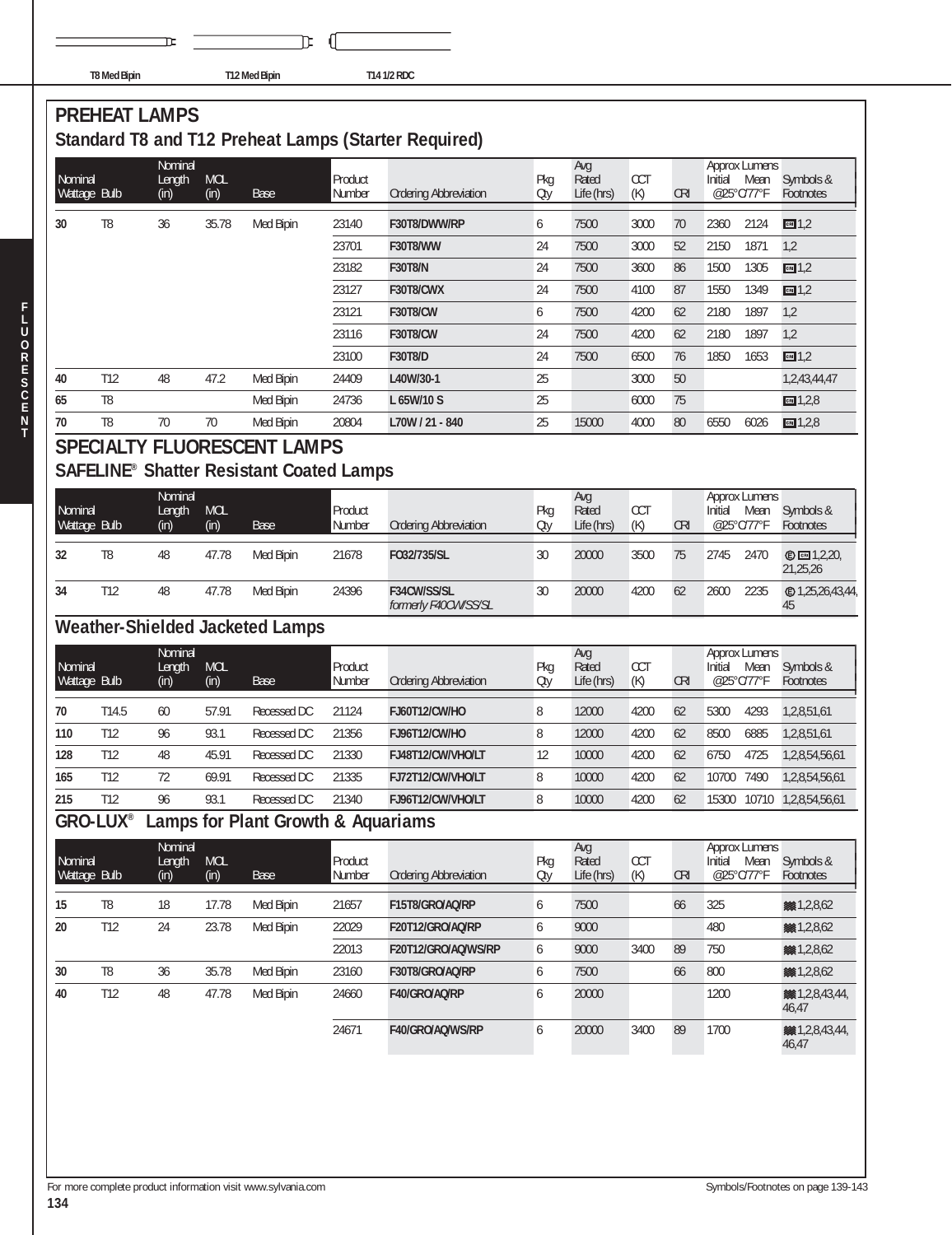$D1 =$ **T2 Axial Base Icetron**

#### **SPECIALTY FLUORESCENT LAMPS Miniature T2 Lamps**

|                         |                | Nominal        |                    |             |                   |                              |            | Avg                 |                   |            |                       | <b>Approx Lumens</b> |                                     |
|-------------------------|----------------|----------------|--------------------|-------------|-------------------|------------------------------|------------|---------------------|-------------------|------------|-----------------------|----------------------|-------------------------------------|
| Nominal<br>Wattage Bulb |                | Length<br>(in) | <b>MOL</b><br>(in) | <b>Base</b> | Product<br>Number | <b>Ordering Abbreviation</b> | Pkg<br>Oty | Rated<br>Life (hrs) | <b>CCT</b><br>(K) | <b>CRI</b> | Initial<br>@25°C/77°F | Mean                 | Symbols &<br>Footnotes              |
| 6                       | T <sub>2</sub> | 8.6            | 8.6                | Axial       | 26204             | FM6/830                      | 20         | 10000               | 3000              | 80         | 330                   | 297                  | $cm$ 1,2,8,9,11,<br>63,64           |
|                         |                |                |                    |             | 26233             | FM6/835                      | 20         | 10000               | 3500              | 80         | 330                   | 297                  | $m = 1, 2, 8, 9, 11,$<br>63,64      |
|                         |                |                |                    |             | 26213             | FM6/841                      | 20         | 10000               | 4100              | 80         | 330                   | 297                  | $m = 1, 2, 8, 9, 11,$<br>63,64      |
| 8                       | T <sub>2</sub> | 12.6           | 12.6               | Axial       | 26237             | FM8/830                      | 20         | 10000               | 3000              | 80         | 540                   | 486                  | $m = 1, 2, 8, 9, 11,$<br>63,64      |
|                         |                |                |                    |             | 26234             | FM8/835                      | 20         | 10000               | 3500              | 80         | 540                   | 486                  | $m = 1, 2, 8, 9, 11,$<br>63,64      |
|                         |                |                |                    |             | 26232             | <b>FM8/841</b>               | 20         | 10000               | 4100              | 80         | 540                   | 486                  | $m = 1, 2, 8, 9, 11,$<br>63,64      |
| 11                      | T <sub>2</sub> | 16.6           | 16.6               | Axial       | 26239             | FM11/830                     | 20         | 10000               | 3000              | 80         | 750                   | 675                  | $\blacksquare$ 1,2,8,9,11,<br>63,64 |
|                         |                |                |                    |             | 26235             | FM11/835                     | 20         | 10000               | 3000              | 80         | 750                   | 675                  | CB 1, 2, 8, 9, 11,<br>63,64         |
|                         |                |                |                    |             | 26231             | FM11/841                     | 20         | 10000               | 4100              | 80         | 750                   | 675                  | $m = 1, 2, 8, 9, 11,$<br>63,64      |
| 13                      | T <sub>2</sub> | 20.6           | 20.6               | Axial       | 26253             | FM13/830                     | 20         | 10000               | 3000              | 80         | 930                   | 837                  | cm 1,2,8,9,11,<br>63,64             |
|                         |                |                |                    |             | 26291             | FM13/835                     | 20         | 8000                | 3500              | 80         | 960                   | 837                  | $m = 1, 2, 8, 9, 11,$<br>63,64      |
|                         |                |                |                    |             | 26230             | FM13/841                     | 20         | 10000               | 4100              | 80         | 930                   | 837                  | $m = 1, 2, 8, 9, 11,$<br>63,64      |

#### **ICETRON® Inductively Coupled, Electrodeless Lamps**

The ICETRON® System is a unique adaptation of the inductively coupled electrodeless technology delivering high luminous efficacy, extremely long system life of 100,000 hours in a shape uniquely suited for a variety of lighting applications. The ICETRON lamps and ballasts are designed as dedicated systems and are not interchangeable with other lamps and ballasts. Please consult OSRAM SYLVANIA for fixture design and application assistance. An ICETRON Design Guide is available on request.

| Nominal<br>Wattage Bulb |     | Nominal<br>Length<br>(in) | <b>MOL</b><br>(in) | <b>Base</b>          | Product<br>Number | <b>Ordering Abbreviation</b> | Pkg<br>Oty | Avg<br>Rated<br>Life (hrs) | <b>CCT</b><br>(K) | <b>CRI</b> | Initial | <b>Approx Lumens</b><br>Mean<br>@25°C/77°F | Symbols &<br>Footnotes                 |
|-------------------------|-----|---------------------------|--------------------|----------------------|-------------------|------------------------------|------------|----------------------------|-------------------|------------|---------|--------------------------------------------|----------------------------------------|
| 70                      | T17 |                           | 12.32              | <b>Mounting Bkts</b> | 26081⇔            | ICE70/835                    | 1          | 100000                     | 3500              | 80         | 6200    | 4588                                       | $\text{cm}$ 1,2,11,65,66,<br>67.68.69  |
|                         |     |                           |                    |                      | 26087             | ICE70/835/2P/ECO             | 1          | 100000                     | 3500              | 80         | 6200    | 4588                                       | ▲ 图 1,2,6<br>11,66,67,68,69            |
|                         |     |                           |                    |                      | 26082⇔            | ICE70/841                    | 1          | 100000                     | 4100              | 80         | 6200    | 4588                                       | $\boxed{cm}$ 1,2,11,65,66,<br>67,68,69 |
|                         |     |                           |                    |                      | 26088             | ICE70/841/2P/ECO             | 1          | 100000                     | 4100              | 80         | 6200    | 4588                                       | ▲ 图 1,2,6,<br>11,66,67,68,69           |
|                         |     |                           |                    |                      | 26089             | ICE70/850/2P/ECO             | 1          | 100000                     | 5000              | 80         | 5950    | 4588                                       | $m \ln 1,2,6$<br>11,66,67,68,69        |
| 100                     | T17 |                           | 12.32              | <b>Mounting Bkts</b> | 26100⇔            | ICE100/835                   | 1          | 100000                     | 3500              | 80         | 8000    | 5920                                       | $\boxed{cm}$ 1,2,11,65,66,<br>67,68,69 |
|                         |     |                           |                    |                      | 26102             | ICE100/835/2P/ECO            | 1          | 100000                     | 3500              | 80         | 8000    | 5920                                       | ▲ 图 1,2,6,<br>11,66,67,68,69           |
|                         |     |                           |                    |                      | 26101≏            | ICE100/841                   | 1          | 100000                     | 4100              | 80         | 8000    | 5920                                       | CRI $1,2,11,65,66$<br>67,68,69         |
|                         |     |                           |                    |                      | 26103             | ICE100/841/2P/ECO            | 1          | 100000                     | 4100              | 80         | 8000    | 5920                                       | <b>ALCRIT</b> 1,2,6,<br>11,66,67,68,69 |
|                         |     |                           |                    |                      |                   |                              |            |                            |                   |            |         |                                            |                                        |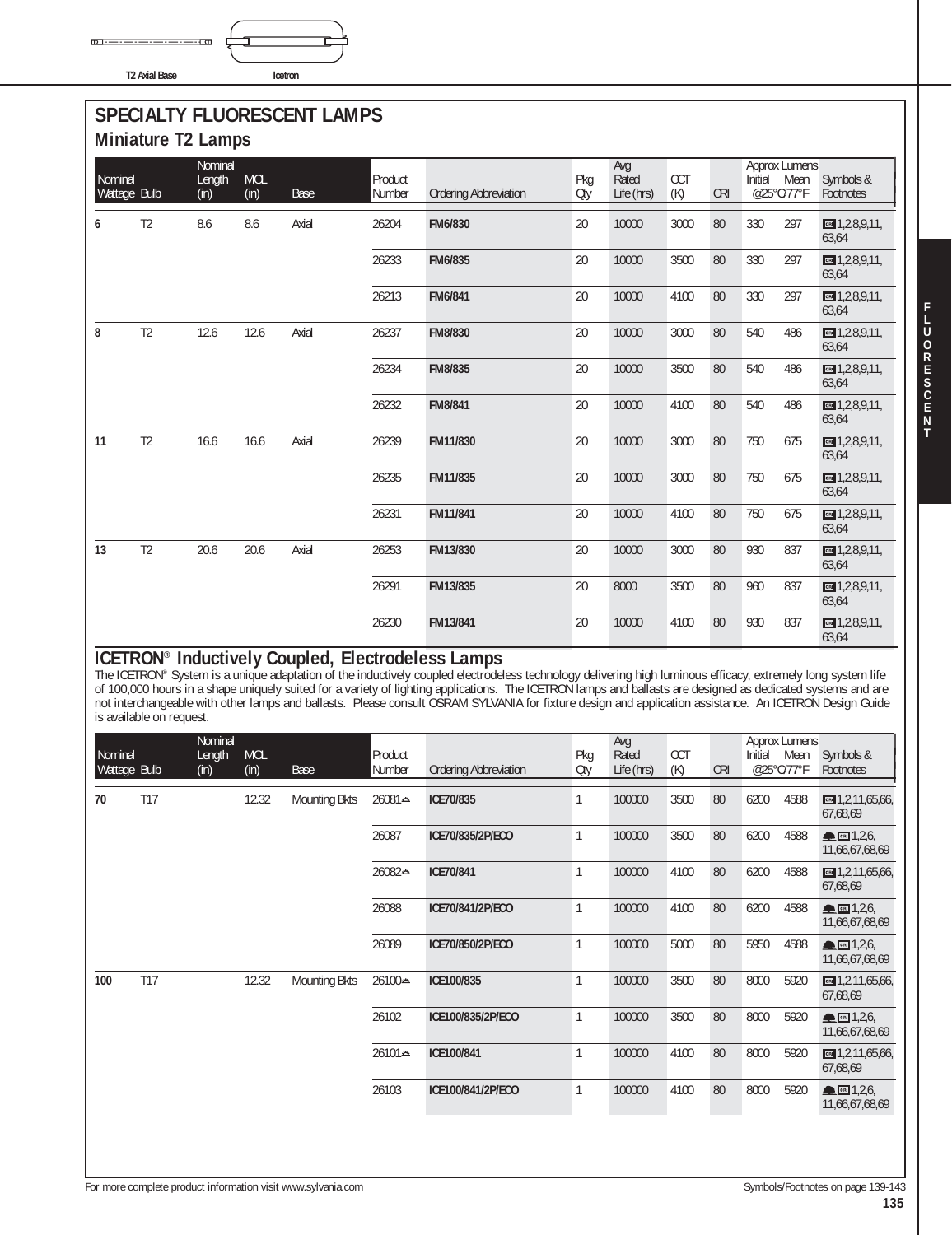| Icetron | T12 Med Bipin | T5 Mini Bipin | <b>T8 Med Bipin</b> | T12 RDC |  |
|---------|---------------|---------------|---------------------|---------|--|
|         |               |               |                     |         |  |

|                         |                |                           |                    | <b>SPECIALTY FLUORESCENT LAMPS</b><br><b>ICETRON<sup>®</sup></b> Inductively Coupled, Electrodeless Lamps |                   |                                                                                                       |              |                            |                   |            |                                                       |                                |
|-------------------------|----------------|---------------------------|--------------------|-----------------------------------------------------------------------------------------------------------|-------------------|-------------------------------------------------------------------------------------------------------|--------------|----------------------------|-------------------|------------|-------------------------------------------------------|--------------------------------|
| Nominal<br>Wattage Bulb |                | Nominal<br>Length<br>(in) | <b>MOL</b><br>(in) | Base                                                                                                      | Product<br>Number | <b>Ordering Abbreviation</b>                                                                          | Pkg<br>Oty   | Avg<br>Rated<br>Life (hrs) | <b>CCT</b><br>(K) | <b>CRI</b> | <b>Approx Lumens</b><br>Initial<br>Mean<br>@25°C/77°F | Symbols &<br>Footnotes         |
| 100                     | <b>T17</b>     |                           | 12.32              | <b>Mounting Bkts</b>                                                                                      | 26105             | ICE100/850/2P/ECO                                                                                     | 1            | 100000                     | 5000              | 80         | 7600<br>5920                                          | CRI 1,2,6<br>11,66,67,68,69    |
| 150                     | <b>T17</b>     |                           | 16.28              | <b>Mounting Bkts</b>                                                                                      | 26150⇔            | ICE150/835                                                                                            | 1            | 100000                     | 3500              | 80         | 12000<br>8880                                         | $m = 1,2,11,65,66$<br>67,68,69 |
|                         |                |                           |                    |                                                                                                           | 26152             | ICE150/835/2P/ECO                                                                                     | $\mathbf{1}$ | 100000                     | 3500              | 80         | 12000<br>8880                                         | CRI 1,2,6<br>11,66,67,68,69    |
|                         |                |                           |                    |                                                                                                           | 26151≏            | ICE150/841                                                                                            | $\mathbf{1}$ | 100000                     | 4100              | 80         | 12000 8880                                            | $m$ 1,2,11,65,66,<br>67,68,69  |
|                         |                |                           |                    |                                                                                                           | 26153             | ICE150/841/2P/ECO                                                                                     | $\mathbf{1}$ | 100000                     | 4100              | 80         | 12000 8880                                            | CRI 1,2,6<br>11,66,67,68,69    |
|                         |                |                           |                    |                                                                                                           | 26155             | ICE150/850/2P/ECO                                                                                     | $\mathbf{1}$ | 100000                     | 5000              | 80         | 11650 8880                                            | CRI 1,2,6<br>11,66,67,68,69    |
|                         | Diazo (SDB)    |                           |                    |                                                                                                           |                   |                                                                                                       |              |                            |                   |            |                                                       |                                |
| Nominal<br>Wattage Bulb |                | Nominal<br>Length<br>(in) | <b>MOL</b><br>(in) | Base                                                                                                      | Product<br>Number | <b>Ordering Abbreviation</b>                                                                          | Pkg<br>Oty   | Avg<br>Rated<br>Life (hrs) | <b>CCT</b><br>(K) | <b>CRI</b> | <b>Approx Lumens</b><br>Initial<br>Mean<br>@25°C/77°F | Symbols &<br>Footnotes         |
| 65                      | T12            | 48                        | 47.78              | Med Bipin                                                                                                 | 24465             | F40T12/SDB/65W                                                                                        | 30           | 1000                       |                   |            |                                                       | 86                             |
|                         |                |                           |                    | Blacklight, Preheat Lamps (Starter Required)                                                              |                   | These lamps are not intended and should not be used for diagnostic, therapeutic or cosmetic purposes. |              |                            |                   |            |                                                       |                                |
| Nominal<br>Wattage Bulb |                | Nominal<br>Length<br>(in) | <b>MOL</b><br>(in) | Base                                                                                                      | Product<br>Number | <b>Ordering Abbreviation</b>                                                                          | Pkg<br>Oty   | Avg<br>Rated<br>Life (hrs) | <b>CCT</b><br>(K) | <b>CRI</b> | <b>Approx Lumens</b><br>Mean<br>Initial<br>@25°C/77°F | Symbols &<br>Footnotes         |
| 6                       | T <sub>5</sub> | 9                         | 8.91               | Mini Bipin                                                                                                | 20633             | F6T5/350BL                                                                                            | 24           | 7500                       |                   |            |                                                       | 1,2,71,72,73                   |
| 8                       | T <sub>5</sub> | 12                        | 11.91              | Mini Bipin                                                                                                | 20833             | F8T5/350BL                                                                                            | 24           | 7500                       |                   |            |                                                       | 1,2,71,72,74                   |
| 15                      | T8             | 18                        | 17.78              | Med Bipin                                                                                                 | 21623             | F15T8/350BL                                                                                           | 24           | 7500                       |                   |            |                                                       | 1,2,71,72,75                   |
| 20                      | T12            | 24                        | 23.78              | Med Bipin                                                                                                 | 22113             | F20T12/350BL                                                                                          | 24           | 9000                       |                   |            |                                                       | 1,2,71,72,76                   |
| 22                      | T12            | 15                        | 14.78              | Med Bipin                                                                                                 | 21445             | F15T12/350BL/500/PH                                                                                   | 30           |                            |                   |            |                                                       | 1,2,71,72,77                   |
| 25                      | T8             | 18                        | 17.78              | Med Bipin                                                                                                 | 21703             | F25T8/350BL/18in                                                                                      | 24           |                            |                   |            |                                                       | 1,2,71,72,78                   |
| 30                      | T <sub>8</sub> | 36                        | 35.78              | Med Bipin                                                                                                 | 23113             | F30T8/350BL                                                                                           | 24           | 7500                       |                   |            |                                                       | 1,2,71,72,79                   |
| 32                      | T12            | 18                        | 17.78              | Med Bipin                                                                                                 | 21525             | F18T12/350BL/700/PH                                                                                   | 30           |                            |                   |            |                                                       | 1,2,71,72,80                   |
|                         |                |                           |                    | Blacklight, Rapid Start Lamps (No Starter Required)                                                       |                   |                                                                                                       |              |                            |                   |            |                                                       |                                |
| Nominal<br>Wattage Bulb |                | Nominal<br>Length<br>(in) | <b>MOL</b><br>(in) | Base                                                                                                      | Product<br>Number | <b>Ordering Abbreviation</b>                                                                          | Pkg<br>Oty   | Avg<br>Rated<br>Life (hrs) | <b>CCT</b><br>(K) | <b>CRI</b> | Approx Lumens<br>Initial Mean<br>@25°C/77°F           | Symbols &<br>Footnotes         |
| 40                      | T12            | 48                        | 47.78              | Med Bipin                                                                                                 | 24922             | F40/350BL                                                                                             | 30           | 20000                      |                   |            |                                                       | 1,2,43,44,46,47,<br>72,81      |
| 115                     | T12            | 48                        | 45.91              | Recessed DC                                                                                               | 25251             | FR48T12/350BL/VHO/180                                                                                 | 30           | 10000                      |                   |            |                                                       | 1,2,72,82,83                   |
|                         |                |                           |                    | <b>Blacklight Blue, Preheat Lamps (Starter Required)</b>                                                  |                   |                                                                                                       |              |                            |                   |            |                                                       |                                |
| Nominal<br>Wattage Bulb |                | Nominal<br>Length<br>(in) | MOL<br>(in)        | Base                                                                                                      | Product<br>Number | <b>Ordering Abbreviation</b>                                                                          | Pkg<br>Qty   | Avg<br>Rated<br>Life (hrs) | <b>CCT</b><br>(K) | <b>CRI</b> | <b>Approx Lumens</b><br>Initial Mean<br>@25°C/77°F    | Symbols &<br>Footnotes         |
| 4                       | T <sub>5</sub> | 6                         | 5.91               | Mini Bipin                                                                                                | 20425             | F4T5/BLB                                                                                              | 24           | 6000                       |                   |            |                                                       | 1,2,71,72                      |
| 8                       | T <sub>5</sub> | 12                        | 11.91              | Mini Bipin                                                                                                | 20825             | F8T5/BLB                                                                                              | 24           | 7500                       |                   |            |                                                       | 1,2,71,72                      |
| 15                      | T8             | 18                        | 17.78              | Med Bipin                                                                                                 | 21625             | F15T8/BLB                                                                                             | 6            | 7500                       |                   |            |                                                       | 1,2,71,72,84                   |
| 20                      | T12            | 24                        | 23.78              | Med Bipin                                                                                                 | 22116             | F20T12/BLB/RP                                                                                         | 6            | 9000                       |                   |            |                                                       | 1,2,71,72,84                   |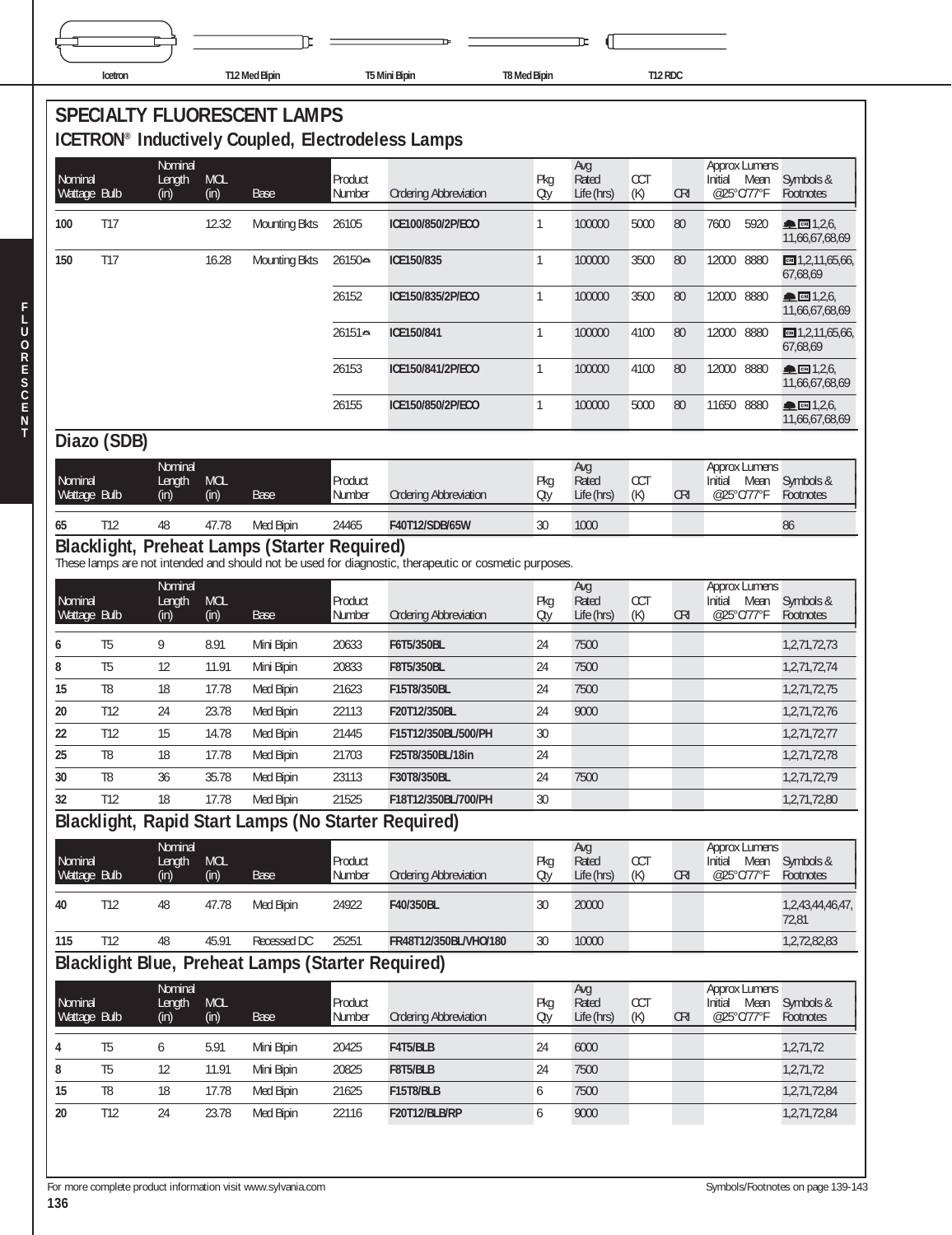|  | T12 Med Bipin |
|--|---------------|

℡

 $\overline{a}$ 

**T12 Med Bipin T5 Mini Bipin T8 Med Bipin**

**SPECIALTY FLUORESCENT LAMPS Blacklight Blue, Rapid Start Lamps (No Starter Required)**

| Nominal<br>Wattage Bulb |     | Nominal<br>Length<br>(in) | <b>MOL</b><br>(in) | Base      | Product<br>Number | <b>Ordering Abbreviation</b> | Pka<br>Oty | Avq<br>Rated<br>Life (hrs) | CC <sub>1</sub><br>(K) | <b>CRI</b> | Approx Lumens<br>Initial<br>Mean<br>@25°C/77°F | Symbols &<br>Footnotes    |
|-------------------------|-----|---------------------------|--------------------|-----------|-------------------|------------------------------|------------|----------------------------|------------------------|------------|------------------------------------------------|---------------------------|
| 40                      | T12 | 48                        | 47.78              | Med Bipin | 24026             | F40/BLB/RP                   |            | 20000                      |                        |            |                                                | 1,2,43,44,46,47,<br>72,85 |

īΕ

# **Germicidal, Preheat Lamps (Starter Required)**

| Nominal<br>Wattage Bulb |    | Nominal<br>Length<br>(in) | <b>MOL</b><br>(in) | Base       | Product<br>Number | <b>Ordering Abbreviation</b> | Pka<br>Oty | Avg<br>Rated<br>Life (hrs) | <b>CCT</b><br>(K) | <b>CRI</b> | Approx Lumens<br>Initial<br>Mean<br>@25°C/77°F | Symbols &<br>Footnotes |
|-------------------------|----|---------------------------|--------------------|------------|-------------------|------------------------------|------------|----------------------------|-------------------|------------|------------------------------------------------|------------------------|
| 8                       | T5 | 12                        | 1.91               | Mini Bipin | 20811             | G8T5                         | 24         | 6000                       |                   |            |                                                | 1,2,32,71,87           |
| 15                      | T8 | 18                        | 7.78               | Med Bipin  | 21612             | G15T8                        | 24         | 7500                       |                   |            |                                                | 1,2,32,71,87           |
| 30                      | T8 | 36                        | 35.78              | Med Bipin  | 23112             | G30T8                        | 24         | 7500                       |                   |            |                                                | 1,2,32,71,87           |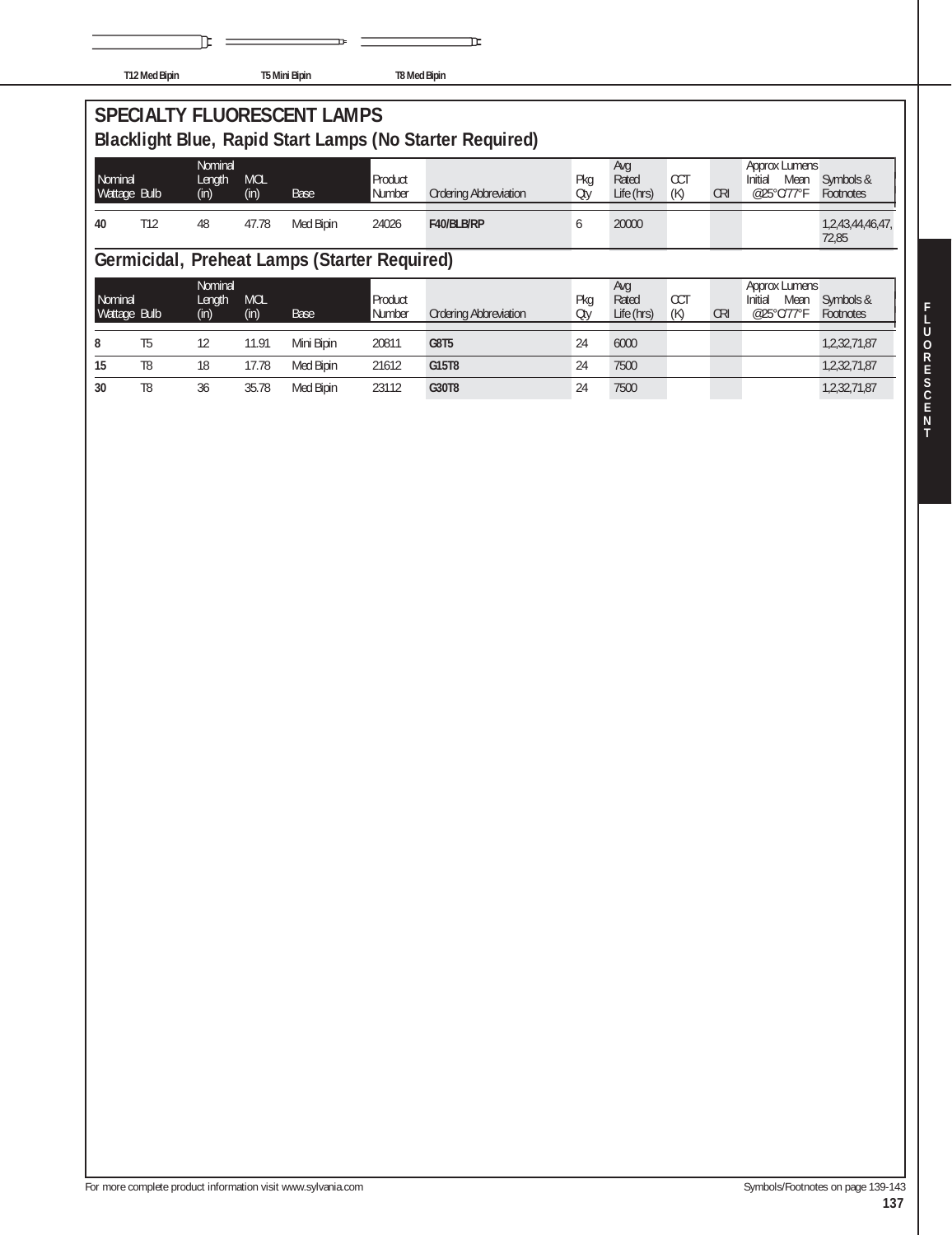#### **FLUORESCENT PREHEAT LAMP STARTERS GLOSTAT Starters**

| 42812<br>42901    | <b>Ordering Abbreviation</b> | Pkg<br>Qty | Description                                                                                                                                                                                               | Symbols &<br>Footnotes |
|-------------------|------------------------------|------------|-----------------------------------------------------------------------------------------------------------------------------------------------------------------------------------------------------------|------------------------|
|                   | $FS-2$                       | 100        | Fluorescent starter for use with F14, F15 and F20 preheat fluorescent lamps. UL, CSA                                                                                                                      | ⊕ ⊕                    |
|                   | FS-2/BL/2PK                  | 12         | Fluorescent starter for use with F14, F15 and F20 preheat fluorescent lamps, bulk pack with 2<br>starters. UL, CSA                                                                                        | G+ ①                   |
| 44812             | FS-4                         | 100        | Fluorescent starter for use with F13, F30 and F40 preheat lamps. UL, CSA                                                                                                                                  | ⊕ ⊕                    |
| 44820             | FS-4                         | 1000       | Fluorescent starter for use with F13, F30 and F40 preheat lamps. UL, CSA                                                                                                                                  | ⊕ ⊕                    |
| 44900±            | FS-4/BL                      | 100        | Fluorescent starter for use with F13, F30 and F40 preheat lamps, blister pack. UL, CSA                                                                                                                    | ⊕ ⊕                    |
| 44902             | FS-4/BL/2PK                  | 12         | Fluorescent starter for use with F13, F30 and F40 preheat lamps, blister pack with 2 starters. UL,<br><b>CSA</b>                                                                                          | E ⊕                    |
| 45812             | FS-5                         | 100        | Fluorescent starter for use with F4, F6 and F8 preheat fluorescent lamps. UL, CSA                                                                                                                         | ⊕ ⊕                    |
| 45813             | FS-5/BL/2PK                  | 12         | Fluorescent starter for use with F4, F6 and F8 preheat fluorescent lamps, blister pack with 2<br>starters. UL, CSA                                                                                        | G+ ①                   |
| 43813             | <b>FS-12/BL/2PK</b>          | 12         | Fluorescent starter for use with FC12 Circline lamps when operated by preheat ballasts and F22T8<br>preheat lamps, blister pack with 2 starters. UL, CSA                                                  | ⊕ ⊕                    |
| 42512             | <b>FS-25</b>                 | 100        | Fluorescent starter for use with FC6 (20W) & FC8 (22W) Circline lamps when operated by preheat<br>ballasts; F25 and F18T8 preheat lamps. UL, CSA                                                          | ⊕ ⊕                    |
| 42513             | FS-25/BL/2PK                 | 12         | Fluorescent starter for use with FC6 (20W) & FC8 (22W) Circline lamps when operated by preheat<br>ballasts; F25 and F18T8 preheat lamps, blister pack with 2 starters. UL, CSA                            | G+ ①                   |
| 44901             | ST 111 STARTER               | 800        | Fluorescent starter for use with 4, 6, 8, 10, 13, 15, 16, 18, 20, 22, 30, 32, 36, 38, 40, 58, 65,<br>80W preheat lamps; 18, 24 & 36W DULUX L lamps when operated by preheat ballasts. ENEC & VDE approved | $^{\circledR}$         |
| 44903             | ST 151 STARTER               | 800        | Fluorescent starter for series operation for use with 4, 6, 8, 15, 16, 18, 20, 22W preheat lamp; 18<br>& 24W DULUX L lamps when operated by preheat ballasts; ENEC & VDE approved                         | ⊕                      |
| 44910             | ST 191 STARTER               | 800        | Fluorescent starter for use with 100, 115 & 140W preheat lamps; ENEC & VDE approved                                                                                                                       | $^{\circledR}$         |
|                   |                              |            | COP STARTERS WITH CUTOUT AND MANUAL RESET                                                                                                                                                                 |                        |
| Product<br>Number | <b>Ordering Abbreviation</b> | Pkg<br>Qty | Description                                                                                                                                                                                               | Symbols &<br>Footnotes |
| 42302             | FS-20 (COP-20)               | 100        | Fluorescent starter with cutout and manual reset for use with F15 & F20 preheat lamps. UL, CSA                                                                                                            | ⊕ ⊕                    |
| 44102             | FS-40/400 (COP-40/400) 100   |            | Fluorescent starter with cutout and manual reset for use with F40 preheat lamps. UL, CSA                                                                                                                  | G+ ①                   |
|                   | <b>HID STARTER</b>           |            |                                                                                                                                                                                                           |                        |
|                   |                              |            |                                                                                                                                                                                                           |                        |
| Product<br>Number | <b>Ordering Abbreviation</b> | Pkg<br>Qty | Description                                                                                                                                                                                               | Symbols &<br>Footnotes |
| 44918             | <b>SE600</b>                 | 800        | Replacement starter element (built-in spark gap type) for igniters used with Powerstar HQI metal<br>halide and Vialox HPS lamps. Replace each time lamp is replaced.                                      |                        |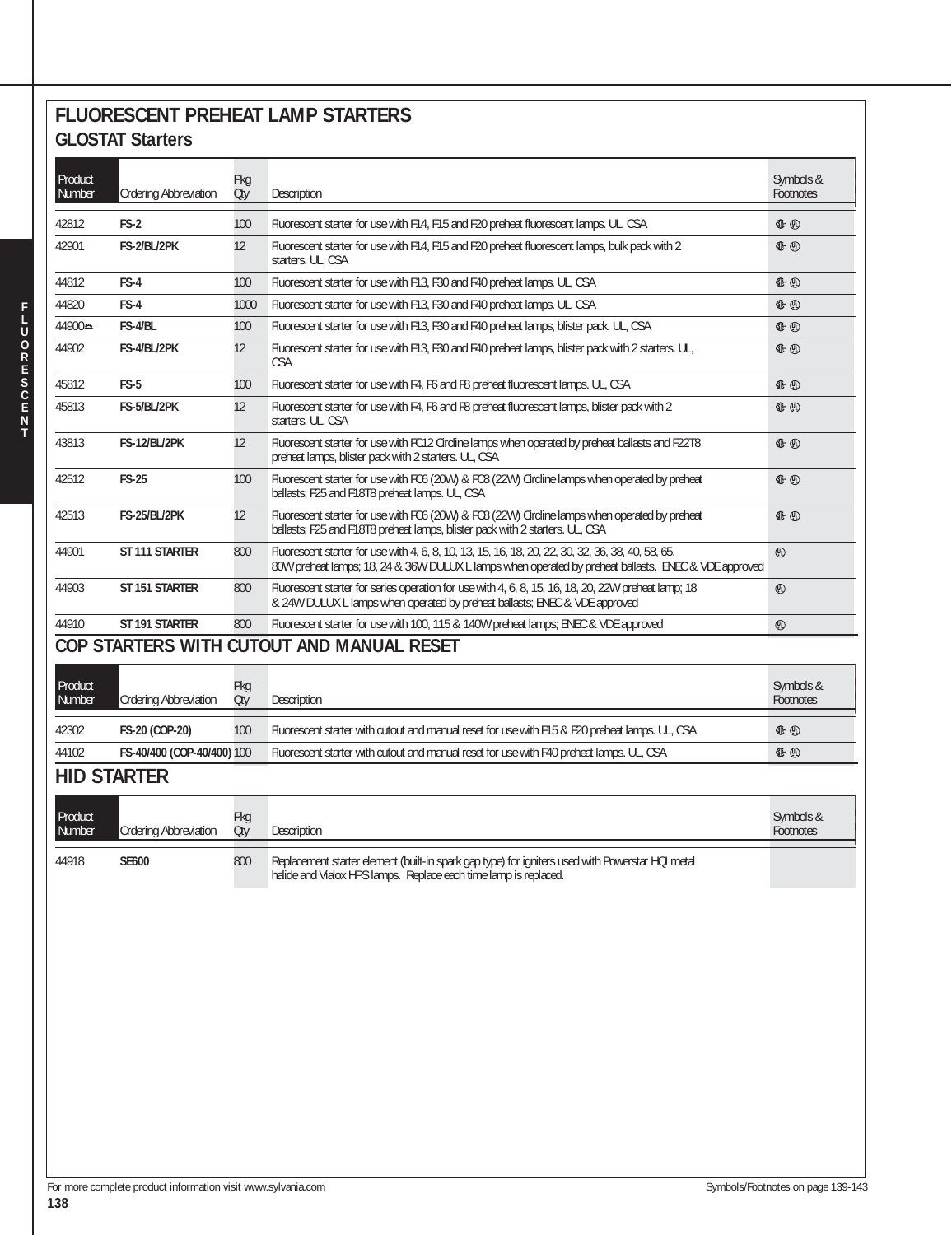| Symbol                         | <b>SYMBOLS &amp; FOOTNOTES FOR FLUORESCENT LAMPS</b><br>Description                                                                                                                                                                                                                                                                                                                                                                                                                                                                                                                                                                                                                                                                                                                                             |
|--------------------------------|-----------------------------------------------------------------------------------------------------------------------------------------------------------------------------------------------------------------------------------------------------------------------------------------------------------------------------------------------------------------------------------------------------------------------------------------------------------------------------------------------------------------------------------------------------------------------------------------------------------------------------------------------------------------------------------------------------------------------------------------------------------------------------------------------------------------|
| $\ddot{\mathrm{Q}}$            | New item introduced within the past year.                                                                                                                                                                                                                                                                                                                                                                                                                                                                                                                                                                                                                                                                                                                                                                       |
| 亼                              | Item will be discontinued when inventory is depleted.                                                                                                                                                                                                                                                                                                                                                                                                                                                                                                                                                                                                                                                                                                                                                           |
| QUICK60F                       | QUICK60+® warranty                                                                                                                                                                                                                                                                                                                                                                                                                                                                                                                                                                                                                                                                                                                                                                                              |
| <b>®</b>                       | Rating given for 200mA operation.                                                                                                                                                                                                                                                                                                                                                                                                                                                                                                                                                                                                                                                                                                                                                                               |
| 燚                              | This fluorescent lamp generates radiant energy which is most beneficial for plant propagation and enhances vegetative and reproductive<br>growth of many plants for home and commercial use.                                                                                                                                                                                                                                                                                                                                                                                                                                                                                                                                                                                                                    |
| $\circledast$                  | This lamp or ballast meets minimum Federal efficiency standards.                                                                                                                                                                                                                                                                                                                                                                                                                                                                                                                                                                                                                                                                                                                                                |
| $\blacksquare$                 | This ECOLOGIC® lamp was designed to pass the Federal TCLP criteria for classification as non-hazardous waste in most states. Disposal reg-<br>ulations may vary; check local and state regulations.                                                                                                                                                                                                                                                                                                                                                                                                                                                                                                                                                                                                             |
| CRI                            | This lamp is a High Color Rendering Lamp                                                                                                                                                                                                                                                                                                                                                                                                                                                                                                                                                                                                                                                                                                                                                                        |
| Œ                              | Product is Canadian Standards Association approved for the Canadian market                                                                                                                                                                                                                                                                                                                                                                                                                                                                                                                                                                                                                                                                                                                                      |
| $\textcircled{\scriptsize{1}}$ | Product is Underwriters Laboratories listed                                                                                                                                                                                                                                                                                                                                                                                                                                                                                                                                                                                                                                                                                                                                                                     |
| Footnote                       | Description                                                                                                                                                                                                                                                                                                                                                                                                                                                                                                                                                                                                                                                                                                                                                                                                     |
| 1                              | Approximate initial lumens after 100 hours operation.                                                                                                                                                                                                                                                                                                                                                                                                                                                                                                                                                                                                                                                                                                                                                           |
| $\overline{2}$                 | The life ratings of fluorescent lamps are based on 3 hr. burning cycles under specified conditions and with ballast meeting ANSI specifica-<br>tions. If burning cycle is increased, there will be a corresponding increase in the average hours life.                                                                                                                                                                                                                                                                                                                                                                                                                                                                                                                                                          |
| 3                              | Rule of Thumb for Compact Fluorescent Lamps: Divide wattage of incandescent lamp by 4 to determine approximate wattage of compact flu-<br>orescent lamp that will provide similar light output.                                                                                                                                                                                                                                                                                                                                                                                                                                                                                                                                                                                                                 |
| 4                              | Minimum starting temperature: CF5: -22 degrees F; CF7: -4 degrees F; CF9: 14 degrees F; CF13DS: 14 degrees F; CF13DD: -4 degrees F;<br>CF18DD: 5 degrees F; CF18DT: -4 degrees F; CF26: 14 degrees F.                                                                                                                                                                                                                                                                                                                                                                                                                                                                                                                                                                                                           |
| 5                              | 2 pin CF lamps should never be installed in 4 pin sockets regardless if lamp will fit.                                                                                                                                                                                                                                                                                                                                                                                                                                                                                                                                                                                                                                                                                                                          |
| 6                              | SYLVANIA ECOLOGIC® fluorescent lamps are designed to pass the Federal Toxic Characteristic Leaching Procedure (TCLP) criteria for classifi-<br>cation as non-hazardous waste in most states. TCLP test results are available upon request. Lamp disposal regulations may vary, check<br>your local & state regulations. For more information, please visit www.lamprecycle.org                                                                                                                                                                                                                                                                                                                                                                                                                                  |
| $\overline{7}$                 | CAUTION: This lamp emits ultraviolet (UV) power during operation and is in Risk Group 1 per ANSI/IESNA RP-27.3-96. Exposure at less than<br>0.3 meters (12 inches) should be limited; for example exposure at 0.2m (8 inches) should not exceed 4 hours in an 8 hour interval (see<br>ANSI/IESNA RP-27.1-96). Certain medications and chemicals can increase an individual's sensitivity. Consult your physician for specific<br>information. Protective eyewear should be worn in occupational situations involving long term exposure in close proximity to the lamp. This<br>lamp is not intended and should not be used for diagnostic, therapeutic or cosmetic purposes.                                                                                                                                   |
| 8                              | Minimum starting temperature is a function of the ballast; consult the ballast manufacturer.                                                                                                                                                                                                                                                                                                                                                                                                                                                                                                                                                                                                                                                                                                                    |
| $\overline{9}$                 | There is a NEMA supported, industry issue where T2, T4, and T5 fluorescent and compact fluorescent lamps operated on high frequency bal-<br>lasts may experience an abnormal end-of-life phenomenon. This end-of-life phenomenon can result in one or both of the following: 1. Bulb<br>wall cracking near the lamp base. 2. The lamp can overheat in the base area and possibly melt the base and socket. NEMA recommends that<br>high frequency compact fluorescent ballasts have an end-of-life shutdown circuit which will safely and reliably shut down the system in the<br>rare event of an abnormal end-of-life failure mode described above. The final requirements of this system are yet to be defined by ANSI. For<br>additional information refer to NEMA papers on their WEBSITE at www.NEMA.org. |
| $\overline{10}$                | This 4-pin DULUX® lamp has an internal end-of-life mechanism (EOL) that shuts down the lamp preventing abnormal end-of life failure modes.<br>This lamp was designed for use with high frequency ballasts that do not have their own end-of-life (lamp) sensing circuits, but it is also com-<br>patible with high frequency ballasts that have their own end-of-life (lamp) sensing circuits.                                                                                                                                                                                                                                                                                                                                                                                                                  |
| $\overline{11}$                | Lumen output and life rated on high frequency operation.                                                                                                                                                                                                                                                                                                                                                                                                                                                                                                                                                                                                                                                                                                                                                        |
| $\overline{12}$                | Amalgam compact fluorescent lamps provide at least 90% light output from 40-140 degrees F. Non-amalgam compact fluorescent lamps<br>provide at least 90% light output from 60-100 degrees F in the base up position, the temperature range is narrower for horizontal or base<br>down.                                                                                                                                                                                                                                                                                                                                                                                                                                                                                                                          |
| $\overline{13}$                | These lamps may also be operated on rapid start circuits. On rapid start circuits the 24 watt lamp operates at 27 watts and the 36 watt lamp<br>operated at 39 watts. Rated lamp life is unchanged.                                                                                                                                                                                                                                                                                                                                                                                                                                                                                                                                                                                                             |
| $\overline{14}$                | Lumen output rated on high frequency operation. 60 HZ operation would result in lower lumen output.                                                                                                                                                                                                                                                                                                                                                                                                                                                                                                                                                                                                                                                                                                             |
| $\overline{15}$                | DULUX® F lamps can typically be operated on DULUX L and PENTRON® HO ballasts of the same/similar wattage. Check with the ballast manu-<br>facturer to verify lamp/ballast compatibility.                                                                                                                                                                                                                                                                                                                                                                                                                                                                                                                                                                                                                        |
| $\overline{16}$                | Minimum starting temperature for DULUX EL lamps is 0° F, unless otherwise specified in product literature.                                                                                                                                                                                                                                                                                                                                                                                                                                                                                                                                                                                                                                                                                                      |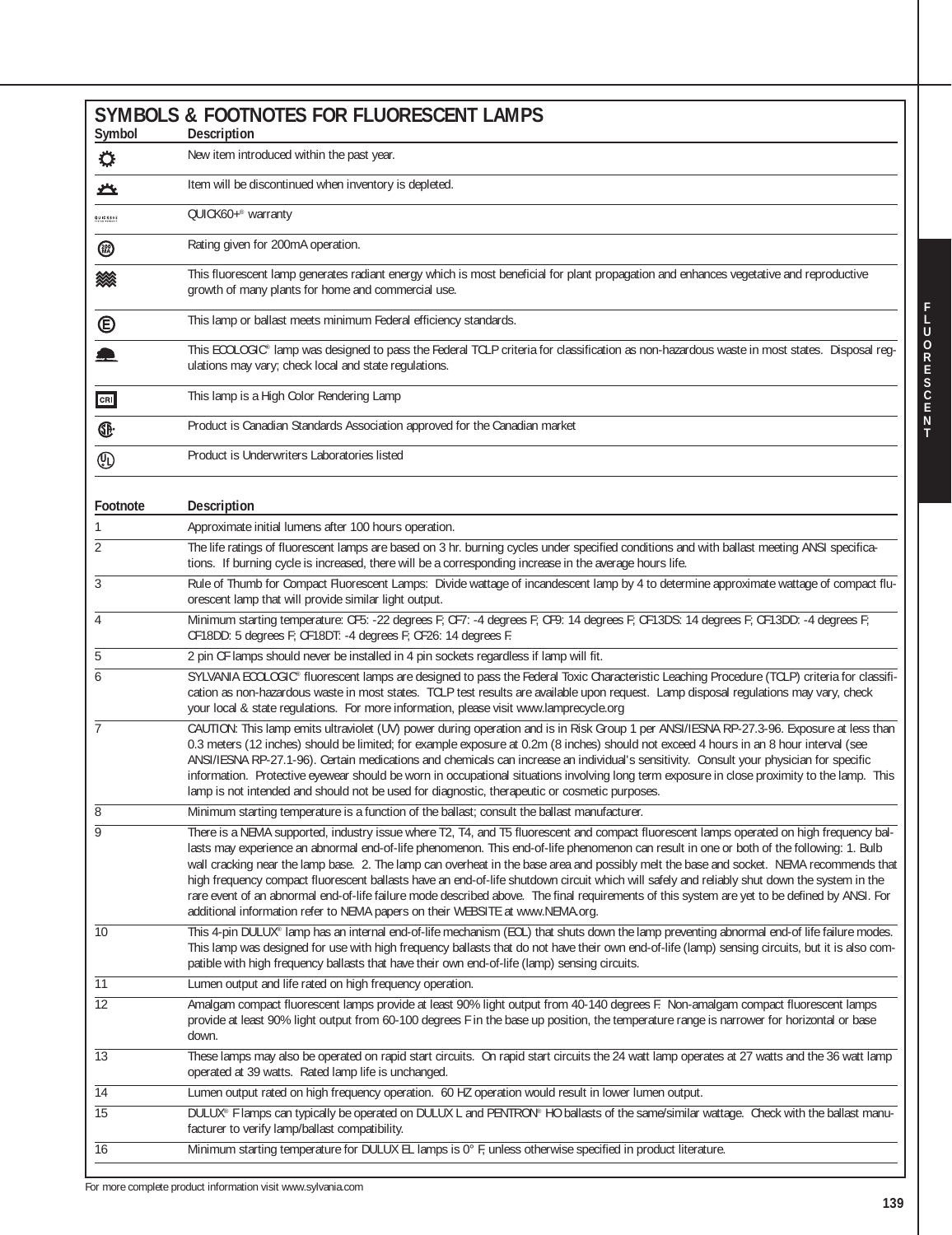|                 | SYMBOLS & FOOTNOTES FOR FLUORESCENT LAMPS                                                                                                                                                                                                                                                                                                                                                                                                                                                                                                                                                                                                                                                                          |
|-----------------|--------------------------------------------------------------------------------------------------------------------------------------------------------------------------------------------------------------------------------------------------------------------------------------------------------------------------------------------------------------------------------------------------------------------------------------------------------------------------------------------------------------------------------------------------------------------------------------------------------------------------------------------------------------------------------------------------------------------|
| Footnote        | Description                                                                                                                                                                                                                                                                                                                                                                                                                                                                                                                                                                                                                                                                                                        |
| 17              | DULUX® Els meet CSA, FCC and UL requirements.                                                                                                                                                                                                                                                                                                                                                                                                                                                                                                                                                                                                                                                                      |
| $\overline{18}$ | Caution: DULUX EL units cannot be used on dimming circuits, emergency exit fixtures or lights, electronic timers, photocells or lighted<br>switches. In outdoor applications, use only in enclosed fixtures to avoid exposure to weather. Use only on 120V, 60 Hz circuits. Never dis-<br>assemble or modify lamp. Install or remove unit from fixture by grasping plastic base. Best performance achieved when operated at<br>77 degrees F (25 degrees C).                                                                                                                                                                                                                                                        |
| 19              | Minimum starting temperature for EL Globes & Reflectors is -22 degrees F. Minimum starting temperature for EL Triples, Twists and Mini<br>Twists is 0 degrees F.                                                                                                                                                                                                                                                                                                                                                                                                                                                                                                                                                   |
| $\overline{20}$ | The life rating of OCTRON® and OCTRON Curvalume lamps operated on magnetic rapid start ballasts is 20,000 hours. The life rating of<br>OCTRON and OCTRON Curvalume lamps operated on instant start electronic ballasts is 15,000 hours.                                                                                                                                                                                                                                                                                                                                                                                                                                                                            |
| 21              | OCTRON lamps should be operated only with magnetic rapid start ballasts designed to operate 265 mA, T8 lamps or high frequency (elec-<br>tronic) ballasts that are either instant start, or rapid start, or programmed rapid start specifically designed to operate T8 lamps. OCTRON<br>lamps may be operated on instant start ballasts with ballast factors ranging from a minimum of 0.71 to a maximum of 1.20 at the nominal<br>ballast input voltage. When OCTRON lamps are operated in the instant start mode, the two wires or two contacts of each socket should be<br>connected to each other. They should then be connected to the appropriate ballast lead wire using National Electric Code techniques. |
| 22              | Life rating of OCTRON XP" lamps operated on instant start electronic ballasts is 18,000 hours based on the industry standard life test cycle of<br>3 hours per start.                                                                                                                                                                                                                                                                                                                                                                                                                                                                                                                                              |
| $\overline{23}$ | The lamp lumen maintenance factor used to determine the mean lumen value was 95%. This is the lamp lumen maintenance factor at 8,000<br>hours, 40% of 20,000 hours. It was used to allow comparison to standard OCTRON® lamps with an average rated life of 20,000 hours. The<br>lamp lumen maintenance factor at 40% of the 24,000 hour average rated life of this lamp, 9600 hours, would be 94%.                                                                                                                                                                                                                                                                                                                |
| 24              | Gold OCTRON lamp has plastic tube guard which filters wavelengths less than 525nm and provides shatter protection.                                                                                                                                                                                                                                                                                                                                                                                                                                                                                                                                                                                                 |
| $\overline{25}$ | SAFELINE® lamps satisfy the criteria of having a non-shattering covering for prevention of glass and other lamp components in your product<br>by containment within the safety coating material. The covering must be intact or the lamp must be replaced to be in compliance. An onsite<br>inspector will require correction if the lamps are installed improperly or not maintained properly.                                                                                                                                                                                                                                                                                                                    |
| 26              | SAFELINE lamps are intended for indoor use only. Lamps must be used in ambient temperatures below 135 degreed F. The coating is<br>designed to withstand constant operating temperatures up to 239 degrees F and has a melting point in excess of 500 degrees F. Lamps must<br>be used with sockets that provide adequate lamp pin to socket contact. Lamps must not be used with defective ballasts sockets, or fixtures<br>with improper wiring.                                                                                                                                                                                                                                                                 |
| $\overline{27}$ | The lumen maintenance factor used to determine the mean lumens value was 90%, measured at 40% of the average rated life, 15,000 hours.<br>The lumen maintenance factor at 4,000-4,800 hours (for comparison to F96T12 HO and F96T12 Slimline instant start lamps) is 91%.                                                                                                                                                                                                                                                                                                                                                                                                                                          |
| 28              | The lamp lumen maintenance factor used to determine the mean lumen value was 95%. This is the lamp lumen maintenance factor at 8000<br>hours, 40% of 20,000 hours. It was used for comparison to standard OCTRON® lamps with an average rated life of 20,000 hours. The lamp<br>lumen maintenance factor at 40% of 24,000 hours, 9600 hours, would be 94%; the lamp lumen maintenance factor at 40% of 30,000 hours,<br>12,000 hours, would be 93%                                                                                                                                                                                                                                                                 |
| 29              | This lamp may also be operated by the OSRAM SYLVANIA QUICKTRONIC® PSN ballast (.88 BF), or the QUICTRONIC PSX ballast (.71 BF).                                                                                                                                                                                                                                                                                                                                                                                                                                                                                                                                                                                    |
| $\overline{30}$ | Recommended to be used on any F32 T8 Instant Start circuit. It is not recommended to be used: (1) with Rapid Start circuits unless the open<br>circuit voltage is greater than 550V, (2) at lamp ambient temperatures below 60 degrees F or in drafty locations, (3) on low power factor bal-<br>last, (4) dimming ballast or (5) inverter operated emergency lighting systems unless any of the above equipment is specifically listed for use<br>with the OCTRON® SUPERSAVER® 28 or 30 watt, 4 foot or 30W U-bent T8 lamp. Any of the above situations could result in lamp starting<br>and stabilization problems.                                                                                              |
| 31              | The 30,000 hour average rated life of the FO32/800XPS/ECO OCTRON® lamp is based on operation at 3 hours per start on a dedicated<br>QUICKTRONIC® PSX ballast. If operated on other ballasts for T8 OCTRON lamps, lamp life will be 20,000 hours for rapid start operation,<br>24,000 hours for programmed rapid start operation and 15,000 hours for instant start operation at 3 hours per start.                                                                                                                                                                                                                                                                                                                 |
| $\overline{32}$ | Germicidal lamps can be operated on corresponding wattage preheat ballasts.                                                                                                                                                                                                                                                                                                                                                                                                                                                                                                                                                                                                                                        |
| $\overline{33}$ | Mean lumens at 8,000 hours (40% of 20,000 hours for comparison to standard OCTRON and F40 rapid start lamps). The lumen mainte-<br>nance factor at 40% of average rated life (9,600 hours) is 94%.                                                                                                                                                                                                                                                                                                                                                                                                                                                                                                                 |
| $\overline{34}$ | Recommended to be used on any F96 T8 Instant Start circuit. It is not recommended to be used: (1) at lamp ambient temperatures below 60<br>degrees F or in drafty locations, (2) on low power factor ballast, or (3) inverter operated emergency lighting systems unless any of the above<br>equipment is specifically listed for use with the OCTRON FO96 SUPERSAVER 55 watt T8 lamp. Any of the above situations could result in<br>lamp starting and stabilization problems.                                                                                                                                                                                                                                    |
|                 |                                                                                                                                                                                                                                                                                                                                                                                                                                                                                                                                                                                                                                                                                                                    |

**E N T**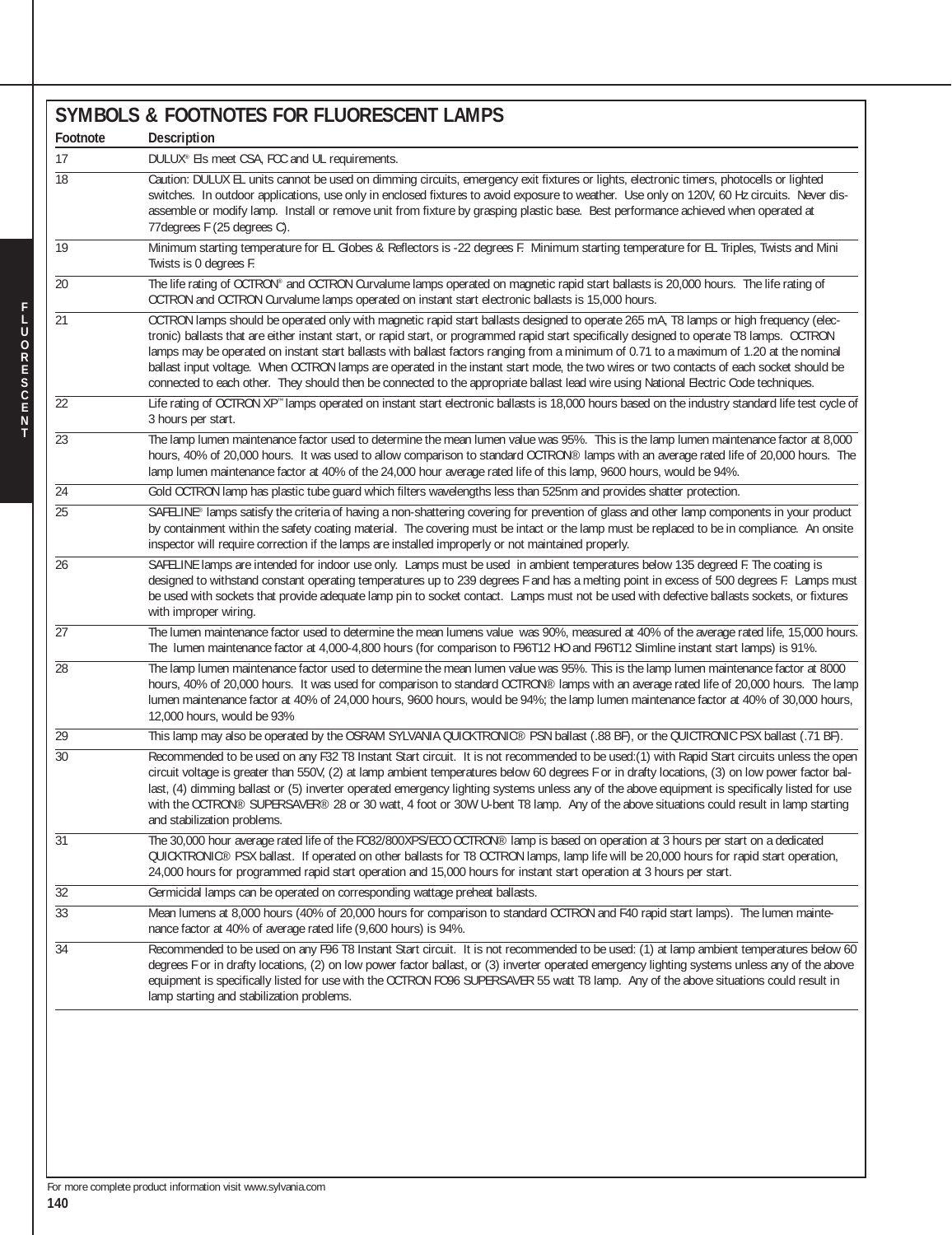| 5%. This is the lamp lumen maintenance factor at 6000 hours,<br>lamps with an average rated life of 15000 hours. The lamp<br>lamp, 7200 hours, would be 94%.                                  |                   |
|-----------------------------------------------------------------------------------------------------------------------------------------------------------------------------------------------|-------------------|
| 2%, measured at 40% of the average rated life, 15,000 hours.<br>2 HO and F96T12 Slimline instant start lamps) is 93%.                                                                         |                   |
| ce to outside of glass bend.                                                                                                                                                                  |                   |
| in the 3000K, 3500K and 4100K color temperatures are now<br>same color standards and may be used in combination with<br>re T8 lamps are used.                                                 |                   |
| based on operation at 3 hours per start by a dedicated<br>nps, life will be the same as that of the XP version of the<br>118,000 hours for instant start operation at 3 hours per start.      |                   |
| vas 95%. This is the lamp lumen maintenance factor at 8,000<br>CTRON lamps with an average rated life of 20,000 hours.<br>Id be 94%; the lamp lumen maintenance factor at 40% of              | <b>FLUORESCEN</b> |
| ad, indoor ballasts that meet ANSI standards. Not intended<br>itions, (2) on low power factor ballasts, (3) reduced<br>perated emergency lighting systems unless any of the above             |                   |
| etic ballasts per IES recommended practice. Lamp life on sin-                                                                                                                                 |                   |
| or, lead, indoor ballasts that meet ANSI standards. Not intend-<br>ocations, (2) on low power factor ballasts, (3) reduced cur-<br>rated emergency lighting systems unless any of the above   |                   |
| 40W preheat lamps. Life rating for preheat service is approxi-                                                                                                                                |                   |
| tart circuits. They will also operate on preheat circuits.                                                                                                                                    |                   |
| ncy exit fixtures or lights, electronic timers, photocells or light-<br>bosure to weather. Use only on 120V, 60 Hz circuits.                                                                  |                   |
| o, high output, indoor ballasts that meet ANSI standards. Not<br>rafty locations, (2) on low power factor ballasts, (3) reduced<br>perated emergency lighting systems unless any of the above |                   |
|                                                                                                                                                                                               |                   |
|                                                                                                                                                                                               |                   |
|                                                                                                                                                                                               |                   |
|                                                                                                                                                                                               |                   |
|                                                                                                                                                                                               |                   |

| Footnote        | <b>Description</b>                                                                                                                                                                                                                                                                                                                                                                                                                                                                                    |
|-----------------|-------------------------------------------------------------------------------------------------------------------------------------------------------------------------------------------------------------------------------------------------------------------------------------------------------------------------------------------------------------------------------------------------------------------------------------------------------------------------------------------------------|
| 35              | The lumen maintenance factor used to determine the mean lumen value was 95%. This is the lamp lumen maintenance factor at 6000 hours,<br>40% of 15,000 hours. It was used to allow comparison to standard OCTRON® lamps with an average rated life of 15000 hours. The lamp<br>lumen maintenance factor at 40% of the 18,000 hour average rated life of this lamp, 7200 hours, would be 94%.                                                                                                          |
| 36              | The lumen maintenance factor used to determine the mean lumens value was 92%, measured at 40% of the average rated life, 15,000 hours.<br>The lumen maintenance factor at 4,000-4,800 hours (for comparison to F96T12 HO and F96T12 Slimline instant start lamps) is 93%.                                                                                                                                                                                                                             |
| $\overline{37}$ | Approximate length of OCTRON CURVALUME lamps is measured from base face to outside of glass bend.                                                                                                                                                                                                                                                                                                                                                                                                     |
| 38              | For optimum performance OCTRON CURVALUME 1 5/8 inch leg spacing lamps in the 3000K, 3500K and 4100K color temperatures are now<br>available only in the 82CRI version (800 series). These lamps are made to the same color standards and may be used in combination with<br>other SYLVANIA OCTRON lamps to meet the needs of lighting installations where T8 lamps are used.                                                                                                                          |
| 39              | The 30,000 hour average rated of the OCTRON® XPS CURVALUME® lamp is based on operation at 3 hours per start by a dedicated<br>QUICKTRONIC® PSX ballast. If operated by other ballasts for T8 OCTRON lamps, life will be the same as that of the XP version of the<br>lamp: typically 24,000 hours for rapid or programmed rapid start operation and 18,000 hours for instant start operation at 3 hours per start.                                                                                    |
| 40              | The lamp lumen maintenance factor used to determine the mean lumen value was 95%. This is the lamp lumen maintenance factor at 8,000<br>hours, 40% of 20,000 hours. It was used to allow comparison to standard OCTRON lamps with an average rated life of 20,000 hours.<br>The lamp lumen maintenance factor at 40% of 24,000 hours, 9600 hours, would be 94%; the lamp lumen maintenance factor at 40% of<br>30,000 hours, 12000 hours, would be 93%.                                               |
| 42              | Recommended only for use on 2-lamp, 30 watt rapid-start high power factor lead, indoor ballasts that meet ANSI standards. Not intended<br>for use: (1) at lamp ambient temperatures below 60 degrees F or in drafty locations, (2) on low power factor ballasts, (3) reduced<br>current/reduced light output ballasts, (4) dimming ballasts, or (5) on inverter operated emergency lighting systems unless any of the above<br>equipment is specifically listed for use with 25 watt lamps.           |
| 43              | Average rated life is measured at 3 hours per start on 2-lamp, rapid start magnetic ballasts per IES recommended practice. Lamp life on sin-<br>gle-lamp rapid start ballasts may be reduced.                                                                                                                                                                                                                                                                                                         |
| 44              | Average life rating at 12 hours operation per start is 28,800 hours.                                                                                                                                                                                                                                                                                                                                                                                                                                  |
| $\overline{45}$ | Recommended for use on one or two lamp 40 watt rapid start, high power factor, lead, indoor ballasts that meet ANSI standards. Not intend-<br>ed for use: (1) at lamp ambient temperatures below 60 degrees F or in drafty locations, (2) on low power factor ballasts, (3) reduced cur-<br>rent/reduced light output ballasts, (4) dimming ballasts, or (5) on inverter operated emergency lighting systems unless any of the above<br>equipment is specifically listed for use with 34 watt lamps.  |
| 46              | The "RS" designation has been eliminated to simplify the ordering abbreviation.                                                                                                                                                                                                                                                                                                                                                                                                                       |
| $\overline{47}$ | 40W Rapid Start Lamps may be used in starter operated fixtures designed for 40W preheat lamps. Life rating for preheat service is approxi-<br>mately 15,000 hours average.                                                                                                                                                                                                                                                                                                                            |
| 48              | Rating for OSRAM SYLVANIA Circline lamps are based on operation in Rapid Start circuits. They will also operate on preheat circuits.                                                                                                                                                                                                                                                                                                                                                                  |
| $\overline{49}$ | Caution: DULUX® EL Circline units cannot be used on dimming circuits, emergency exit fixtures or lights, electronic timers, photocells or light-<br>ed switches. In outdoor applications, use only in enclosed fixtures to avoid exposure to weather. Use only on 120V, 60 Hz circuits.                                                                                                                                                                                                               |
| 50              | Recommended for use on one or two lamp high power factor, lead, 8-foot lamp, high output, indoor ballasts that meet ANSI standards. Not<br>intended for use: (1) at lamp ambient temperatures below 60 degrees F or in drafty locations, (2) on low power factor ballasts, (3) reduced<br>current/reduced light output ballasts, (4) dimming ballasts, or (5) on inverter operated emergency lighting systems unless any of the above<br>equipment is specifically listed for use with 95 watt lamps. |
| 51              | Average life rating at 12 hours operation per start is 18,000 hours.                                                                                                                                                                                                                                                                                                                                                                                                                                  |
| $\overline{52}$ | May be operated at 100 watts (1000MA) same as F84T12/HO.                                                                                                                                                                                                                                                                                                                                                                                                                                              |
| $\overline{53}$ | Labeled for cold temperature (below 60 degrees F) operation only per EPACT.                                                                                                                                                                                                                                                                                                                                                                                                                           |
| $\overline{54}$ | Average life rating at 12 hours operation per start is 15,000 hours.                                                                                                                                                                                                                                                                                                                                                                                                                                  |
| 55              | Low temperature performance rated at 35 degrees F ambient.                                                                                                                                                                                                                                                                                                                                                                                                                                            |
| $\overline{56}$ | Low temperature performance rated at 35 degrees F ambient.                                                                                                                                                                                                                                                                                                                                                                                                                                            |
| $\overline{57}$ | Cool White lamp with 30 degree aperture (Power Beam).                                                                                                                                                                                                                                                                                                                                                                                                                                                 |
| $\overline{58}$ | Recommended for use on 2-lamp high power factor, lead, 8-foot lamp, very high output, indoor ballasts that meet ANSI standards. Not<br>intended for use: (1) at lamp ambient temperatures below 60 degrees F or in drafty locations, (2) on low power factor ballasts, (3) reduced<br>current/reduced light output ballasts, (4) dimming ballasts, or (5) on inverter operated emergency lighting systems unless equipment is<br>specifically listed for use with 195 watt lamps.                     |
| 59              | Recommended for use on one or two lamp high power factor, lead, instant-start, indoor ballasts that meet ANSI standards. Not intended for<br>use: (1) at lamp ambient temperatures below 60 degrees F or in drafty locations, (2) on low power factor ballasts, (3) reduced<br>current/reduced light output ballasts, (4) dimming ballasts, or (5) on inverter operated emergency lighting systems unless any of the above<br>equipment is specifically listed for use with 32 watt or 60 watt lamps. |
|                 |                                                                                                                                                                                                                                                                                                                                                                                                                                                                                                       |

**SYMBOLS & FOOTNOTES FOR FLUORESCENT LAMPS**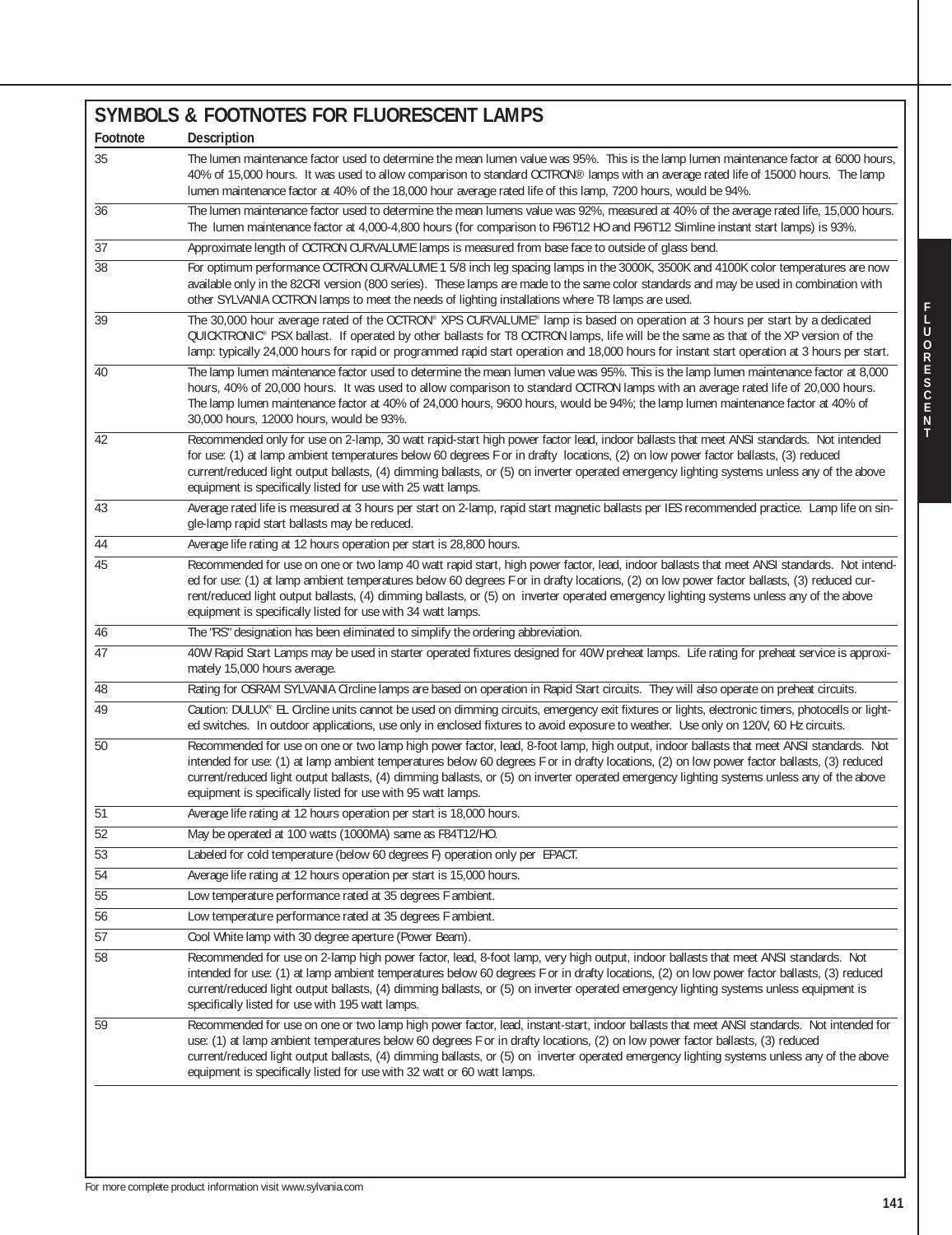|                 | <b>SYMBOLS &amp; FOOTNOTES FOR FLUORESCENT LAMPS</b>                                                                                                                                                                                                                                                                                                                                                                                                                                                                                                                                                                                                                                                                                                                                                                                                                                                                                                                                                                                                                                                                                                                                                                                                       |
|-----------------|------------------------------------------------------------------------------------------------------------------------------------------------------------------------------------------------------------------------------------------------------------------------------------------------------------------------------------------------------------------------------------------------------------------------------------------------------------------------------------------------------------------------------------------------------------------------------------------------------------------------------------------------------------------------------------------------------------------------------------------------------------------------------------------------------------------------------------------------------------------------------------------------------------------------------------------------------------------------------------------------------------------------------------------------------------------------------------------------------------------------------------------------------------------------------------------------------------------------------------------------------------|
| Footnote        | Description                                                                                                                                                                                                                                                                                                                                                                                                                                                                                                                                                                                                                                                                                                                                                                                                                                                                                                                                                                                                                                                                                                                                                                                                                                                |
| 60              | For operation on instant start circuits. Use only in fixtures equipped with Instant Start Ballasts.                                                                                                                                                                                                                                                                                                                                                                                                                                                                                                                                                                                                                                                                                                                                                                                                                                                                                                                                                                                                                                                                                                                                                        |
| 61              | A fluorescent jacketed lamp consists of a T12 (1 1/2" diameter) lamp enclosed inside a T14.5 (1 13/16" diameter) glass jacket. A jacketed<br>fluorescent lamp operates efficiently over a wide range of climatic conditions, including extremes of cold and strong wind in which an unjack-<br>eted (bare) lamp would be inefficient or inoperable. The jacket size provides the clearance necessary to minimize damaging lamp-jacket con-<br>tact; narrow bands of rubber placed between the lamp and the jacket further prevent contact. A weather-tight seal is formed by neoprene<br>rubber end caps.                                                                                                                                                                                                                                                                                                                                                                                                                                                                                                                                                                                                                                                  |
| 62              | Preheat lamp, starter required.                                                                                                                                                                                                                                                                                                                                                                                                                                                                                                                                                                                                                                                                                                                                                                                                                                                                                                                                                                                                                                                                                                                                                                                                                            |
| 63              | Due to their small diameter, T2 miniature fluorescent lamps operate at higher surface temperatures than other fluorescent lamps. To avoid<br>possible burns, do not touch the lamp during operation and allow sufficient cooling time before removing the lamp from the fixture. The typi-<br>cal bulb wall temperature during operation is 120 degrees at the ends. The maximum allowable bulb wall temperature is 150 degrees C. To<br>avoid electrical shock, turn electrical power off before removing or installing the lamp.                                                                                                                                                                                                                                                                                                                                                                                                                                                                                                                                                                                                                                                                                                                         |
| 64              | Use only with electronic ballasts which have been specifically designed to operate T2 miniature fluorescent lamps and to reliably and safely<br>control all lamp operating modes including end-of-lamp-life sensing circuitry. If a non-conforming ballast is used, very high temperatures<br>(350 degrees C typical) may be generated at the ends of the lamp especially during end-of-lamp-life operation, causing the lamp to crack and<br>resulting in potential fire, electrical shock, or burn hazards.                                                                                                                                                                                                                                                                                                                                                                                                                                                                                                                                                                                                                                                                                                                                              |
| 65              | Current ballast design incorporates a modular 2-Pin connector plugin from the lamp. An adapter, NAED code 26240, is available to connect<br>3-Pin lamp types to current (2-Pin) design ballasts.                                                                                                                                                                                                                                                                                                                                                                                                                                                                                                                                                                                                                                                                                                                                                                                                                                                                                                                                                                                                                                                           |
| 66              | Color and CRI at amalgam tip temperature of 149 degrees F (65 degrees C) for ICETRON 70 and ICETRON 100 and at 158 degrees F (70<br>degrees C) amalgam tip temperature for ICETRON 150.                                                                                                                                                                                                                                                                                                                                                                                                                                                                                                                                                                                                                                                                                                                                                                                                                                                                                                                                                                                                                                                                    |
| 67              | ICETRON diameter is the outside diameter of the ferrite coil. ICETRON MOL is the length from the outside edge of the mounting bracket on<br>one end to the outside edge of the mounting bracket on the opposite end.                                                                                                                                                                                                                                                                                                                                                                                                                                                                                                                                                                                                                                                                                                                                                                                                                                                                                                                                                                                                                                       |
| 68              | WARNING: ICETRON® Inductively Coupled Electrodeless Fluorescent lamp. Read these warnings and instructions before installing and using<br>this lamp. 1. This lamp operates at a higher temperature (130 C) than standard fluorescent lamps. To avoid the possibility of minor skin<br>burns, do not touch lamp or metal mounting brackets during operation and allow sufficient cooling time prior to servicing, handling, or<br>replacing lamp. 2. This lamp generates electric and magnetic fields during operation. The electric and magnetic fields generated by this lamp<br>during operation in typical lighting applications do not pose exposure risks relative to the limits documented in ANSI C95.1. 3. To prevent<br>electric shock, shut off the main power to the fixture and allow at least two minutes for ballast voltage to discharge before attempting to serv-<br>ice or replace lamp. 4. To obtain optimum safety and system performance, use only with OSRAM SYLVANIA ballast. 5. To avoid potential<br>electric shock hazard, do not use lamp if wires or insulation are cut or pulled out of connector. 6. To avoid potential electric shock hazard, do<br>not use lamp if wires or insulation are cut or pulled out of connector. |
| 69              | WARNING: ICETRON® Inductively Coupled Electrodeless Fluorescent lamp. Read these warnings and instructions before installing and using<br>this lamp. Instructions for Installation and Use. 1. To avoid premature lamp or ballast failure and ensure proper lamp, ballast, and system<br>performance, make sure lamp, ballast, and fixture are properly installed. Electrical interconnects, electrical grounds, thermal management,<br>and heat sinking specifications and requirements must be fully adhered to in all applications. (See OSRAM SYLVANIA ICETRON DESIGN<br>GUIDE.) 2. Do not alter the electrical connector on lamp and/or ballast. To do so may adversely affect lamp operation, ballast life, and/or<br>emission of EMI (electromagnetic interference). 3. This product may cause interference with radios, cordless telephones, and remote control<br>devices. If interference occurs, relocate the radios, cordless telephones, and/or remote control devices away from this product.                                                                                                                                                                                                                                                |
| $\overline{70}$ | The /2P version of the ICETRON lamp is supplied with a 24 inch lead wire terminated by a 2-Pin connector rather than the old 12 inch lead,<br>3-Pim connector design. The /2P versions are powered by QT1X100 ICE/UNV-T or QT1X150 ICE/UNV-T ballasts.                                                                                                                                                                                                                                                                                                                                                                                                                                                                                                                                                                                                                                                                                                                                                                                                                                                                                                                                                                                                     |
| $\overline{71}$ | Starter required.                                                                                                                                                                                                                                                                                                                                                                                                                                                                                                                                                                                                                                                                                                                                                                                                                                                                                                                                                                                                                                                                                                                                                                                                                                          |
| $\overline{72}$ | These lamps are not intended and should not be used for diagnostic, therapeutic, or cosmetic purposes.                                                                                                                                                                                                                                                                                                                                                                                                                                                                                                                                                                                                                                                                                                                                                                                                                                                                                                                                                                                                                                                                                                                                                     |
| $\overline{73}$ | CAUTION: This lamp emits ultraviolet (UV) power during operation and is in Risk Group 1 per ANSI/IESNA RP-27.3-96. Exposure at less than<br>0.35 meters (14 inches) should be limited; for example exposure at 0.25m (10 inches) should not exceed 4 hours in an 8 hour interval (see<br>ANSI/IESNA RP-27.1-96). Certain medications and chemicals can increase an individual's sensitivity. Consult your physician for specific<br>information. Protective eyewear should be worn in occupational situations involving long term exposure in close proximity to the lamp. This<br>lamp is not intended and should not be used for diagnostic, therapeutic or cosmetic purposes.                                                                                                                                                                                                                                                                                                                                                                                                                                                                                                                                                                           |
| $\overline{74}$ | CAUTION: This lamp emits ultraviolet (UV) power during operation and is in Risk Group 2 per ANSI/IESNA RP-27.3-96. Exposure at less than<br>0.45 meters (18 inches) should be limited; for example exposure at 0.3m (12 inches) should not exceed 4 hours in an 8 hour interval (see<br>ANSI/IESNA RP-27.1-96). Certain medications and chemicals can increase an individual's sensitivity. Consult your physician for specific<br>information. Protective eyewear should be worn in occupational situations involving long term exposure in close proximity to the lamp. This<br>lamp is not intended and should not be used for diagnostic, therapeutic or cosmetic purposes.                                                                                                                                                                                                                                                                                                                                                                                                                                                                                                                                                                            |
| 75              | CAUTION: This lamp emits ultraviolet (UV) power during operation and is in Risk Group 2 per ANSI/IESNA RP-27.3-96. Exposure at less than<br>0.55 meters (22 inches) should be limited; for example exposure at 0.4m (16 inches) should not exceed 4 hours in an 8 hour interval (see<br>ANSI/IESNA RP-27.1-96). Certain medications and chemicals can increase an individual's sensitivity. Consult your physician for specific<br>information. Protective eyewear should be worn in occupational situations involving long term exposure in close proximity to the lamp. This<br>lamp is not intended and should not be used for diagnostic, therapeutic or cosmetic purposes.                                                                                                                                                                                                                                                                                                                                                                                                                                                                                                                                                                            |
|                 |                                                                                                                                                                                                                                                                                                                                                                                                                                                                                                                                                                                                                                                                                                                                                                                                                                                                                                                                                                                                                                                                                                                                                                                                                                                            |

**N T**